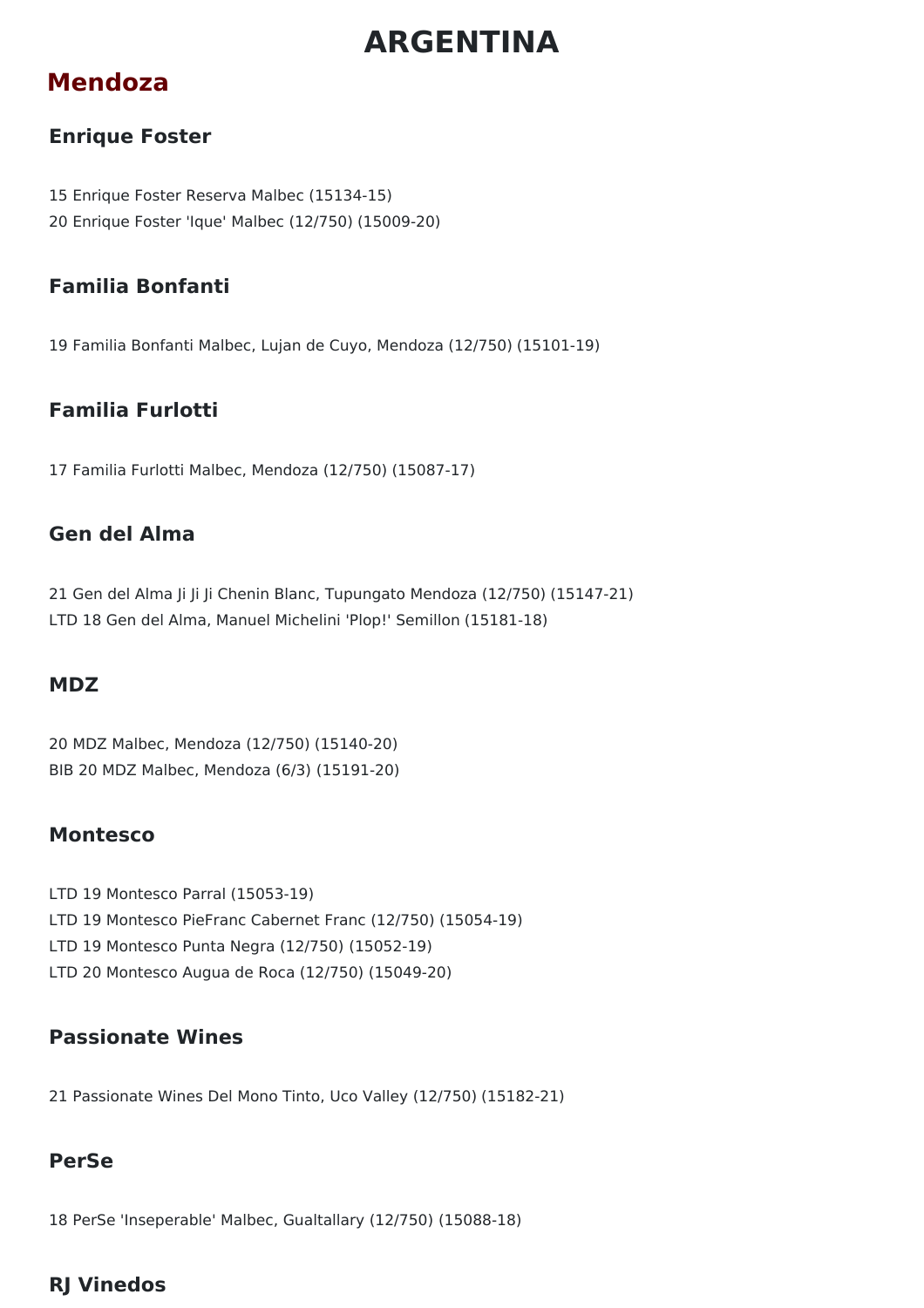20 RJ Vinedos Reunion Malbec, Uco Valley, Mendoza (12/750) (15103-20)

### **Stella Crinita**

- A.L. 20 Stella Crinita Barbera, Mendoza (6/750) (15018-20)
- A.L. 20 Stella Crinita Petit Verdot, Mendoza (6/750) (15007-20)
- A.L. 21 Stella Crinita 'Omaggio' Cabernet Franc Pet-Nat, Argentina (6/750) (15006-21)
- A.L. 21 Stella Crinita Omaggio Viognier Pet-Nat, Argentina (6/750) (15005-21)

### **Ver Sacrum**

LTD 16 Ver Sacrum 'Dona' Mencia (15183-16)

# **Argentina**

### **Alma 4**

16 Alma 4 'Alma 4 ' Sparkling Chardonnay, Valle de Uco (12/750) (15004-16) 17 Alma 4 'Alma 4 ' Sparkling Chardonnay, Valle de Uco (12/750) (15004-17) NV Alma 4 'Almacita' Brut Sparkling Chardonnay, Uco Valley (12/750) (15084-NV) NV Alma 4 'Almacita' Brut Sparkling Rose, Uco Valley (12/750) (15085-NV)

### **Ama Brewery**

Ama Brewery 'BAT' (6/750) (90023) Ama Brewery 'BI' (6/750) (90024) Ama Brewery 'HIRU' (6/750) (90025) Ama Brewery 'LAU' (6/750) (90026)

### **Cara Sur**

18 Cara Sur 'Parcela Los Nidos,' Valle de Calingasta, Barreal (6/750) (26005-18) 20 Cara Sur 'Criolla,' Criolla Chica, Valle de Calingasta, Barreal (12/750) (26002-20)

# **Luján de Cuyo**

### **Finca Adalgisa**

14 Finca Adalgisa Malbec, Chacras de Coria, Lujan de Cuyo (3/1.5) (15162-14) 14 Finca Adalgisa Malbec, Chacras de Coria, Lujan de Cuyo (6/750) (15113-14) 15 Finca Adalgisa Malbec, Chacras de Coria, Lujan de Cuyo (6/750) (15113-15)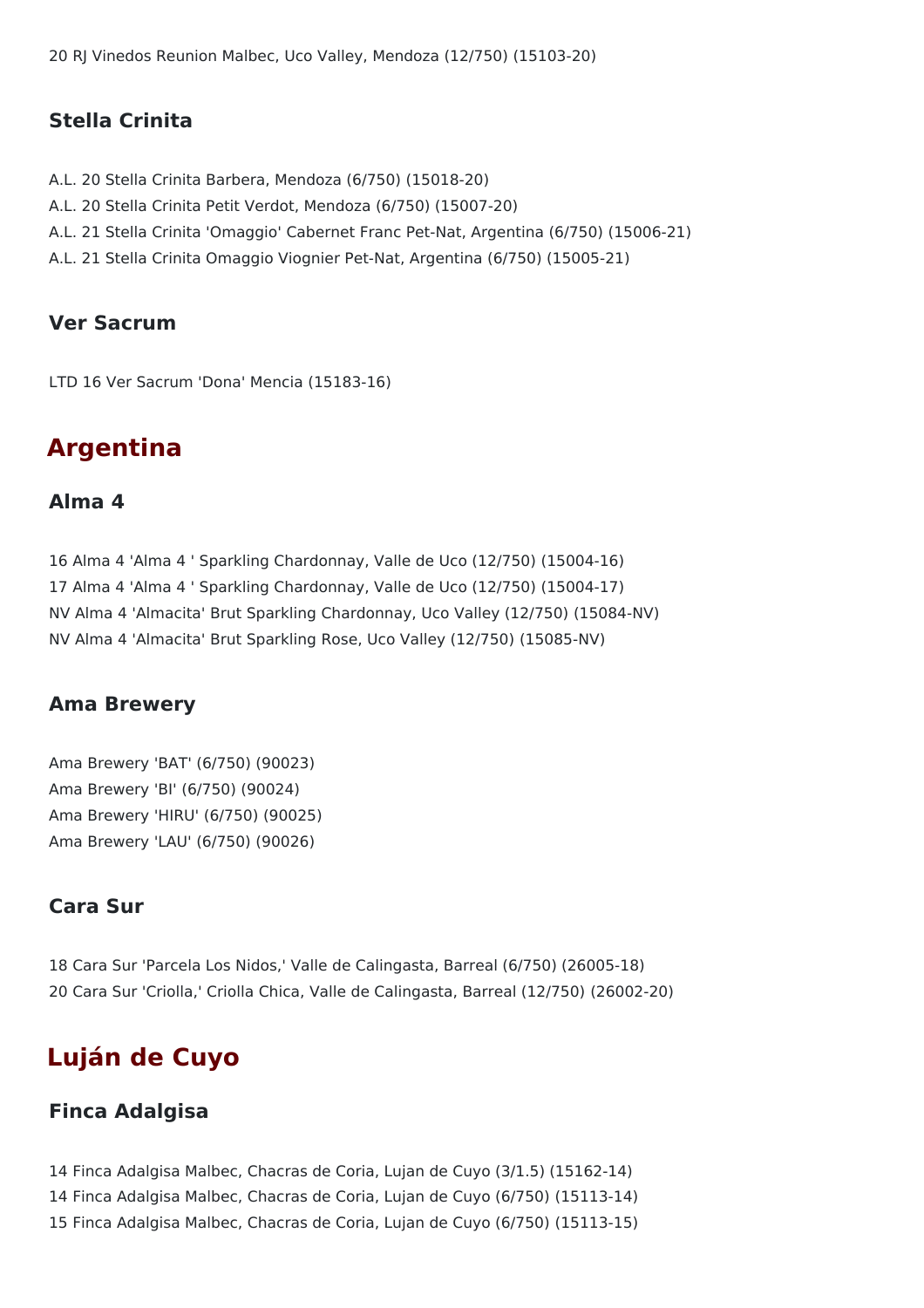# **AUSTRIA**

# **Kamptal**

### **Etz**

20 Etz Gruner Vetliner, Kamptal (12/1) (20109-20)

### **Jurtschitsch**

LTD 19 Jurtschitsch Riesling Zobinger Heiligenstein Erste Lage (12/750) (20164-19) LTD 20 Jurtschitsch Gruner Veltliner Belle Naturelle (12/750) (20162-20) LTD 20 Jurtschitsch Mon Blanc (12/750) (20160-20)

### **Pollerhof**

20 Pollerhof Felix Bio Liter Gruner Veltliner, Kamptal (12/1) (20159-20)

# **Austria**

### **Sonnof**

19 Sonnhof Social Club Gruner Veltliner, Austria (12/1) (20152-19)

### **Wenzel**

20 Wenzel 'Franky' Wild + Free Red (12/750) (20165-20)

### **Zalto**

S.O. Zalto Decanter Axium (87009) Zalto Bordeaux Glass (87004) Zalto Burgundy Glass (87002) Zalto Champagne Glass (87001) Zalto Mystique Decanter (87005) Zalto Universal Glass (87000) Zalto White Wine Glass (87008)

# **Burgenland**

### **Moric**

16 Moric Reserve Blaufrankisch, Burgenland (12/750) (20108-16) 18 Moric Hausmarke Weiss (12/750) (20112-18)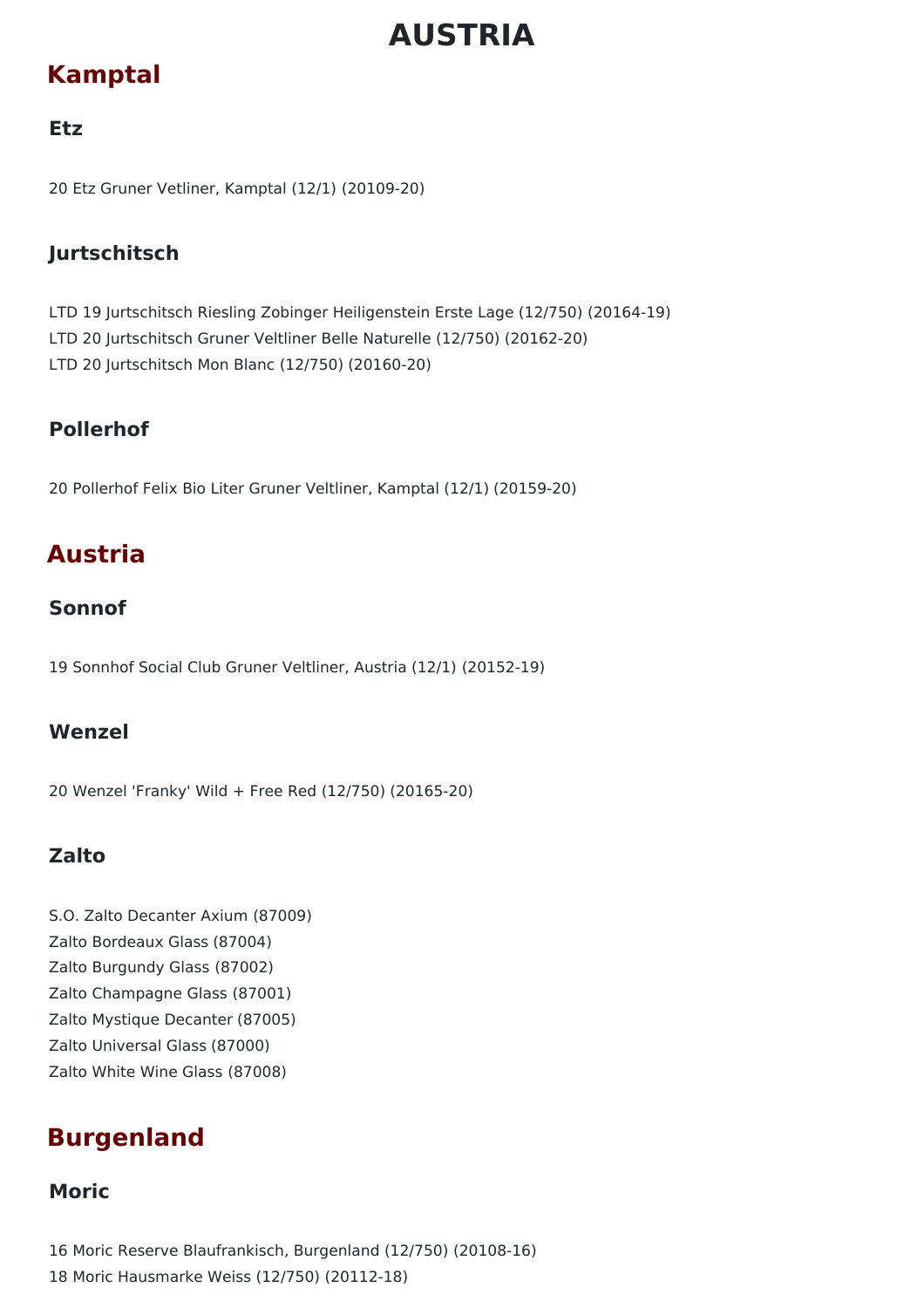Moric Blaufrankisch, Burgenland (12/750) (20111-19) Moric Hausmarke Weiss (12/750) (20112-19) Moric Blaufrankisch, Burgenland (12/750) (20111-20) NV Moric Hausmarke Rot, Burgenland (12/750) (20169-NV)

### **Straka**

18 Straka Blaufrankisch Eisenberg DAC (12/750) (20167-18)

### **Zantho**

19 Zantho Zweigelt (12/750) (20120-19) 20 Zantho Gruner Veltliner, Mittel Burgenland (12/750) (20117-20)

# **Mittelburgenland**

### **Kolfok**

21 Kolfok Intra! The Wild White, Burgenland (12/750) (20170-20)

# **BELGIUM**

# **Aubel**

### **Brewery de L'Abbaye**

Brewery de L'Abbaye du Val-Dieu Tripel (6 x 4 x 11.2 fl. oz.) (90007-Cs) S.O. Brewery de L'Abbaye du Val-Dieu Winter Ale (6x4 packs) (90029-Cs)

# **Falmignoul**

### **Brasserie Caracole**

KEG Brasserie Caracole Saxo Blond Ale (99010)

# **Vichte**

### **Brouwerij Verhaeghe**

Brouwerij Verhaeghe Duchesse Cherry (6x4 packs) (99026-Cs) Brouwerij Verhaeghe Duchesse De Bourgogne Flemish Red (12/25.4) (99006-Cs) Brouwerij Verhaeghe Duchesse de Bourgogne Flemish Red (6x4 packs) (90000-Cs) CANS Brouwerij Verhaeghe Duchesse Petite Barrel Aged Sour Ale CANS (6x4 packs) (90006-Cs) LTD Brouwerij Verhaeghe Duchesse Cherry (12/12.7) (99027-Cs)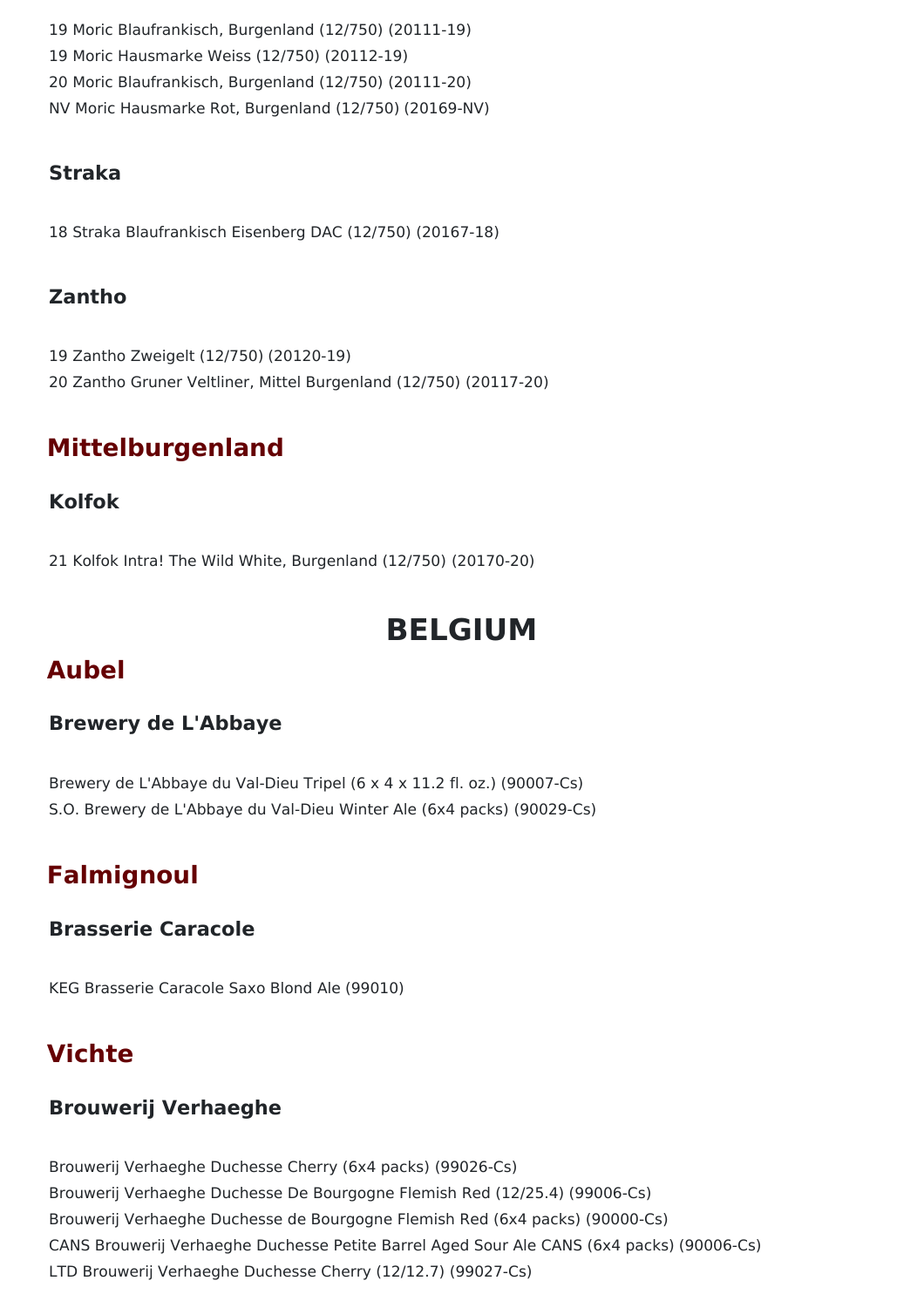- S.O. Brouwerij Verhaeghe Duchesse Chocolate Cherry (12bt/cs) (90003-Cs)
- S.O. Brouwerij Verhaeghe Duchesse Chocolate Cherry (6x4 packs) (99023-Cs)

### **Watou**

#### **Brouwerij St. Bernardus**

21 St. Bernardus Abt 12 Magnum (4bt/cs) (96018-21-Cs) Brouwerij St. Bernardus Abt 12 (Blue Box) (12/25.4) (96009-Cs) Brouwerij St. Bernardus Abt 12 (Blue Box) (6x4 packs) (96008-Cs) Brouwerij St. Bernardus Prior 8 (6x4x11.2oz) (96010-Cs) Brouwerij St. Bernardus Tripel (Green Box) (6x4 packs) (96004-Cs) Brouwerij St. Bernardus Tripel (Green Box) (12/25.4) (96005-Cs) CANS Brouwerij St. Bernardus Wit CANS (6x4 packs) (99146-Cs) LTD St. Bernardus Wato 'Tokyo,' Belgian Wit Ale (6x4 packs) (99017-Cs) S.O. 22 St. Bernardus Abt 12 Magnum (4bt/cs) (96018-22-Cs) S.O. KEG Brouwerij St. Bernardus Abt 12 (99007) S.O. KEG Brouwerij St. Bernardus Tripel (1/19.5) (99008) S.O. KEG Brouwerij St. Bernardus Wit (1/19.5) (99009) S.O. KEG Brouwerij Verhaeghe Duchesse de Bourgogne Cherry (1/19.5) (90022) S.O. St. Bernardus Mixed Pack (6x4 packs) (90027-Cs) S.O. St. Bernardus Mixed Selection (4x6 packs) (99020-Cs) S.O. St. Bernardus Tasting Set (4x6x11.2oz + 2 glasses) (90028-Cs)

# **CAPE VERDE**

### **Montenegro**

### **Amado & Vincente**

Amado & Vincente Barbosa Grogue Rum, Montenegro, Cabo Verde (6/750) (80143)

# **CHILE**

## **Cafayate**

#### **Bodega El Porvenir**

17 Bodega El Porvenir de Cafayate 'Laborum,' Finca Rio Seco, Malbec (15062-17)

19 Bodega El Porvenir de Cafayate 'Amauta,' Cabernet Sauvignon (15063-19)

21 Bodega El Porvenir de Cafayate 'Amauta,' Malbec (12/750) (15064-21)

21 Bodega El Porvenir de Cafayate 'Amauta,' Tannat (12/750) (15061-21)

## **Central Valley**

**Volare**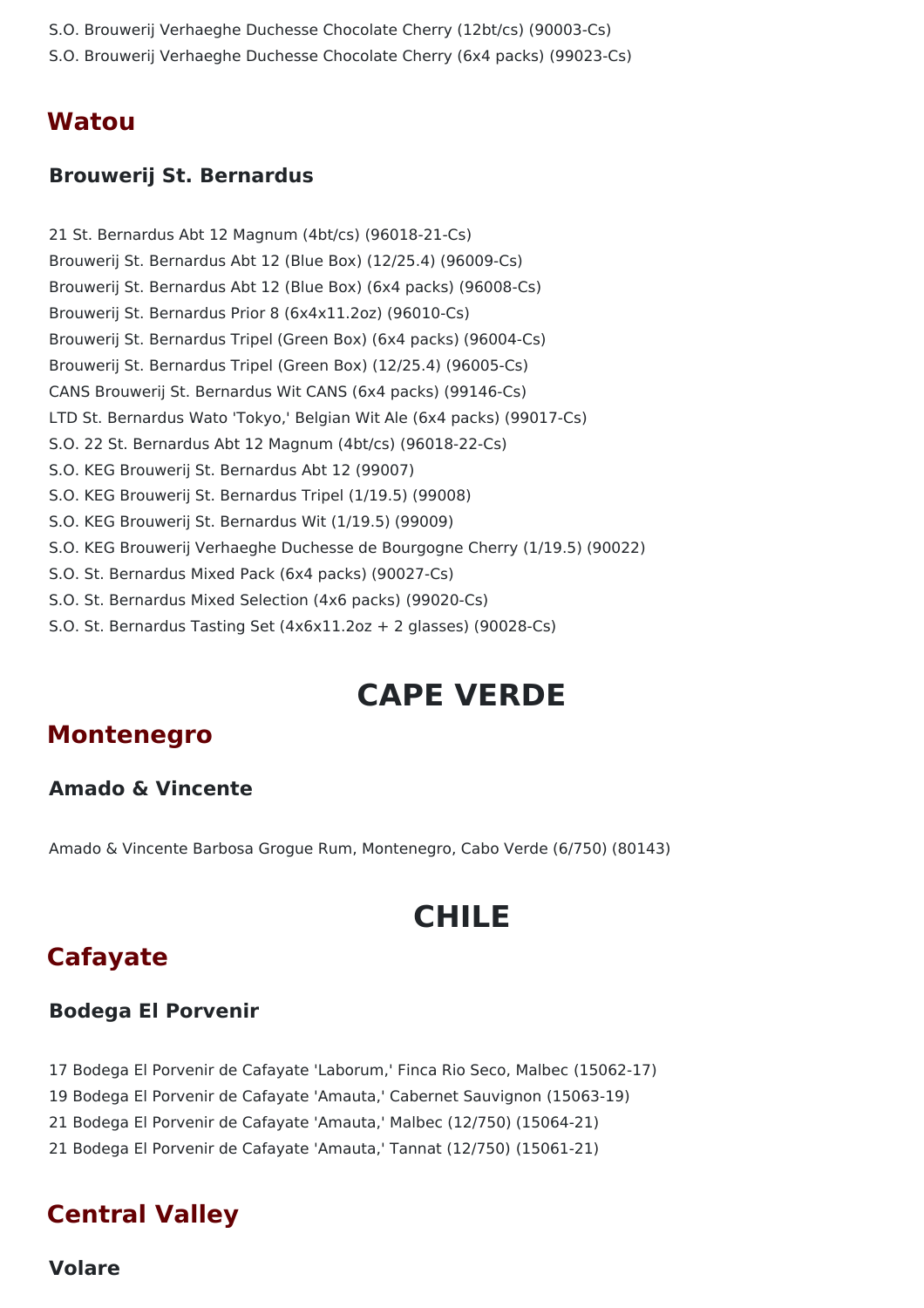# **Limari Valley**

### **Colectivo Mutante**

20 Colectivo Mutante PX#1, Limari, Chile (12/750) (15185-20)

### **Compania Pisquera de Chile**

Compania Pisquera de Chile Mistral 46º Pisco, Elqui Valley (6/750) (81187) Compania Pisquera de Chile, Control C Pisco, Limari valley (6/750) (81185) Compania Pisquera de Chile, Mistral Nobel Pisco, Elqui Valley (6/750) (81186)

# **Casablanca Valley**

### **Montescano**

LTD 19 Montescano La Leonie Chardonnay, Casablanca Valley (12/750) (15093-19)

### **Montsecano**

16 Montsecano Estate Pinot Noir, Casablanca Valley, Chile (6/750) (15170-16) 20 Montsecano 'Refugio' Pinot Noir, Casablanca Valley, Chile (12/750) (15116-20)

### **Prisma**

- 19 Prisma Pinot Noir CANS (case of cans 6 x 4pk) (15056-19-Cs)
- 20 Prisma Pinot Noir (12/750) (25005-20)
- 20 Prisma Pinot Noir CANS (case of cans 6 x 4pk) (15056-20-Cs)
- 20 Prisma Sauvignon Blanc CANS (case of cans 6 x 4pk) (15055-20-Cs)
- 21 Prisma Rose CANS (case of cans 6 x 4pk) (15057-21-Cs)
- 21 Prisma Rose, Casablanca, Chile (12/750) (25007-21)
- 21 Prisma Sauvignon Blanc (12/750) (25003-21)

### **Itata and Maule**

#### **Clos des Fous**

16 Clos des Fous, 'Cauquenina,' Maule, Chile (25009-16) 19 Clos des Fous Pour ma Gueule 'Assemblage Itata,' Chile (12/750) (25010-19)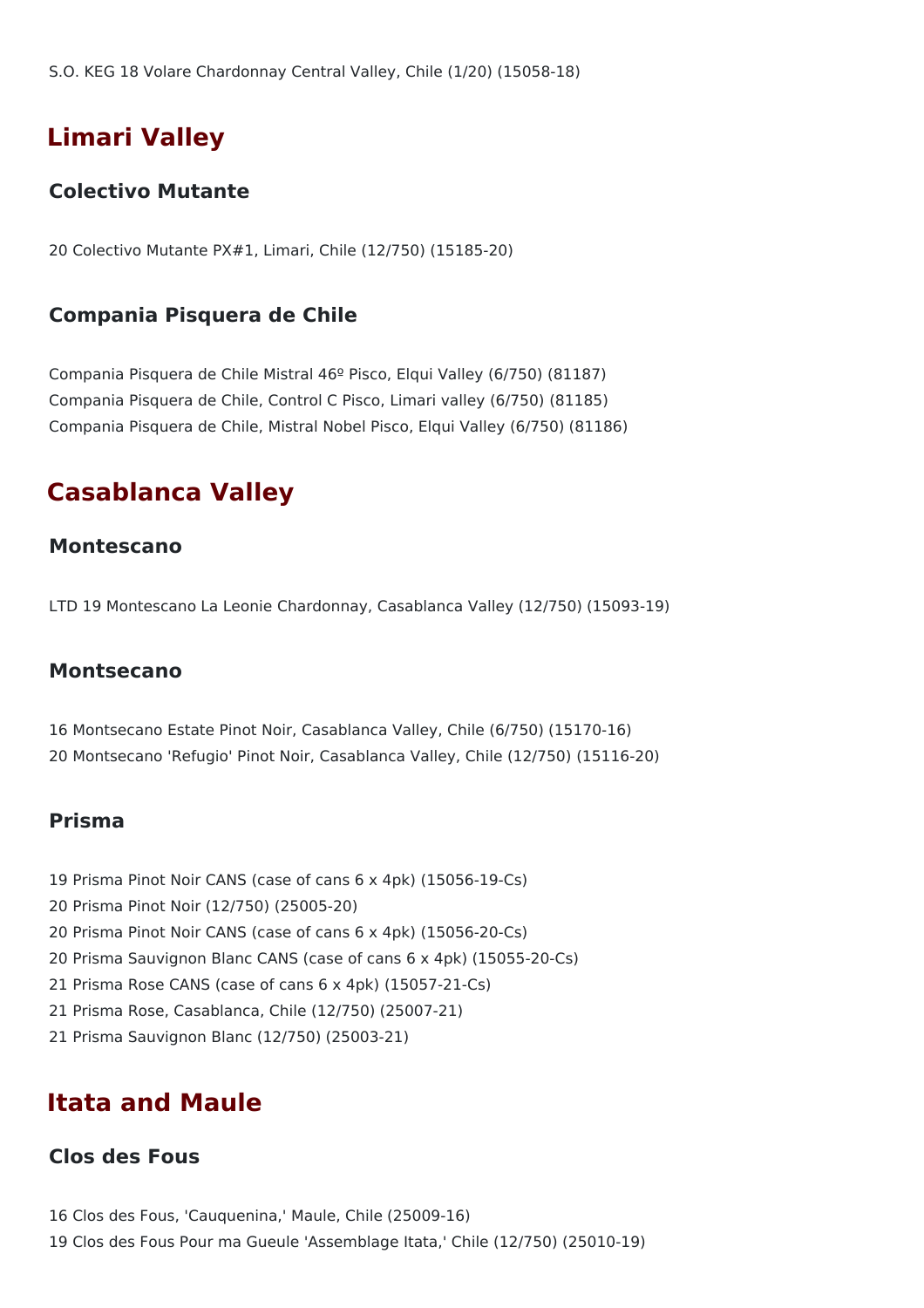### **Gustavo Riffo**

Gustavo Riffo Pipeno (12/1) (15059-20)

#### **Macatho**

 Macatho 'Cana Dulce' Secano-Interior Cinsault (12/750) (15081-19) LTD 19 Macatho 'Chacha' Chardonnay-Chasselas (12/750) (15066-19)

### **Rafael Tirado**

 Rafael Tirado Vistalago Mezcla Tinta (15154-15) Rafael Tirado Vistalago Mezcla Tinta \*sell 2015 first (15154-17) Rafael Tirado Vistalago Mezcla Blanca (12/750) (15153-19)

#### **Rogue Vine**

- Rogue Vine 'Pipeno' Blanco Itata Valley (12/1) (15034-20)
- Rogue Vine 'Pipeno' Tinto Itata Valley (12/1) (15035-20)
- Rogue Vine Gran Itata Tinto, Chile (12/750) (15178-21)
- Rogue Vine Jamon Jamon Moscatel (12/750) (15179-21)

#### **Vina Maitia**

 Vina Maitia Aupa Pais/Carignan 'Pipeno' Maule Valley, Chile (12/750) (15142-21) Vina Maitia Aupa Pais/Carignan 'Pipeno' Maule Valley, Chile CANS (6 x 4 pk) (15190-21-Cs) Vina Maitia Weon Carignan (12/750) (15161-21)

## **Chile**

#### **Escala Humana**

 Escala Humana 'Livvere Blanco' Malvasia (12/750) (15187-20) Escala Humana 'Livvere Tinto' Bequignol (12/750) (15186-20)

### **Gonzalez Bastias**

 Gonzalez Bastias Pais en Tinaja (12/750) (26502-19) Gonzalez Bastias 'Naranjo' (12/750) (26501-20) Gonzalez Bastias Pais en Tinaja (12/750) (26502-20) LTD 19 Gonzalez Bastias 'Salvaje,' Maule Valley (12/750) (15092-19) LTD 19 Gonzalez Bastias Semillon Torrontel (12/750) (26504-19)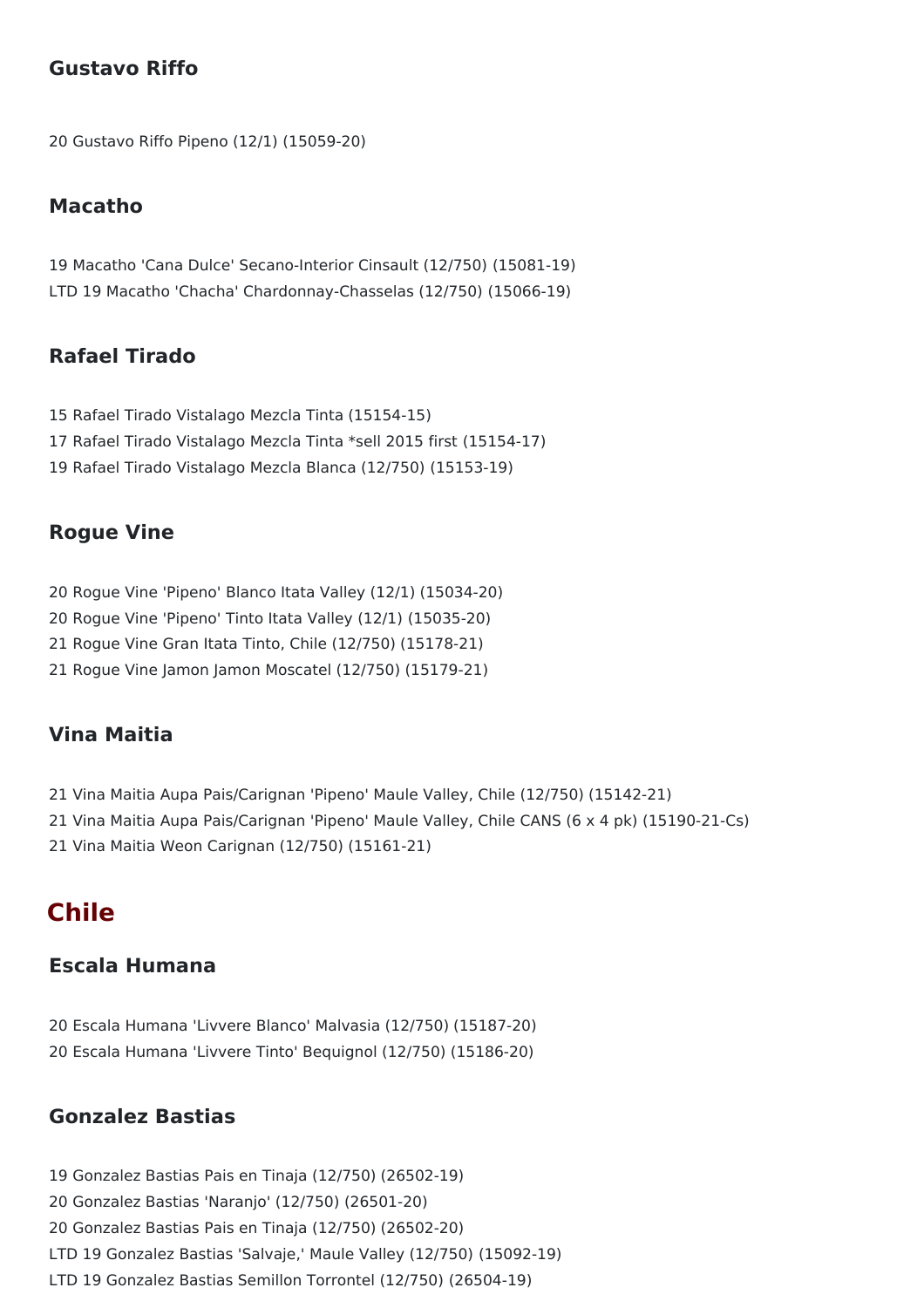### **Herrara Alvarado**

S.O. 20 Herrara Alvarado 'Cuero de Vaca' Carmenere Tinto (12/750) (15089-20)

### **Huaso ded Sauzal**

17 Huaso de Sauzal 'Garnacha' Maule Tinto (15044-17)

# **FRANCE**

# **Burgundy**

### **Celine & Laurent Tripoz**

18 Celine & Laurent Tripoz Macon Loche (12/750) (32138-18)

### **Chandon de Briailles**

S.O. 18 Chandon de Briailles, Savigny-les-Beaune ' Aux Fornaux' (12/750) (32378-18)

### **Chateau de la Greffiere**

19 Chateau de la Greffiere Bourgogne Rouge (12/750) (30291-19) 19 Chateau de la Greffiere Macon la Roche Vineuse VV (12/750) (30023-19) 20 Chateau de la Greffiere Sous le Bois (12/750) (30242-20)

### **Chauvenet**

11 Chauvenet Nuits-Saint-Georges 1er Cru 'Les Poulettes' (32625-11)

### **Cheveau**

18 Cheveau Pouilly-Fuissé 'Vieilles Vignes' (6/1.5) (31422-18)

### **Dauvissat**

19 Dauvissat 'Saint Pierre' (12/750) (39014-19)

### **Defaix**

07 Defaix Chablis 1er Cru Cote de Lechet (12/750) (31222-07) LTD 06 Defaix Chablis 1er Cru Vaillons (12/750) (31674-06)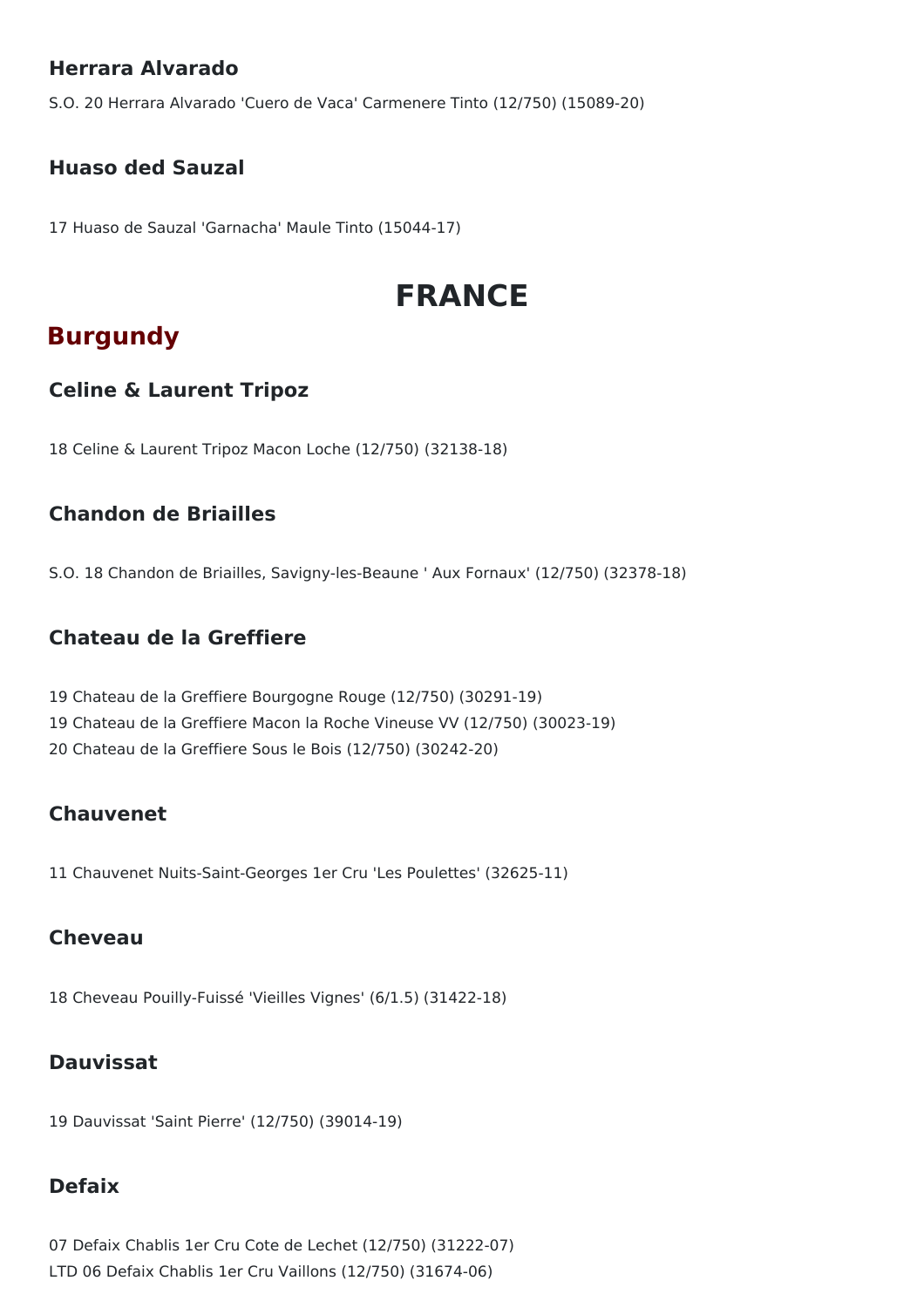LTD 17 Defaix Chablis 'Vielles Vignes' (31280-17) LTD 18 Defaix Chablis 'Vielles Vignes' (12/750) (31280-18)

### **Domaine Alary**

S.O. 18 Domaine Alary La Brunote Carianne (12/750) (32574-18)

### **Domaine Bachey-Legros**

LTD 18 Domaine Bachey- Legros Chassagne Montrachet (30379-18)

### **Domaine Bernard Millot**

17 Domaine Bernard Millot Clos Les Longes Blanc, Beaune (32419-17)

### **Domaine Bernard et Thierry**

LTD 17 Domaine Bernard et Thierry Glantenay Volnay 1er Cru Brouillards (30250-17)

### **Domaine Bitouzet-Prieur**

15 Domaine Bitouzet-Prieur Volnay 1er Cru 'Les Aussy' (12/750) (31430-15) 18 Domaine Bitouzet-Prieur Volnay (12/750) (32627-18) 19 Domaine Bitouzet-Prieur 'Grange le Duc' Passetoutgrains (31886-19)

### **Domaine Chevrot**

19 Domaine Chevrot Maranges 'Sur les Chenes' (12/750) (32647-19)

### **Domaine Chicotot**

LTD 18 Domaine Chicotot Nuits-Saint-Georges Vieilles Vignes(12/750) (32677-18) LTD 19 Domaine Chicotot Nuits-Saint-Georges Les Charmottes (12/750) (32678-19)

### **Domaine Collotte**

18 Domaine Collotte Fixin les Champstions (12/750) (32637-18) 18 Domaine Collotte Marsannay 'En Combereau' (12/750) (32638-18) 19 Domaine Collotte Fixin les Champstions (32637-19)

### **Domaine Derain**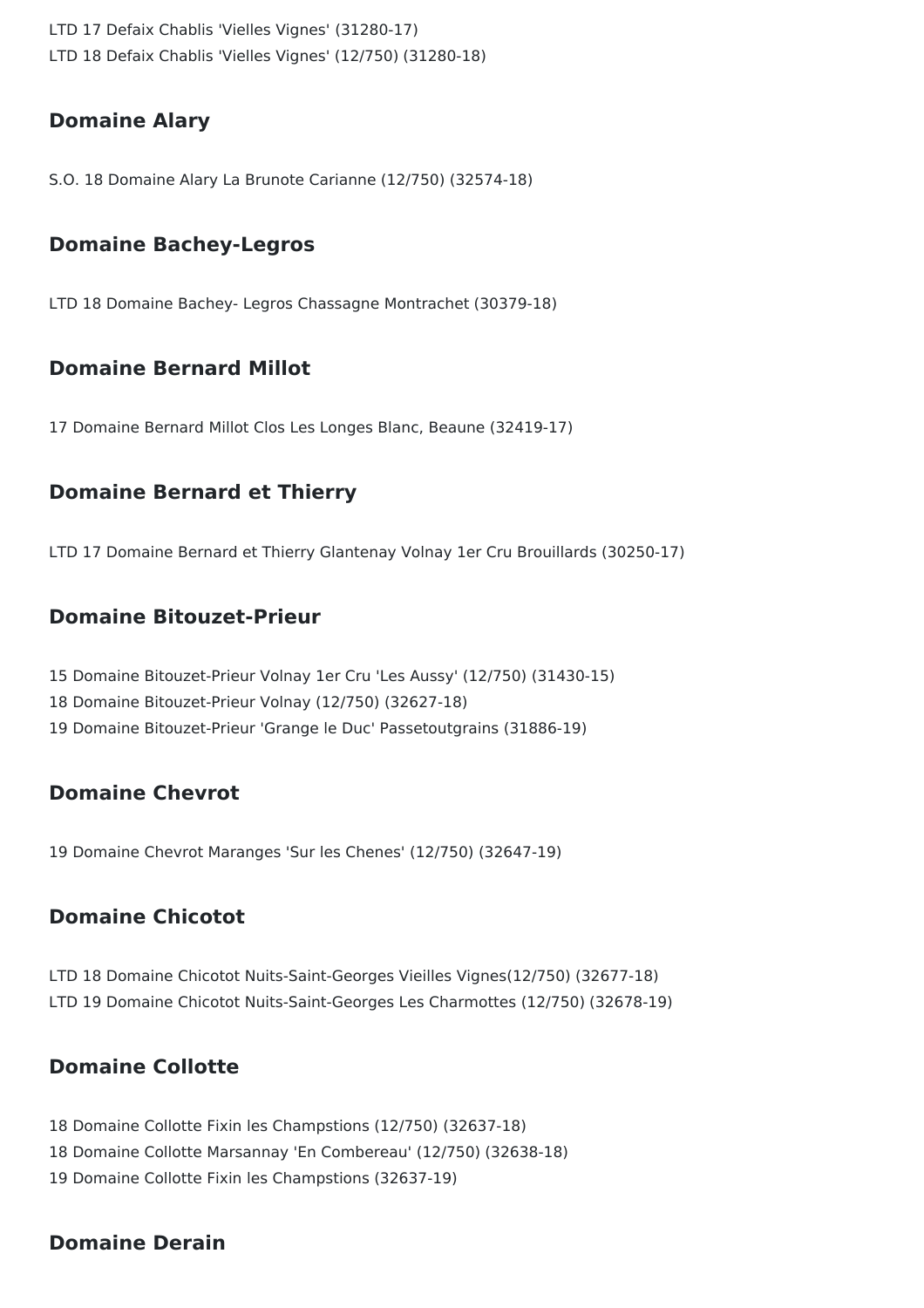19 Domaine Derain 'Le Plante Chassey' Mercurey Rouge (12/750) (32431-19)

- S.O. 18 Domaine Derain 'Sur le Sentier du Clou' Saint Aubin 1er Cru (12/750) (32686-18)
- S.O. 19 Domaine Derain 'Landre' Bourgogne Blanc (12/750) (32684-19)
- S.O. 19 Domaine Derain 'Les Riaux' Bourgogne Rouge (12/750) (32685-19)

#### **Domaine Edmond Cornu**

- 11 Domaine Edmond Cornu & Fils, Aloxe Corton 'Vielles Vignes' (31934-11)
- 15 Domaine Edmond Cornu Ladoix Blanc (31752-15)
- 17 Domaine Edmond Cornu & Fils, Savigny-les-Beaune Rouge (32739-17)
- 17 Domaine Edmond Cornu Chorey Les Beaune 'Les Bons Ores' (31711-17)

#### **Domaine Harmand-Geoffroy**

18 Domaine Harmand-Geoffroy Geoffroy Gevrey Chambertin 'Vieilles Vignes' (12/750) (31078-18)

### **Domaine Henri & Gilles Buisson**

LTD 16 Domaine Henri & Gilles Buisson Saint Romain Blanc 'La Perriere' (12/750) (31720-16)

### **Domaine Henri Prudhon & Fils**

A.L. 19 Domaine Henri Prudhon & Fils Puligny Montrachet 'Les Enseigneres' (12/750) (30963-19)

A.L. 19 Domaine Henri Prudhon & Fils Saint Aubin Blanc 1er Cru 'La Chateniere' (12/750) (31219-19)

A.L. 19 Domaine Henri Prudhon & Fils Chassagne Montrachet Blanc 1er Cru 'Les Chenovottes' (12/750) (31117-19)

- A.L. 19 Domaine Henri Prudhon & Fils Bourgogne Aligote (12/750) (31499-19)
- A.L. 19 Domaine Henri Prudhon & Fils Bourgogne Rouge 'Les Charmeaux' (12/750) (30972-19)
- A.L. 19 Domaine Henri Prudhon & Fils Saint Aubin Blanc 'Le Ban' (12/750) (31218-19)
- A.L. 19 Domaine Henri Prudhon & Fils Saint Aubin Blanc 1er Cru ' Les Perrieres' (12/750) (30962-19)
- A.L. 19 Domaine Henri Prudhon & Fils Saint Aubin Blanc 1er Cru 'En Remilly' (12/750) (31500-19)
- A.L. 19 Domaine Henri Prudhon & Fils Saint Aubin Blanc 1er Cru 'Les Castets' (12/750) (31116-19)

A.L. 19 Domaine Henri Prudhon & Fils Saint Aubin Blanc 1er Cru 'Les Murgers des dents de Chien' (12/750) (31501-19)

- A.L. 19 Domaine Henri Prudhon & Fils Saint Aubin Blanc 1er Cru 'Sur Gamay' (12/750) (30961-19)
- A.L. 19 Domaine Henri Prudhon & Fils Saint Aubin Blanc 1er Cru 'Sur le Sentier du Clou' (12/750) (30858-19)
- LTD 18 Domaine Henri Prudhon & Fils Bourgogne Aligote (12/750) (31499-18)

### **Domaine Jean Chauvenet**

17 Domaine Jean Chauvenet Nuits Saint Georges (12/750) (32666-17)

### **Domaine Jean-Marc Pillot**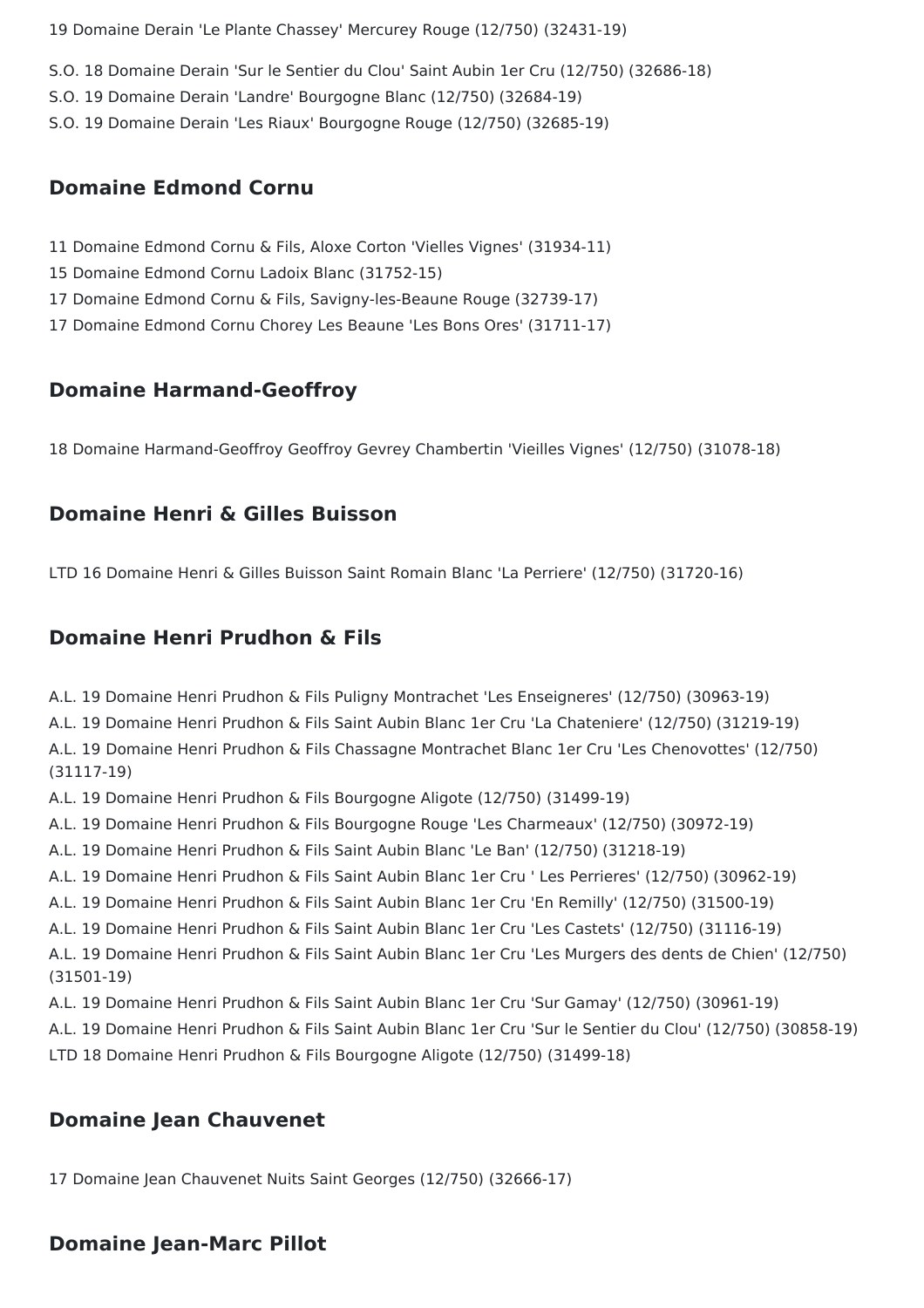18 Domaine Jean-Marc Pillot Montagny Blanc 'Les Bassets' (12/750) (32621-18)

19 Domaine Jean Marc Pillot Bourgogne Rouge 'Les Grandes Terres' (31410-19) LTD 19 Domaine Jean-Marc Pillot Chassagne-Montrachet Blanc 1er Cru, 'MorgeotLes Fairendes' (12/750) (32481-19) LTD 19 Domaine Jean-Marc Pillot Rully Blanc, 'La Chaume' (12/750) (32482-19)

#### **Domaine Michel Juillot**

18 Domaine Michel Juillot Mercurey Clos du Roi Rouge (32161-18) 19 Domaine Michel Juillot Mercurey Clos du Roi Rouge (12/750) (32161-19) 19 Domaine Michel Juillot Mercurey Rouge 'Le Meix Juillot' (12/375) (32160-19) LTD 19 Domaine Michel Juillot Bourgogne Rouge (30469-19) LTD 19 Domaine Michel Juillot Mercurey Les Vignes de Maillonge Rouge (30562-19)

#### **Domaine Pascal Bonhomme**

20 Domaine Pascal Bonhomme Vire Clesse (12/750) (30217-20)

#### **Domaine Rapet**

18 Domaine Rapet Bourgogne Blanc (12/750) (32232-18)

- 18 Domaine Rapet Bourgogne En Bully (12/750) (32498-18)
- 18 Domaine Rapet Pernand-Vergelesses Blanc 'Les Combottes' (12/750) (32499-18)
- 18 Domaine Rapet Savigny-Les-Beaune (12/750) (32639-18)
- 19 Domaine Rapet Savigny-Les-Beaune (12/750) (32639-19)

#### **Domaine Serafin Pere & Fils**

LTD 10 Domaine Serafin Pere & Fils Chambolle-Musigny 1er Cru 'Les Baudes' (12/750) (30419-10)

### **Domaine Servin**

18 Domaine Servin Chablis 'Les Pargues' (12/375) (32427-18) 19 Domaine Servin Chablis Les Pargues (30022-19)

### **Domaine Thevenet & Fils**

 Domaine Thevenet & Fils 'Clos de l'Ermitage' Vieilles Vignes, St. Veran (12/750) (31825-20) Domaine Thevenet & Fils Bourgogne Rouge 'Bussieres - Le Clos' (12/750) (30794-20) Domaine Thevenet & Fils Macon Pierreclos Blanc (12/750) (30893-20) NV Domaine Thevenet & Fils Blanc de Blancs Brut (12/750) (30943-NV)

### **Domaine Vincent & Francois**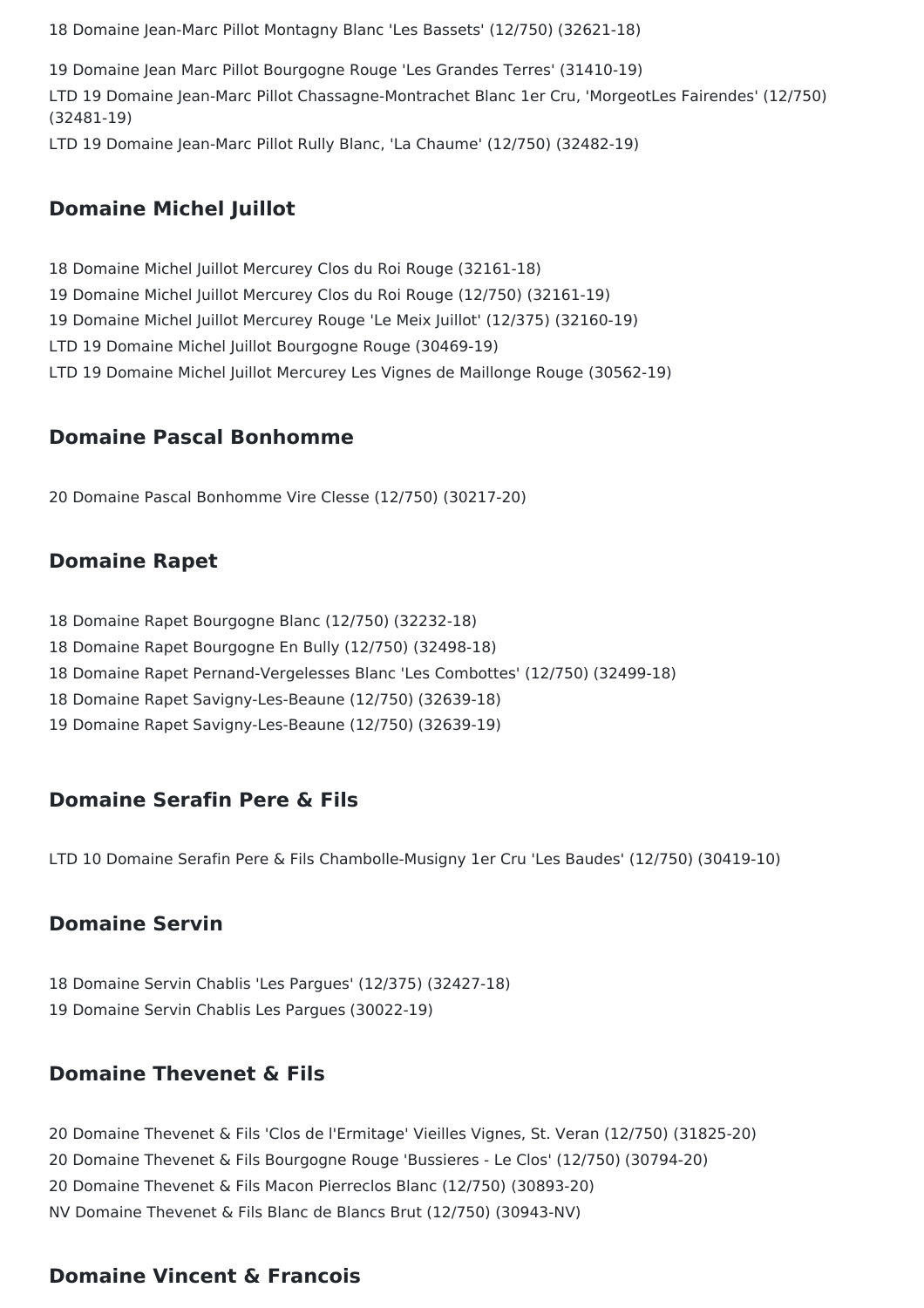LTD 19 Domaine Vincent & Francois Jouard Chassagne-Montrachet 1er Cru Les Chaumees 'Clos de La Truffiere' VV (12/750) (30705-19)

### **Domaine de Meix Foulot**

LTD 11 Domaine du Meix Foulot Mercurey 1er Cru 'Les Veleys' (6/1.5) (31093-11)

### **Domaine de la Chapelle**

19 Domaine de la Chapelle des Bois Fleurie 'Grand Pre' Cru de Beaujolais (12/750) (31214-19) 20 Domaine de la Chapelle Pouilly Fuisse VV (12/750) (30100-20)

### **Domaine de la Croix**

18 Domaine de la Croix Senaillet les Buis, Saint-Veran (12/750) (32569-18)

### **Domaine des Lambrays**

LTD 16 Domaine des Lambrays 'Clos des Lambrays' Grand Cru (6/750) (30058-16) LTD 17 Domaine des Lambrays 'Clos des Lambrays' Grand Cru (6/750) (30058-17)

### **Domaine des Moirots**

18 Domaine des Moirots Givry 1er Cru 'A Vigne Rouge' (12/750) (32636-18) 18 Domaine des Moirots Montagny 1er Cru 'Le Vieux Chateau' Blanc (12/750) (30561-18) 19 Domaine des Moirots Montagny 1er Cru 'Le Vieux Chateau' Blanc (12/750) (30561-19)

### **Domaine du Clos des Rocs**

20 Domaine du Clos des Rocs Macon-Loche 'En Pres Foret' (12/750) (31144-20)

### **Domaine du Meix Foulot**

- 17 Domaine du Meix Foulot Mercurey Rouge (39031-17)
- 17 Domaine du Meix Foulot Mercurey Rouge 1er Cru (12/750) (30797-17)

### **Fourrier**

A.L. 19 Fourrier Gevrey Chambertin 1er Cru 'Clos St. Jacques' (30917-19) LTD 19 Fourrier Gevrey Chambertin 'Vieilles Vignes' (12/750) (30923-19)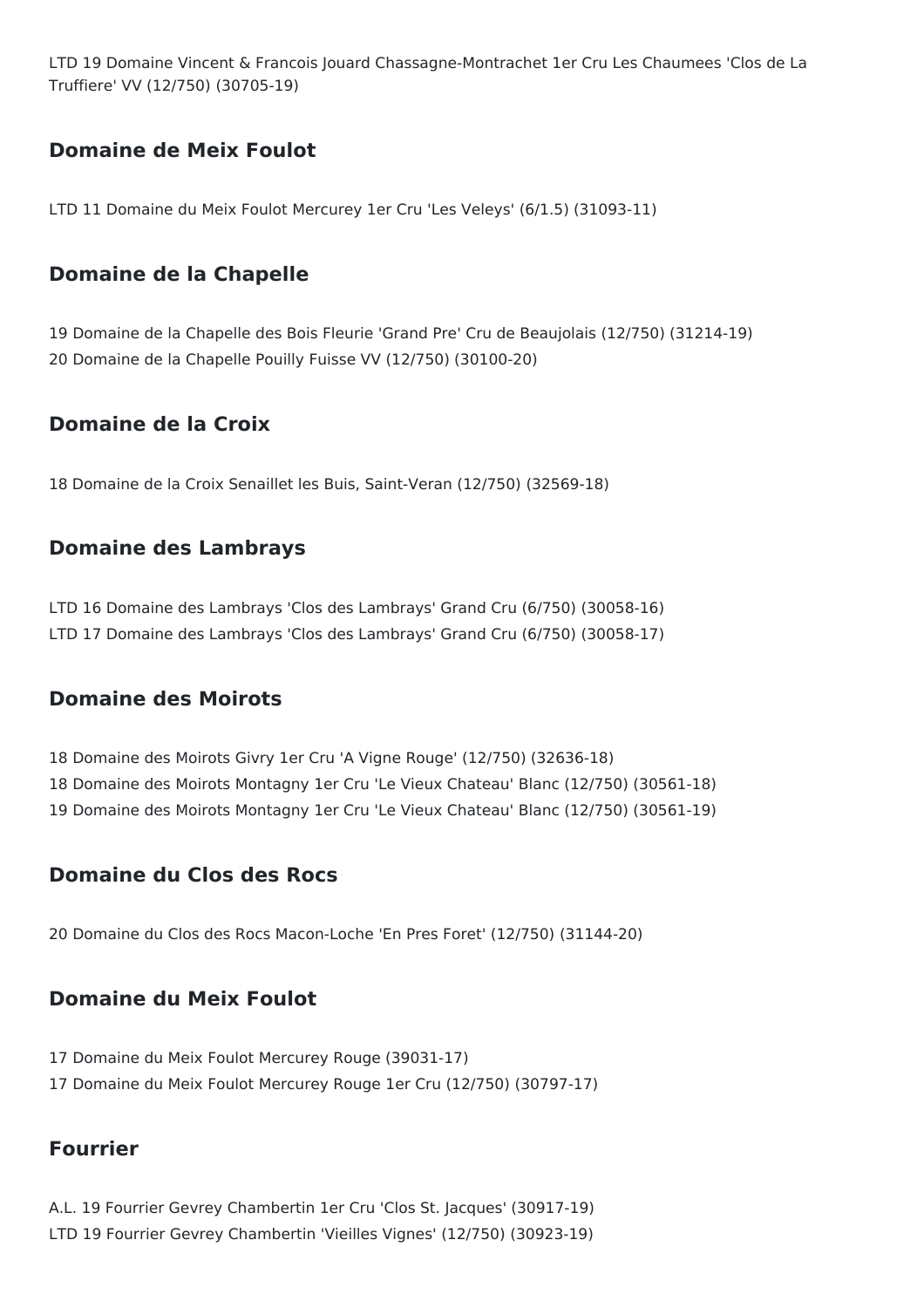### **Georges Lignier**

 Georges Lignier Clos Saint Denis Grand Cru (12/750) (31241-11) Georges Lignier, Clos de la Roche Grand Cru (6/1.5) (32698-11) Georges Lignier Clos Saint Denis Grand Cru (12/750) (31241-13) Georges Lignier, Clos de la Roche Grand Cru (6/1.5) (32563-13) Georges Lignier Morey Saint Denis 1er Cru 'Clos des Ormes' (31162-16) Georges Lignier, Gevrey-Chambertin (12/750) (32565-16) Georges Lignier Morey Saint Denis 1er Cru 'Clos des Ormes' (12/750) (31162-17) Georges Lignier Bourgogne Passetoutgrain (12/750) (31193-20) LTD 17 Georges Lignier Chambolle Musigny (12/750) (31240-17)

### **H&L Lignier**

18 H&L Lignier Fixin Blanc (31543-18) A.L. 19 H&L Lignier Chambolle Musigny 'Les Bussieres' (12/750) (31781-19) A.L. 19 H&L Lignier Clos de la Roche Grand Cru (12/750) (30973-19) A.L. 19 H&L Lignier Gevrey Chambertin 'Les Seuvrees' (12/750) (31780-19) A.L. 19 H&L Lignier Gevrey-Chambertin, 'Regnard' (12/750) (32566-19) A.L. 19 H&L Lignier Morey Saint Denis 1er Cru 'La Riotte' (12/750) (30976-19) A.L. 19 H&L Lignier Morey Saint Denis 1er Cru 'Les Chaffots' (12/750) (30967-19) A.L. 20 H&L Lignier Bourgogne Aligote 'Aux Poirelots' (12/750) (31542-20) A.L. 20 H&L Lignier Bourgogne Grand Chaliot (12/750) (30971-20) A.L. 20 H&L Lignier Bourgogne Passetoutgrain 'Aux Poirelots' (12/750) (31544-20) LTD 19 H&L Lignier Griotte Chambertin Grand Cru (12/750) (31783-19)

### **Jacoulot**

Jacoulot 'J' Le Petit Marc Brandy (6/750) (80835) Jacoulot Creme de Cassis de Dijon (6/700) (80153) Jacoulot Creme de Mure (6/700) (80154) Jacoulot Fine De Bourgogne, 7 yr Authentique (Red Top) (6/1) (81669) Jacoulot Marc de Bourgogne, 7 yr Authentique (Yellow top) (6/1) (81668)

### **Jean Chauvenet**

13 Jean Chauvenet Nuits-Saint-Georges Rouge (6/1.5) (32593-13)

### **Jean-Marc Morey**

13 Jean-Marc Morey Chassagne Montrachet Blanc 1er Cru 'Champs Gains (31056-13) 13 Jean-Marc Morey Chassagne Montrachet Blanc 1er Cru 'Chaumees' (12/750) (30856-13)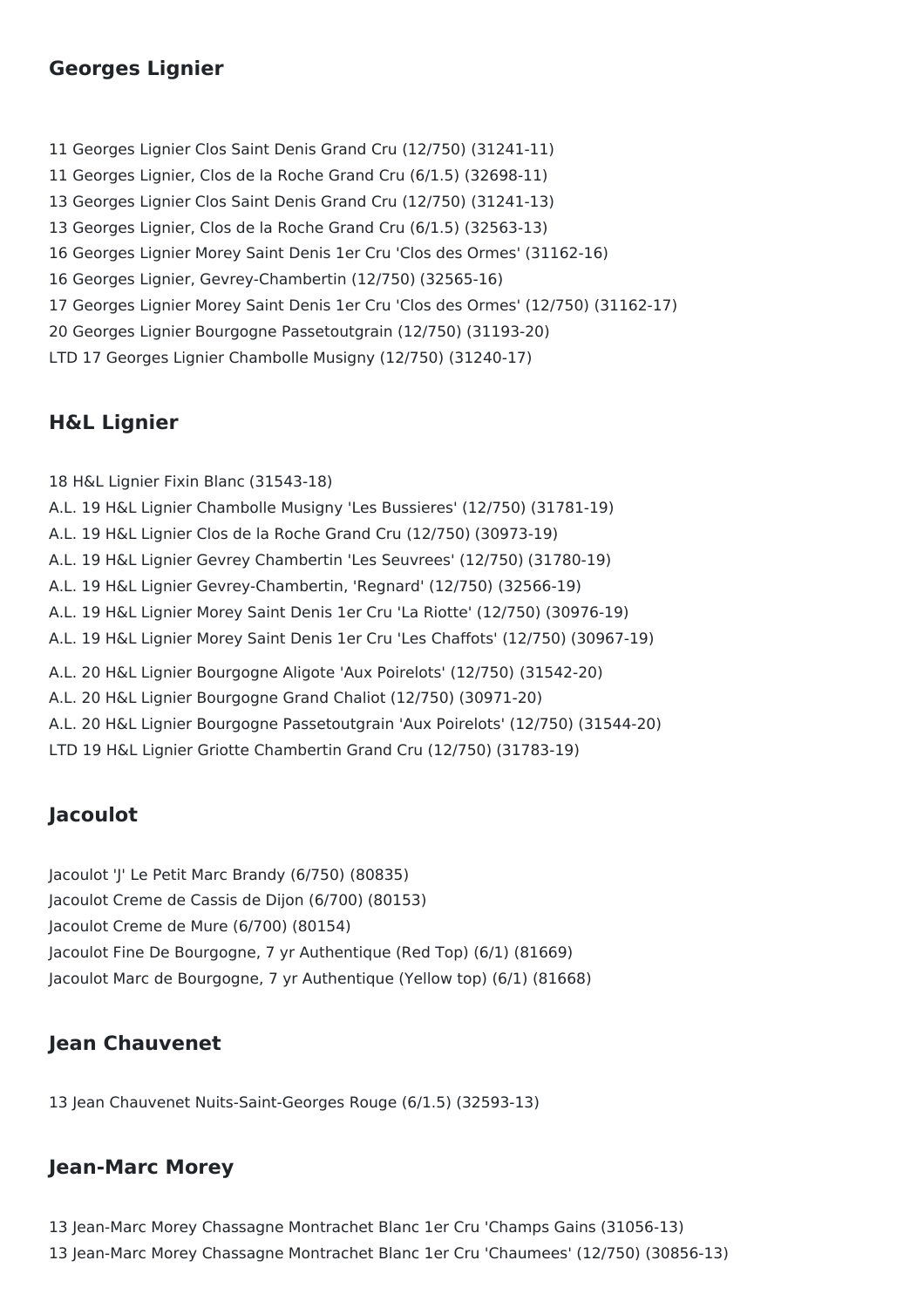### **Jean-Paul Dubost**

 Jean-Paul Dubost Brouilly 'Pierreux' (12/750) (32615-19) Jean-Paul Dubost Beaujolais-Lantignie Rouge (12/750) (32598-20) Jean-Paul Dubost Brouilly 'Pierreux' (12/750) (32615-20)

#### **Jean-Pierre Guyon**

Jean-Pierre Guyon 'Les Planchots,' Savigny Les Beaune (32423-16)

### **Joseph Drouhin**

 Joseph Drouhin Clos des Mouches Rouge 1er Cru (12/750) (31330-18) Joseph Drouhin Cote de Beaune Blanc (12/750) (32688-18) Joseph Drouhin Cote de Beaune Rouge (12/750) (32689-18) Joseph Drouhin Cote de Beaune Rouge (12/750) (31341-18) Joseph Drouhin Vaudon Chablis 1er Cru (31334-18) Joseph Drouhin 'Laforet' Pinot Noir (12/750) (31348-19) Joseph Drouhin Cote de Beaune Blanc (12/750) (32688-19) Joseph Drouhin Cote de Beaune-Villages (12/750) (31342-19) Joseph Drouhin Cote de Nuits Villages (12/750) (31343-19) Joseph Drouhin Macon-Villages Blanc (12/750) (31349-19) Joseph Drouhin Pouilly Vinzelles (12/750) (31479-19) Joseph Drouhin Rully Blanc (31358-19) Joseph Drouhin Vaudon Chablis 1er Cru (12/750) (31334-19) Joseph Drouhin 'Laforet' Chardonnay (12/750) (31346-20) Joseph Drouhin Beaujolais-Villages (12/750) (31328-20) Joseph Drouhin Bourgogne Rouge (12/750) (31364-20) Joseph Drouhin Macon Bussieres 'Les Clos' (12/750) (31527-20) Joseph Drouhin Macon-Lugny, Les Crays (12/750) (31381-20) Joseph Drouhin Macon-Villages Blanc (12/750) (31349-20) Joseph Drouhin Pouilly-Fuisse (12/750) (31353-20) Joseph Drouhin Saint-Veran (12/750) (31360-20) Joseph Drouhin Vaudon Chablis (12/750) (31331-20) A.L. 20 Joseph Drouhin Chablis Bougros Grand Cru (6/750) (31553-20) A.L. 20 Joseph Drouhin Chablis Les Clos Grand Cru (6/750) (31332-20) A.L. 20 Joseph Drouhin Chambolle-Musigny (12/750) (31336-20) A.L. 20 Joseph Drouhin Chassagne Montrachet 1er Cru Morgeot Marquis de Laguiche (12/750) (31556-20) A.L. 20 Joseph Drouhin Chassagne-Montrachet Blanc (12/750) (31337-20) A.L. 20 Joseph Drouhin Chorey Les Beaune (12/750) (31339-20) A.L. 20 Joseph Drouhin Clos des Mouches Blanc 1er Cru (12/750) (31329-20) A.L. 20 Joseph Drouhin Clos des Mouches Rouge 1er Cru (12/750) (31330-20) A.L. 20 Joseph Drouhin Corton Grand Cru (6/750) (32226-20) A.L. 20 Joseph Drouhin Cote de Beaune Blanc (12/750) (32688-20) A.L. 20 Joseph Drouhin Cote de Beaune Rouge (12/750) (31341-20) A.L. 20 Joseph Drouhin Cote de Beaune-Villages (12/750) (31342-20)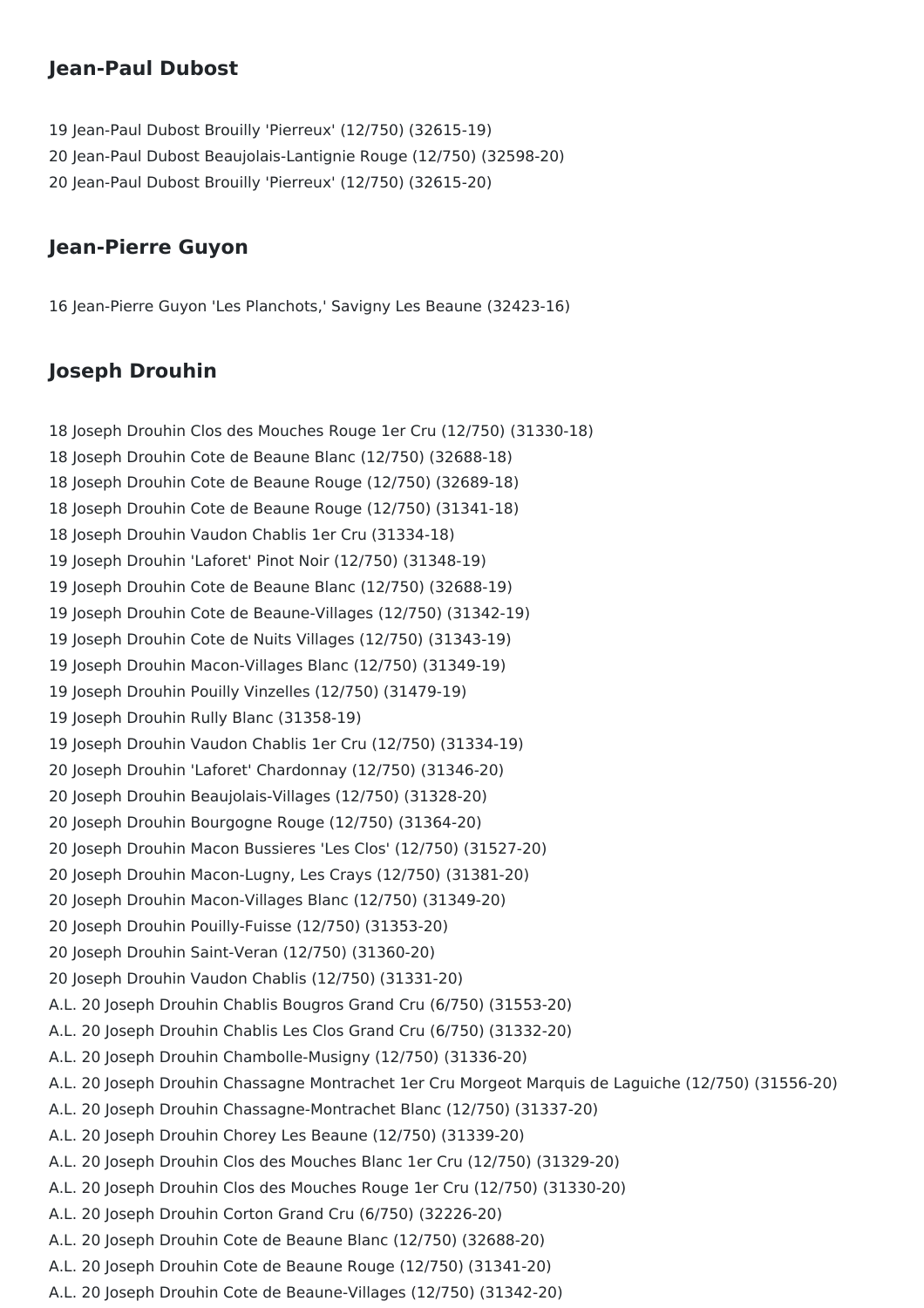A.L. 20 Joseph Drouhin Cote de Nuits Villages (12/750) (31343-20) A.L. 20 Joseph Drouhin Gevrey-Chambertin (12/750) (31344-20) A.L. 20 Joseph Drouhin Meursault (12/750) (31350-20) A.L. 20 Joseph Drouhin Montrachet Laguiche Grand Cru (6/750) (31557-20) A.L. 20 Joseph Drouhin Puligny Montrachet (12/750) (31357-20) A.L. 20 Joseph Drouhin Puligny-Montrachet 1er Cru Folatieres(12/750) (32730-20) A.L. 20 Joseph Drouhin Santenay (12/750) (31359-20) A.L. 20 Joseph Drouhin Volnay (12/750) (31361-20) A.L. 20 Joseph Drouhin Vosne-Romanee (12/750) (31362-20) A.L. 20 Joseph Drouhin Vosne-Romanee 1er Cru (12/750) (32731-20) LTD 14 Joseph Drouhin Chambolle 'Amoureuses' (12/750) (31562-14) LTD 15 Joseph Drouhin Clos Saint Denis Grand Cru (12/750) (31821-15) LTD 16 Joseph Drouhin Charmes Chambertin (31563-16) LTD 16 Joseph Drouhin Santenay (31359-16) LTD 17 Joseph Drouhin Griotte Chambertin Grand Cru (31565-17) LTD 17 Joseph Drouhin Nuits St. Georges (31352-17) LTD 18 Joseph Drouhin Meursault (31350-18) LTD 18 Joseph Drouhin Santenay (12/750) (31359-18) LTD 18 Joseph Drouhin Volnay (12/750) (31361-18) LTD 19 Joseph Drouhin Chablis 'Montmains' 1er Cru (32535-19) LTD 19 Joseph Drouhin Clos des Mouches Rouge 1er Cru (31330-19) LTD 19 Joseph Drouhin Cote de Beaune Rouge (12/750) (31341-19) LTD 19 Joseph Drouhin Gevrey Chambertin (12/750) (31344-19) LTD 19 Joseph Drouhin Meursault (31350-19) LTD 19 Joseph Drouhin Vosne Romanee (31362-19) S.O. 20 Joseph Drouhin Bourgogne Blanc (12/750) (31363-20)

### **Julien Altaber**

18 Julien Altaber 'Les Clos Roussots' 1er Cru Maranges Rouge (32403-18) 18 Julien Altaber 'Sur la Velle' 1er Cru Monthelie Rouge (32511-18) S.O. 20 Julien Altaber Coteaux Bourguignon, Gamay Pinot Noir (12/750) (37048-20)

### **Philippe Chavy**

17 Philippe Chavy Chardonnay, Bourgogne (12/750) (32422-17)

### **Phillippe Jouan**

- LTD 17 Phillippe Jouan Clos Saint Denis Grand Cru (12/750) (32742-17)
- LTD 18 Phillippe Jouan Chambolle Musigny (32741-18)
- LTD 18 Phillippe Jouan Clos Saint Denis Grand Cru (32742-18)
- LTD 18 Phillippe Jouan Coteaux Bourguignon (12/750) (32740-18)

### **Rollin**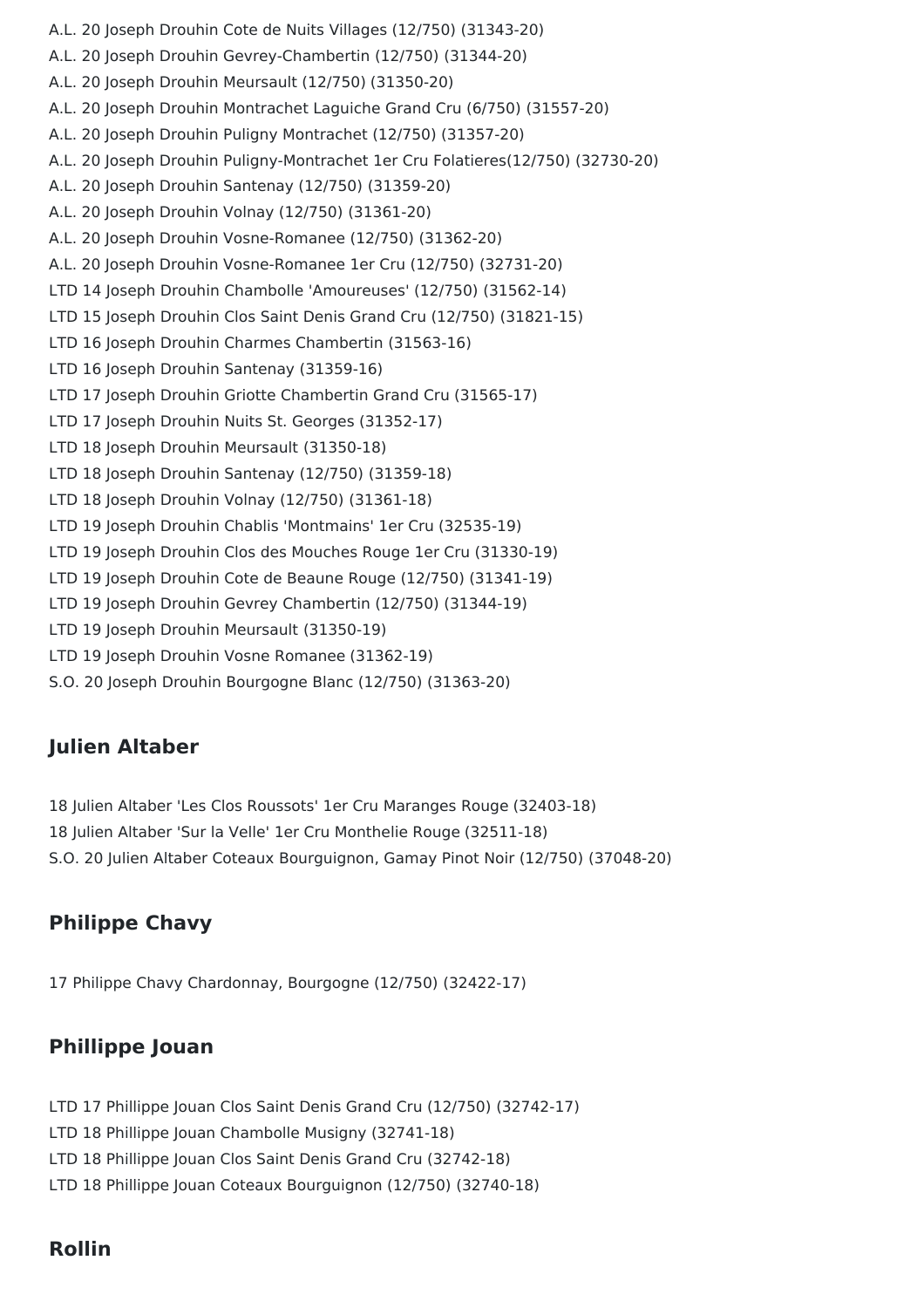A.L. 19 Rollin Pernand Vergelesses Rouge 1er Cru 'Les Fichots' (12/750) (31100-19)

- A.L. 19 Rollin Aloxe Corton (12/750) (31392-19)
- A.L. 19 Rollin Bourgogne Hautes Cotes de Beaune Rouge (12/750) (31480-19)
- A.L. 19 Rollin Corton Charlemagne Grand Cru (6/750) (31215-19)
- A.L. 19 Rollin Pernand Vergelesses Blanc 1er Cru 'Sous Fretille' (12/750) (31216-19)
- A.L. 19 Rollin Pernand Vergelesses Rouge (12/750) (31389-19)
- A.L. 19 Rollin Pernand Vergelesses Rouge 1er Cru 'Les Vergelesses' (12/750) (31099-19)
- A.L. 19 Rollin Pernand-Vergelesses Blanc 'Les Cloux' (12/750) (31388-19)
- A.L. 19 Rollin Pernand-Vergelesses Blanc (12/750) (31045-19)
- A.L. 19 Rollin Savigny-les-Beaune 'Aux Grands Liards' (12/750) (31390-19)
- A.L. 20 Rollin Bourgogne Hautes Cotes de Beaune Blanc (12/750) (31387-20)

### **Sylvain Morey**

16 Sylvain Morey Chassagne Montrachet Rouge 1er Cru 'Champs Gains' (31719-16) 19 Sylvain Morey Chassagne Montrachet Blanc 1er Cru 'Champs Gains' (12/750) (31716-19)

# **Beaujolais**

### **Camille Melinand**

19 Camille Melinand Chiroubles (12/750) (32661-19)

### **Chateau des Vergers**

19 Chateau des Vergers Beaujolais-Lantignie Aux Vergers (12/750) (32663-19)

### **Christian Ducroux**

A.L. 20 Christian Ducroux Prologue (12/750) (32059-20)

### **Daniel Bouland**

LTD 19 Daniel Bouland Chiroubles Chatenay (30695-19)

### **Domaine de Billards**

20 Domaine de Billards Saint-Amour (Barbet), Beaujolais (12/750) (32363-20)

### **Domaine du Vissoux**

20 Domaine du Vissoux Pierre-Marie Chermette Beaujolais 'Pierre Cheremette' (12/750) (30224-20) NV Domaine du Vissoux Pierre-Marie Chermette Beaujolais Creme de Cassis (12/375) (81168)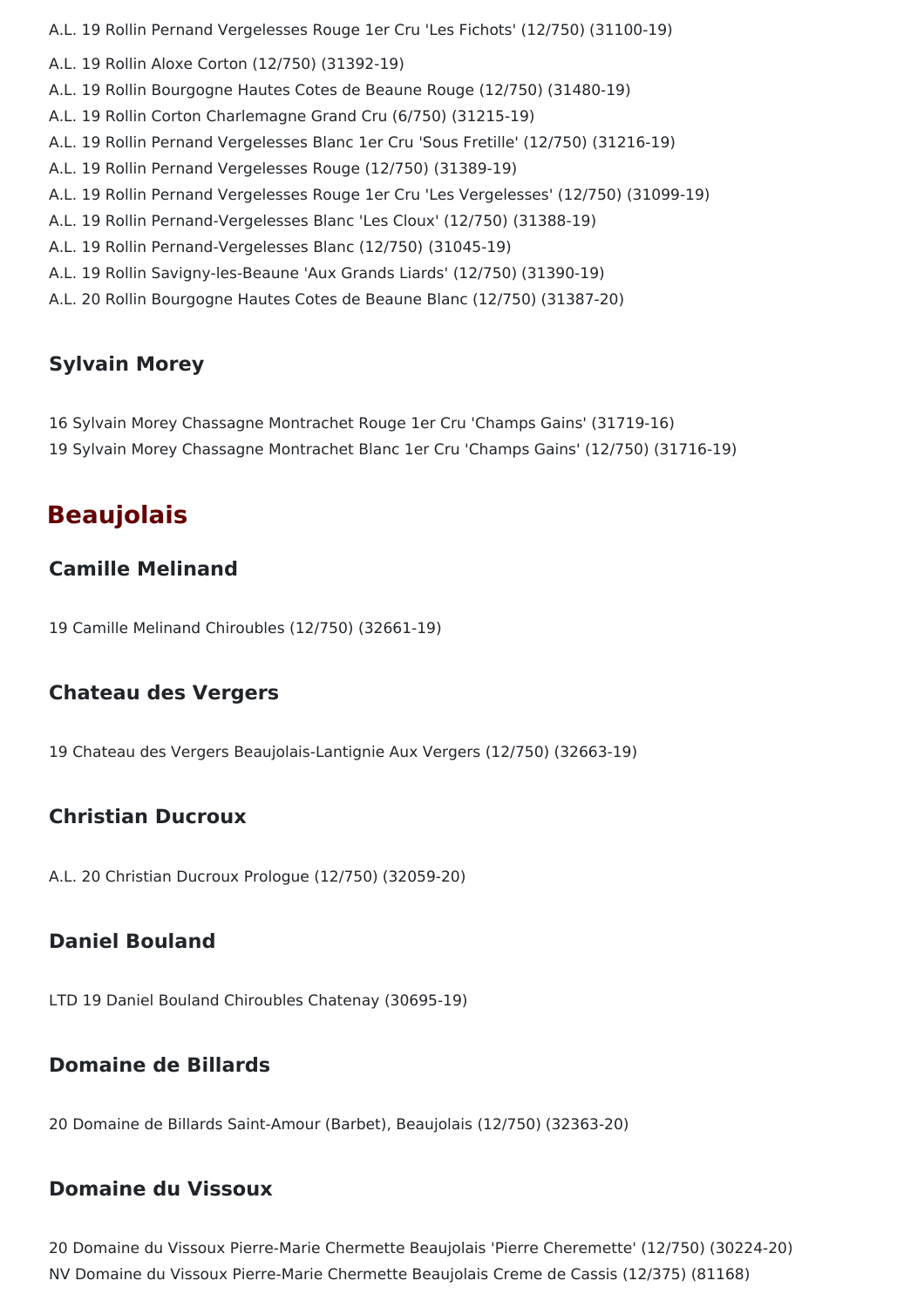### **Jules Metras**

19 Jules Metras Fine de Gamay (6/375) (32494-19) A.L. 20 Jules Metras 'Bijou' Beaujolais-Villages (12/750) (32492-20) A.L. 20 Jules Metras 'La Montagne' Chiroubles (12/750) (32493-20) A.L. 20 Jules Metras Vieilles Vignes Chiroubles (12/750) (32700-20)

### **Olivier Giroux**

20 Olivier Giroux Chemin des Croix, Morgon (12/750) (32668-20)

### **Pascal & Granger**

17 Pascal & Granger, Moulin a Vent 'Les Chassignols' (31696-17) 18 Pascal & Granger Julienas 'Clos des Poulettes' (12/750) (31931-18) 18 Pascal & Granger, Chenas 'Aux Pierres' (31695-18)

### **Yvon Metras**

A.L. 20 Yvon Metras 'Madame Placard' Beaujolais (12/750) (32765-20)

- A.L. 20 Yvon Metras Beaujolais (6/750) (32766-20)
- A.L. 20 Yvon Metras Vieilles Vignes Fleurie (12/750) (32491-20)

# **Languedoc‐Roussillon**

### **Chateau Massiac**

- 19 Chateau Massiac Minervois Rouge (12/750) (31245-19)
- 20 Chateau Massiac Minervois Rouge 'Sentinelles' (12/750) (30851-20)
- 20 Chateau Massiac Sauvignon Blanc, Vin de Pays d'Oc (12/750) (30905-20)

### **Domaine Faillenc Sainte-Marie**

S.O. 21 Domaine Faillenc Sainte Marie 'Rose des Glacieres Sec,' Vin de Pays d'Oc (12/750) (30829-21)

### **Domaine du Bartassou**

COR 19 Domaine du Bartassou 'Un Petit Grand de Mamour' Grenache (12/750) (32235-19) COR 20 Domaine du Bartassou 'Un Petit Grand de Mamour' Grenache (12/750) (32235-20) S.O. 21 Domaine du Bartassou Vdf 'Un Petit Grain de Mamour' (12/750) (32720-21)

# **Bordeaux**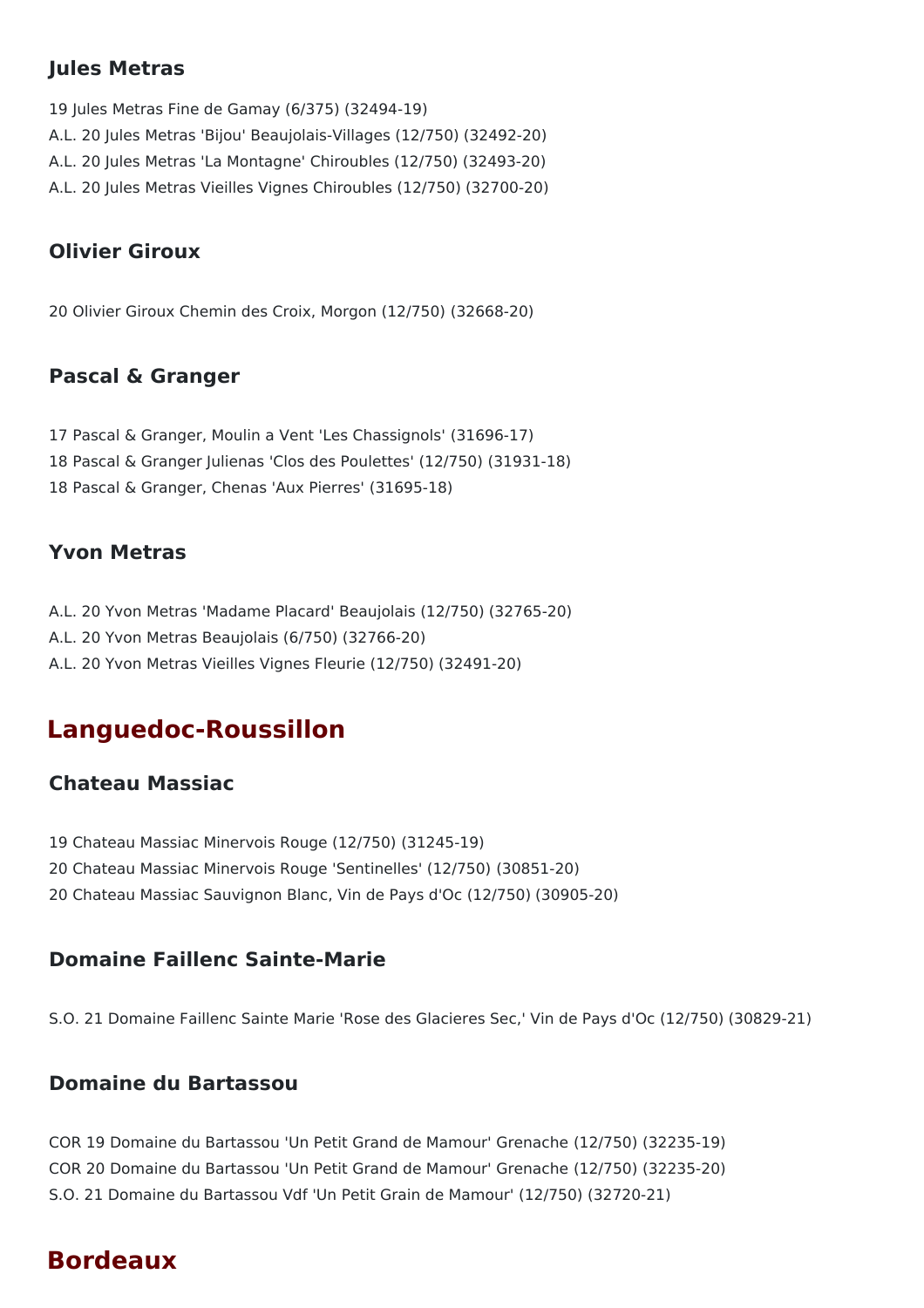### **Chateau Belregard Figeac**

20 Chateau Belregard Figeac 'Tellus Vinea' Bordeaux Rouge (12/750) (30904-20)

### **Chateau Falfas**

17 Chateau Falfas Cotes de Bourg (12/750) (32488-17) 19 Les Demoiselles de Falfas Cotes de Bourg (32487-19)

### **Chateau Grand Launay**

18 Chateau Grand Launay, Cotes de Bourg Rouge (12/750) (32471-18)

### **Chateau Haut Segottes**

17 Chateau Haut Segottes Saint Emilion Grand Cru (30850-17)

### **Chateau La Rame**

 Chateau La Rame, Bordeaux Rouge (12/750) (30793-18) Chateau La Rame, 'Tradition,' Sainte Croix du Mont (24/375) (30819-19) Chateau La Rame Bordeaux Blanc Sec (12/750) (30827-20) LTD 21 Chateau La Rame Bordeaux Rose (12/750) (30828-21)

### **Chateau Le Bedat**

19 Chateau Le Bedat, Bordeaux Superieur (12/750) (32568-19)

### **Chateau Le Puy**

12 Chateau Le Puy Emilien (6/1.5) (31660-14) 18 Chateau Le Puy Emilien (12/750) (31636-18) LTD 19 Chateau Le Puy 'Rose-Marie' Rose, Vin de France (6/750) (32757-19) LTD 19 Chateau Le Puy Duc des Nauves (31764-19)

### **Chateau Moulin de Tricot**

18 Chateau Moulin de Tricot, Haut-Medoc (12/750) (30807-18) 18 Chateau Moulin de Tricot, Margaux (12/750) (30846-18)

### **Chateau Plince**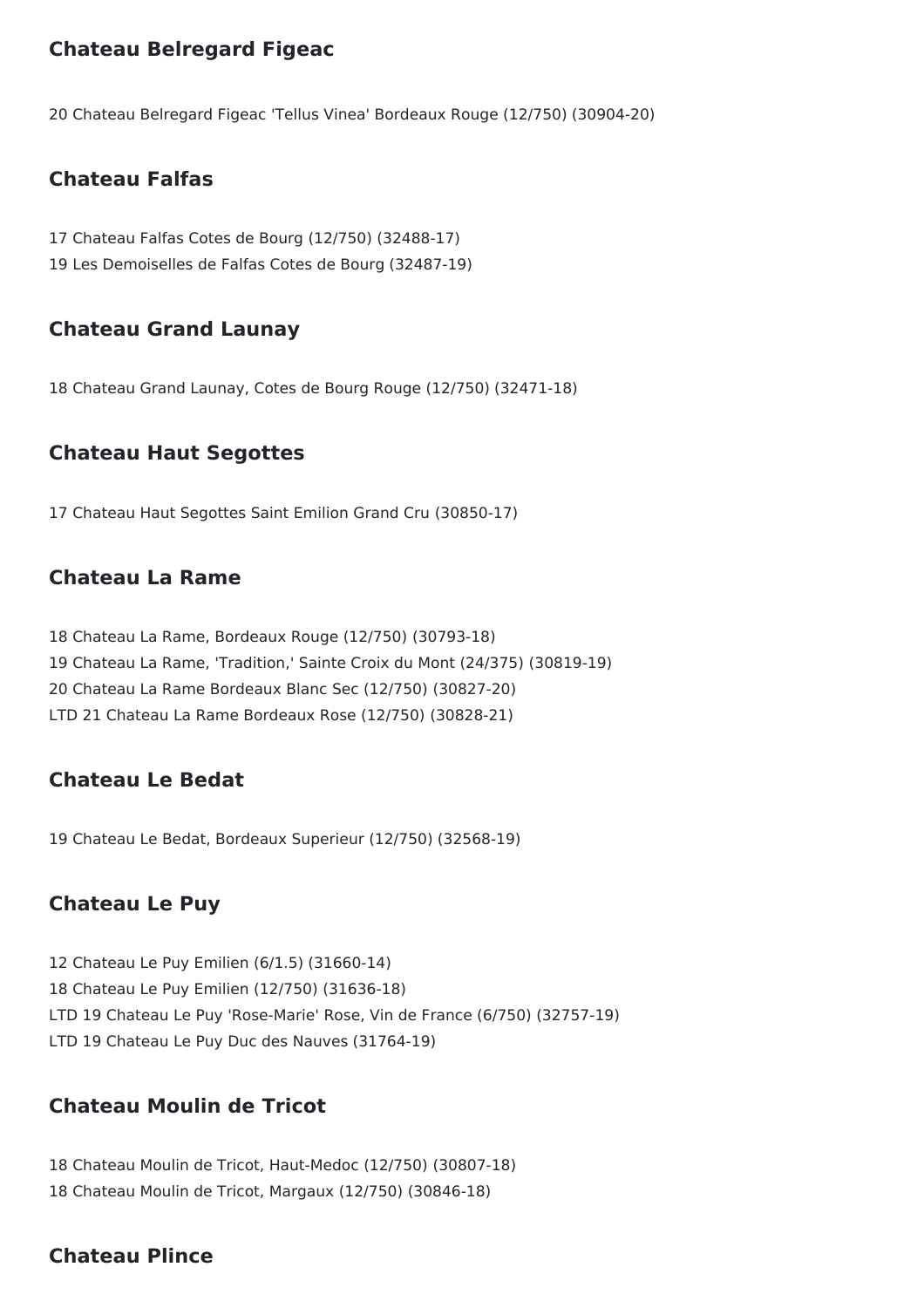LTD 13 Chateau Plince Pomerol Red (12/750) (31291-13)

### **Chateau de Halie**

18 Chateau de Halie Bordeaux Rouge (12/750) (30444-18) 19 Chateau de Halie Bordeaux Rouge (30444-19)

#### **Chateaux La Peyre**

15 Chateaux La Peyre St. Estephe 'Cru Artisan' (31108-15)

### **Colombier de la Metairie**

A.L. 18 Colombier de la Metairie Montagne St Emilion (12/750) (38123-18)

#### **La Babbler**

18 Le Babbler, Bordeaux (12/750) (32517-18)

### **Maison Blanche**

A.L. 17 Maison Blanche 'Cease & Desist' VdF (12/750) (32706-17) LTD 15 Maison Blanche Montagne St. Emilion (12/375) (32707-15)

#### **Maison Blanche Montagne**

08 Maison Blanche Montagne St. Emilion (38112-08) 18 Maison Blanche Montagne St. Emilion (12/750) (38112-18) A.L. 00 Maison Blanche Montagne St. Emilion (12/750) (38112-00)

## **Champagne**

#### **Brocard Pierre**

17 Brocard Pierre 'Saignee de La Cote' Rose Extra Brut Champagne Cote des Bar (12/750) (32659-17) NV Brocard Pierre 'Saignee de La Cote' Rose Extra Brut Champagne Cote des Bar (12/750) (32659-NV)

#### **Champagne Charles Mignon**

NV Champagne Charles Mignon, Cuvee Comte de Marne Grand Cru Brut (6/750) (32394-NV) NV Champagne Charles Mignon, Premium Reserve Brut (12/750) (32391-NV) NV Champagne Charles Mignon, Premium Reserve Rose (32392-NV)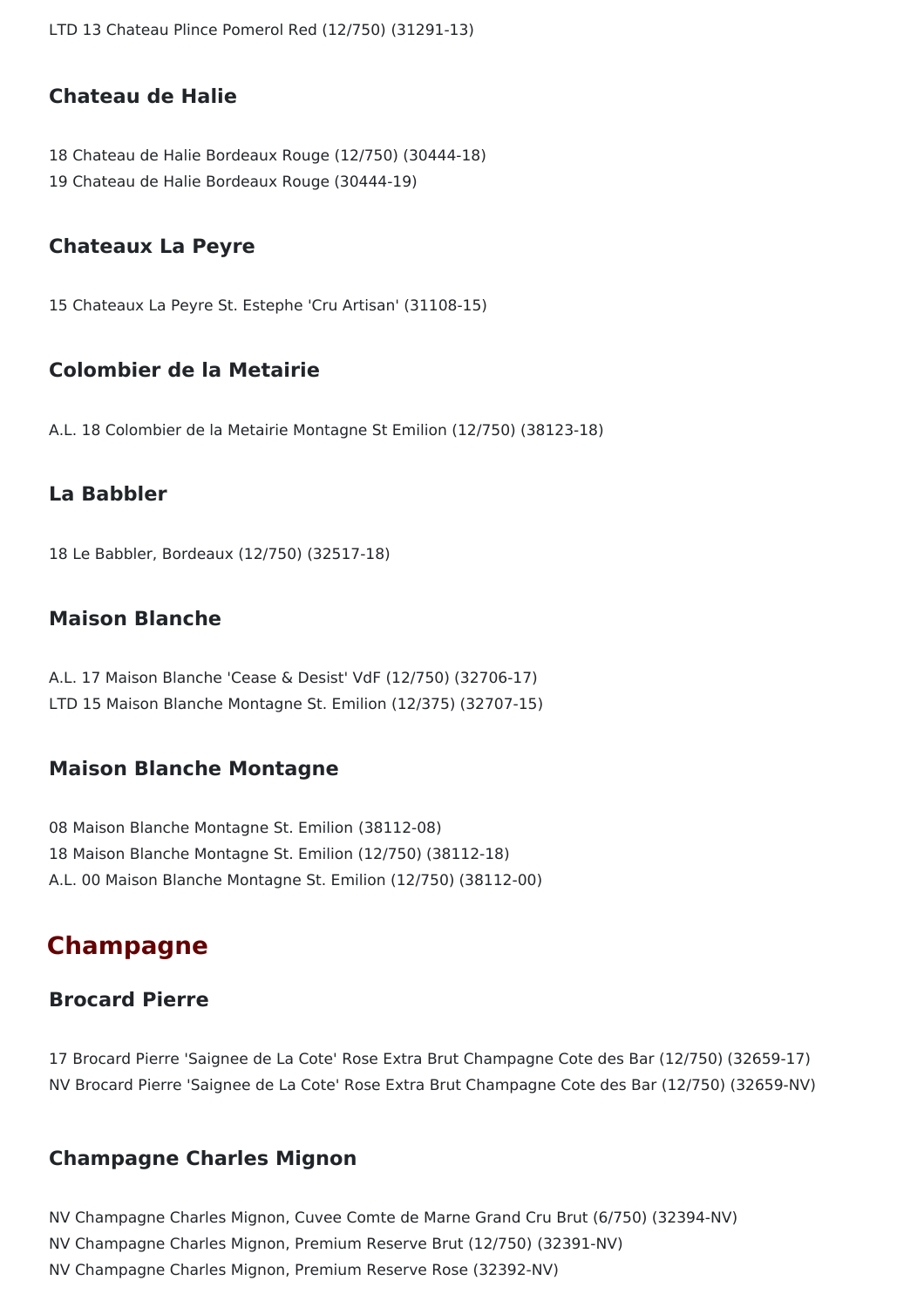### **Champagne Christian Gosset**

A.L. NV Champagne Christian Gosset 'A02' Grand Cru Brut (July '21) (12/750) (32581-NV-21)

### **Champagne Drappier**

10 Champagne Drappier Grand Sendree (6/750) (31572-10) NV Champagne Drappier 'Quattuor' Blanc de Quatre Blancs (6/750) (31372-NV) NV Champagne Drappier Blanc des Blancs (6/750) (31259-NV) NV Champagne Drappier Brut Nature 'Sans Soufre' Zero Dosage (6/750) (31784-NV) NV Champagne Drappier Brut Nature Zero Dosage 'Sans Soufre' (6/1.5) (31879-NV) NV Champagne Drappier Brut Nature Zero Dosage (6/750) (31261-NV) NV Champagne Drappier Brut Rose (6/750) (31260-NV) NV Champagne Drappier Carte D'Or (1/3) (32417-NV) NV Champagne Drappier Carte D'Or (12/375) (31573-NV) NV Champagne Drappier Carte D'Or (3/1.5) (31376-NV) NV Champagne Drappier Carte D'Or (6/750) (31256-NV)

### **Champagne Guy Larmandier**

09 Guy Larmandier Grand Cru Blanc de Blancs 'Cuvée Signe Francois - Vieilles Vignes' (12/750) (30928-09) NV Guy Larmandier Cramant Grand Cru Blanc de Blancs (24/375) (31279-NV) NV Guy Larmandier Vertus Brut Rose 1er Cru (6/1.5) (31679-NV)

### **Champagne Ployez-Jacquemart**

08 Champagne Ployez-Jacquemart Blanc de Blancs Extra Brut (30169-08) 10 Champagne Ployez-Jacquemart Blanc de Blancs Extra Brut (12/750) (30169-10) NV Champagne Ployez-Jacquemart Extra Quality Brut, Montagne de Reims (12/750) (32362-NV)

### **Champagne Roger Coulon**

NV Champagne Roger Coulon 'Heri-Hodie' 1er Cru (6/750) (31427-NV) NV Champagne Roger Coulon 1er Cru Brut 'Reserve de L'Hommee' (12/1.5) (31150-NV)

### **Champagne Waris-Larmandier**

NV Champagne Waris-Larmandier 'Particules Crayeuses' Grand Cru Blanc de Blancs Brut (31197-NV) NV Champagne Waris-Larmandier 'Racines de Trois' Brut (12/750) (31196-NV)

# **Jura**

### **Clavelin**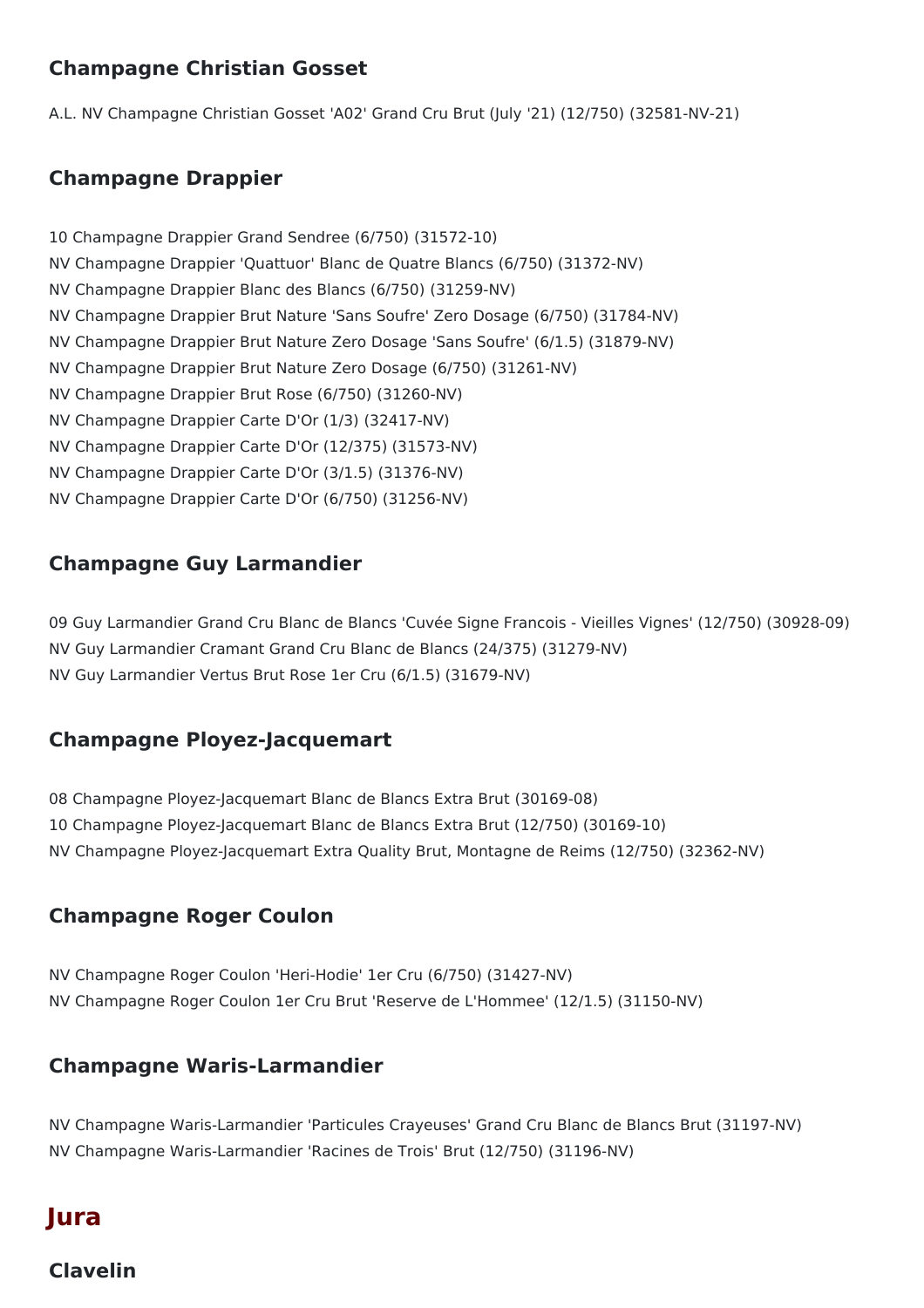NV Clavelin Cremant Brut Comte (12/750) (30026-NV)

#### **Domaine Montbourgeau**

18 Domaine de Montbourgeau L'Etoile (30950-18)

#### **Domaine Pecheur**

18 Domaine Pecheur Cotes du Jura Chardonnay (12/750) (31710-18) 20 Domaine Pecheur Cotes du Jura Poulsard (12/750) (31671-20) 95 Domaine Pecheur Vin Jaune Cotes du Jura (12/620) (32005-95)

#### **Domaine de Montbourgeau**

LTD 18 Domaine de Montbourgeau 'Les Budes' L'Etoile Savagnin (32591-18) NV Domaine de Montbourgeau Cremant du Jura Blanc Brut (6/1.5) (32592-NV) NV Domaine de Montbourgeau Cremant du Jura Blanc, Brut (30837-NV)

#### **Joseph Dorbon**

10 Joseph Dorbon Arbois Savagnin (39011-10) 19 Joseph Dorbon Trousseau 'Vielles Vignes' Arbois Rouge (12/750) (31919-19)

#### **Les Granges Paquenesses**

18 Les Granges Paquenesses Chardonnay La Mamette (31896-18) 18 Les Granges Paquenesses Savagnin 'La Pierre' (12/750) (31621-18) 19 Les Granges Paquenesses Chardonnay La Mamette (12/750) (31896-19)

### **Les Matheny**

18 Les Matheny Poulsard, Arbois (31976-18) 18 Les Matheny Trousseau, Arbois (12/750) (31977-18)

### **Overnoy-Crinquand**

18 Overnoy-Crinquand Arbois-Pupillin Ploussard Rouge 'La Bidode, Vieilles Vignes" (31006-18)

### **Alsace**

**Albert Mann**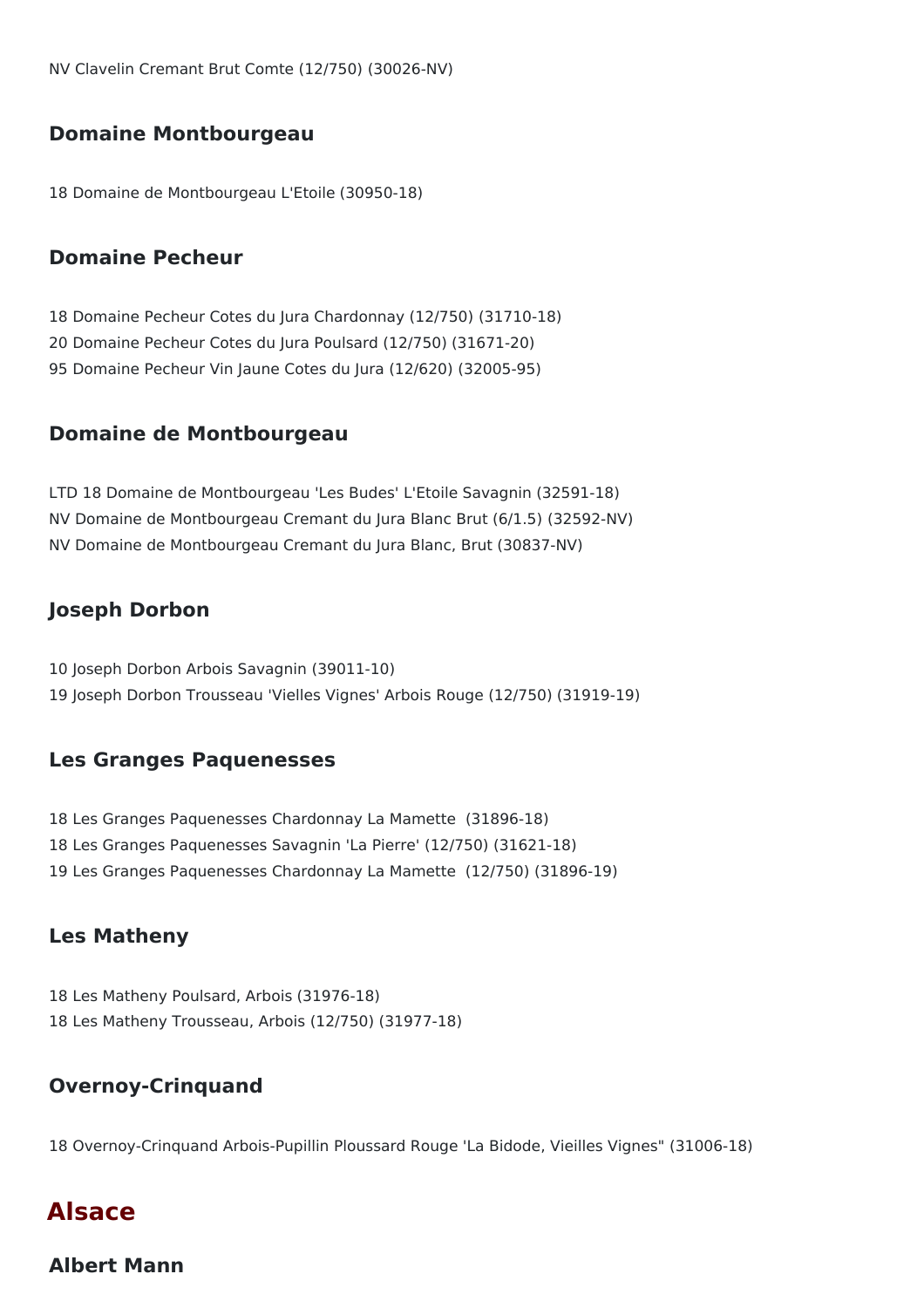18 Albert Mann Pinot Blanc (12/750) (30004-18) 19 Albert Mann Pinot Blanc (12/750) (30004-19) 20 Albert Mann Gewurztraminer Alsace (30704-20)

### **Dopff & Irion**

 Chateau de Riquewihr Dopff & Irion Crustaces, Alsace (12/750) (31788-19) Dopff & Irion Pinot Blanc Alsace Tradition (12/750) (31831-19) Dopff & Irion Pinot Blanc Alsace Tradition (12/750) (31831-20) NV Chateau de Riquewihr Dopff & Irion Cremant D'Alsace Brut Rose (12/750) (31789-NV)

### **GE Massenez**

GE Massenez 'Garden Party' Basil, Alsace (6/375) (81801) GE Massenez 'Garden Party' Cilantro, Alsace (6/375) (81802) GE Massenez 'Garden Party' Cucumber, Alsace (6/375) (81803) GE Massenez 'Garden Party' Rosemary, Alsace (6/375) (81805) GE Massenez 'Garden Party' Thyme, Alsace (6/375) (81806) Massenez Kirschwasser Cherry (12/375) (83050) Massenez Poire Williams Poire Prisonniere (Pear-In-Bottle) (6/750) (83053) S.O. GE Massenez 'Garden Party' Dried Tomato, Alsace (6/375) (81804)

### **Schoech**

19 Schoech 'Cotes d'Ammerschwihr' Vin d'Alsace (12/750) (31192-19) 20 Domaine Maurice Schoech Sylvaner Kaysersberg, Alsace (12/750) (32687-20)

# **Loire Valley**

### **Bainbridge & Cathcart**

S.O. 20 Bainbridge & Cathcart Pet' Nat 'Cuvee La Danseuse,' Chavagnes-Les-Eaux (12/750) (37055-20)

### **Brasserie de la Pigeonnelle**

COR Brasserie de la Pigeonnelle Loirette, Touraine (24 bt/cs) (99133-Cs)

### **Chateau Soucherie**

18 Chateau Soucherie Anjou Rouge 'Reliefs' (12/750) (32501-18)

20 Chateau Soucherie Anjou Blanc 'Cuvée Les Rangs de Longue' (12/750) (30789-20)

21 Chateau Soucherie Anjou Blanc 'Cuvée Les Rangs de Longue' (12/750) (30789-21)

LTD 21 Chateau Soucherie 'Cuvee L'Astree' Rose de Loire (12/750) (30879-21)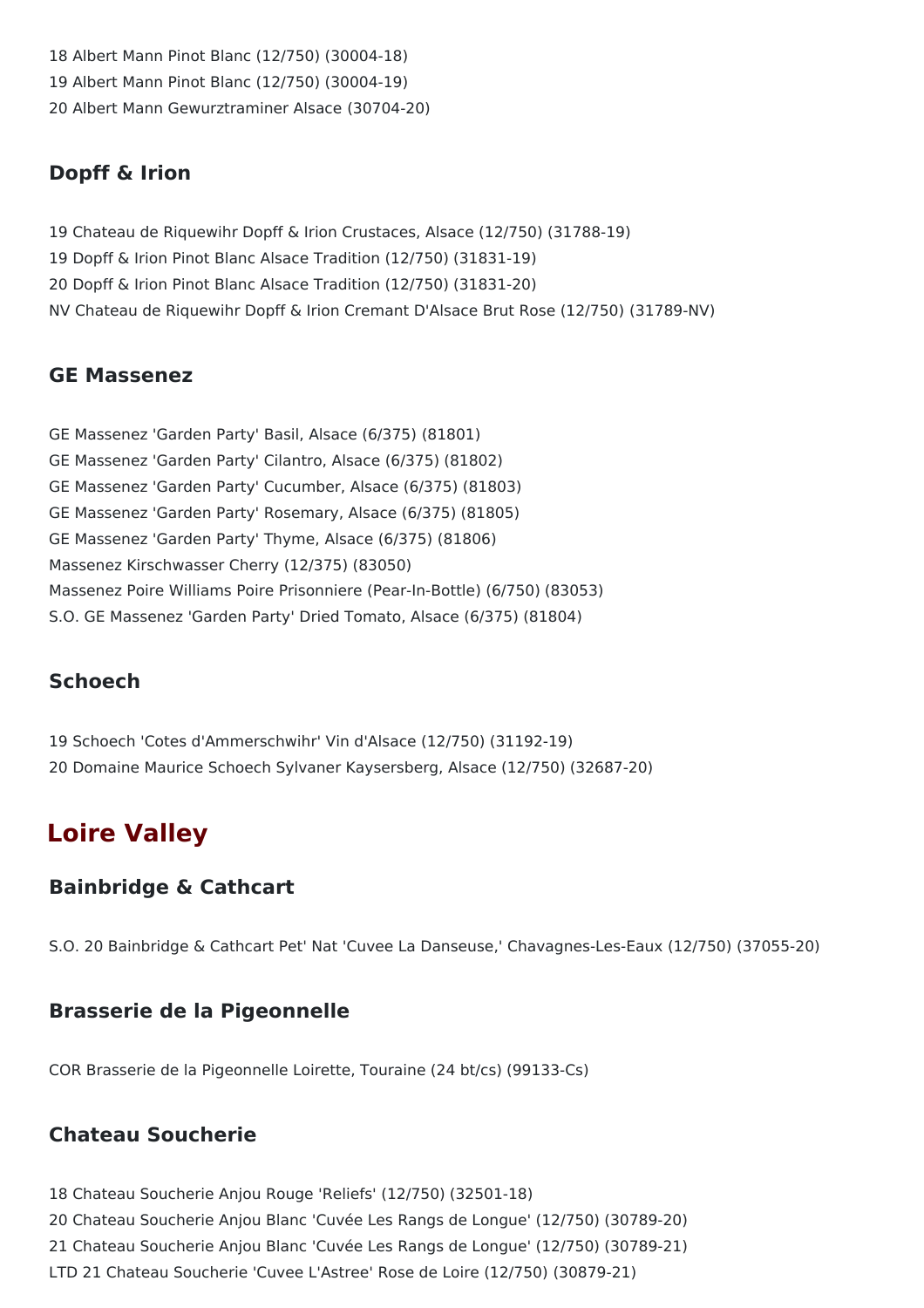### **Chateau de Chaintres**

20 Chateau de Chaintres Saumur-Champigny 'Les Sables' (12/750) (32361-20) 20 Chateau de Chaintres, Saumur Blanc, 'Les Genets' (12/750) (32590-20) S.O. 21 Chateau de Chaintres 'Les Hirondelles' Saumur Rose (12/750) (32464-21)

### **Chateau de Fosse-Seche**

16 Chateau de Fosse-Seche Rouge Eolithe, Samur (30736-16)

### **Chateau du Petit Thouars**

18 Chateau du Petit Thouars 'L'Epee' Chinon Rouge (12/750) (32112-18) 19 Chateau du Petit Thouars 'Les Georges' Chinon Rouge (12/750) (32109-19)

### **Chereau Carre**

19 Chereau Carre Chateau de L'Oiseliniere Muscadet (30720-19)

### **Complemen'Terre**

20 Complemen'Terre La Croix Moriceau, Sevre et Maine (12/750) (31835-20)

### **Cyrille Sevin**

18 Cyrille Sevin 'Les Demi Muids' Cour-Cheverny (32556-18) 19 Cyrille Sevin 'La Quadrature du Rouge' Cheverny Rouge (32552-19)

#### **Dagueneau**

20 Dagueneau Pouilly Fume Les Pentes (30039-20)

### **Deschamps**

19 Deschamps 'Les Champs de Cri,' Pouilly Fume (30836-19)

### **Domaine Gadais**

18 Domaine Gadais Muscadet Peninsula Vielles Vignes (12/750) (32753-18)

### **Domaine de Aubuisieres**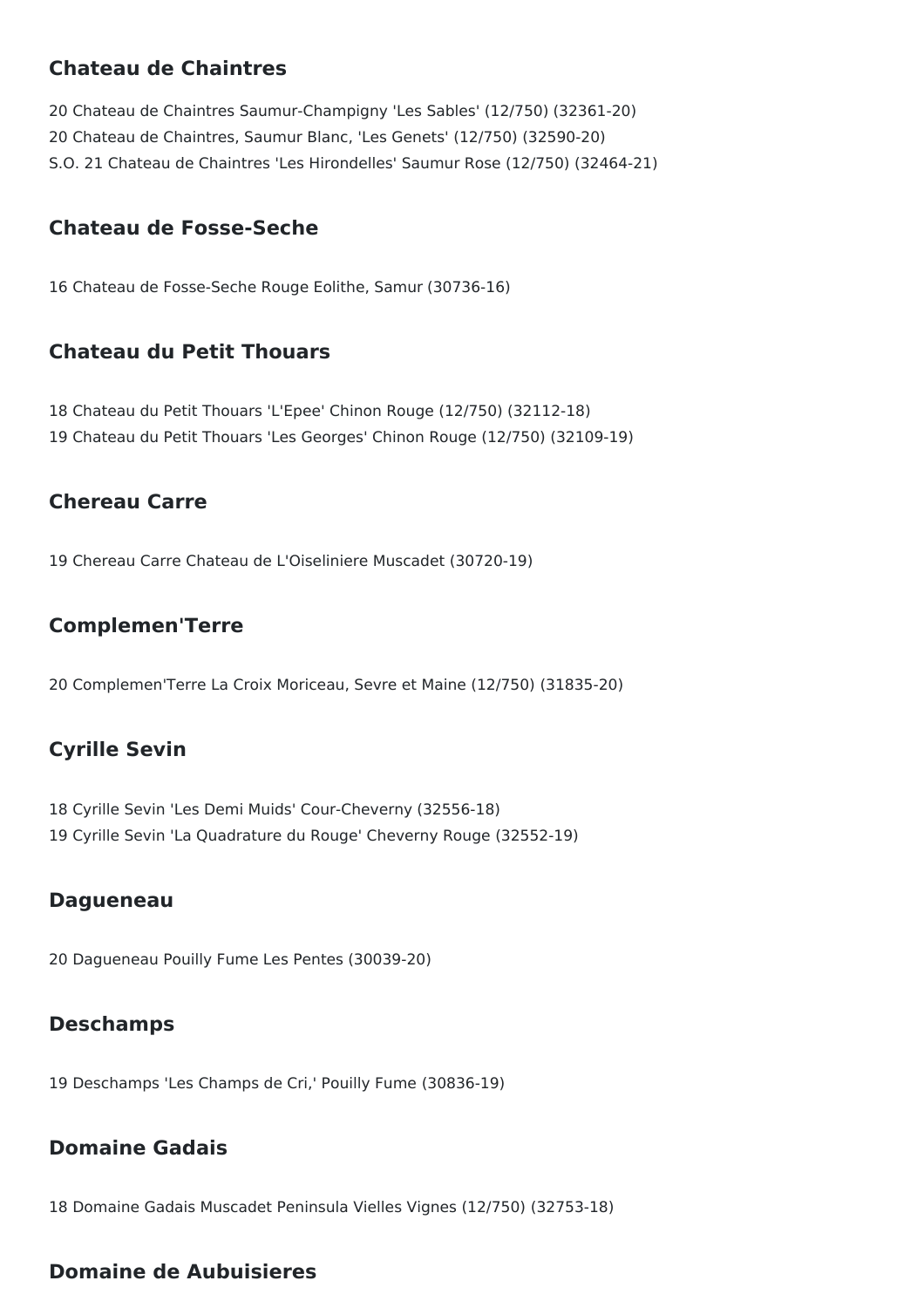Domaine de Aubuisieres Vouvray Cuvee de Silex (30140-19) Domaine de Aubuisieres Vouvray Cuvee de Silex (12/750) (30140-20)

### **Domaine de Montrieux**

Domaine de Montrieux Gaga des Tois Gamay Rouge (32202-19)

### **Domaine de la Petite Mairie**

 Domaine de la Petite Mairie Bourgueil 'Butte de Tyron' (6/1.5) (32594-14) Domaine de la Petite Mairie Bourgeuil 'Butte de Tyron' (31712-15)

### **Domaine du Nozay**

 Domaine du Nozay 'Clos du Nozay' Sancerre (32597-19) Domaine du Nozay Sancerre (31995-20)

### **Frantz Saumon**

Frantz Saumon La Boutanche Rose (12/1) (31980-20)

### **Julie et Toby Bainbridge**

 Julie et Toby Bainbridge '50:50' Grolleau / Cabernet Franc (32644-20) Julie et Toby Bainbridge 'Crush' Grolleau (32642-20) Julie et Toby Bainbridge 'Girl on Fire' Petillant Naturel Rose (32640-20) Julie et Toby Bainbridge 'Les Jongleurs' Chenin Blanc (32641-20) Julie et Toby Bainbridge 'Rouge aux Levres' Grolleau (32643-20) S.O. 21 Julie et Toby Bainbridge Cuvee Johhny Popper, Vin de France (6/1.5) (32716-21)

### **La Grange aux Belles**

 La Grange aux Belles Chausee Rouge (32508-20) S.O. 20 La Grange aux Belles, La Nina Gamay, Loire Valley (12/750) (39040-20)

### **Le Clos de la Meslerie**

Le Clos de la Meslerie Vouvray Sec (12/750) (31371-15)

### **Le Garenne**

Le Garenne Pinot Noir, Loire Valley (12/750) (32474-20)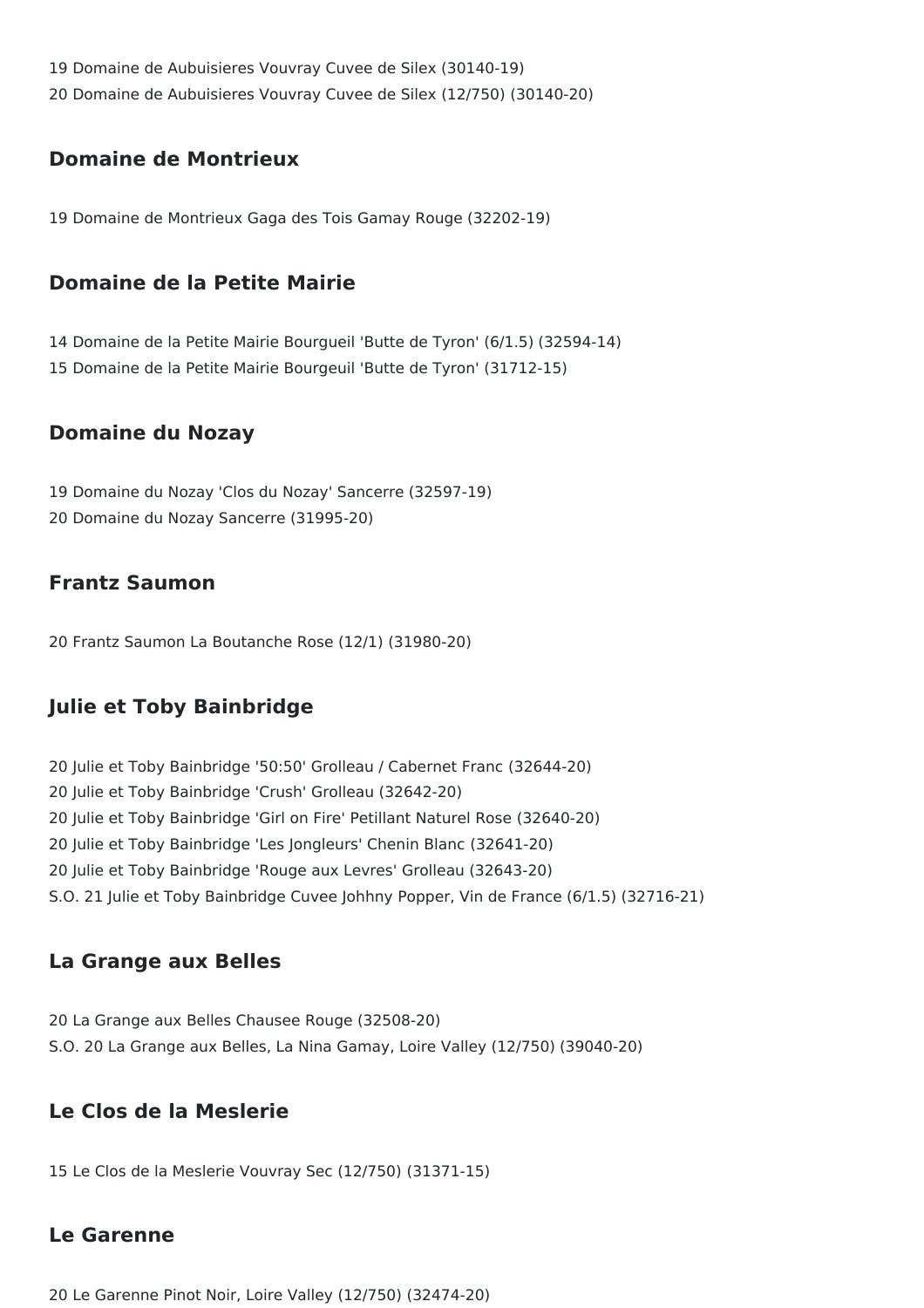20 Le Garenne Sancerre Blanc (12/750) (32476-20) 20 Le Garenne Sauvignon Blanc, Loire Valley (32475-20)

### **Lucien Crochet**

20 Lucien Crochet Sancerre (12/375) (30802-20) 20 Lucien Crochet Sancerre (12/750) (30795-20) 20 Lucien Crochet Sancerre Blanc, 'Croix du Roy' (12/750) (30801-20) S.O. 21 Lucien Crochet, Sancerre Pinot Rose (12/750) (30881-21) S.O. 21 Lucien Crochet, Sancerre Pinot Rose (6/1.5) (31481-21)

### **Ludovic Chanson**

19 Ludovic Chanson 'Les Cabotines' Montlouis sur Loire (12/750) (31838-19) 19 Ludovic Chanson 'Les Pions' Montlouis Petillant-Originel (32657-19)

### **Morin**

20 Morin Sancerre VV (30101-20)

### **Patrick Noel**

20 Patrick Noel Sancerre (12/750) (30131-20)

### **Philippe Gilbert**

19 Philippe Gilbert Menetou-Salon Blanc (12/750) (31293-19) LTD 21 Philippe Gilbert Menetou-Salon Rose (12/750) (30811-21)

### **Pierre Borel**

19 Pierre Borel 'Clos de Pavee' Bourgueil (12/750) (32425-19)

### **Plouzeau**

- 20 Plouzeau Chateau de La Bonneliere Sauvignon Touraine 'Les Devants' (12/750) (30537-20) 20 Plouzeau Chinon Rive Gauche (12/750) (30187-20) 20 Plouzeau Touraine Sauvignon Blanc (12/750) (30331-20) 21 Plouzeau Rive Gauche Chinon Rose (12/750) (30321-21)
- 

### **France**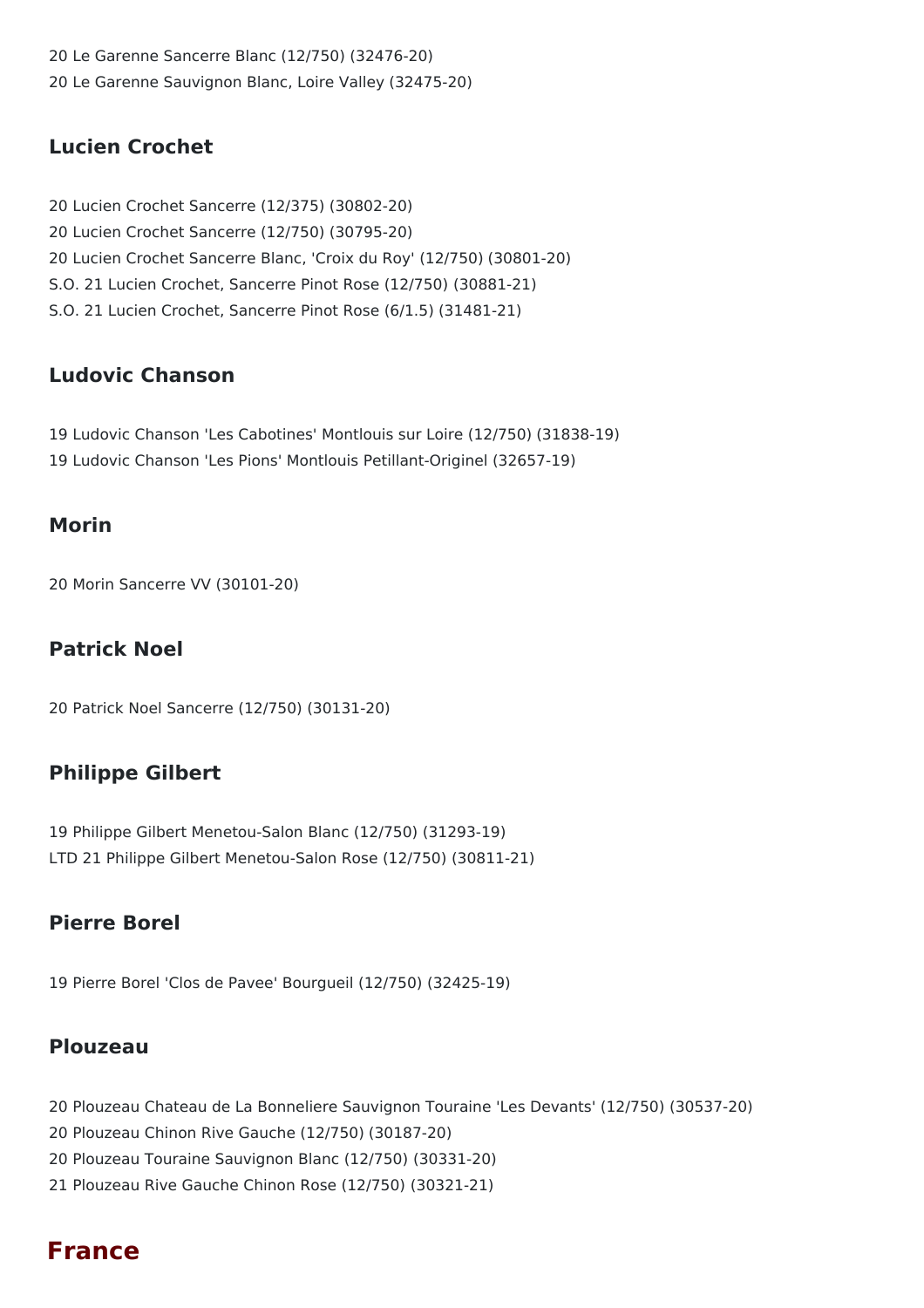### **Bruno Lafon**

- 18 Commander's Palace Merlot, Pays D'Oc (12/750) (31956-18)
- 19 Commander's Palace Pinot Noir Reserve, Pays D'Oc (12/750) (31957-19)
- 20 Commander's Palace Cabernet Sauvignon, Pays D'Oc (12/750) (31955-20)
- 20 Commander's Palace Chardonnay, Pays D'Oc (12/750) (31954-20)

### **Campuget**

20 Le Campuget Red (31774-20) 20 Le Campuget Rose (31775-20) 21 Campuget Rose (12/750) (31687-21)

### **Chateau Manissy**

21 Chateau Manissy Tavel Rose (12/750) (30094-21)

### **Cidrerie**

NV Cidrerie du Leguer Cidre Brut Brut (12/750) (32168-NV)

### **Cidrerie du Leguer**

20 Cidrerie du Leguer Cidre Granit (32169-20) LTD 20 Cidrerie du Legeur Cidre Rose (12/750) (32171-20)

### **Clos Marfisi**

19 Clos Marfisi 'Grotta di Sole' Patrimonio Blanc (32120-19) 20 Clos Marfisi 'Les Nuits Rouges' Patrimonio Rouge (32233-20) COR 17 Clos Marfisi 'Gritole' Patrimonio Rouge (31829-17) LTD 20 Clos Marfisi 'Les Nuits Rouges' Patrimonio Rouge (6/1.5) (32648-20)

### **Combier**

Combier Abricot (12/375) (80114) Combier Abricot (6/750) (80102) Combier Creme de Cassis (6/750) (80611) Combier Creme de Framboise (6/750) (80612) Combier Creme de Mure (6/750) (80613) Combier Creme de Pamplemousse (6/750) (80614) Combier Creme de Peche de Vigne (6/750) (80615) Combier Kummel (6/750) (80616)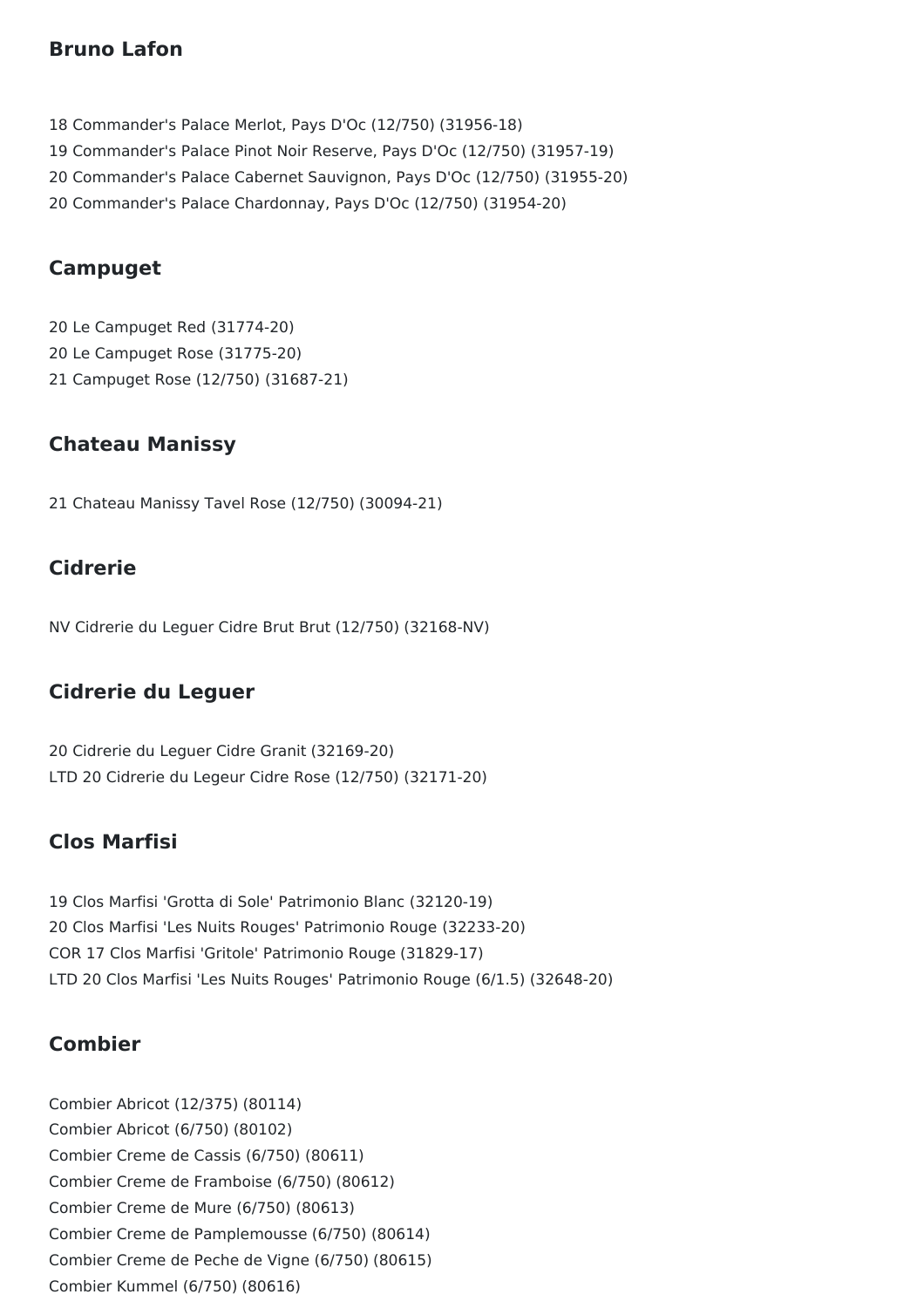Combier L'Original Liqeur d'Orange (6/1) (80617) Combier Le Bleu White Bottle (6/750) (80618) Combier Liqueur Rose (6/750) (80621) Combier Liqueur de Banane (6/750) (80620) Combier Liqueur de Violette (6/750) (80032) Combier Rouge Cherry Liqueur (6/750) (80622) Combier Sureau Elderflower (6/750) (80148) Combier Watermelon (6/750) (80147) Royal Combier (6/1) (80623) Royal Combier (6/750) (80205)

### **Deplaude de Tartaras**

A.L. 20 Deplaude de Tartaras 'Ciel d'Orage' (12/750) (31915-20) A.L. 20 Deplaude de Tartaras 'Hop La' Gamay (12/750) (32149-20) A.L. 20 Deplaude de Tartaras 'Le Chanse' Syrah (12/750) (31670-20) A.L. 20 Deplaude de Tartaras 'Le Renard et le Bouc' Gamay (12/750) (32148-20) A.L. 20 Deplaude de Tartaras 'Mine de Rien' (12/750) (32151-20) A.L. 20 Deplaude de Tartaras 'Tout Compte Fait' (12/750) (32150-20) A.L. 20 Deplaude de Tartaras Le Vent Se Leve (Old-vine Syrah) (12/750) (31200-20) A.L. 20 Deplaude des Tartaras 'Corde Sensible' Vigonier (12/750) (32708-20) A.L. 20 Deplaude des Tartaras 'Pouissieres' Chardonnay/Viognier (12/750) (32711-20) A.L. 20 Deplaude des Tartaras 'Regards Croises' Chouchillon (12/750) (32709-20) A.L. 20 Deplaude des Tartaras 'l'Ecume des Jours' Ravat Blanc & Clairette (12/750) (32710-20)

### **Domaine Belluard**

- A.L. 19 Domaine Belluard 'Le Feu' Vin de Savoie (6/750) (38103-19)
- A.L. 19 Domaine Belluard 'Les Alpes' (6/750) (31536-19)
- A.L. NV Domaine Belluard Perles du Mont Blanc Ayse Brut (6/750) (38100-NV)

### **Domaine Les Roches**

20 Domaine Les Roches Bleues Les Trois Loups Brouilly (12/750) (32662-20)

### **Domaine Les Serrals**

LTD 19 Domaine Les Serrals 'Cricri d'Amour' Faugeres Rouge (32656-19)

### **Domaine Pinelli**

20 Domaine Pinelli Patrimonio Rouge (32609-20)

### **Domaine Santamaria**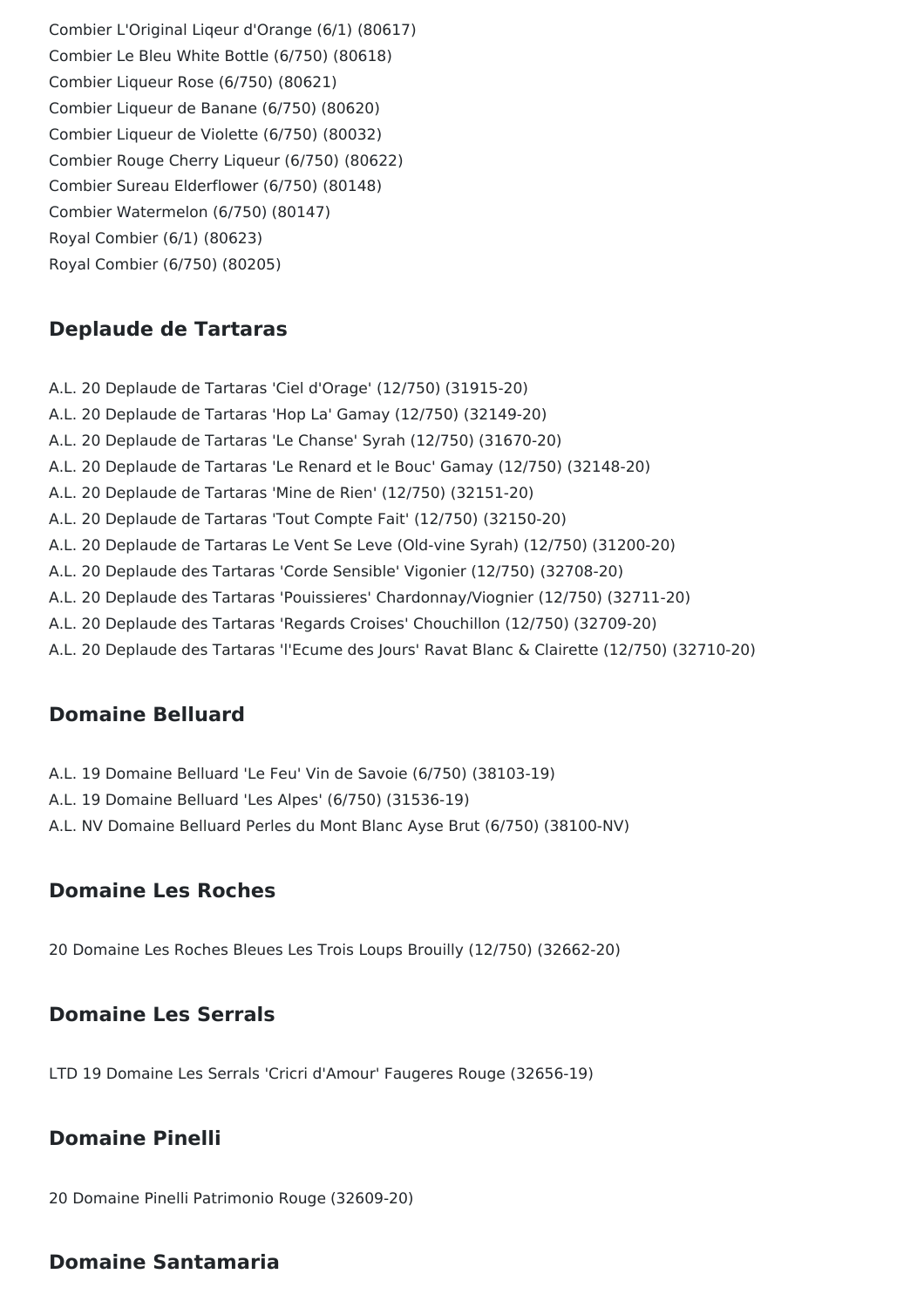COR 17 Domaine Santamaria Patrimonio Blanc (12/750) (32027-17)

#### **Domaine la Taupe**

COR 18 Domaine la Taupe 'Nicole' Sauvignon Blanc Maceration (12/750) (32236-18) S.O. 19 Domaine la Taupe 'Nicole' Sauvignon Blanc Maceration (12/750) (32236-19) S.O. 20 Domaine la Taupe 'AK400' (12/750) (32722-20) S.O. 20 Domaine la Taupe 'Anna' (12/750) (32723-20) S.O. 20 Domaine la Taupe 'Bruno, Bert, & Co' (12/750) (32721-20)

#### **Frederic Agneray**

20 Frederic Agneray 'You Kali' Vdf Carignan Grenache & Syrah (12/750) (32673-20) S.O. 20 Frederic Agneray 'Gare du Nord' Vdf Grenache & Syrah (12/750) (32530-20)

#### **G'Vine**

G'Vine Floraison Gin NV (6/750) (81781)

### **L'Oustal Blanc**

11 L'oustal Blanc Naick Blanc (12/750) (30339-11)

#### **La Gross Pierre**

19 La Gross Pierre Chiroubles (32619-19) 20 La Gross Pierre Beaujolais (12/750) (32618-20)

### **Les Vignerons de la Vicomte**

S.O. KEG 18 Volare Cabernet Sauvignon Central Valley, Chile (1/20) (32575-18)

#### **Mas De Valeriole**

LTD 21 Mas De Valeriole, 'Ve,' IGP Mediterranee Rose (12/750) (32455-21)

#### **Navazos-Palazzi**

Navazos-Palazzi Brandy de Jerez 2013 Single Fino Cask (12/375) (81162) Navazos-Palazzi Brandy de Jerez Solera Gran Reserva Olorosso Cask (12/375) (81143) Navazos-Palazzi Spanish Brandy PX (6/375) (80191) Navazos-Palazzi Spanish Brandy Solera Gran Reserva Single Amontillado Cask (12/375) (81662)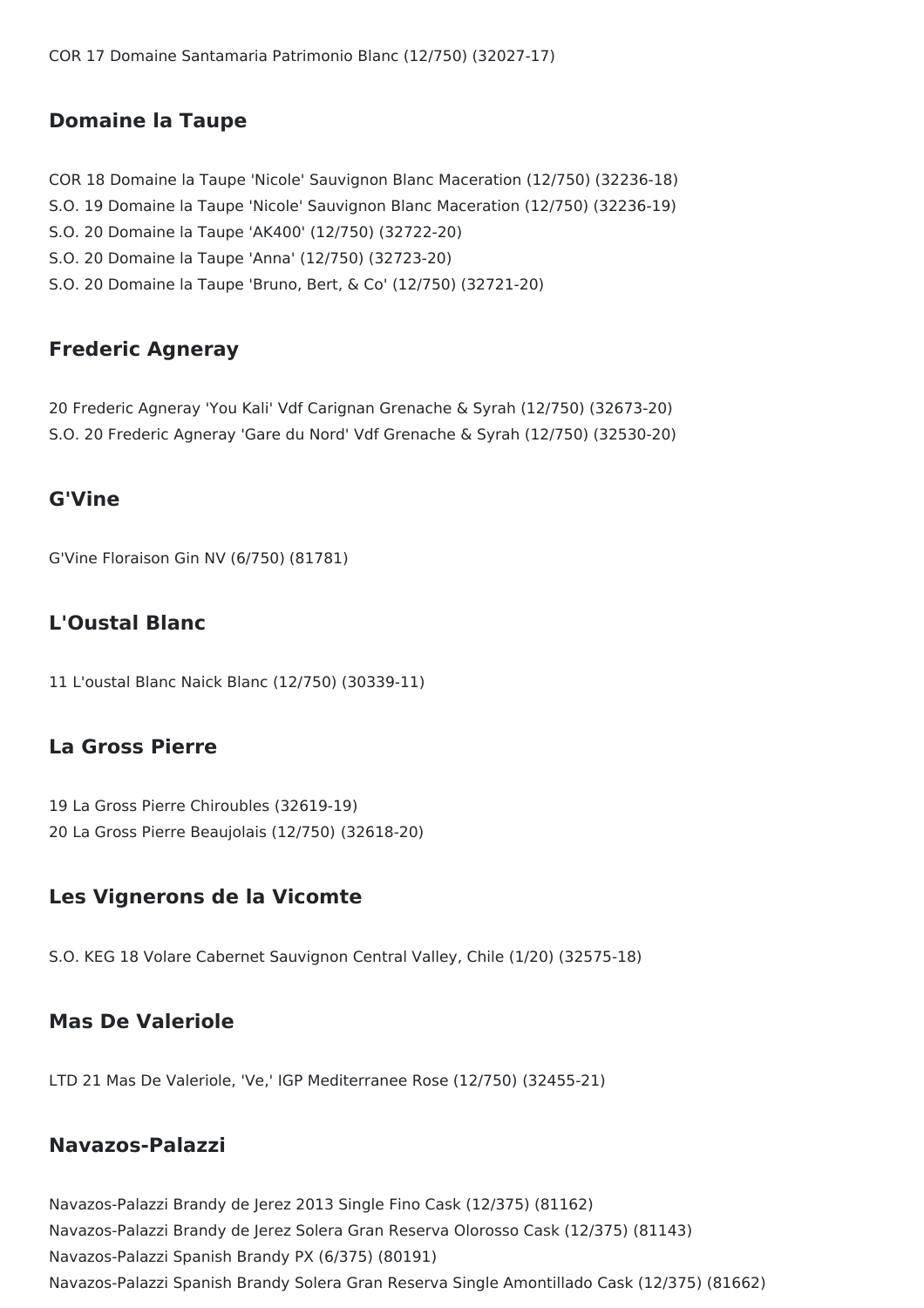### **Nicolas Badel**

19 Nicolas Badel Syrah Petite Roche Collines (12/750) (32664-19)

### **Nicolas Carmarans**

 Nicolas Carmarans 'Claude' V.V. Fer Servadou (6/1.5) (32645-20) Nicolas Carmarans 'Mauvais Temps' Aveyron IGP Fer Servadou/Cab Franc (31455-20) Nicolas Carmarans 'Mauvais Temps' Aveyron IGP Fer Servadou/Cab Franc (6/1.5) (31456-20) Nicolas Carmarans 'Maximus de Pascole' VdF Fer Servadou/Grenache (6/1.5) (31457-20) Nicolas Carmarans 'Maximus' Aveyron IGP Fer Servadou Rouge (31452-20) Nicolas Carmarans 'Maximus' Aveyron IGP Fer Servadou Rouge (6/1.5) (31458-20) Nicolas Carmarans 'Minimus' Rose (37006-20) Nicolas Carmarans 'Selves' Aveyron IGP Chenin Blanc (31450-20)

#### **PM**

LTD PM Amontillado Sherry (6/750) (80193) LTD PM Fino Sherry (6/750) (80192) LTD PM Oloroso Sherry (6/750) (80195) LTD PM Palo Cortado Sherry (6/750) (80194) PM Spirits Project VS Bas Armagnac NV, Cask Strength (12/750) (80535) PM Spirits Projects Still Strength Tequila (6/750) (80231) PM Spirits Projects Tequila (6/750) (80230) PM Spirits Sgl Oven Tequila Blanco 40% (6/750) (80242) Palazzi JEP Pineau des Charentes Blanc (12/750) (81552)

### **Thierry Tissot**

18 Thierry Tissot Bugey Blanc Brut Methode Traditionnelle (12/750) (32660-18)

### **Vellet**

Vallet Granada (81792)

# **Languedoc**

### **Bascule**

S.O. 19 Bascule 'Babushka' Syrah Rose (12/750) (32228-19)

- S.O. 21 Bascule 'Babushka' Syrah Rose (12/750) (32228-21)
- S.O. 21 Bascule 'Bottoms up Blanc' (12/750) (32727-21)

### **Chateau Guilhem**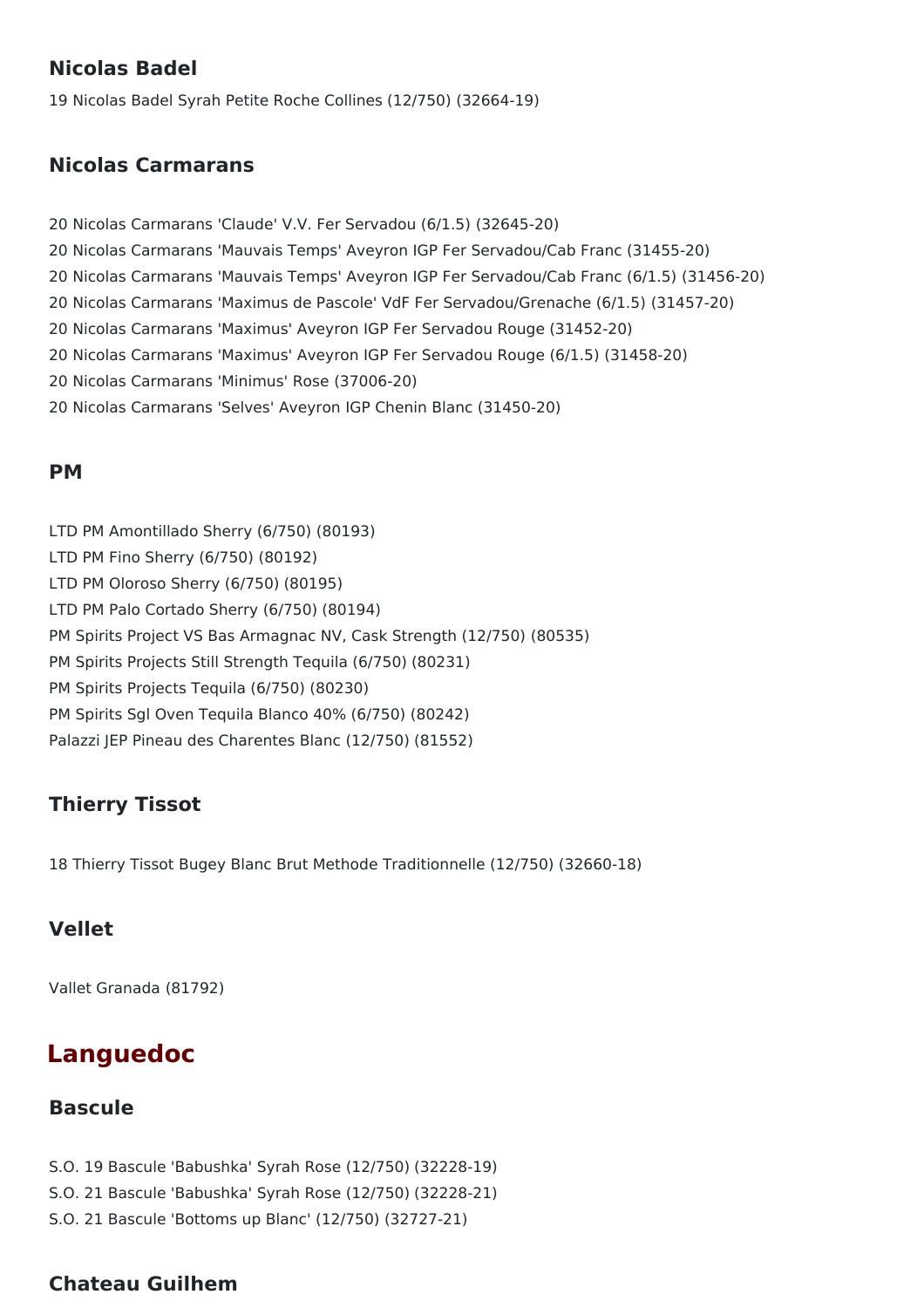20 Chateau Guilhem Pot de Vin Chardonnay, Pays d'Oc (12/750) (32672-20) 20 Chateau Guilhem Pot de Vin Merlot, Pays d'Oc (12/750) (32671-20) 21 Chateau Guilhem Pot de Vin Merlot, Pays d'Oc (12/750) (32671-21)

#### **Les Hautes Terres**

S.O. 20 Les Hautes Terres 'Persee' (12/750) (32726-20)

### **Mas Jullien**

S.O. 21 Mas Jullien, Coteaux du Languedoc Rose (12/750) (30878-21)

### **Mas de Daumas Gassac**

18 Mas de Daumas Gassac Rouge (6/750) (32750-18) 19 Mas de Daumas Gassac Blanc (6/750) (32748-19) 19 Mas de Daumas Gassac Rouge (6/750) (32750-19) 20 Guilhem Red (12/750) (32747-20) 20 Guilhem White (32746-20) 20 Moulin de Gassac Picpoul de Pinet (32758-20) 21 Guilhem Rose (12/750) (32745-21) A.L. 12 Mas de Daumas Gassac Rouge (3/750) (32750-12) A.L. 20 Mas de Daumas Gassac Frizant Rose (32749-20) A.L. 20 Mas de Daumas Gassac Rouge (12/750) (32750-20) A.L. 21 Mas de Daumas Gassac Blanc (12/750) (32748-21) A.L. 21 Mas de Daumas Gassac Frizant Rose (12/750) (32749-21) NV Folie by Gassac (32518-NV)

### **Philippe Pibarot**

S.O. 20 Philippe Pibarot 'Clos Domitia' Languedoc Rouge (12/750) (37043-20)

## **Provence**

### **Bastide du Claux**

S.O. 21 Bastide du Claux 'Poudriere' Luberon Rose (12/750) (31730-21)

### **Chateau Les Mesclances**

LTD 21 Chateau Les Mesclances 'Charmes,' Mediterranee Rose (12/750) (32457-21)

### **Chateau Pradeaux**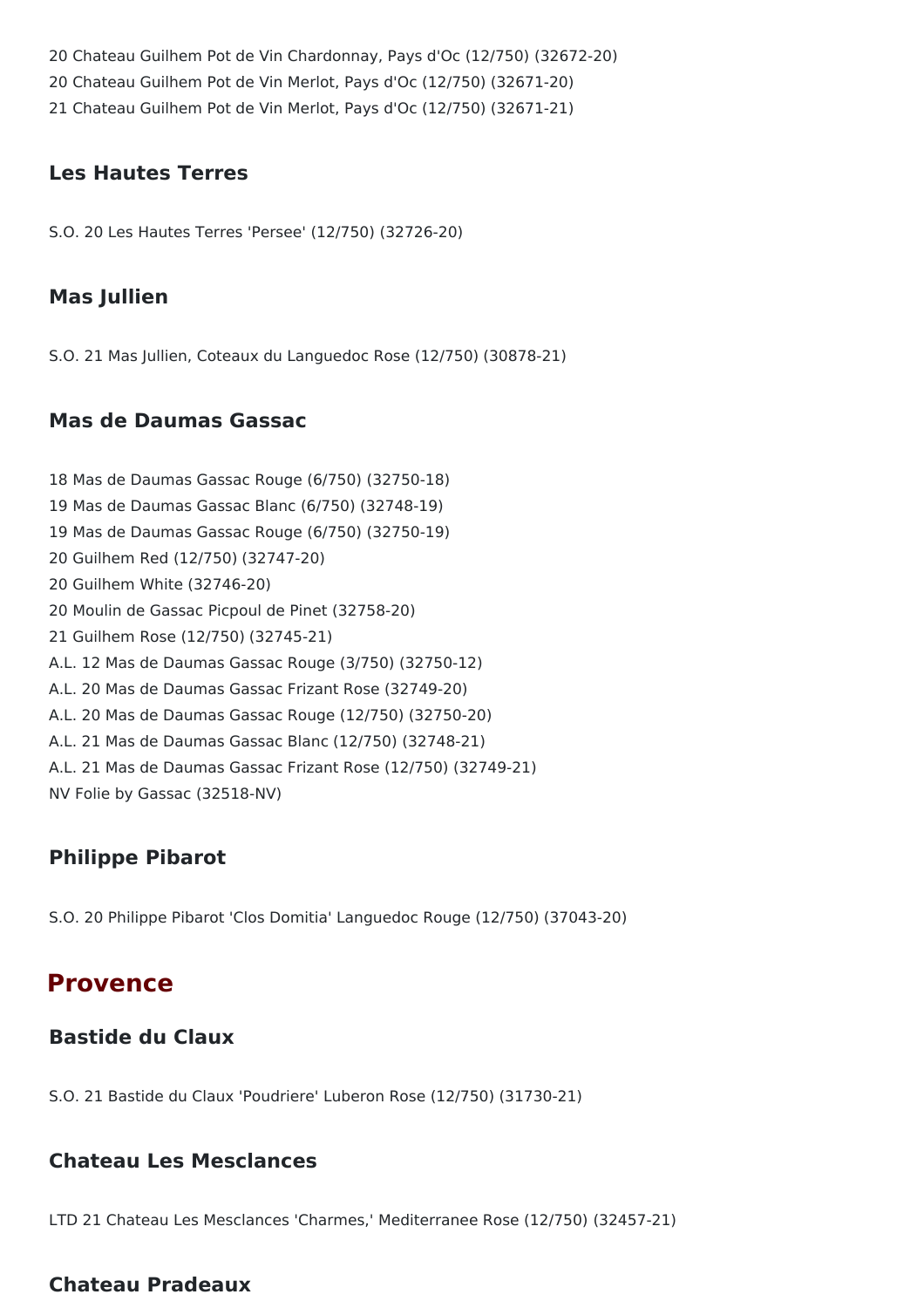15 Chateau Pradeaux Bandol Rouge (12/750) (31028-15) 16 Chateau Pradeaux Bandol Rouge (12/750) (31028-16) LTD 21 Chateau Pradeaux, Bandol Rose (6/1.5) (30875-21) LTD 21 Chateau Pradeaux, Bandol Rose 12/750) (30843-21) S.O. 21 Chateau Pradeaux, Cotes de Provence Rose (12/750) (30814-21)

### **Chateau Simone**

LTD 18 Chateau Simone Palette Rose (30832-18)

### **Clos Cibonne**

16 Clos Cibonne Cuvee Speciale des Vignettes (6/1.5) (32655-16) 19 Clos Cibonne Cotes de Provence Tradition Rose (30449-19) 20 Clos Cibonne Cotes de Provence Tradition Rose (12/750) (30449-20) 20 Clos Cibonne Cuvee Prestige Caroline (12/750) (32452-20) 21 Clos Cibonne Tentations Rose (12/750) (31210-21) LTD 18 Clos Cibonne Chateau Cibon Cuvee Marius (6/750) (32453-18) LTD 19 Clos Cibonne Cuvee Prestige Caroline (12/750) (32452-19) LTD 20 Clos Cibonne Cuvee Speciale des Vignettes (6/1.5) (32655-20) LTD 20 Clos Cibonne Cuvee Speciale des Vignettes Rose (12/750) (30448-20)

### **Domaine Gavoty**

LTD 21 Domaine Gavoty 'Recital,' Cotes de Provence Rose (12/750) (32461-21) S.O. 21 Domaine Gavoty 'Cuvee Clarendon,' Cotes de Provence Rose (12/750) (32463-21) S.O. 21 Domaine Gavoty 'La Cigale' Vin de Pay du Var Rose (12/750) (32460-21)

### **Domaine de la Bastide Blanche**

21 Domaine de la Bastide Blanche Bandol Rose (12/750) (30355-21)

### **Domaine du Bagnol**

19 Domaine du Bagnol, Cassis Blanc (12/750) (30988-19) LTD 20 Domaine du Bagnol, Cassis Rose (12/750) (30873-20) LTD 21 Domaine du Bagnol, Cassis Rose (12/750) (30873-21) S.O. 21 Domaine Du Bagnol, Cassis Rose (1/3) (32676-21)

### **Peyrassol**

19 Peyrassol 'La Croix,' IGP Mediteranee Rose (32129-19)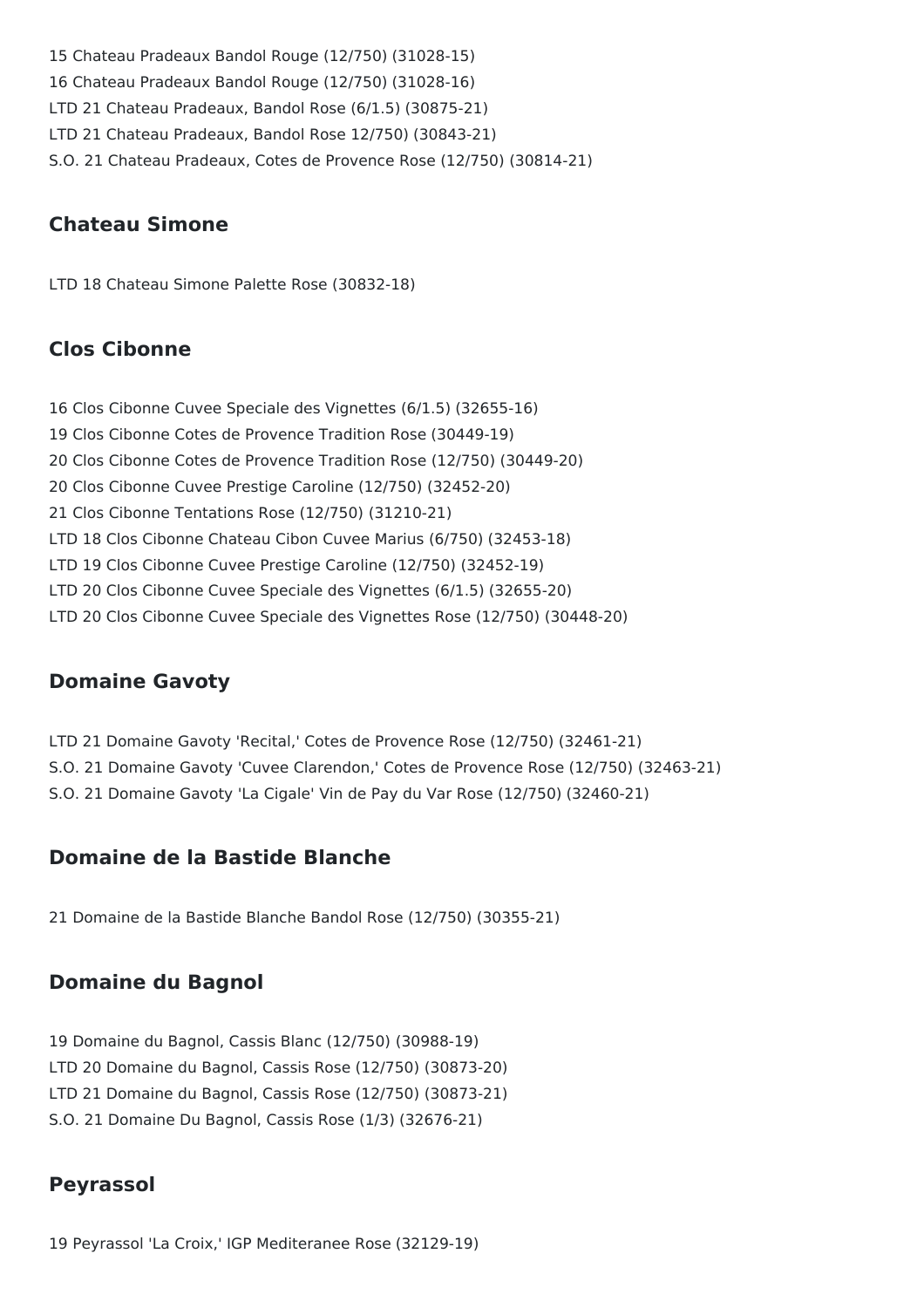# **Corsica**

### **Nicolas Mariotti Bindi**

19 Nicolas Mariotti Bindi Patrimonio Blanc 'Mursaglia' (12/750) (32064-19) 20 Nicolas Mariotti Bindi Zinzinu Blanc (12/1) (32610-20)

# **Cahors**

### **Chateau du Cayrou**

15 Chateau du Cayrou Cahors (31510-15) S.O. KEG 15 Chateau du Cayrou 'Le Sang du Cayrou' (1/19.5) (31691-15)

# **Northern Rhone**

#### **Lionnet**

18 Lionnet Cornas 'Terre Brulee' (12/750) (30930-18)

### **Xavier Gerard**

LTD 19 Xavier Gerard, Cote-Rotie, 'Mollard' (6/750) (32701-19)

### **Yann Chave**

19 Yann Chave Crozes Hermitage Le Rouvre (12/750) (30102-19)

# **Southern Rhone**

#### **Bois de Boursan**

 Bois de Boursan Chateauneuf du Pape 'Cuvee des Felix' (12/750) (31281-15) Bois de Boursan Chateauneuf du Pape 'Cuvee des Felix' (31281-16) Bois de Boursan Chateauneuf du Pape 'Tradition' (12/750) (30924-18) Bois de Boursan Chateauneuf du Pape 'Tradition' (12/750) (30924-19)

### **Cuilleron**

15 Cuilleron Condrieu 'Les Ayguets' (12/500) (31828-15)

#### **Domaine Charvin**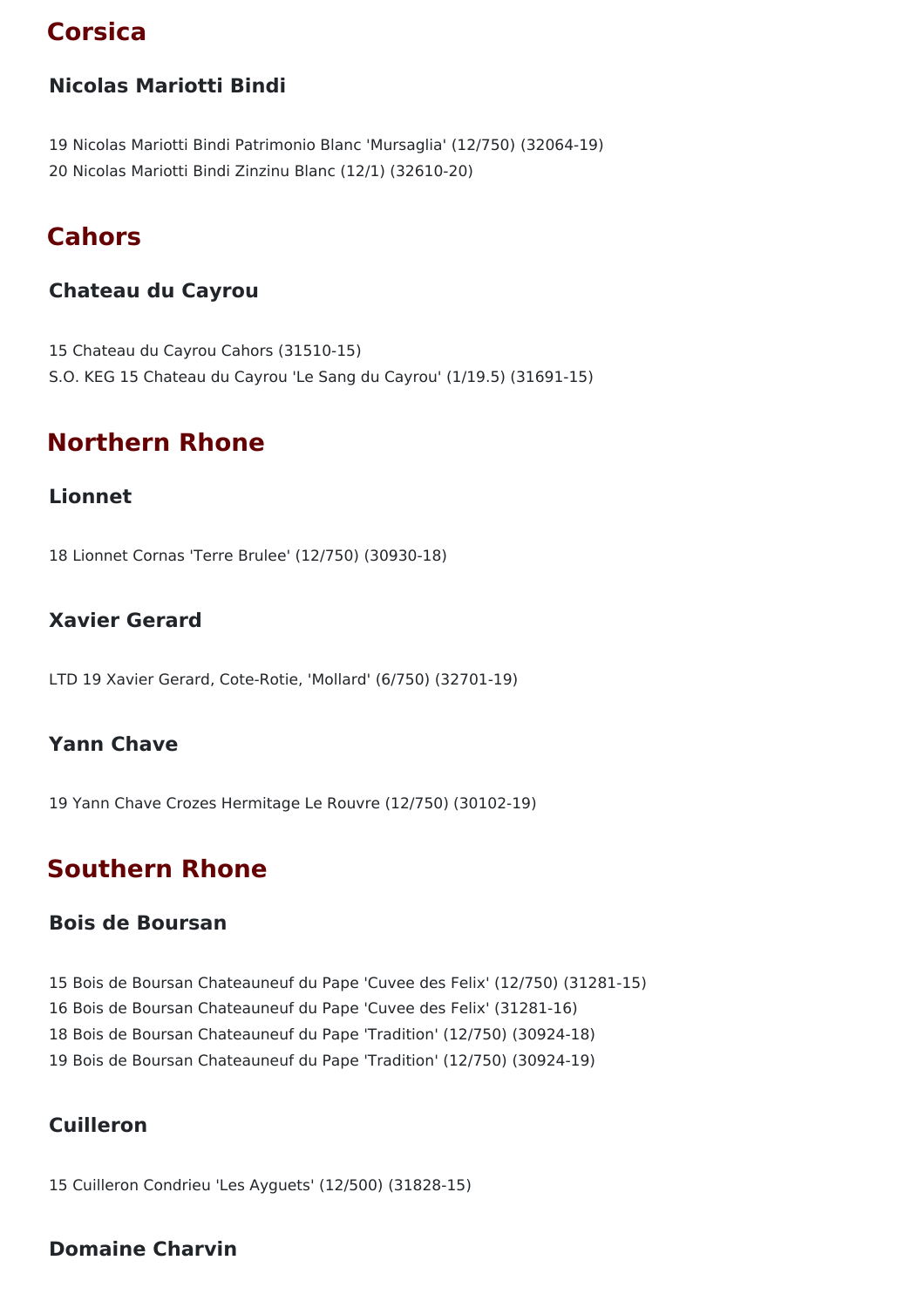19 Domaine Charvin Chateauneuf du Pape (30042-19)

#### **Domaine Ferrand**

17 Domaine Ferrand Chateauneuf du Pape (30068-17) LTD 19 Domaine Ferrand Chateauneuf du Pape (12/750) (30068-19)

#### **Domaine Grands Bois**

19 Domaine Grands Bois 'Cuvee Les Trois Soeurs' Cotes du Rhone (12/750) (30320-19)

#### **Domaine La Manarine**

 Domaine La Manarine 'Les Terres Saintes,' Cotes du Rhone (12/750) (30792-17) Domaine La Manarine Carignan Vin de Pays de Vaucluse (12/750) (31514-20) Domaine La Manarine Cotes du Rhone Blanc (12/750) (31758-20) Domaine La Manarine Cotes du Rhone Rouge (12/750) (30895-20) S.O. 21 Domaine La Manarine, Cotes du Rhone Rose (12/750) (30830-21)

### **Domaine Pelaquie**

19 Domaine Pelaquie Cotes du Rhone (12/750) (32567-19)

### **Domaine Vallot**

20 Domaine Vallot Cotes du Rhone Rouge, Le Coriancon (12/750) (32774-20)

### **Domaine de Fenouillet**

 Domaine de Fenouillet Muscat de Beaumes de Venise (12/500) (31049-19) Fenouillet Vin de Pays de Vaucluse (12/750) (32500-19) Domaine de Fenouillet, Ventoux Rouge (12/750) (39010-20) S.O. 21 Domaine de Fenouillet Ventoux Rose (12/750) (30848-21)

### **Domaine de la Solitude**

20 Domaine de la Solitude, 'La Solitude' Rouge, Cotes du Rhone (12/750) (32054-20) 20 Domaine de la Solitude, 'Tradition Rouge,' Chateauneuf-du-Pape (12/750) (32055-20)

### **Domaine du Gour de Chaule**

13 Domaine du Gour de Chaule, 'Cuvée Tradition', Gigondas (3/1.5) (31471-13) 14 Domaine du Gour de Chaule Gigondas (12/375) (31436-14)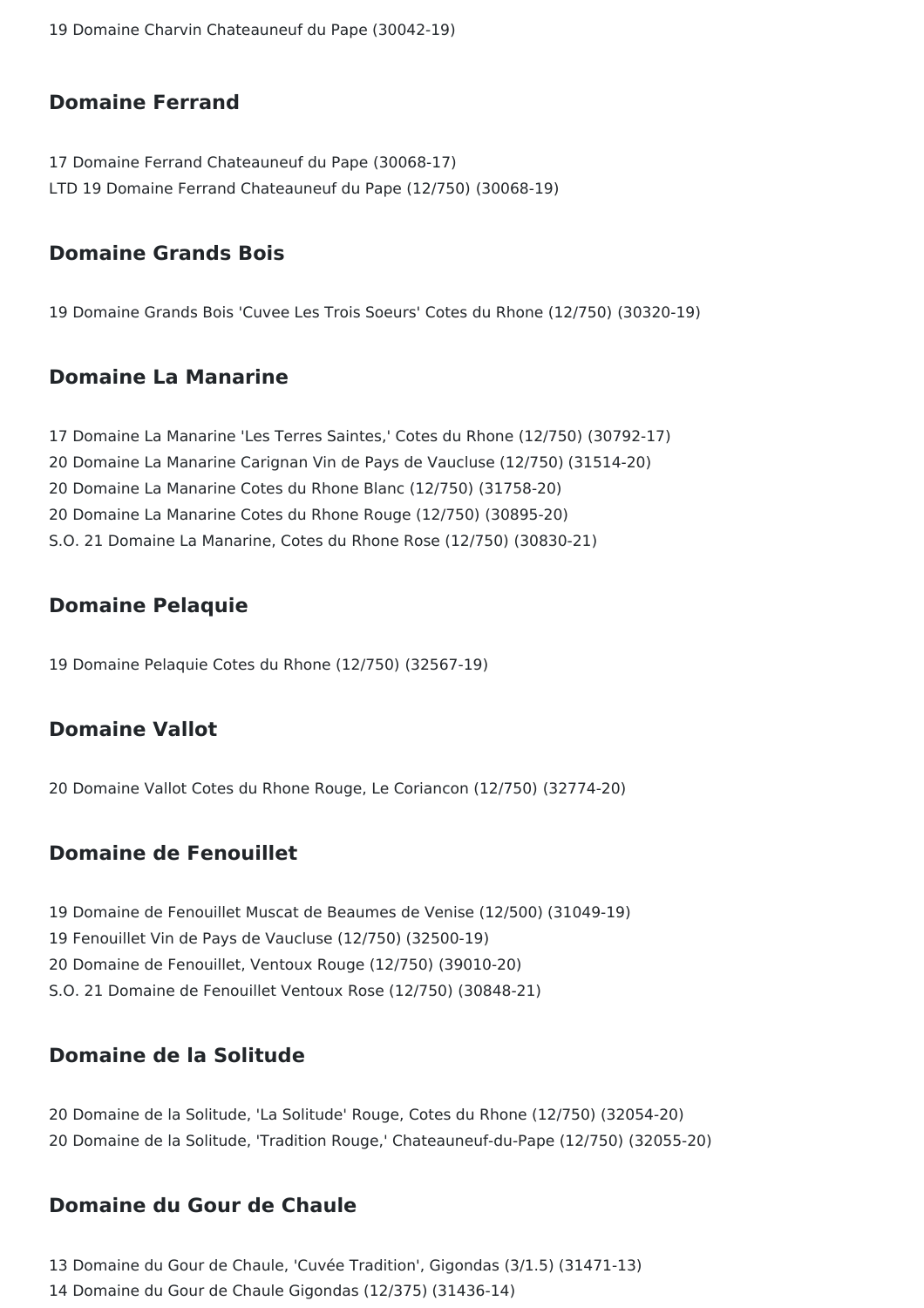18 Domaine du Gour de Chaule, 'Cuvee Tradition', Gigondas (12/750) (30787-18) 19 Domaine du Gour de Chaule 'La Numero Huit' (6/750) (32772-19) LTD 19 Domaine du Gour de Chaule 'La Vigneronne,' Cotes du Rhone (12/750) (32469-19)

### **Etienne Becheras**

18 Etienne Becheras Le Prieure d'Arras, Saint Joseph Rouge (12/750) (30906-18) 20 Etienne Becheras 'Le Prieure d'Arras' Crozes-Hermitage Rouge (12/750) (31369-20)

### **St. Damien**

 St. Damien Bouveau Cotes du Rhone (12/750) (30234-19) St. Damien Cotes Du Rhone Vielles Vignes Plan de Dieu (12/750) (30041-19) St. Damien Gigondas VV (12/750) (30040-19) St. Damien Bouveau Cotes du Rhone (12/750) (30234-20) St. Damien Gigondas Rose (12/750) (32669-21) LTD 19 St. Damien Gigondas 'La Louisiane' (12/750) (30230-19) LTD 19 St. Damien Gigondas Souteyrades (12/750) (30051-19)

### **Usseglio**

19 Usseglio Chateauneuf du Pape 'Cuvee Girard' (12/750) (30048-19)

## **Savoie**

### **Domaine des Fables**

- S.O. 19 Domaine des Fables 'GamaBumba' Vin des Allobroges Gamay (12/750) (32694-19)
- S.O. 19 Domaine des Fables 'Les Astres Invisibles' (12/750) (32724-19)

### **La Vigne Sauvage**

S.O. 20 La Vigne Sauvage 'L'Insouciance' Chasselas (12/750) (32697-20) S.O. 20 La Vigne Sauvage 'La Sauvageonne' Chasselas (12/750) (32696-20)

# **Normandie**

### **Zangs**

Zangs Double Zero Eau de Vie de Cidre (12/750) (80533)

# **Roussillon**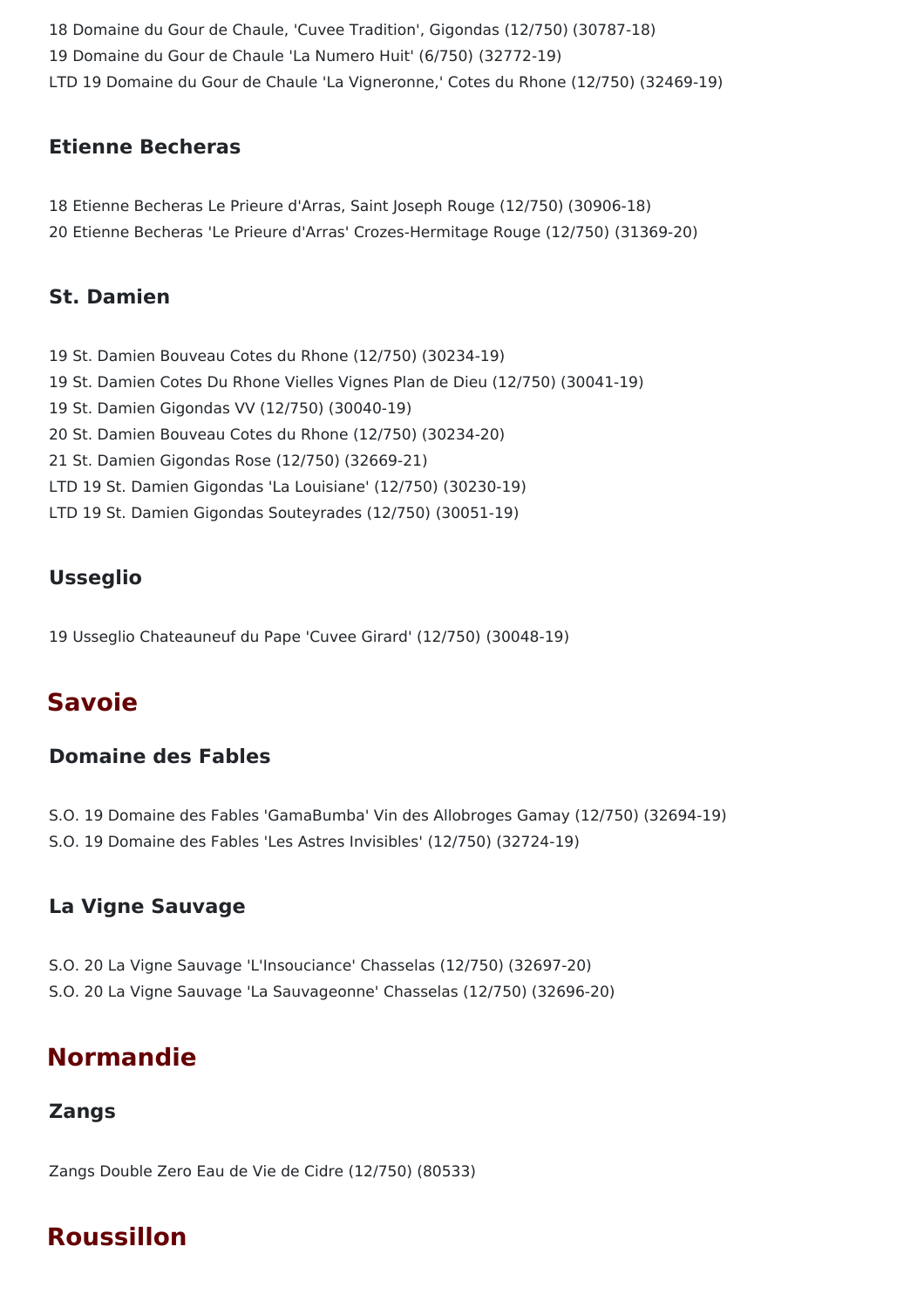### **Domaine Gauby**

19 Domaine Gauby Les Calcinaires Rouge (12/750) (30348-19)

## **Auvergne**

### **La Martiniquaise**

La Martiniquaise Aveze Gentiane Liqueur, Auvergne (6/1) (81184)

### **No Control**

NV No Control 'HELLCIDER' (32207-NV)

# **Occitanie**

#### **Laurent Cazottes**

Laurent Cazottes Goutte de Poire Williams Eau-de-vie (12/375) (81452) Laurent Cazottes Quince Liquer (12/375) (81450)

### **Rhone**

### **Chateau Valcombe**

S.O. 21 Chateau Valcombe, Epicure, Ventoux Rose (12/750) (30876-21)

### **Guillaume Gilles**

- A.L. 19 Guillaume Gilles Cornas (12/750) (31270-19)
- A.L. 19 Guillaume Gilles Cornas, 'Les Rieux' (12/750) (32560-19)
- A.L. 19 Guillaume Gilles Cotes du Rhone Les Peyrouses (12/750) (31612-19)
- A.L. 19 Guillaume Gilles, Cornas (6/1.5) (32705-19)
- A.L. 20 Guillaume Gilles Gamay de la Vallee du Doux, 'Combeaux Massardieres' (12/750) (32559-20)
- A.L. 20 Guillaume Gilles, 'Les Peyrouses,' Vin de France Blanc (12/750) (32704-20)

#### **Levet**

- A.L. 19 Levet Cote Rotie 'La Chavaroche' (6/1.5) (32158-19)
- A.L. 19 Levet Cote Rotie (12/750) (32156-19)
- A.L. 19 Levet Cote Rotie 'La Chavaroche' (12/750) (31140-19)
- A.L. 19 Levet Cote Rotie 'Les Journaries' (12/750) (30931-19)
- A.L. 19 Levet Cote Rotie 'Les Journaries' (6/1.5) (31505-19)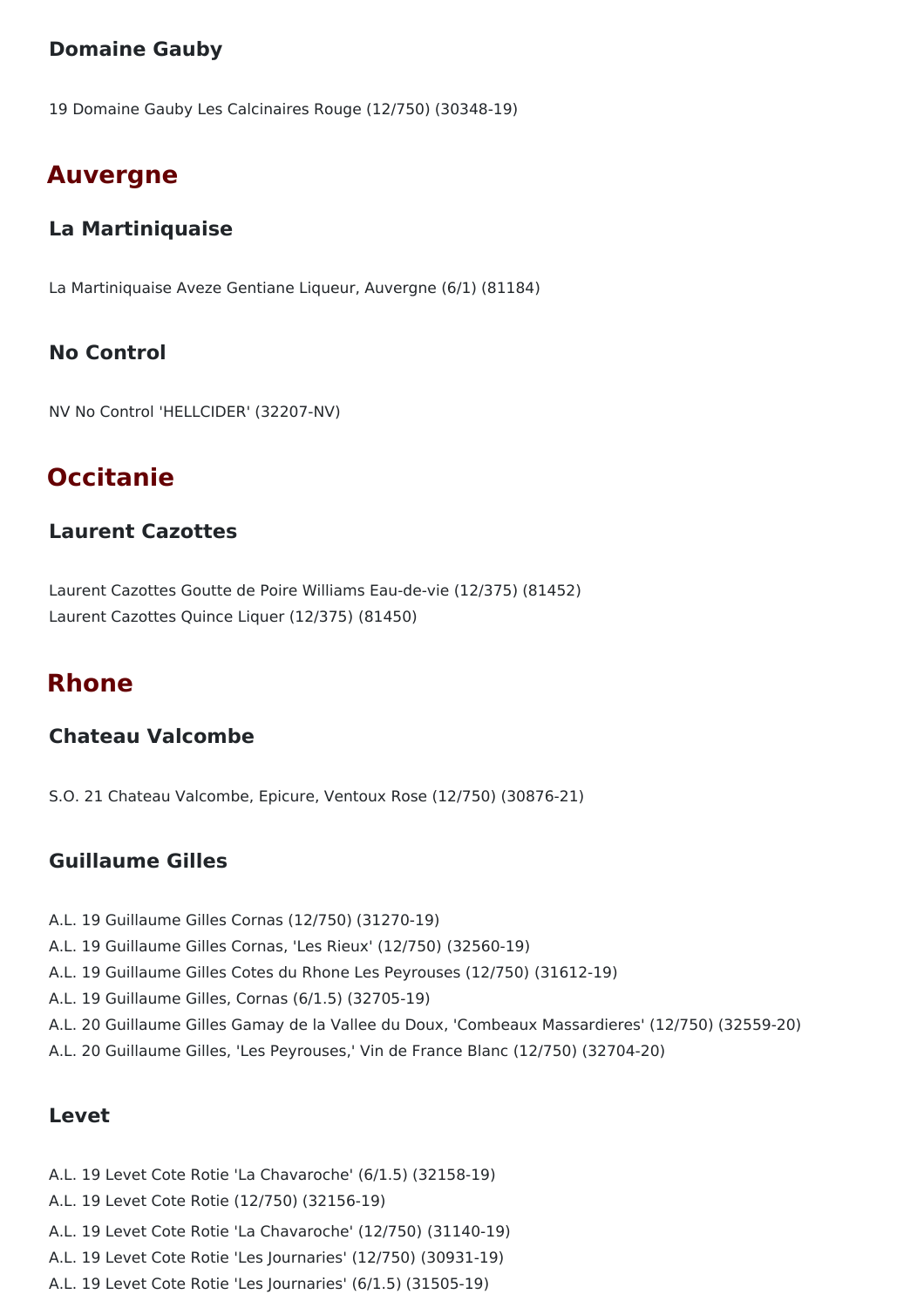- A.L. 19 Levet Cote Rotie (6/1.5) (32157-19)
- A.L. 20 Levet Condrieu (12/750) (32561-20)

## **Calvados**

#### **Henri Bernard Beudin**

Nicolas Palazzi, Henri Bernard Beudin 18yr Single Cask Calvados, Selected by Eric Bordelet (12/375) (81551)

#### **Roger Groult**

Roger Groult Calvados 18 yr (6/750) (80545) Roger Groult Calvados 8 yr (6/750) (80544) Roger Groult Pays d'Auge 12 Years Old Calvados (6/750) (80546) Roger Groult Reserve 3 year Calvados (6/750) (80554) Roger Groult XO Age d'Or, Pays d'Auge Calvados (6/750) (80548)

### **Armagnac**

#### **Cobrafire**

Cobrafire Eau de Vie de Raisin (6/750) (80553) LTD Cobrafire 'Evil Force' (6/750) (80187)

#### **Domaine D'Esperance**

Domaine D'Esperance Bas-Armagnac, 5 Y (80511) Domaine D'Esperance Bas-Armagnac, XO (80512)

### **Domaine d'Aurensan**

LTD Domaine d'Aurensan Armagnac 20 Yr (6/750) (80529)

### **L'Encantada**

LTD L'Encantada Domaine Pibous 2002 (6/750) (80258) LTD L'Encantada Domaine Pouy 2002, Finished in Jamaican Rum Cask (6/750) (80259)

### **Cognac**

#### **Frapin**

Frapin 1270 VS Cognac (12/750) (80125)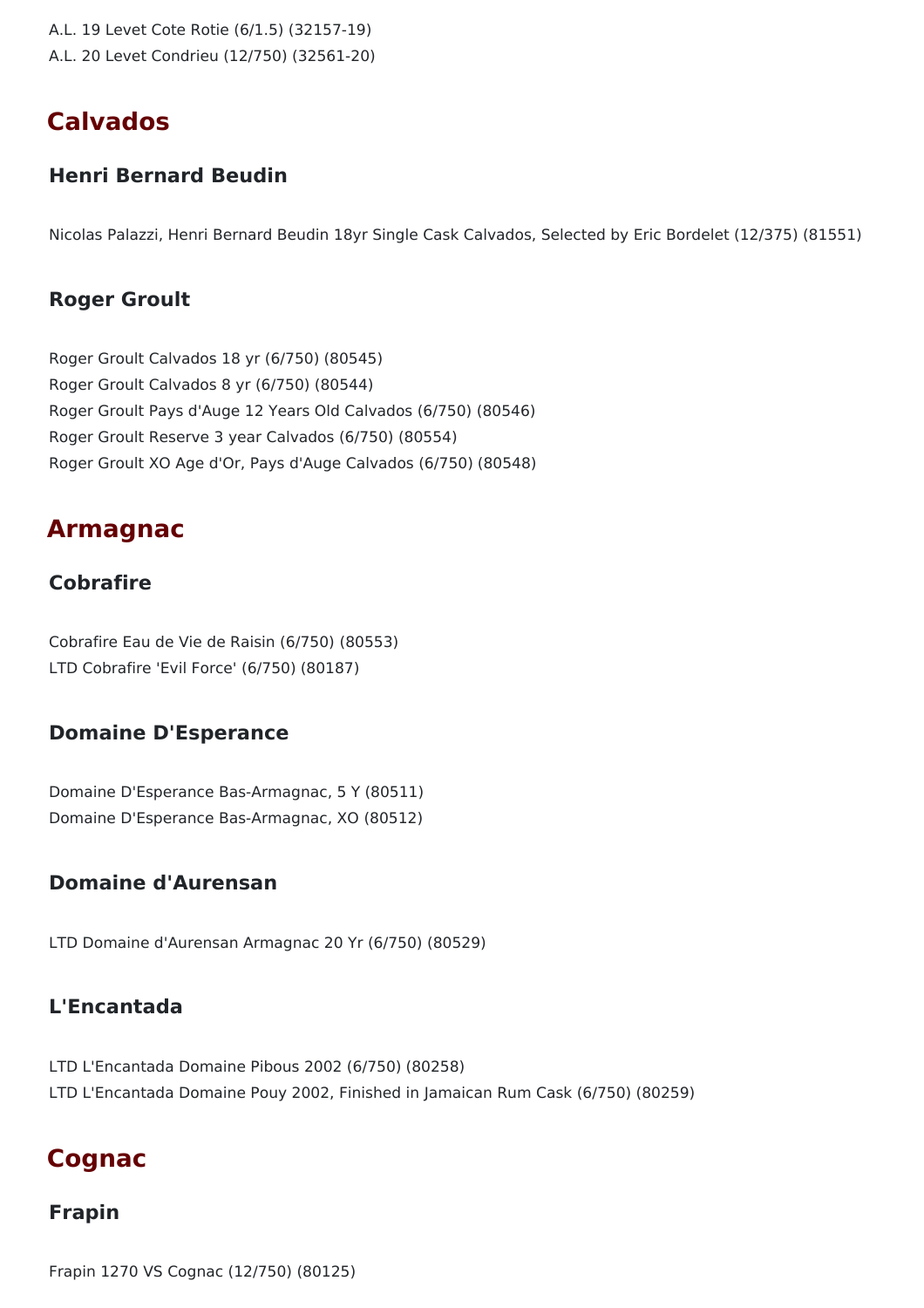Frapin VSOP Cognac (6/750) (80126) S.O. Frapin Cognac 15Yr (6/700) (80331)

#### **Guillon Painturaud**

Guillon Painturaud Renaissance 40Y (12/750) (80502) LTD Guillon Painturaud VSOP 15Y (6/750) (80500)

#### **Jacky Navarre**

Jacky Navarre Souvenir Imperial, Cognac (6/750) (80329)

#### **Navarre**

Navarre Grande Champagne Cognac Vielle Reserve 40 Yr (80510) S.O. Navarre Pineau des Charentes 29yr Vieux (12/750) (80565)

## **Côte Catalanes**

#### **Domaine de Sabbat**

19 Domaine de Sabbat Les Bacs (30128-19) 19 Domaine de Sabbat Cuvee Orchis, Cotes Catalanes IGP (12/750) (30127-19)

#### **Domaine de l'Horizon**

LTD 19 Domaine de l'Horizon 'Mar y Muntanya' Cotes Catalanes Rouge (31794-19)

## **Chablis**

#### **Domaine Duplessis**

- A.L. 16 Domaine Duplessis Chablis (12/750) (38104-16)
- A.L. 18 Domaine Duplessis 'Mont de Milieu' 1er Cru Chablis (12/750) (38111-18)
- A.L. 18 Domaine Duplessis 'Montmains' 1er Cru Chablis (31303-18)
- A.L. 18 Domaine Duplessis Chablis (12/750) (38104-18)
- A.L. 18 Domaine Duplessis Chablis 1er Cru Vaillons (12/750) (31302-18)

## **Brittany**

## **Aval Cidre**

AVAL Cidre Gold, Bretagne BOTTLES (12/750) (31401)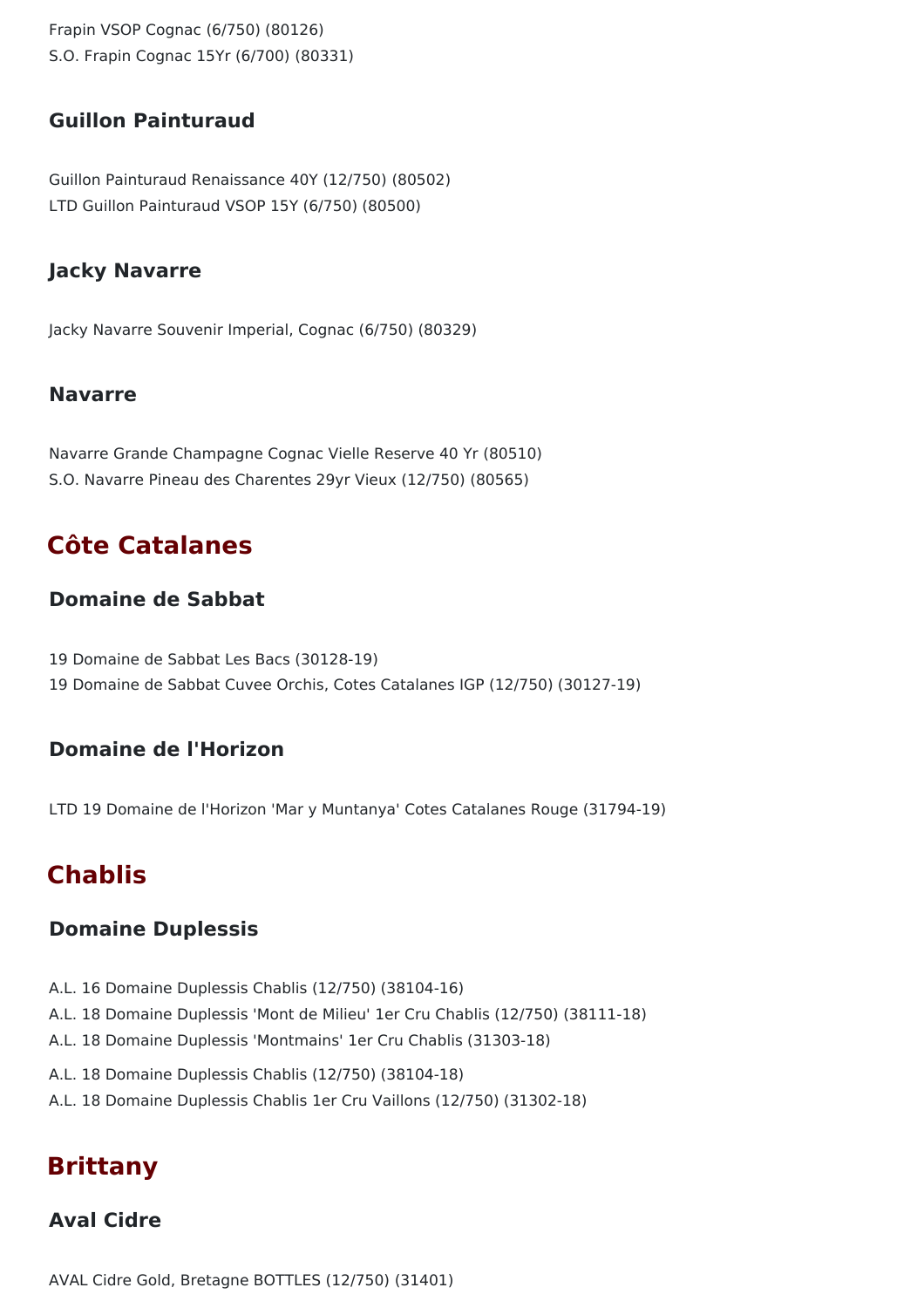AVAL Cidre Gold, Bretagne BOTTLES (case of 24 x 330) (31843-Cs) AVAL Cidre Gold, Bretagne CANS (case of 6x4x11.2) (32091-Cs) AVAL Cidre Rose, Bretagne CANS (case of 6x4x11.2) (32404-Cs) KEG AVAL Cidre Gold, Bretagne (1/30) (32090) KEG AVAL Cidre Rose, Bretagne (1/30) (32448)

## **Côtes de Gascogne**

#### **Chateau La Taste**

LTD KEG 18 Chateau La Taste IGP Cotes de Gascogne Rose (32377-18)

#### **Domaine Cassagnoles**

20 Domaine Cassagnoles Gascogne (12/750) (30332-20)

## **Vin de France**

#### **Clos Bateau**

A.L. 20 Clos Bateau 'Croix Pennet' Beaujolais Lantignie (12/750) (32715-20)

#### **Clos des Grillons**

19 Clos des Grillons Esprit Libre Vdf Grenache Noir Rose (32440-19)

#### **Domaine Clos des Mourres**

19 Domaine Clos des Mourres 'A Table' Syrah Vin de France (32468-19) 19 Domaine Clos des Mourres 'NoVice' Vin de France (37005-19) S.O. 21 Domaine Clos des Mourres 'Pompette' VDF Rose, Caladoc (12/750) (37020-21)

#### **Domaine Ledogar**

20 Domaine Ledogar 'La Mariole' Carignan Vin de France (6/1.5) (32596-20) 20 Domaine Ledogar Roug'e-Claire Vin de France (32532-20) S.O. 20 Domaine Ledogar 'La Mariole' VDF, Carignan, Marselan (12/750) (37024-20)

#### **Domaine Leonine**

A.L. 21 Domaine Leonine 'Que Pasa' VDF Skin Contact, Grenache Gris, Blanc, Mac (12/750) (37031-21) S.O. 21 Domaine Leonine 'Bottle Neck' Vdf Rouge (12/750) (32653-21)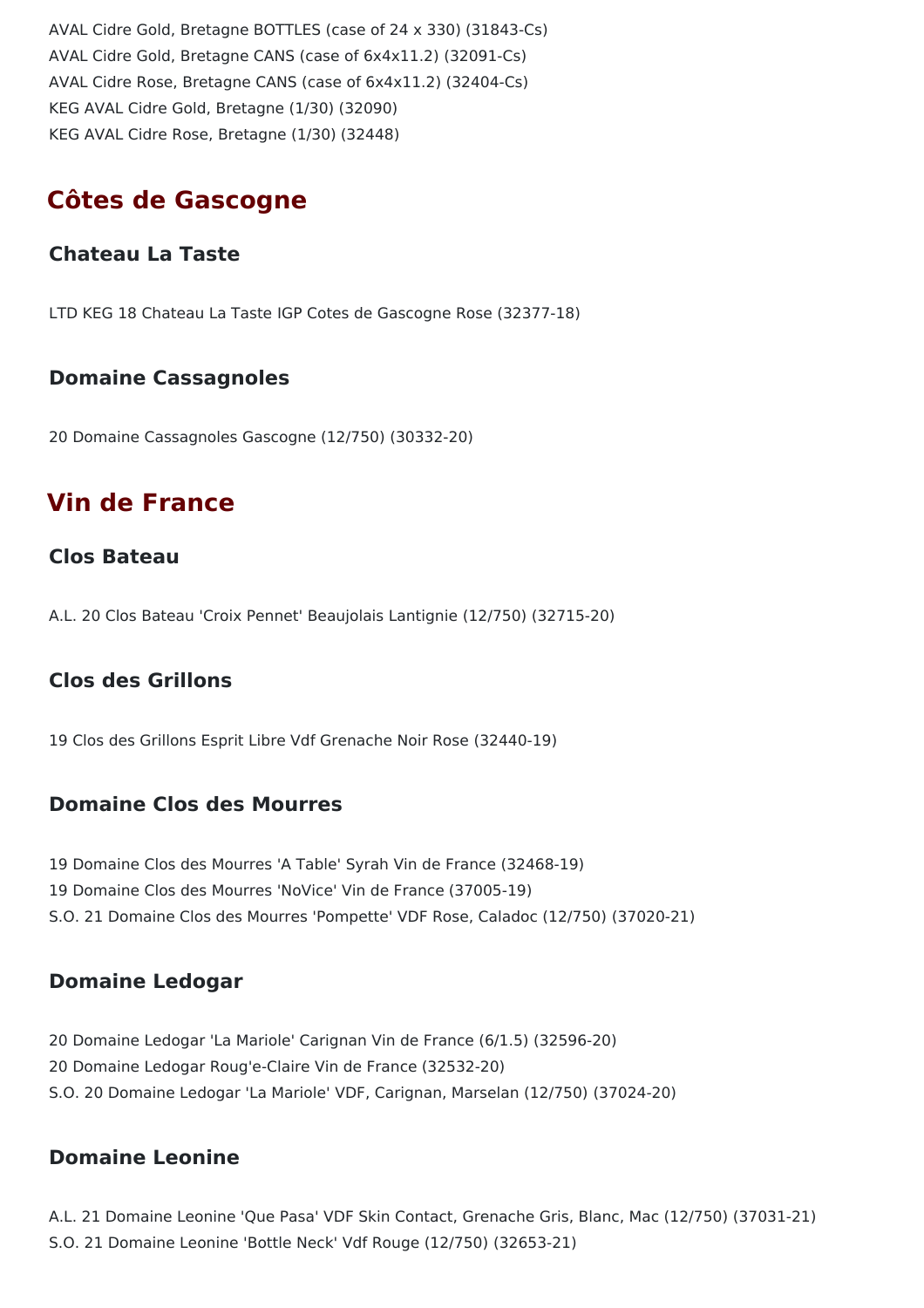#### **Domaine Migot**

LTD 20 Domaine Migot Cuvee Gamay, Vin de France (12/750) (31982-20) LTD 20 Domaine Migot Pinot Noir VdF (31983-20) LTD 21 Domaine Migot Vin Gris Rose, Cotes de Toul 12/750) (31652-21) LTD NV Domaine Migot Methode Traditionnelle Brut Gamay (12/750) (32133-NV)

#### **Domaine Mont de Mari**

20 Domaine Mont de Marie VdF 'Anatheme' Rouge (12/750) (37054-20)

#### **Domaine Padie**

19 Domaine Padie 'La Tourbillon de la Vie' Macabeu VdF Blanc (32353-19) 19 Domaine Padie 'Milouise' VdF Blanc (12/750) (37007-19) LTD 19 Domaine Padie 'Le Pacha' Carignan VdF Rouge (12/750) (32447-19)

#### **Domaine Viret**

16 Domaine Viret 'Renaissance' Vin de France (6/1.5) (32595-16) 18 Domaine Viret, 'Sylibre,' Vin de France Rouge (12/750) (32545-18) LTD 16 Domaine Viret, 'Les Colonnades', Vin de France Rouge (32538-16) LTD 16 Domaine Viret, 'Mareotis,' Vin de France Rouge (12/750) (32543-16) LTD 16 Domaine Viret, 'Renaissance,' Vin de France Rouge (12/750) (32544-16)

#### **Domaine Yoyo**

19 Domaine Yoyo KM31 Vdf Rouge (6/750) (37016-19) 20 Domaine Yoyo 'Restake' Blanc VDF, Grenache, Carignan Blanc & Gris (6/750) (37027-20)

#### **Domaine de LAstre**

S.O. 20 Domaine de LAstre Vdf 'Rejane' (6/750) (32718-20)

## **Jeremy Quastana**

LTD 20 Jeremy Quastana Cot l'Ectif (31397-20) LTD 20 Jeremy Quastana l'Insurge Gamay (31307-20)

## **John Almansa**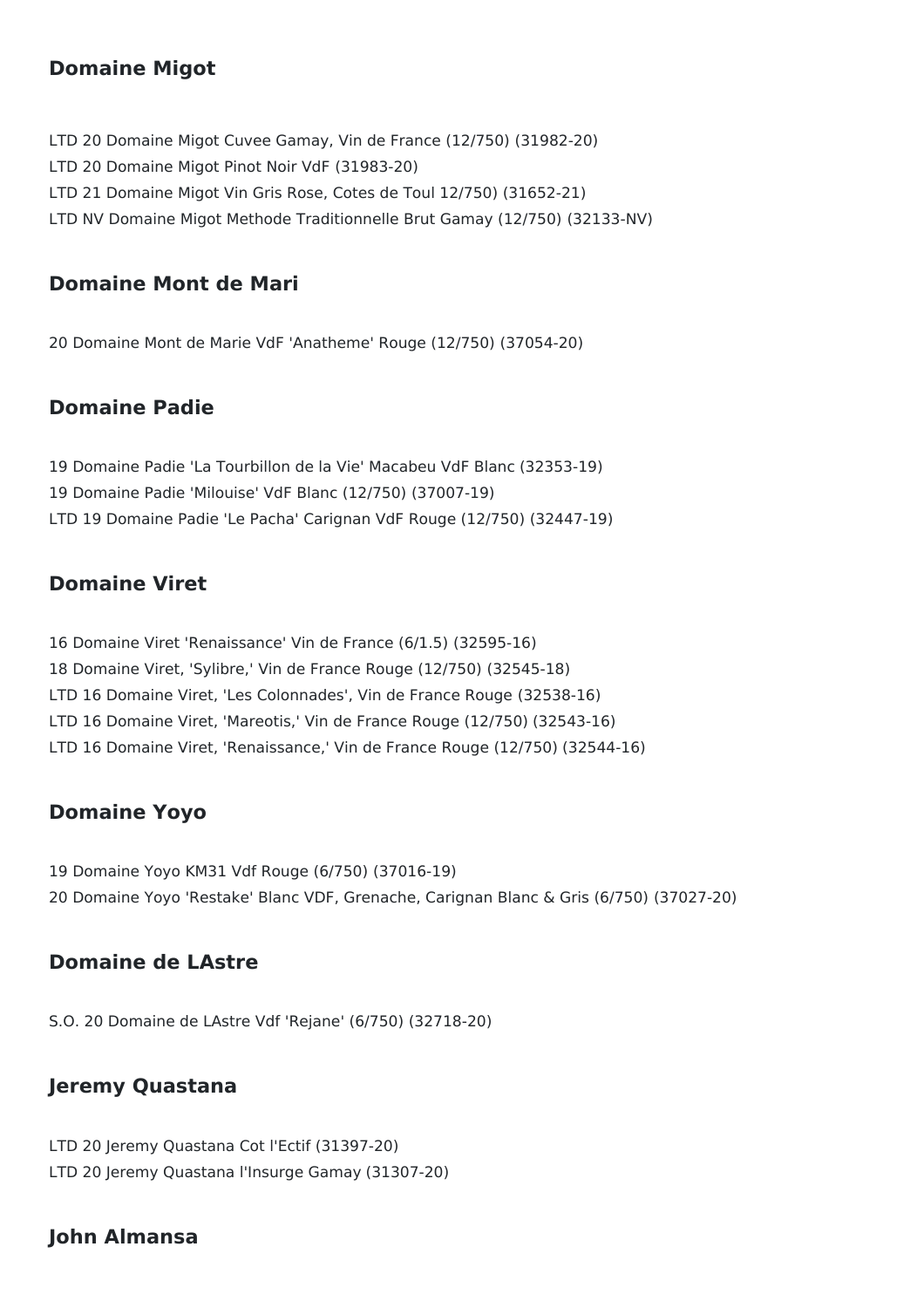20 John Almansa 'Zou Mai' VDF, Cinsault, Grenache (37023-20)

### **Le Sot de L'Ange**

19 Le Sot de l'Ange 'ALZ' Vdf Blanc (12/750) (32426-19) LTD 20 Le Sot de l'Ange Malolactix Grolleau VdF (12/750) (39018-20) S.O. 18 Le Sot de L'ange Aziaum Rouge 'Jardin a la Boulaudiere,' Azay le Rideau (12/750) (32040-18)

#### **Les Capriades**

NV Les Capriades 'Bulles Rouge' Petillant Naturel (12/750) (31912-NV)

#### **Les Freres Soulier**

S.O. 19 Les Freres Soulier 'Valmal' (6/750) (32725-19) S.O. 21 Les Freres Soulier Vdf 'Prime' (4/750) (32719-21)

#### **Les Vignes Herbel**

NV Les Vignes Herbel 'Tiphaine' Petilant-Naturel Rose (32437-NV) S.O. 17 Les Vignes Herbel, Nadege Lelandais, Les Bergeres, St. Lambert du Lattay Vdf 'Rose d'1 jour' (12/750) (32728-17) S.O. 17 Les Vignes Herbel, Nadege Lelandais, Les Bergeres, St. Lambert du Lattay Vdf 'Rose d'1 jour' (12/750) (32729-19) S.O. 19 Les Vignes Herbel vdf 'Le Rouge' (12/750) (32717-19)

#### **Marie Thibault**

A.L. 20 Marie Thibault 'La Roue Qui Tourne' Pet-Nat Blanc (12/750) (31823-20)

#### **Martin Texier**

19 Martin Texier Brezeme, Cotes du Rhone Rouge (12/750) (31855-19) 20 Martin Texier 'La Boutanche' Cinsault/Syrah (12/1) (31824-20)

#### **Mas Mellet**

20 Mas Mellet 'Les Salines' VdF Rose (32633-20) 20 Mas Mellet 'Pari Finesse' Costieres de Nimes Rouge (12/750) (32628-20) S.O. 20 Mas Mellet 'Lily Rose' Costieres de Nimes Rose (12/750) (32629-20)

#### **Montmartre**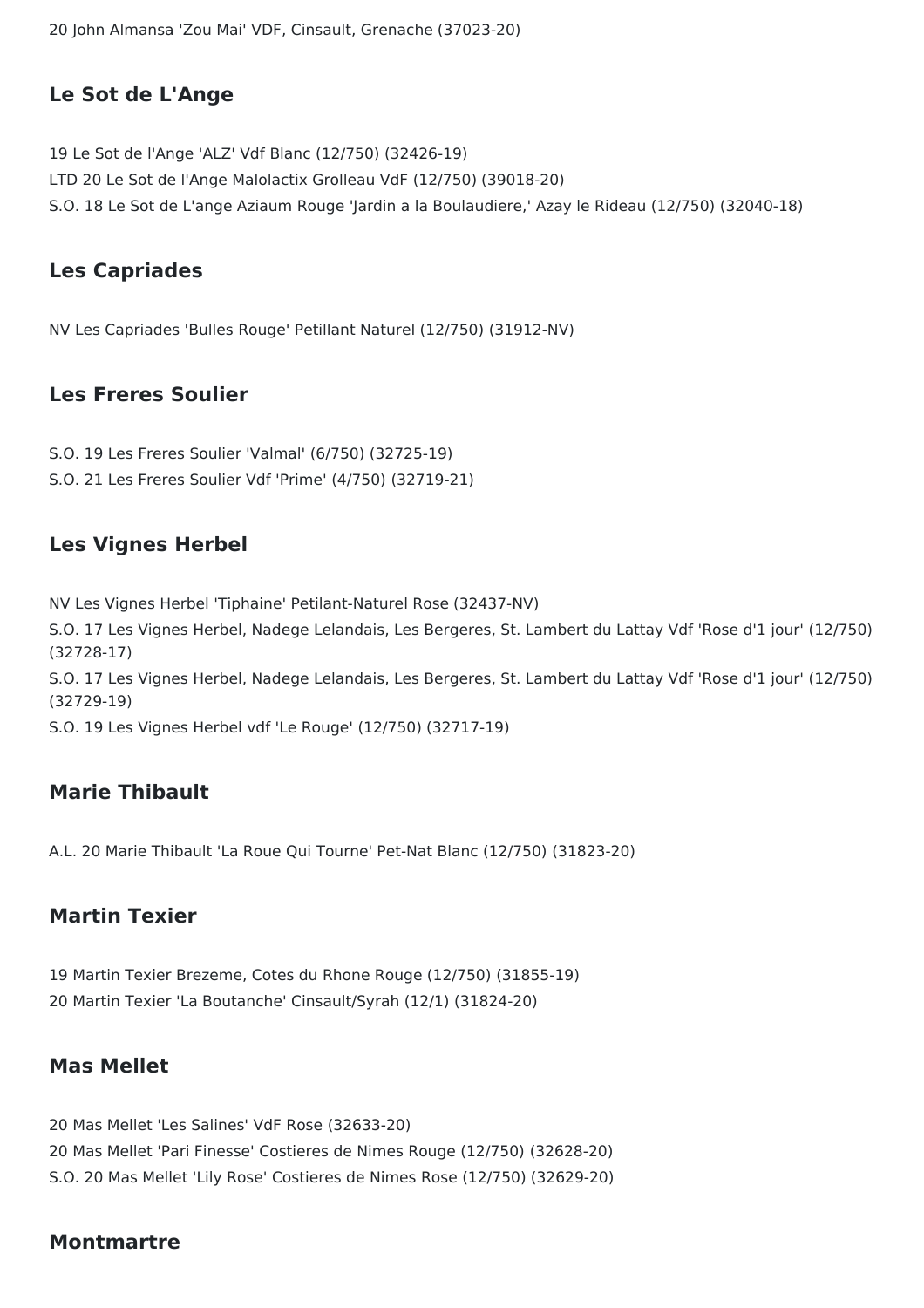NV Montmartre Brut (30368-NV)

NV Montmartre Brut (24/187) (31264-Cs) NV Montmartre Rose (12/750) (30369-NV)

#### **Montparnasse**

NV Montparnasse Brut (32516-NV)

#### **Olivier Minot**

20 Olivier Minot La Boutanche Gamay (12/1) (31629-20)

#### **Prunelle de Navacelle**

19 Prunelle de Navacelle Regnie (32634-19)

#### **Stephane Lucas**

COR 18 Stephane Lucas Champ d'Orphee (32011-18)

# **GERMANY**

## **Mosel**

#### **Dr. G**

20 Dr. G Riesling Dry, Mosel Germany (12/750) (50419-20)

#### **Julian Haart**

A.L. 21 Julian Haart 'JJ' Kabinett Riesling (12/750) (50347-21)

- A.L. 21 Julian Haart Moselle Riesling (12/750) (50139-21)
- A.L. 21 Julian Haart Riesling 1000L Fuder (12/750) (50058-21)
- LTD 20 Julian Haart Goldtropfchen Kabinett Riesling (12/750) (50115-20)

LTD 20 Julian Haart Moselle Riesling (12/750) (50139-20)

### **Ludes**

A.L. 17 Ludes Thornicher Ritsch Kabinett Feinherb Riesling (12/750) (50375-17) A.L. 17 Ludes Thornicher Ritsch Trocken (12/750) (50385-17) A.L. 94 Ludes Thornicher Ritsch Spatlese (12/750) (50386-94) LTD 20 Ludes Thornicher Ritsch Kabinett Feinherb Riesling (12/750) (50375-20)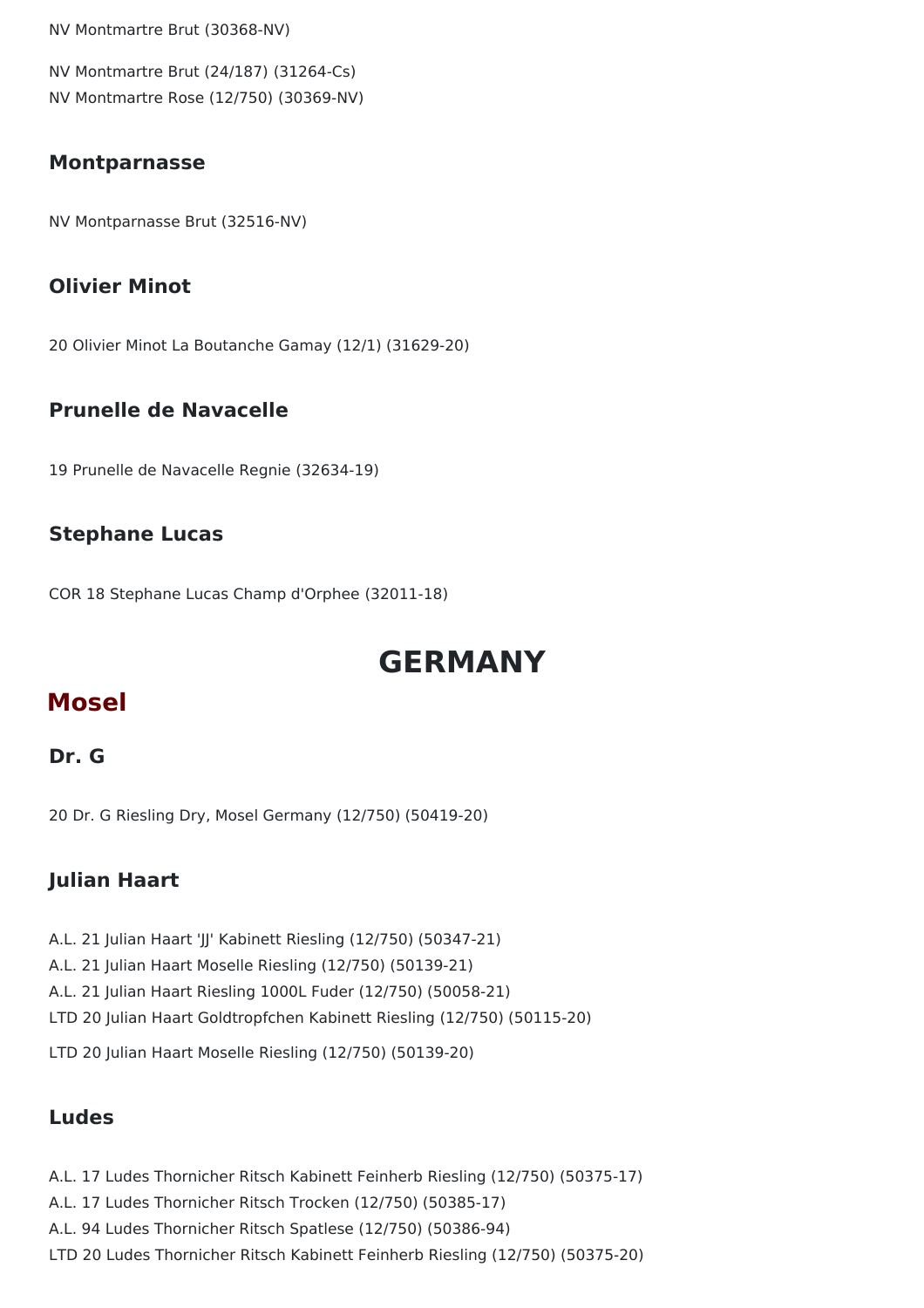#### **Peter Lauer-Saar**

20 Peter Lauer 'Ayler' Village Kabinett Fass 87 'Special Edition' (50364-20) 20 Peter Lauer Neuenberg Grand Cru (50155-20) 20 Peter Lauer Riesling Stirn Grand Cru Fass 15 (50152-20) LTD 19 Peter Lauer Riesling Kern Fass 9 (55075-19) LTD 20 Peter Lauer Fass 13 'Feils' GG Riesling (12/750) (50297-20) LTD 21 Peter Lauer-Saar Riesling Ayler Kupp Fass 6 'Senior' (12/750) (50013-21) LTD 21 Peter Lauer-Saar Riesling Barrel X (12/750) (50012-21) LTD NV (2018) Peter Lauer Riesling Sekt (12/750) (50020-18)

#### **Stein**

A.L. 15 Stein 'Ohne' Sekt (12/750) (50131-15) A.L. 19 Stein 'Ohne' (12/750) (50129-19) COR 20 Stein Blauschiefer 'Blue Slate' Trocken Riesling (50005-20) COR 21 Stein Blauschiefer 'Blue Slate' Trocken Riesling (12/750) (50005-21) COR 21 Stein Weihwasser Feinherb Riesling (12/750) (50135-21) LTD 21 Stein Rosecco Sparkling Rose (12/750) (50094-21) LTD 19 Stein Alfer Holle '1900' Riesling (50076-19) LTD 21 Stein Pinot Noir Rose (12/750) (50066-21) LTD 21 Stein Pinot Noir Rose (6/1.5) (50268-21)

### **Vollenweider**

COR 18 Vollenweider Goldgrube Kabinett (12/750) (50032-18) LTD 19 Vollenweider Riesling Steffensberg Auslese GK (12/375) (50220-19) LTD 19 Vollenweider Wolfer Goldgrube Kabinett Riesling (12/750) (50332-19)

### **Weiser-Kunstler**

- A.L. 20 Weiser-Kunstler Ellergrub Spatlese (12/750) (50402-20) A.L. 20 Weiser-Kunstler Gaispfad GG (12/750) (50414-20) A.L. 20 Weiser-Kunstler Wolfer Sonnenlay Kabinett (12/750) (50149-20) A.L.20 Weiser-Kunstler Gaispfad Riesling Kabinett Trocken (12/750) (55060-20) LTD 19 Weiser-Kunstler Ellergrub GK Auslese (12/375) (50316-19) LTD 20 Weiser-Kunstler 'Schlossberg' Kabinett Riesling (50157-20) LTD 20 Weiser-Kunstler Steffensberg (50404-20) LTD 20 Weiser-Kunstler Steffensberg 'Im Lowenbaum' Trocken (50356-20)
- LTD 20 Weiser-Kunstler Trarbacher Tocken (50400-20)

## **Wachau**

#### **Weingut Franz Hirtzberger**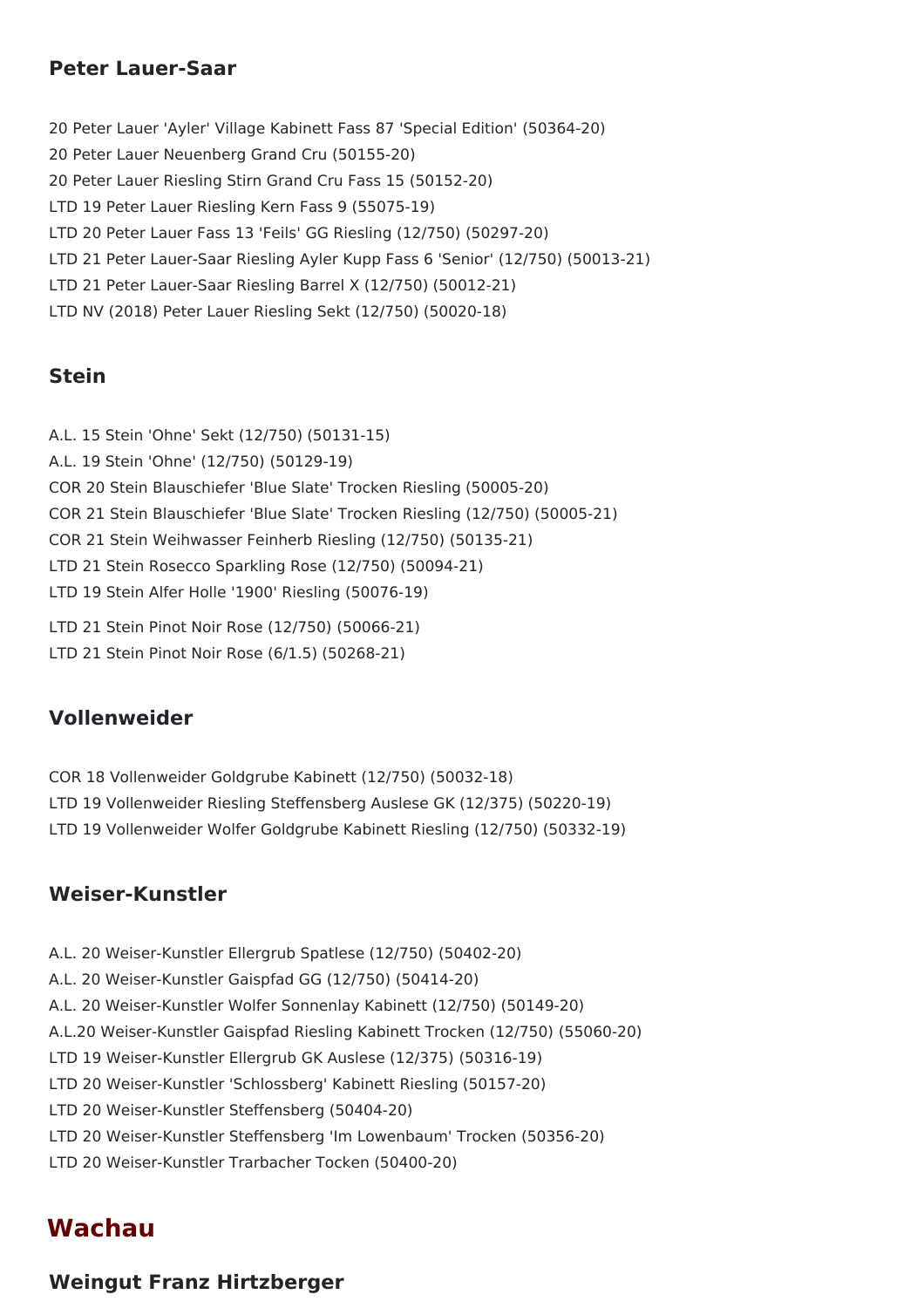## **Rheingau**

#### **JB Becker**

00 J.B. Becker, Riesling Wallufer Oberberg Kabinett Halbtrocken(6/1.5) (50362-00) LTD 00 JB Becker Berg Bildstock Riesling Spatlese Trocken (50081-00) LTD 00 JB Becker Berg Bildstock Spatlese Trocken (6/1.5) (50359-00) LTD 15 JB Becker Walkenberg Riesling Kabinett Trocken (50186-15) LTD 16 JB Becker Wallufer Oberberg Muller Thurgau Kabinett Trocken (50229-16) LTD 19 JB Becker Walkenberg Riesling Spatlese Trocken (50187-19) LTD 19 JB Becker Oberberg Riesling Kabinett Halbtrocken (50185-19)

## **Kamptal**

#### **Steinschaden**

19 Pollerhof Felix Bio Liter Gruner Veltliner, Kamptal (12/1) (20159-19) 20 Steinschaden Gruner Veltliner, Kamptal DAC (12/750) (20122-20)

## **Pfalz**

#### **Andreas Durst**

LTD 17 Andreas Durst 'P' Portugeiser Alte Reben (50173-17)

#### **Brand**

20 Brand Wildersatz (12/750) (50244-20) A.L. 18 Brand 'Holy Chapel' Pinot Blanc PUR (12/750) (50381-18) A.L. 18 Brand Cabernet Franc Pur (12/750) (50282-18) A.L. 19 Brand 'Pur' Muller Thurgau (12/750) (50205-19) A.L. 19 Brand Pinot Noir 'Pur' (12/750) (50293-20) COR 20 Brand Electric Chardonnay Acid Test, Pfalz (50286-20) COR 20 Brand Feinherb Riesling (12/1) (50200-20) COR 20 Brand Weissburgunder (12/1) (50211-20) COR 21 Brand Trocken Riesling Pfalz (12/1) (50166-21) LTD 20 Brand Wildersatz (12/1.5) (50360-20)

#### **Muller-Ruprecht**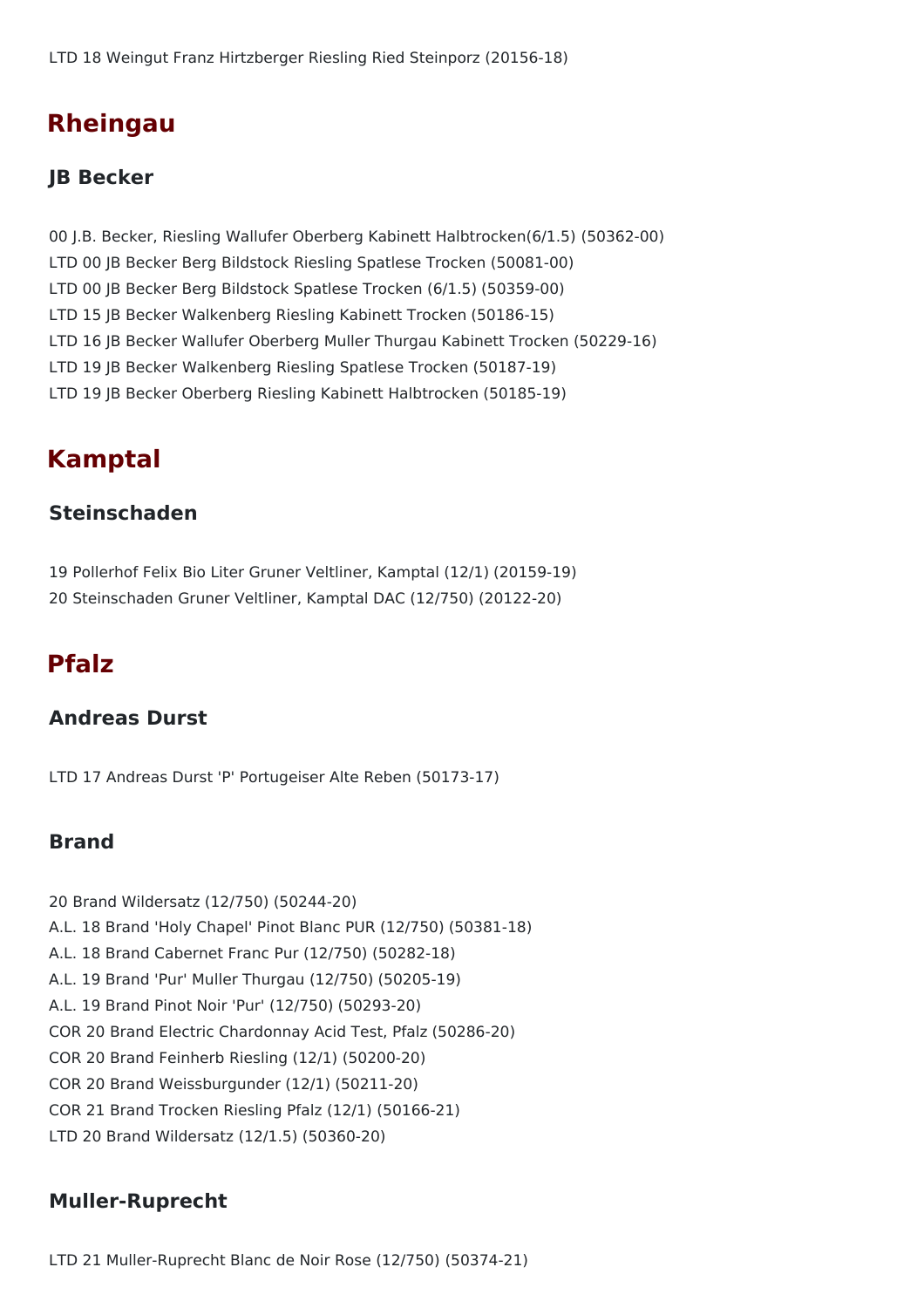### **Weingut Jurgen Leiner**

20 Weingut Jurgen Leiner Riesling Trocken, Pfalz (12/750) (50420-20)

## **Baden**

#### **Enderle & Moll**

19 Enderle & Moll 'Liaison' Pinot Noir (12/750) (50130-19) A.L. 20 Enderle & Moll 'Muschelkalk' Pinot Noir (12/750) (50298-20) A.L. 20 Enderle & Moll Pinot Noir Buntsandstein (12/750) (50279-20) LTD 20 Enderle & Moll Muller Thurgau 'Pur' (50236-20)

#### **Shelter**

COR 19 Shelter Pinot Noir 'Lovely Lilly' (12/750) (50118-19) LTD 21 Shelter Pinot Noir Rose (12/750) (50218-21)

## **Rheinhessen**

#### **Gunderloch**

20 Gunderloch Riesling 'Fritz,' Rheinhessen (12/750) (50261-20) 20 Gunderloch Riesling Jean Baptiste Kabinett, Rheinhessen (12/750) (50260-20)

#### **Keller**

- A.L. 20 Keller Riesling Absterde Grand Cru GG (6/750) (50056-20)
- LTD 20 Keller 'Feuervogl' Silvaner (12/750) (50306-20)
- LTD 20 Keller 'Von der Fels' Riesling Trocken (50029-20)
- LTD 20 Keller Scheurebe Kabinett (12/750) (50225-20)

#### **Seehof**

20 Seehof Riesling Kabinett 'Elektrisch' Rheinhessen, Riesling (50300-20) COR 21 Seehof Riesling Feinherb (12/750) (50090-21) LTD 21 Seehof Pinot Noir Rose, Rheinessen (12/750) (50064-21)

## **Nahe**

#### **Emrich-Schonleber**

LTD 20 Emrich-Schonleber Riesling 'Fruhtau' Trocken (50350-20)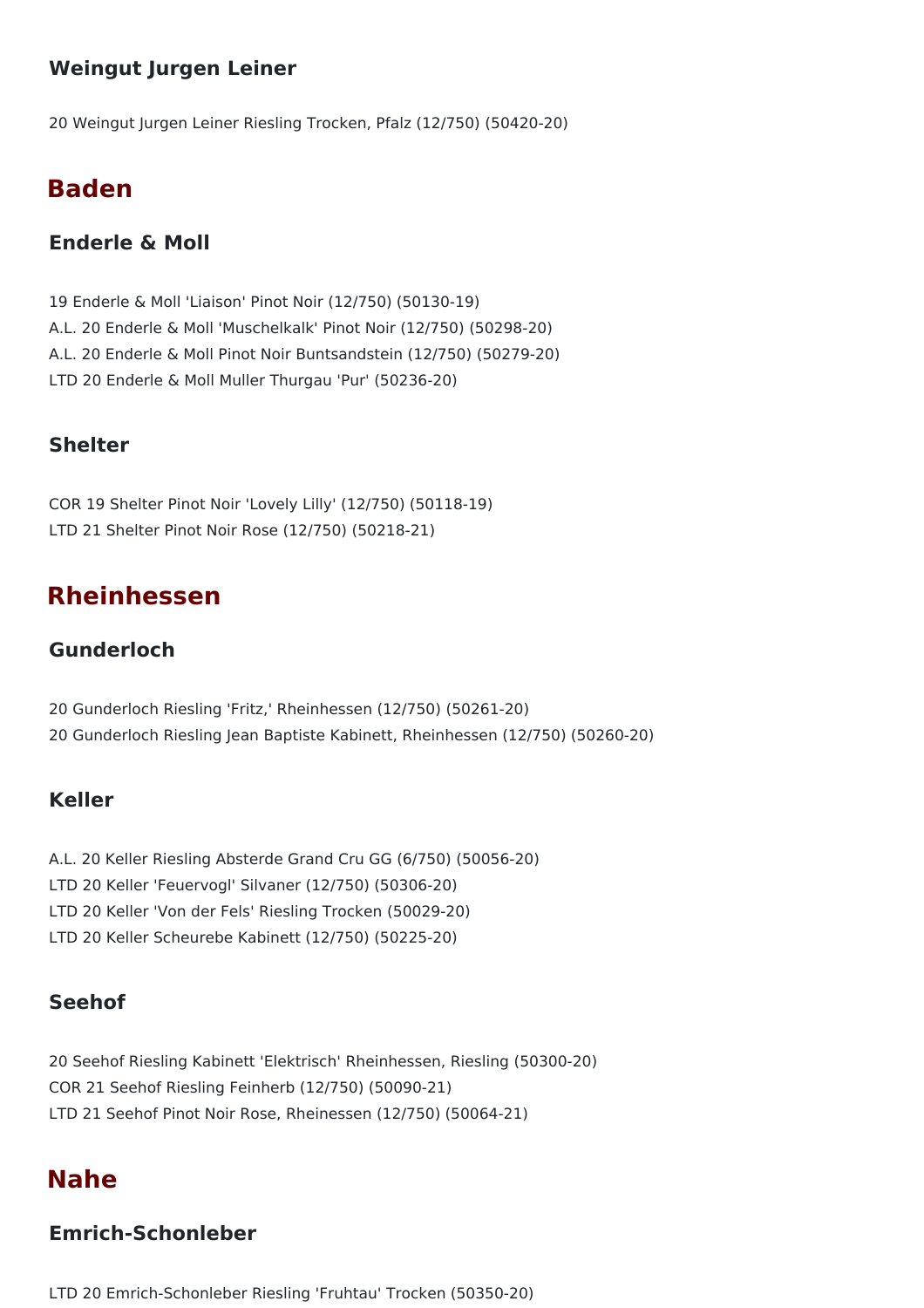LTD 20 Emrich-Schonleber Riesling 'Halgans' Trocken (50351-20) LTD 20 Emrich-Schonleber Riesling 'Mineral' Trocken (50349-20) LTD 20 Emrich-Schonleber Riesling Estate Trocken (50348-20) LTD 20 Emrich-Schonleber Riesling Monzinger Kabinett (50352-20)

## **Germany**

#### **Domaine Kox**

- S.O. 20 Domaine Kox AOP Moselle Luxembourgeoise Riesling (12/1000) (35000-20)
- S.O. NV Domaine Kox Cremant Sans Sulfites Ajoutes (12/750) (35001-NV)

## **Germany**

#### **Beurer**

LTD 21 Beurer Riesling Dry, Swabia (12/750) (50417-21) LTD 21 Beurer Rose Trocken (12/750) (50206-21) LTD 21 Beurer Rose Trocken (6/1.5) (50267-21)

#### **Hild**

COR 20 Hild Elbling Trocken (12/750) (50117-20) COR NV Hild Elbling Sekt Brut #52 (50089-NV) LTD 21 Hild 'Rosemarie Rose' (12/750) (50373-21)

## **Kellerei**

20 Kellerei St. Pauls Sauvignon Classico, Alto Adige (12/750) (40105-20)

### **Lassak**

LTD 19 Lassak Riesling Hessignheim Trocken (12/750) (50380-19)

## **Leipold**

LTD 20 Leipold Alte Reben Bocksbeutel Jeroboam (4/3) (50368-20)

## **Mondino**

COR Mondino Apertivo, Bavaria (6/1) (81863)

## **Underberg**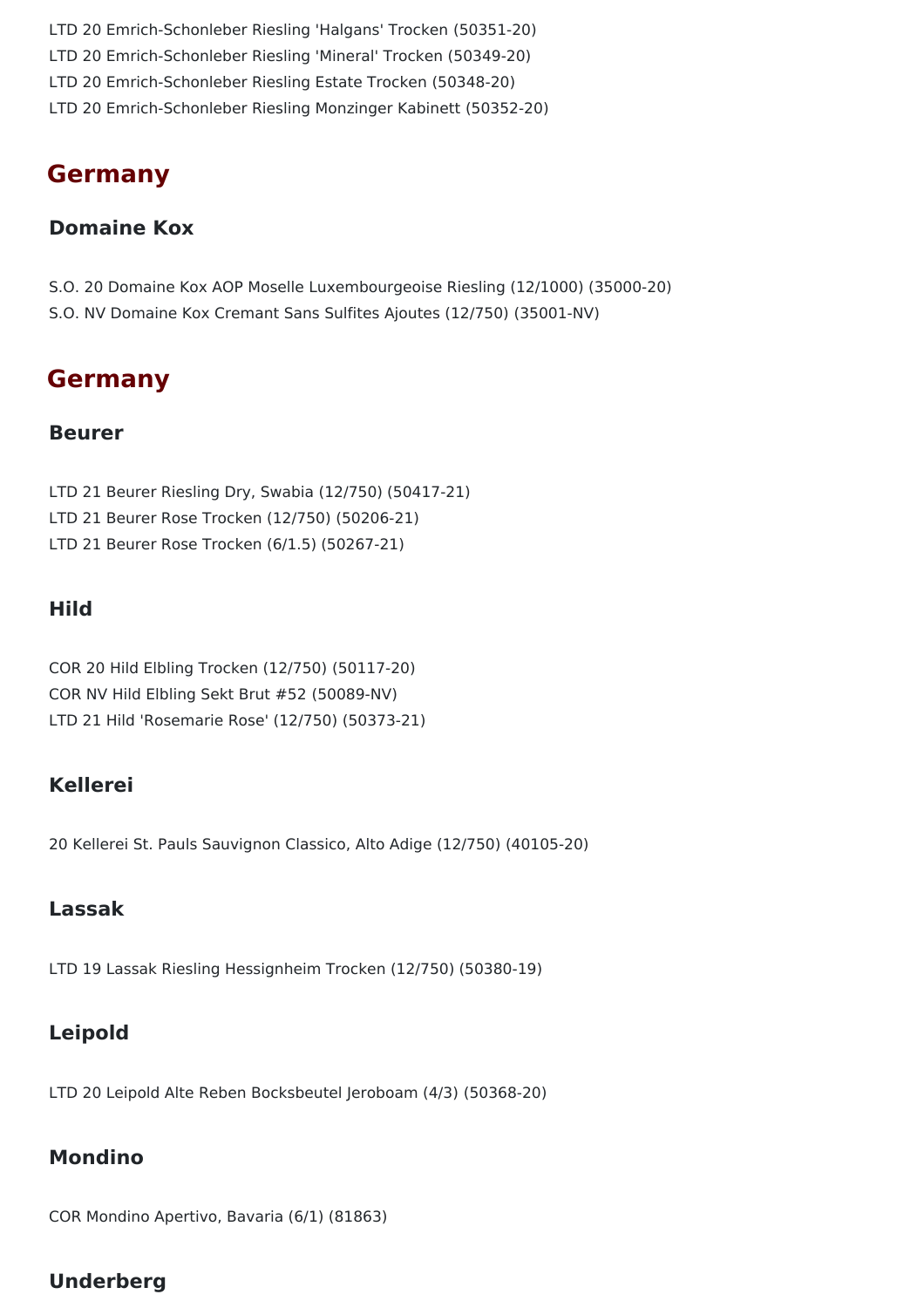Underberg Bitters (10 x 12 bottle cardboard packs) (85048) Underberg Bitters (4x10x3pk) (85047)

## **Franconia**

## **Stefan Vetter**

LTD 17 Stefan Vetter GK Sylvaner (50275-17) LTD 17 Stefan Vetter Himmelslucke Sylvaner (50323-17)

## **Württemberg**

### **Andi Knauss**

COR 16 Andi Knauss Weiss Blend (50215-16) LTD 19 Andi Knauss 'Trollinger Pur' (12/750) (50271-19) LTD 20 Andi Knauss Lemberger (12/750) (50376-20) LTD 20 Andi Knauss Schnait Riesling Trocken (12/750) (50377-20)

# **GUADELOUPE**

## **Guadeloupe**

### **Pere Labat**

Pere Labat Rhum Agricole Blanc 59°, Guadeloupe (6/750) (80021)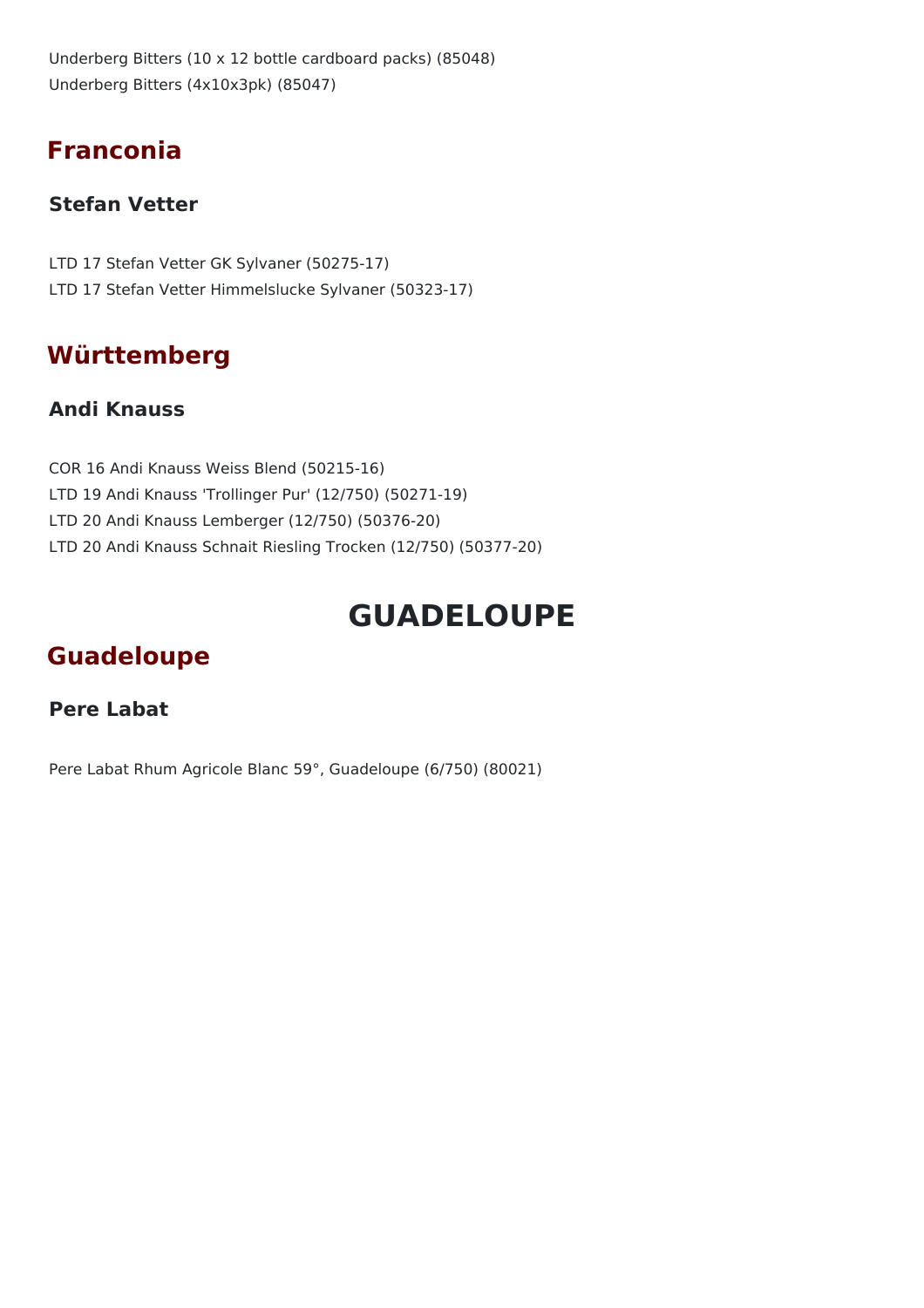# **HAITI**

## **Haiti**

## **Clairin The Spirit of Haiti**

Clairin Communal, Haitian Rum blend of four villages (6/750) (80221) Clairin The Spirit of Haiti 'Casimir' Rum, Barraderes, Haiti (Maroon Top) (6/750) (80024) Clairin The Spirit of Haiti 'Le Rocher' Rum, Pignon, Haiti (Orange Top) (6/750) (80552) Clairin The Spirit of Haiti 'Sajous' Rum, St Michel de l'Attalaye, Haiti (Green Top) (6/750) (80556) Clairin The Spirit of Haiti 'Vaval' Rum, Cavaillon, Haiti (Yellow Top) (6/750) (80551)

## **Distillerie Augustin Meles**

Distillerie Augustin Meles Clairin Pignon (80215)

## **Providence**

Providence Dunder & Syrup (6/750) (80217)

# **INDIA**

## **India**

## **Sula Vineyards**

19 Sula Vineyards, Chenin Blanc, Nashik, India (12/750) (57000-19)

# **IRELAND**

## **Ireland**

## **Connacht Whiskey Company**

Connacht Whiskey Company Ballyhoo Irish Whiskey (12/750) (80280) Connacht Whiskey Company Connacht Batch One Single Malt Irish Whiskey (6/750) (80281) Connacht Whiskey Company Spade & Bushel Cask Strength Irish Whiskey (12/375) (80282) Connacht Whiskey Company Straw Boys Irish Poitin (6/750) (80283) Connacht Whiskey Company Straw Boys Irish Vodka (12/750) (80279)

### **Waterford**

Waterford 'Dunmore' Irish Single Malt Whisky (6/750) (80175) Waterford 'Organic' Irish Single Malt Whisky (6/750) (80173) Waterford 'Rathclogh' Irish Single Malt Whisky (6/750) (80174)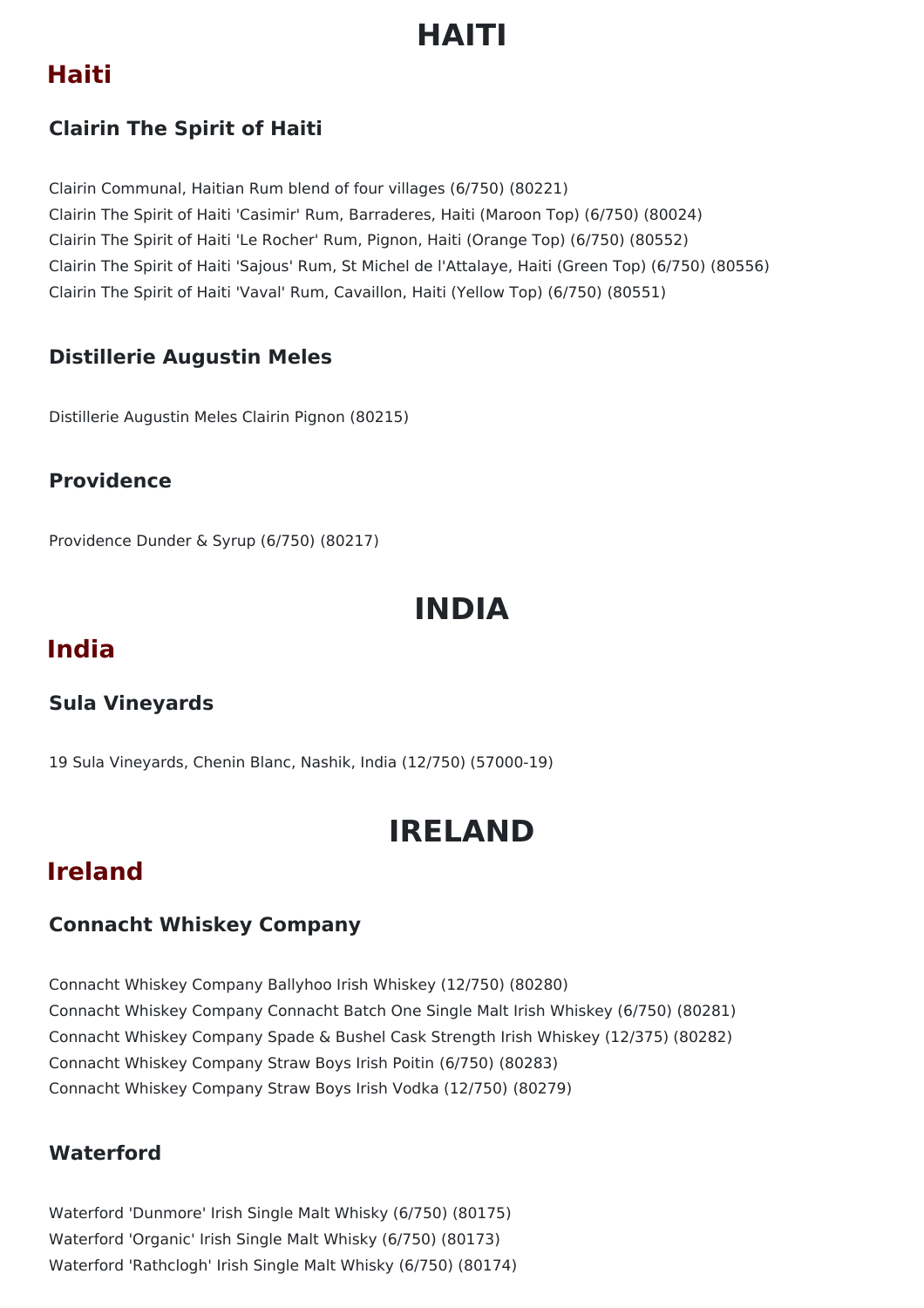# **ISRAEL**

## **Israel**

## **Jullius Distillery**

Jullius Distillery 'Akko' Wild Gin de Galilee, Israel (6/750) (80101) Jullius Distillery Marc De Galilee Pomace Brandy (6/750) (80149)

# **ITALY**

## **Veneto**

## **Ca Rugate**

18 Ca Rugate Rio Albo Valpolicella DOC (12/750) (40027-18) 18 Ca Rugate Valpolicella Ripasso Superiore DOC (40064-18) 19 Ca Rugate San Michele Soave Classico DOC (12/750) (40026-19)

## **Piedmont**

## **Borgogno**

 Borgogno Barolo DOCG (6/750) (40058-16) Borgogno Barolo DOCG (6/750) (40058-17) Borgogno 'No Name' Nebbiolo Langhe (6/750) (40075-18) Borgogno Barbera D'Alba DOC (12/750) (40059-19) Borgogno Dolcetto (40074-20)

## **Cascina Luisin**

15 Cascina Luisin Barbaresco Rabaja (12/750) (40112-15) 16 Cascina Luisin Barbaresco Rabaja (12/750) (40112-16) 21 Cascina Luisin 'Ave' Roero Arneis (12/750) (40136-21)

## **Cascina Valle Asinaire**

20 Cascina Valle Asinaire Moscato D'Asti D.O.C.G. (12/750) (40137-20)

## **Castello Conti**

- S.O. 06 Castello Conti 'Il Rosso delle Donne' (6/750) (47208-06)
- S.O. 07 Castello Conti 'Il Rosso delle Donne' (6/750) (47208-07)
- S.O. 96 Castello Conti 'Il Rosso delle Donne' (6/750) (47208-96)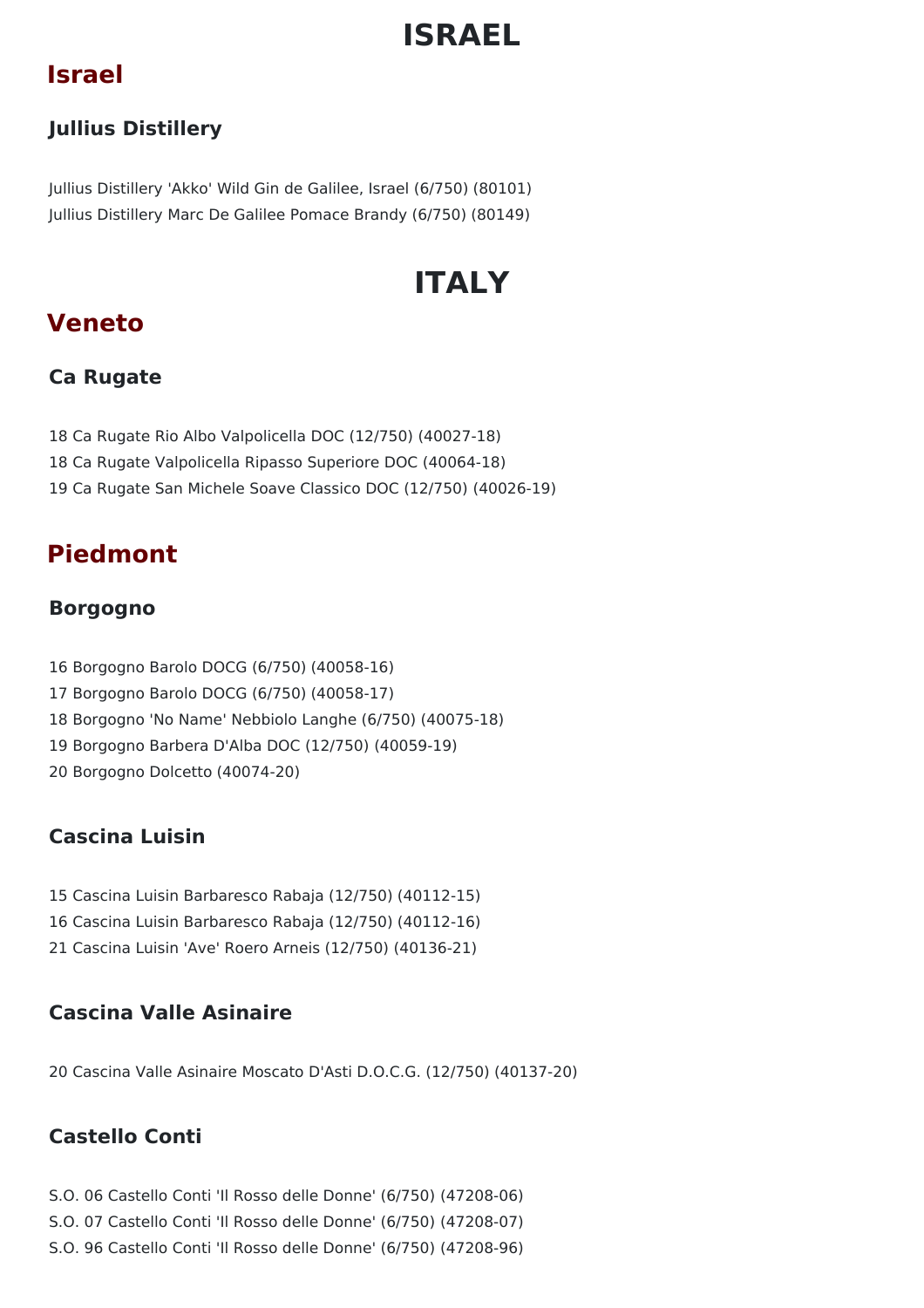### **De Forville**

 De Forville Barbaresco 'Vigneto Loreto' (Black Label) (47009-18) De Forville Barbaresco (Yellow label) (47046-18) De Forville Barbera d'Asti 'Ca' del Buc' (47067-18) De Forville Nebbiolo d'Alba 'San Rocco' (47077-19) De Forville Dolcetto d'Alba (12/750) (47033-20) De Forville Langhe Nebbiolo (12/750) (47035-20) De Forville Nebbiolo d'Alba 'San Rocco' (12/750) (47077-20) De Forville Piemonte Chardonnay 'Ca' del Buc (12/750) (47014-21)

#### **Mulassano**

Mulassano Bianco Vermouth (6/750) (80560) Mulassano Bitter Liquore (6/750) (80146) Mulassano Extra Dry Vermouth (6/750) (80559) Mulassano Rosso Vermouth (6/750) (80561)

#### **Paitin**

 Paitin Barbaresco Riserva 'Sori Paitin Vecchie Vigne' (6750) (40098-15) Paitin Barbaresco Seraboella 'Sori Paitin' (12/750) (41006-17) Paitin Barbaresco Seraboella 'Sori Paitin' (12/750) (41006-18) Paitin Barbaresco Serraboella 'Serraboella' (12/750) (47711-18) Paitin Barbera d'Alba 'Serra' (12/750) (41001-19) Paitin Langhe Nebbiolo 'Starda' (12/750) (47710-19)

### **San Fereolo**

 '1593' San Fereolo Langhe Rosso (12/750) (47377-08) San Fereolo 'Austri,' Langhe Rosso (47180-12) San Fereolo 'Austri,' Langhe Rosso (12/750) (47180-13) San Fereolo Dolcetto di Dogliani (12/750) (47157-13)

### **Tenuta Olim Bauda**

 Tenuta Olim Bauda Barbera d'Asti D.O.C.G. 'La Villa' (12/750) (41017-19) Tenuta Olim Bauda Grignolino d'Asti Isolavilla (12/750) (41015-19) Tenuta Olim Bauda Barbera d'Asti D.O.C.G. 'La Villa' (12/750) (41017-20) Tenuta Olim Bauda Gavi DOCG (12/750) (47179-20) Tenuta Olim Bauda Moscato d'Asti DOCG Centive (12/750) (40003-20)

## **Villa Sparina**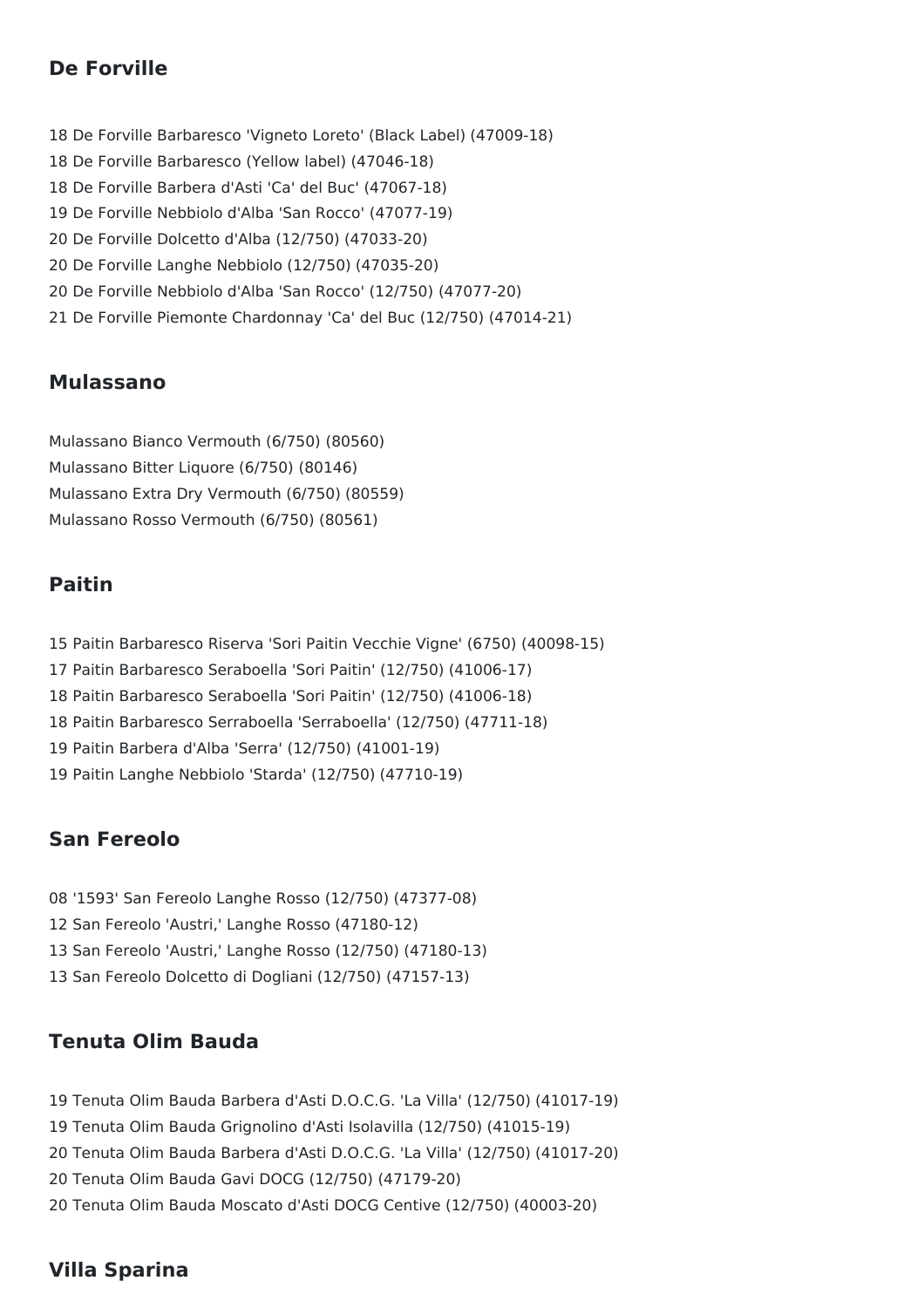20 Villa Sparina Gavi DOCG (12/375) (47418-20) 20 Villa Sparina Gavi DOCG (12/750) (47201-20)

## **Sicily**

### **Attanasio**

14 Attanasio Primitivo di Manduria (40077-14) 15 Attanasio Dolce Naturale (40019-15)

## **Du Cropio**

16 Du Cropio Serra Sangugna, Calabria Rosso (12/750) (47090-16)

### **Il Censo**

S.O. 17 Il Censo 'Provvido' Nero d'Avola Rosso (12/750) (47397-17) LTD 16 Il Censo 'Njuro' Terre Siciliane Rosso (12/750) (47119-16) S.O. 16 Il Censo '700' Nero d'Avola Terre Siciliane Rosso (12/750) (40071-16)

### **LaMura**

19 LaMura Nero d'Avola, Sicilia DOC (40067-19) 20 LaMura Nero d'Avola, Sicilia DOC(12/750) (40067-20)

## **Porto del Vento**

06 Porta del Vento Trebbiano IGP Terre Siciliane (12/750) (40055-06) COR 16 Porta del Vento 'Maque' Rosso Terre Siciliane (12/750) (47716-16) S.O. 17 Porta del Vento Perricone Terre Siciliane (12/750) (47703-17) S.O. 18 Porto Del Vento 'Trebbi' IGP Terre Siciliane (12/750) (40140-18) S.O. 19 Porto del Vento Luna Calante IGP Terre Siciliane (12/750) (40048-19)

### **Rossa Sicily**

Rossa Sicily Amara d'Arancia Rossa (6/750) (80141)

## **Voria**

COR NV Voria Frizzante Bianco (40044-NV) COR NV Voria Frizzante Rosato (40045-NV)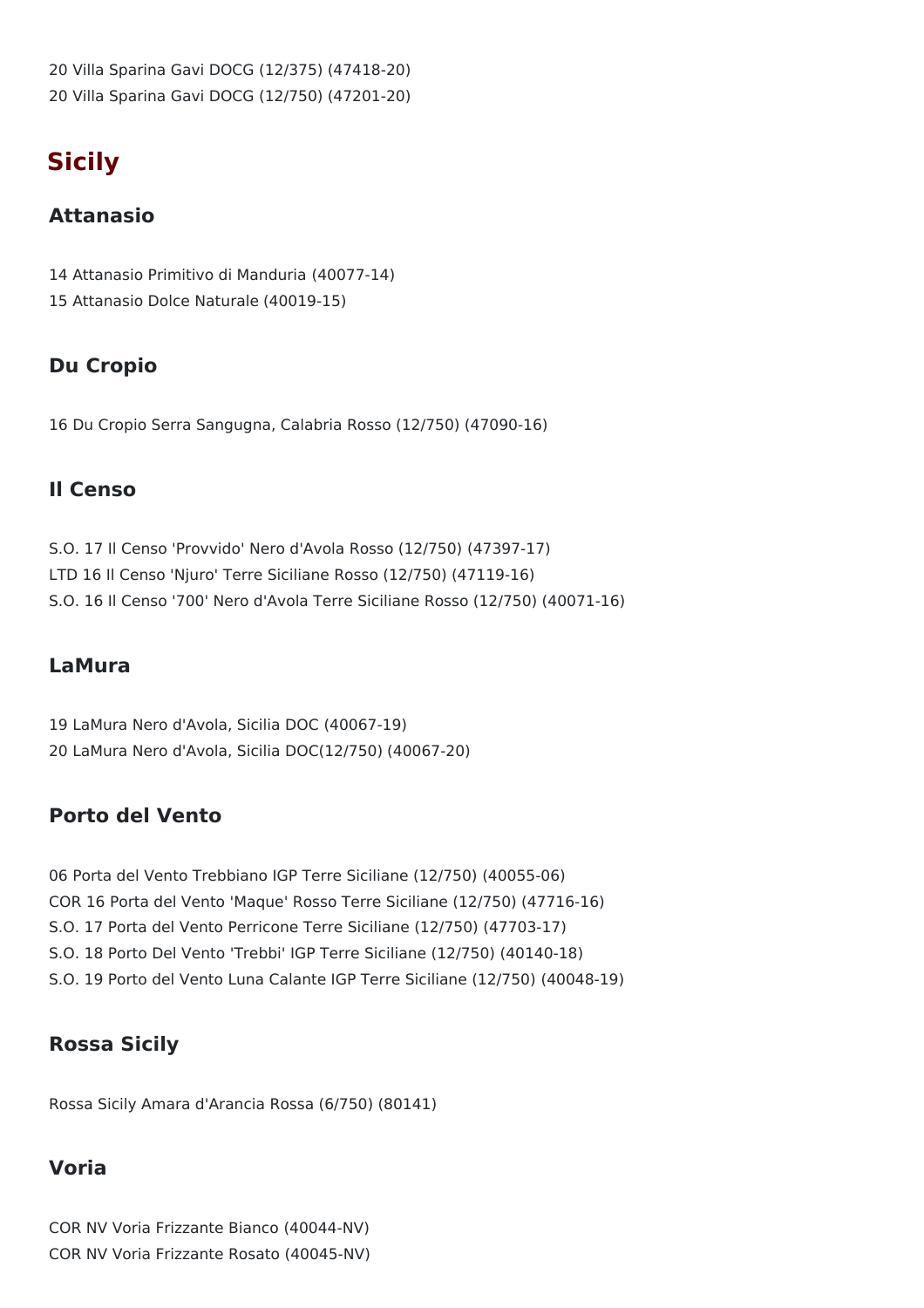## **Tuscany**

## **Ampeleia**

 Ampeleia, 'Ampeleia di Sopra,' Red Blend, IGT Toscana (12/750) (47411-17) Ampeleia 'Kepos,' IGT Costa Toscana (12/750) (47410-19) Ampeleia, Carignano, IGT Costa Toscana Rosso (6/750) (47414-19) Ampeleia 'Bianco di Ampeleia,' IGT Costa Toscana Bianco (12/750) (47412-20) Ampeleia, Cabernet Franc, IGT Costa Toscana (12/750) (47416-20) Ampeleia, 'Unlitro' IGT Tuscany Rosso (12/1) (47409-21)

## **Cantina Tunia**

S.O. 10 Cantina Tunia IGT Toscana Rosso 'Cantomoro' (12/750) (47119-10)

### **Ficomontanino**

Ficomontanino 'Bulgarelli' Rosso di Toscana (12/750) (40079-19)

## **I Greppi**

I Greppi Greppicante (6/750) (40113-18)

### **La Torre**

 La Torre Rosso di Toscana Ampelio (12/750) (47088-16) La Torre Brunello di Montalcino (12/750) (47021-17) La Torre Rosso di Montalcino (6/1.5) (40109-17) La Torre Rosso di Toscana Ampelio (12/750) (47088-17) La Torre Rosso di Montalcino (12/750) (47036-18) La Torre Rosso di Toscana Ampelio (12/750) (47088-18) La Torre Rosso di Montalcino (6/1.5) (40109-19)

### **Pacina**

LTD 14 Pacina Rosso Toscana (40099-14)

## **Villa Cafaggio**

 Villa Cafaggio Cortaccio, Toscana (12/750) (43048-15) Villa Cafaggio Riserva, Chianti Classico Riserva (43054-16) Villa Cafaggio Single Estate, Chianti Classico (12/750) (43046-19)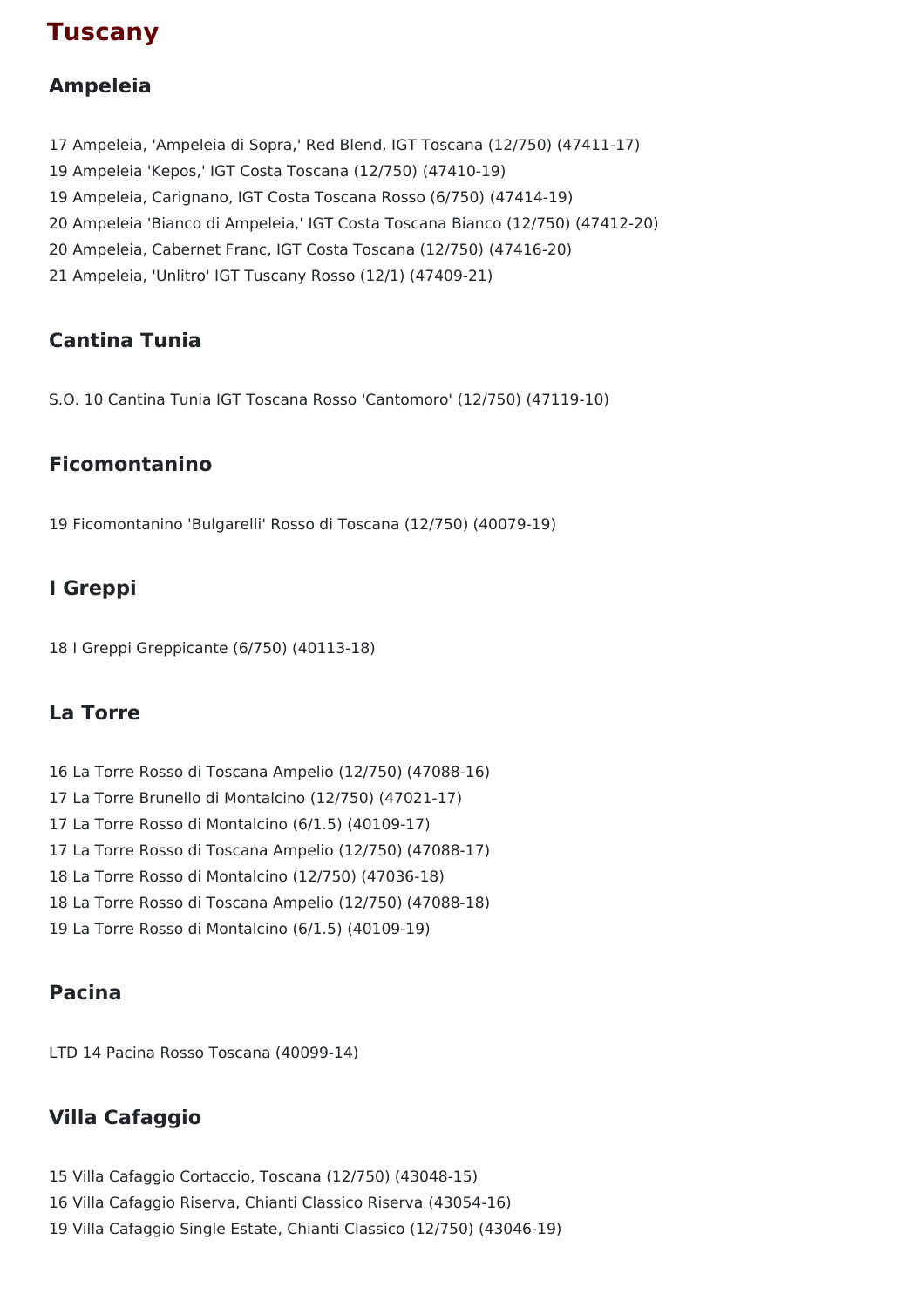## **Campania**

## **Il Gusto di Amalfi**

Il Gusto di Amalfi Limoncello (6/750) (80135) Il Gusto di Amalfi Mandarino (6/750) (80163)

## **Lazio**

## **Via Castello 19**

15 Via Castello 19 'Castelli Romani,' Lazio (12/750) (47178-15)

## **Friuli**

## **Cabert**

20 Cabert Pinot Grigio, Friuli Grave (Yellow Box) (12/750) (40004-20)

21 Cabert Pinot Grigio, Friuli Grave (Yellow Box) (12/750) (40004-21)

### **Gravner**

LTD Gravner '8-9-10' (1/750) (32108-NV) S.O. 13 Gravner Ribolla Venezia Giulia Bianco (47323-13)

## **Abruzzo**

### **Cora**

19 Cora Montepulciano d'Abruzzo (6/1.5) (40108-19)

### **La Piuma**

20 La Piuma Pecorino Terre di Chieti IGT (12/750) (46002-20)

## **Umbria**

## **Cantina Margo**

A.L. 19 Cantina Margo Umbria Rosso (40116-19)

## **Paolo Bea**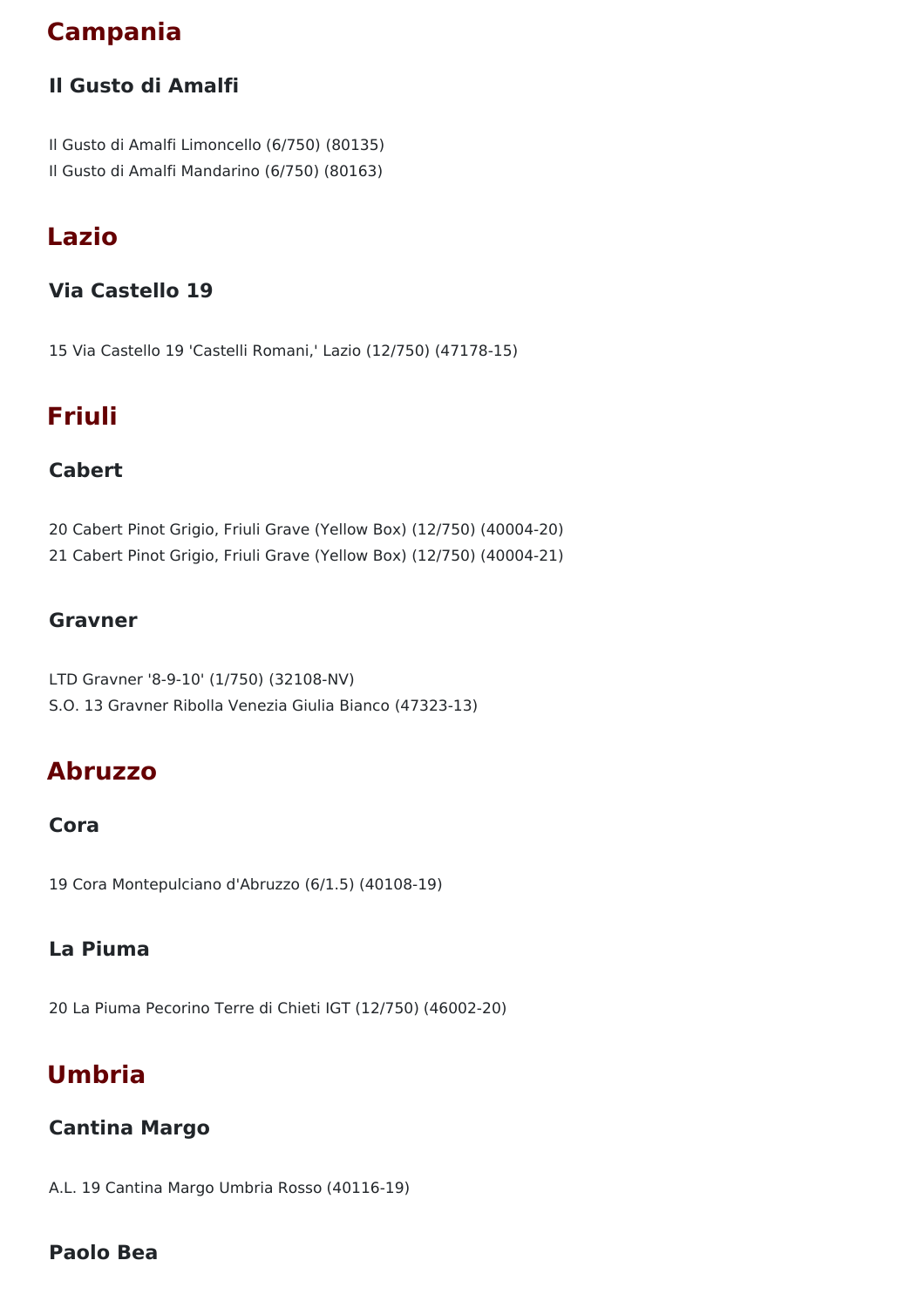Paolo Bea 'Arboreus' Trebbiano Spoletino Umbria Bianco (47025-14) Paolo Bea Sagrantino Secco di Montefalco 'Vigneto Cerrete' (47164-15) Paolo Bea 'Rosso de Veo,' Umbria Rosso (47061-16) Paolo Bea Olio d'olive Extra Vergine 'Grezzo' (12/750) (99501-20)

## **Friuli-Venezia Giulia**

## **Zidarich**

16 Zidarich 'Teran' Venezia-Giulia Rosso (12/750) (47356-16)

# **Liguria**

### **Bisson**

 Bisson Bianchetta Genovese 'U Pastine' Portofino Bianco (12/750) (47071-19) Bisson Marea Cinque Terre Bianco (12/750) (47161-19) Bisson 'Glera' Vino Frizzante Trevigiana (12/750) (47013-20) Bisson Pigato Colline del Genovesato Bianco (12/750) (47022-20) Bisson 'Glera' Vino Frizzante Trevigiana (12/750) (47013-21) S.O. 21 Bisson Ciliegiolo Portofino Rosato (12/750) (47018-21)

## **Puglia**

## **Canaletto**

- 20 Canaletto Montepulciano D'Abruzzzo (12/750) (40095-20)
- 20 Casa Girelli Canaletto Pinot Grigio (12/750) (43074-20)
- 20 Casa Girelli Canaletto Primitivo, Puglia (12/750) (43043-20)
- 21 Casa Girelli Canaletto Pinot Grigio (12/750) (43074-21)

## **Emilia-Romagna**

## **Ca' De' Medici**

NV Ca' De' Medici Lambrusco Bianco IGT (12/750) (43031-NV) NV Ca' De' Medici Lambrusco Rosso DOC (12/750) (43030-NV)

## **Montesissa Emilio**

18 Montesissa Emilio 'Rio Fratta' Syrah (12/750) (40131-18) 20 Montesissa Emilio 'Bonissima' Frizzante Bianco (12/750) (47066-20) 20 Montesissa Emilio 'Rosissima' Frizzante Rosato (12/750) (40129-20)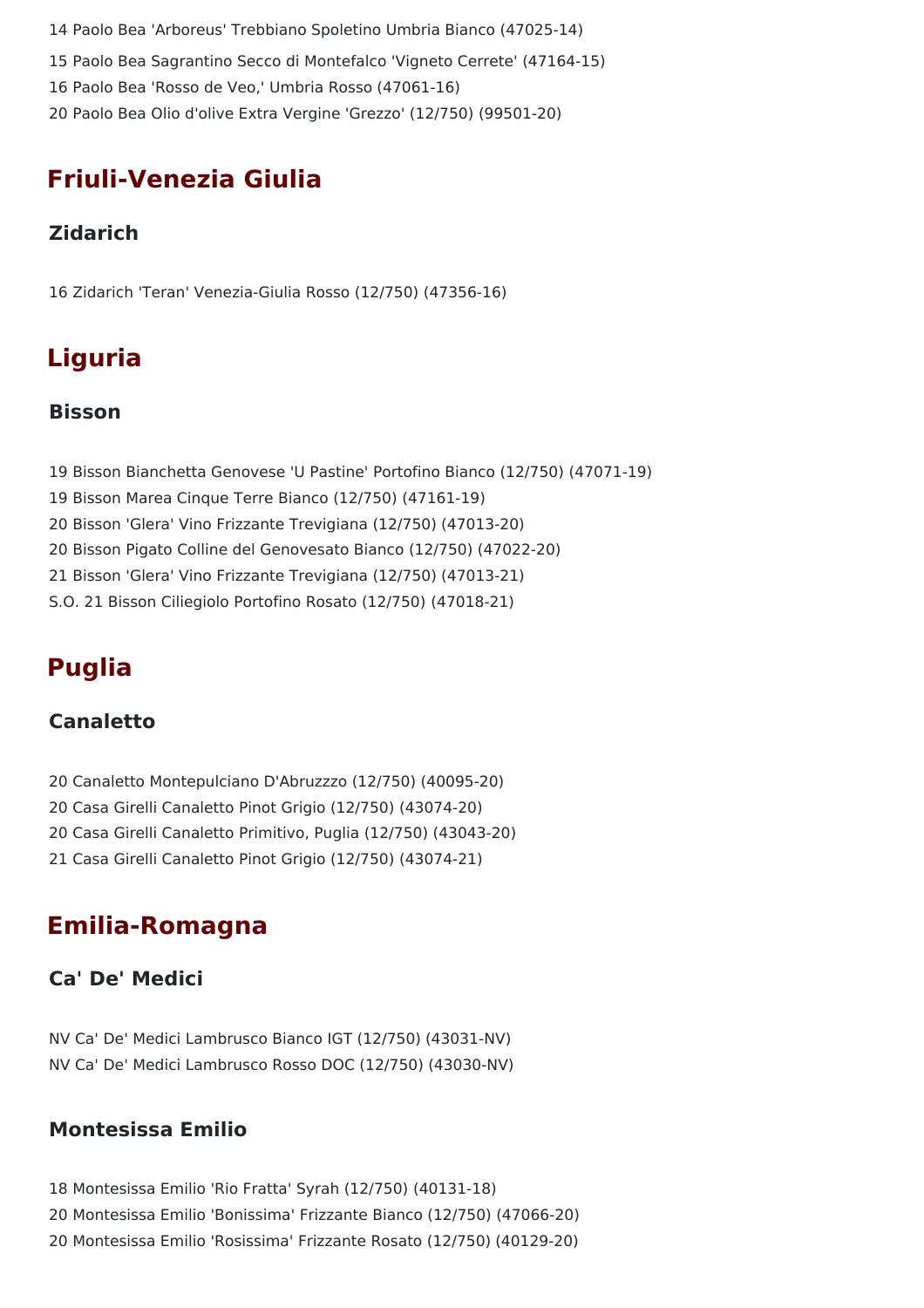## **Valle D'Aosta**

### **Danilo Thomain**

S.O. 20 Danilo Thomain Enfer d'Arvier Valle d'Aosta (1/3) (40087-20)

## **Chianti**

## **Piemaggio**

 Piemaggio Chianti Classico Riserva (6/1.5) (40111-15) Piemaggio, Chianti Classico (40080-15) Piemaggio, Chianti Classico Riserva (40081-15) Piemaggio, Chianti Classico (40080-16)

### **Villa Sant'Anna**

05 Villa Sant'Anna Vin Santo (12/375) (47181-05) 17 Villa Sant'Anna Chianti Colli Senesi (47070-17)

## **Trentino Alto Adige**

### **Cembra**

- 19 Cembra Pinot Grigio, Trentino (12/750) (43044-19)
- 20 Cembra Classici Pinot Grigio, Trentino (12/750) (43044-20)
- 20 Cembra Pinot Nero, Trentino (12/750) (43051-20)
- 20 Cembra Schiava, Trentino (12/750) (43063-20)

## **Italy**

### **Bernard Amaro**

Bernard Amaro Barathier Bitters, Italy (6/750) (80274)

## **Bordiga**

Bordiga Aperitivo, Italy (6/1) (80241) Bordiga Centum Herbis Herbal Bittlers, Italy (6/750) (80275) Bordiga Occitan Gin, Italy (6/1) (80272) Bordiga Pastis Prouvencal, Italy (6/700) (80271) Bordiga Vermouth di Torino Bianco, Italy (6/750) (80269) Bordiga Vermouth di Torino Extra Dry, Italy (6/750) (80270) Bordiga Vermouth di Torino Rosso, Italy (6/750) (80268)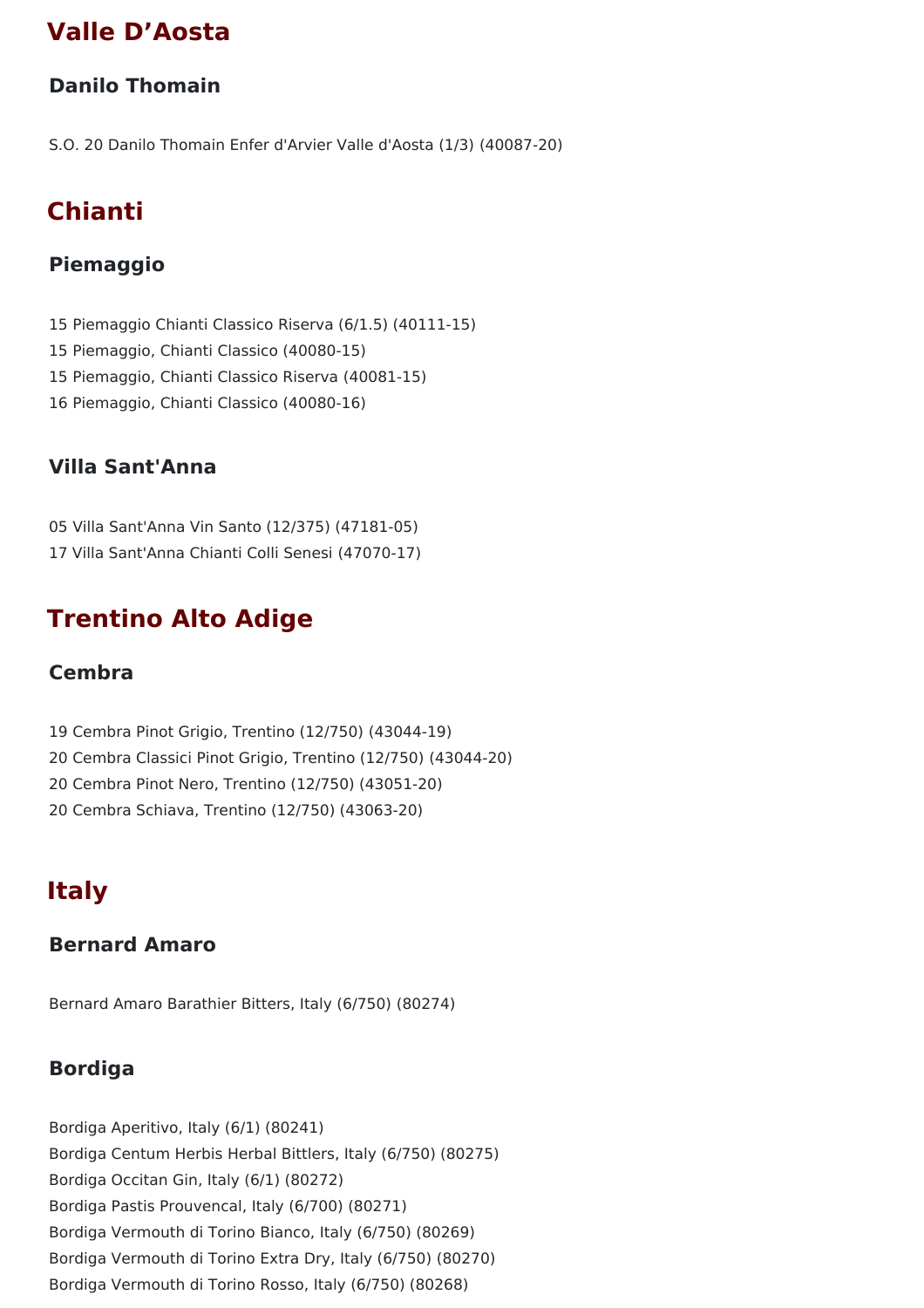#### **Bresca Dorada**

Bresca Dorada Arangiu Liquor di Arance, Italy (6/700) (80264) Bresca Dorada Mirto Verde di Sardegna, Italy (6/700) (80266) Bresca Dorada Mirto di Sardegna, Italy (6/700) (80265) Bresca Dorada Vermouth, Italy (6/750) (80267)

## **Joaquin**

S.O. 17 Joaquin Campania Aglianico 'I Viaggiatori' (6/750) (40138-17) S.O. 21 Joaquin Campania Bianco 'Joaquin dall'Isola' (6/750) (40139-21)

### **Le Contesse**

NV Le Contesse Prosecco (12/750) (40114-NV) NV Le Contesse Prosecco (24/187) (47326-Cs) NV Le Contesse Sparkling Rose of Pinot Noir (12/750) (40115-NV)

## **Liquore delle Sirene**

Liquore delle Sirene Bitter Artiganale, Italy \*TAN LABEL (6/750) (80284) Liquore delle Sirene Canto Amaro, Italy \*BLUE LABEL (6/750) (80140)

## **San Giovanni**

NV San Giovanni Prosecco Brut (12/750) (44013-NV)

## **Serenello**

NV Serenello Prosecco DOC (12/750) (47324-NV)

## **Italy**

## **Aldo Armato**

Aldo Armato Erbe Aromaticche (Dried Oregano) (12/60) (99532) Aldo Armato Carciofini in Olio d'Oliva (Artichokes in Olive Oil) (12/290) (99528) Aldo Armato Funghi Secchi (Dried Porcini Mushrooms) (12/100) (99531) Aldo Armato Mostarda di Cipolle Rosse (Red Onion Mostarda) (12/180) (99522) Aldo Armato Olive Oil 'Sc-iappa' (extra virgin unfiltered) Nov 2020 harvest (12/1) (99524-20) Aldo Armato Olives 'Snocciolate' (pitted, in Olive Oil) (12/300) (99533) Aldo Armato Peperoncino (Dried Red Pepper Flakes) (18/50) (99507) Aldo Armato Pomodori Ciliegino (Semi-dry cherry tomotoes in Oil) (12/300) (99503) Aldo Armato Salsa Capricciosa (12/180) (99527)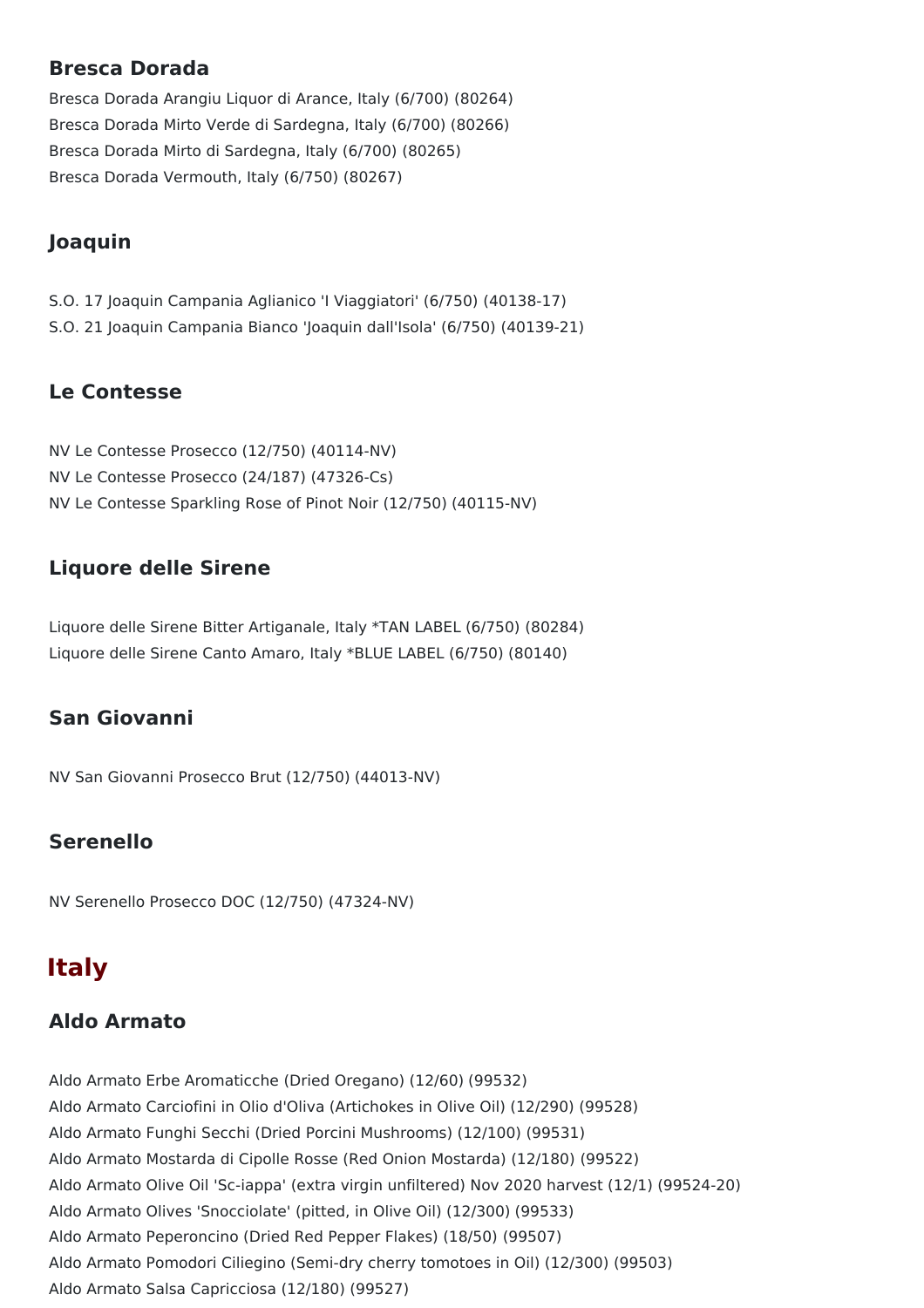Aldo Armato Sun-Dried Tomatoes 'Pomodori Secchi' (12/300) (99506)

#### **Aldo Viola**

LTD 18 Aldo Viola 'Biancoviola' Terre Siciliane Bianco (6/750) (40102-18) LTD 18 Aldo Viola 'Saignee' Terre Siciliane Rosso (6/750) (40103-18)

#### **Alpe**

Alpe Amaro LYS, Italy (6/750) (80233) Alpe Genepy, Italy (6/750) (80232) Bordiga Chiot Montamaro, Italy (6/750) (80234)

#### **Bianco**

 Bianco Miele di Castagno 'Chestnut Honey' (6/400) (99516-16) Bianco Miele di Tarassaco 'Dandelion Honey' (6/400) (99519-16) Bianco Miele di Rodoendro 'Rhododendron Honey' (12/400) (99520-17) Bianco Miele di Acacia 'Acacia Honey' (6/400) (99514-18)

#### **Bruno Verdi**

21 Bruno Verdi Pinot Grigio Oltrepo Pavese Bianco (12/750) (47140-21) LTD 10 Bruno Verdi 'Cavariola' Oltrepo Pavese Rosso Riserva (47139-10)

#### **De Paolo**

21 De Paolo Pinot Noir (12/750) (43040-21)

#### **Fattorie Le Pupille**

20 Fattoria Le Pupille Morellino di Scansano DOCG (12/750) (43078-20)

#### **Ferrando**

Ferrando Grappa di Carema (81642)

#### **Fred Jerbis**

Fred Jerbis Amaro, Italy (6/750) (80136) Fred Jerbis Fernet 25 Chestnut Barrel, Italy (6/750) (80137) Fred Jerbis Gin 7, Italy (6/750) (80273) Fred Jerbis Vermouth 25 (6/750) (80138)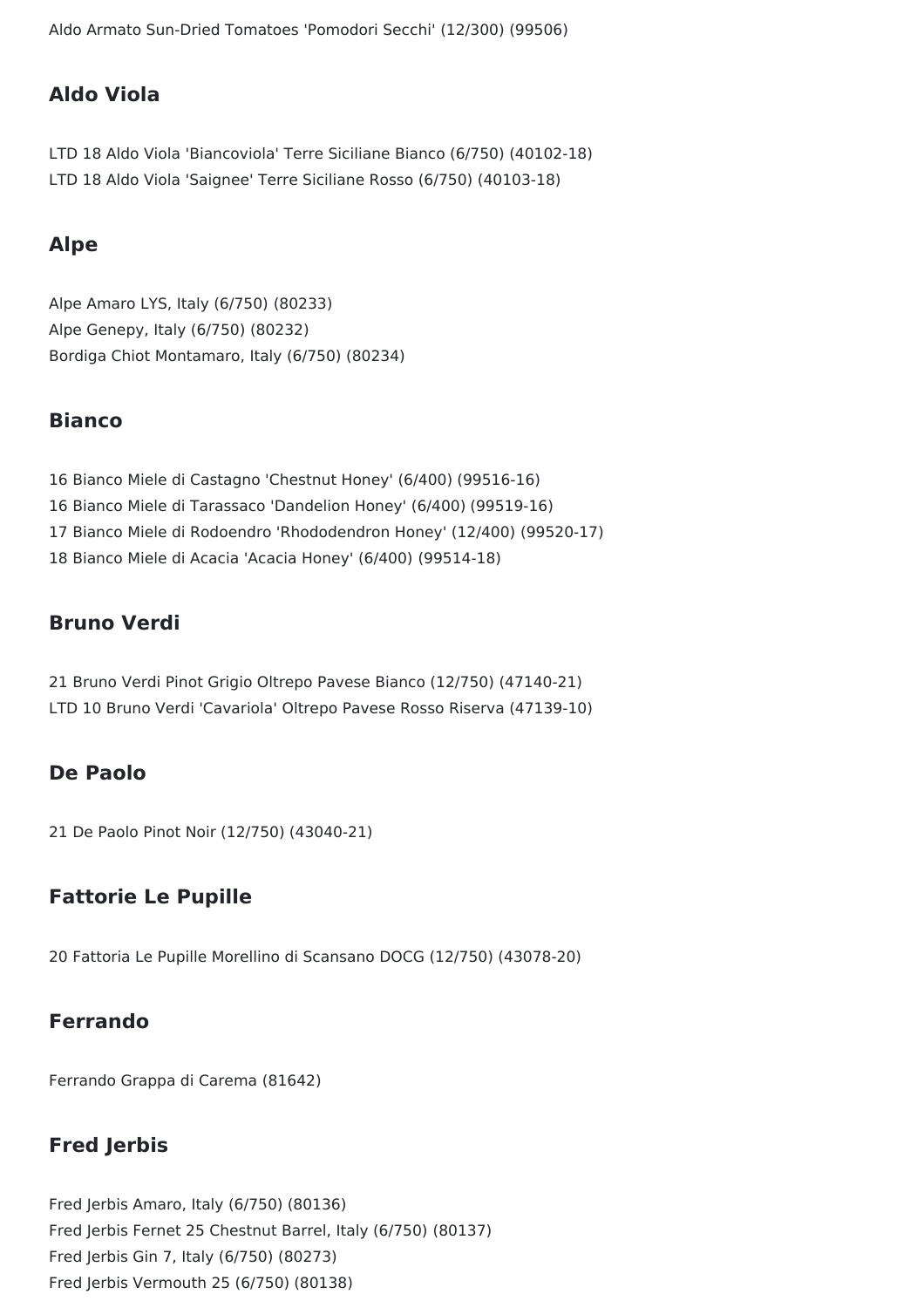#### **Grosjean**

20 Grosjean Torrette Vallee d'Aoste (12/750) (32635-20) LTD 20 Grosjean Petite Arvine 'Vigne Rovettaz' Vallee d'Aoste (12/750) (47206-20)

### **Kirkland**

S.O. 19 Kirkland Signature Chianti Classico Riserva (12/750) (49000-19)

### **La Cantina di Nadiz**

LTD 19 La Cantina di Nadiz Cuneaz 'Les Gosses' Vallee d'Aoste Rosso (12/750) (40133-19)

#### **Massottina**

NV Masottina Prosecco (12/750) (40125-NV)

#### **Nicolis**

15 Nicolis Amarone della Valpolicella Classico (6/750) (47123-15)

### **Nocino**

Nocino il Mallo (6/750) (80139)

## **Suoli Cataldi**

20 Suoli Cataldi Lambrusco dell`Emilia Rosso Metodo Ancestrale (12/750) (40132-20)

### **Terrevive**

20 Terrevive 'PerFranco' Rosato Frizzante (40124-20) 20 Terrevive 'San Vincent' Rosato Frizzante (40122-20) 20 Terrevive 'Stiolrosso' Frizzante (40123-20)

## **Barbaresco**

### **Produttori Valtiglione**

16 Produttori Valtiglione Barbaresco Nebbiolo (12/750) (43061-16)

## **Barolo**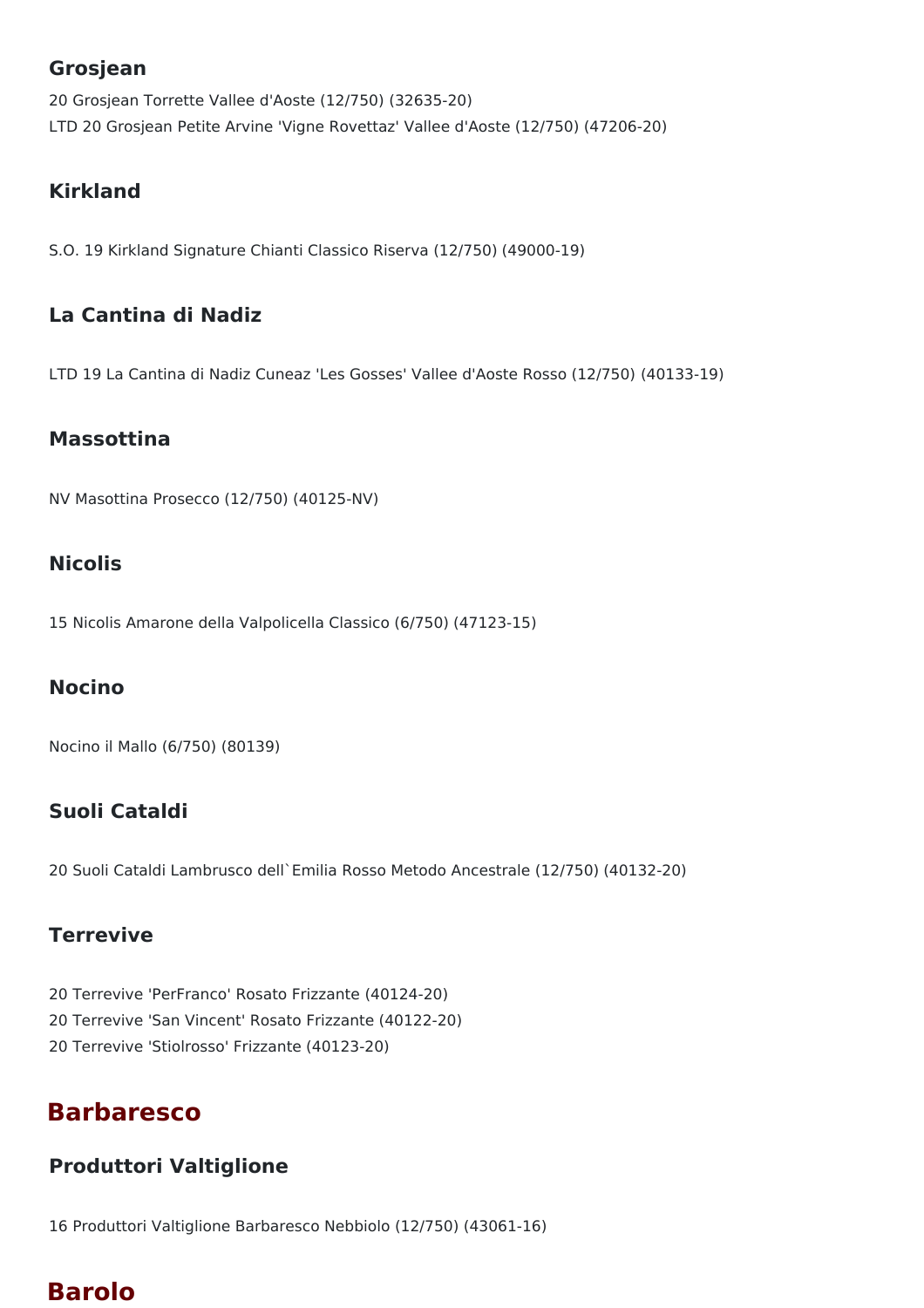## **Cappellano**

16 Cappellano Barolo Chinato (6/750) (47104-16)

### **Cordero di Montezemolo**

18 Cordero di Montezemolo Barolo DOCG 'Monfalletto' (6/750) (43077-18)

### **Figli Luigi**

15 Figli Luigi Oddero 'Tradizionale' Barolo (40050-15) 17 Figli Luigi Oddero Barbera d'Alba (40052-17)

### **Fratelli Brovia**

14 Fratelli Brovia 'Unio' Barolo (47378-14) 16 Fratelli Brovia Barolo (47084-16) 18 Fratelli Brovia Dolcetto dAlba 'Vignavillej' (12/750) (47048-18) 19 Fratelli Brovia Dolcetto dAlba 'Vignavillej' (12/750) (47048-19) LTD 17 Fratelli Brovia Barolo 'Brea - Vigna Ca'Mia' (47008-17) LTD 17 Fratelli Brovia Barolo Rocche di Castiglione (47095-17) LTD 17 Fratelli Brovia Barolo Villero (47098-17)

## **Alto Piemonte**

### **Luigi Ferrando**

18 Luigi Ferrando Canavese Rosso 'La Torazza' (12/750) (47052-18) 19 Luigi Ferrando Canavese Rosso 'La Torazza' \*sell 2018 first (12/750) (47052-19) 20 Luigi Ferrando Erbaluce di Caluso, Bianco 'La Torazza' (47103-20)

#### **Monsecco**

17 Monsecco Pratogrande (12/750) (47086-17)

## **Venice**

#### **Simboli**

20 Simboli 'La Vis' Cabernet Sauvignon (12/750) (43072-20) 20 Simboli 'La Vis' Chardonnay (12/750) (43075-20) 20 Simboli 'La Vis' Classici Pinot Grigio Rose, delle Venezie IGT (12/750) (40093-20)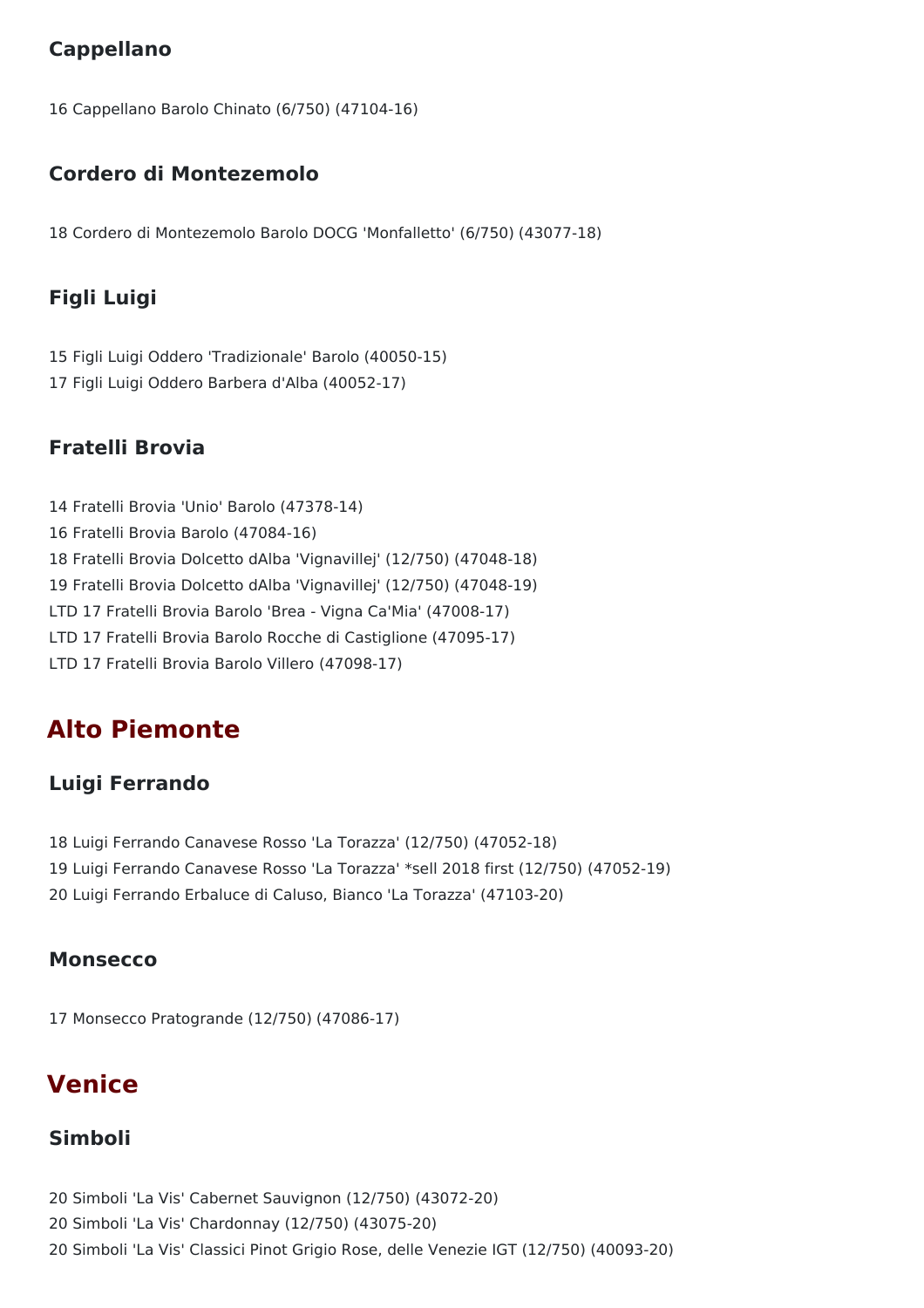## **Vodopivec Vitovska**

16 Vodopivec Vitovska, Venezia-Giulia Bianco (47415-16)

## **Dolomites**

## **Birra Castello**

Birra Castello 'Dolomiti,' Pils (4x6 packs) (92128-Cs) Birra Castello 'Dolomiti,' Rossa (4x6 packs) (92129-Cs)

## **Castel Noarna**

19 Castel Noarna Nosiola Dolomiti IGP (12/750) (47332-19)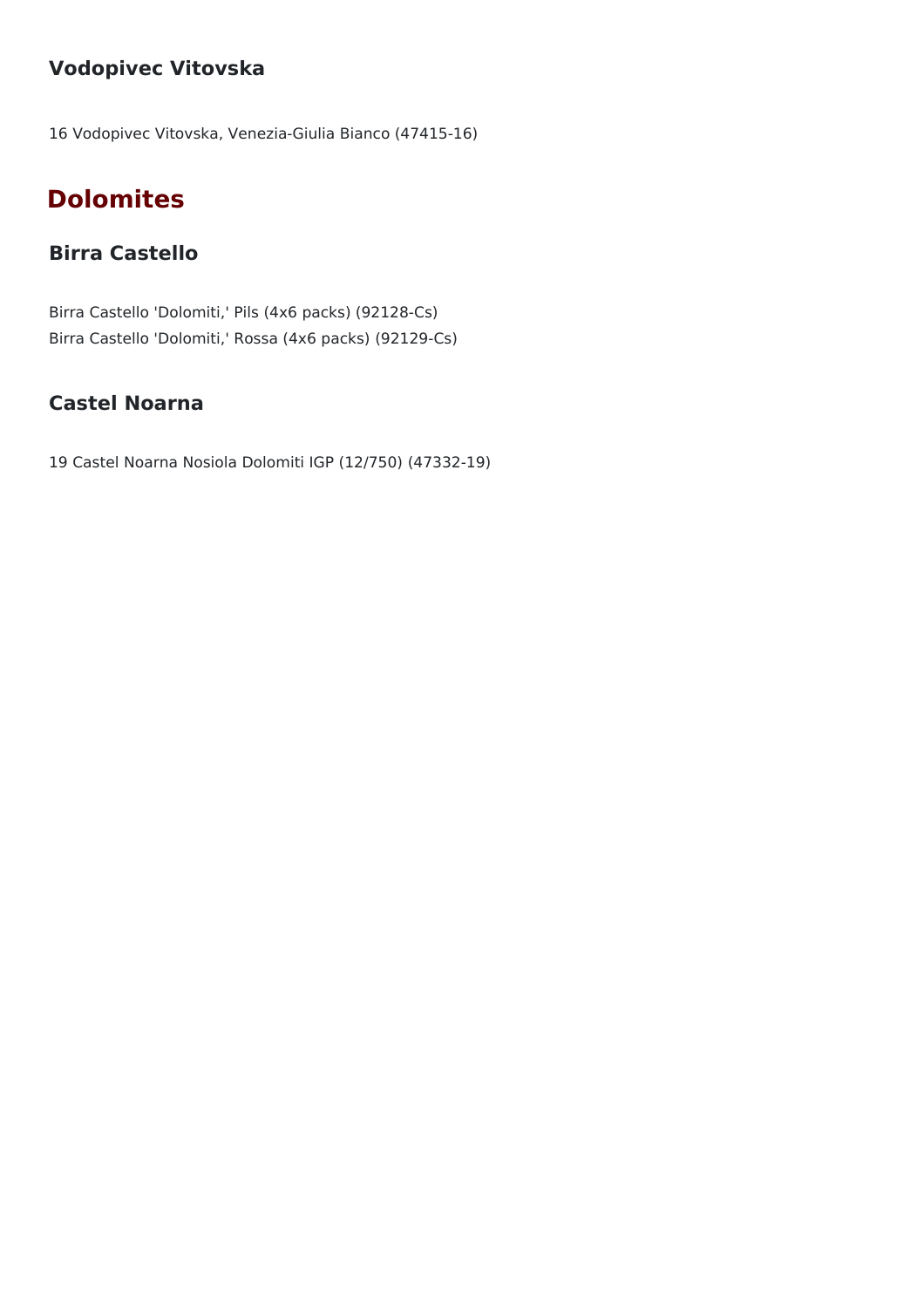# **JAMAICA**

## **Jamaica**

### **Denizen**

Denizen 3 Years Old Aged White Rum, Trinidad & Jamaica (6/750) (81654) Denizen Merchant's Reserve Rum, 8 Years Old, Jamaica & Martinique (6/750) (81655)

## **Hamilton**

Beachbum Berry's Navy Grog (12/1) (80277) Hamilton 86 Proof Demerara Rum, Guyana, 1L (12/1) (83055) Hamilton Beachbum Berry's Zombie Blend (12/1) (80124) Hamilton Demerara 86 Proof Rum, Guyana (12/750) (83023) Hamilton Demerara Overproof 151 Rum, Guyana (12/1) (83064) Hamilton Demerara Overproof 151 Rum, Guyana (12/750) (83022) Hamilton Jamaican Pot Still Black Rum (12/750) (83027) Hamilton Jamaican Pot Still Gold Rum (12/750) (83028) Hamilton Navy Strength Rum, West Indies (12/750) (83025) Hamilton New York Blend Rum, West Indies (12/750) (83026) Hamilton Pimento Dram, Jamaica (12/750) (83024) Hamilton White 'Stache Rum (12/1) (83066)

## **Hampden Estate**

Hampden Estate 2010 LROK Rum (6/750) (80145) Hampden Estate 8 year Overproof, Trelawny, Jamaica (6/750) (80550) Hampden Estate Rum Fire, Trelawny Jamaica (12/750) (80094) Hampden Estate Rum Fire, Trelawny Jamaica (24/200) (80095) Hampden LROK The Younger (6/750) (80212) Hampden Transcontinental Line Australia 2014 (6/750) (80208) Hampden Transcontinental Line Jamaica WP 2013 (6/750) (80207) Hampden Transcontinental Line Panama 2011 (6/750) (80206) LTD Hampden Estate 8 year, Trelawny, Jamaica (6/750) (80549)

# **JAPAN**

## **Japan**

## **Shinozaki Distillery**

Shinozaki Distillery Takamine 8 Year Koji Fermented Whiskey (6/750) (80222)

# **MEXICO**

# **Baja California**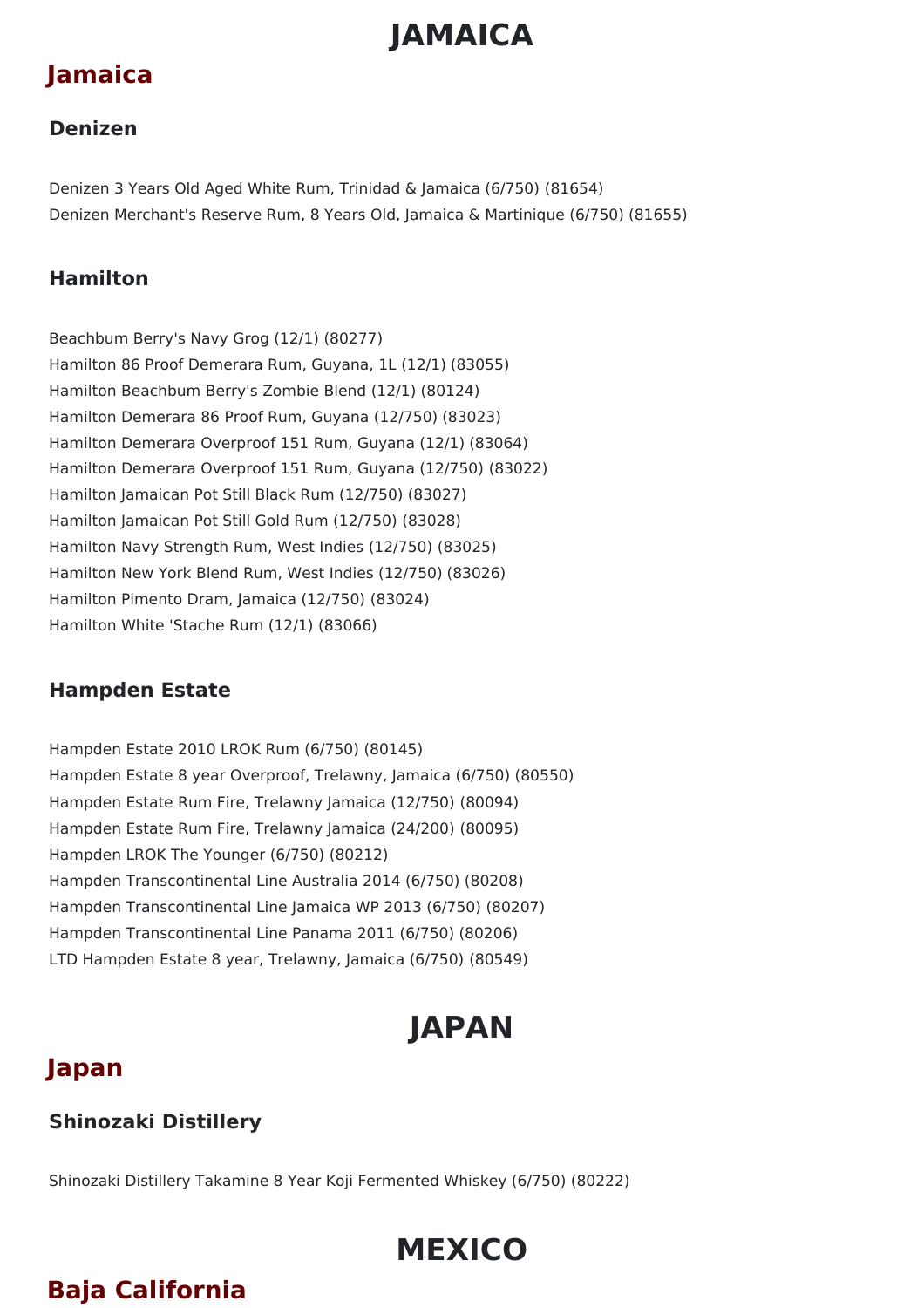### **La Casa Vieja**

LTD 19 La Casa Vieja Mission (12/750) (10283-19) LTD 19 La Casa Vieja Palomino (12/750) (10281-19)

## **Jalisco**

### **La Mission**

Tequila La Mission Mezcal (12/1) (80244) Tequila La Mission Reposado del Siglo XXI 100% Agave (12/1) (80181) Tequila La Mission del Siglo XXI Gold (12/1) (80179) Tequila La Mission del Siglo XXI Silver 100% Agave (12/1) (80180)

#### **Purasangre**

Purasangre Tequila Anejo (12/1) (81768) Purasangre Tequila Blanco Fuerte (12/1) (81766) Purasangre Tequila Reposado (12/1) (81767)

## **The Cocktail Courier**

The Cocktail Courier Party Can, Triple Spice Margarita (6/1.75) (81871)

## **Mexico**

### **5 Sentidos**

- 5 Sentidos Ensamble de 4 Magueyes EN4M-20 (6/750) (80167)
- 5 Sentidos Ensamble de 7 Plantas, Oaxaca (6/750) (80249)
- 5 Sentidos Espadin Capon (6/750) (80164)
- 5 Sentidos Guerrero Ancho Xochipala (6/750) (80285)
- 5 Sentidos Jabali/Tobala (6/750) (80165)
- 5 Sentidos Papalote Vincenzio Miranda, Guerrero (6/750) (80251)
- 5 Sentidos Pechuga de Mole Mezcal (6/750) (80229)
- 5 Sentidos Tepextate Nicolas Garcia (6/750) (80286)

### **ArteNOM**

ArteNOM Seleccion de 1123 Tequila Blanco Historico (6/750) (80044) ArteNOM Seleccion de 1146 Tequila Anejo (6/750) (81118) ArteNOM Seleccion de 1414 Tequila Reposado (6/750) (81119) ArteNOM Seleccion de 1579 Tequila Blanco (6/750) (81175)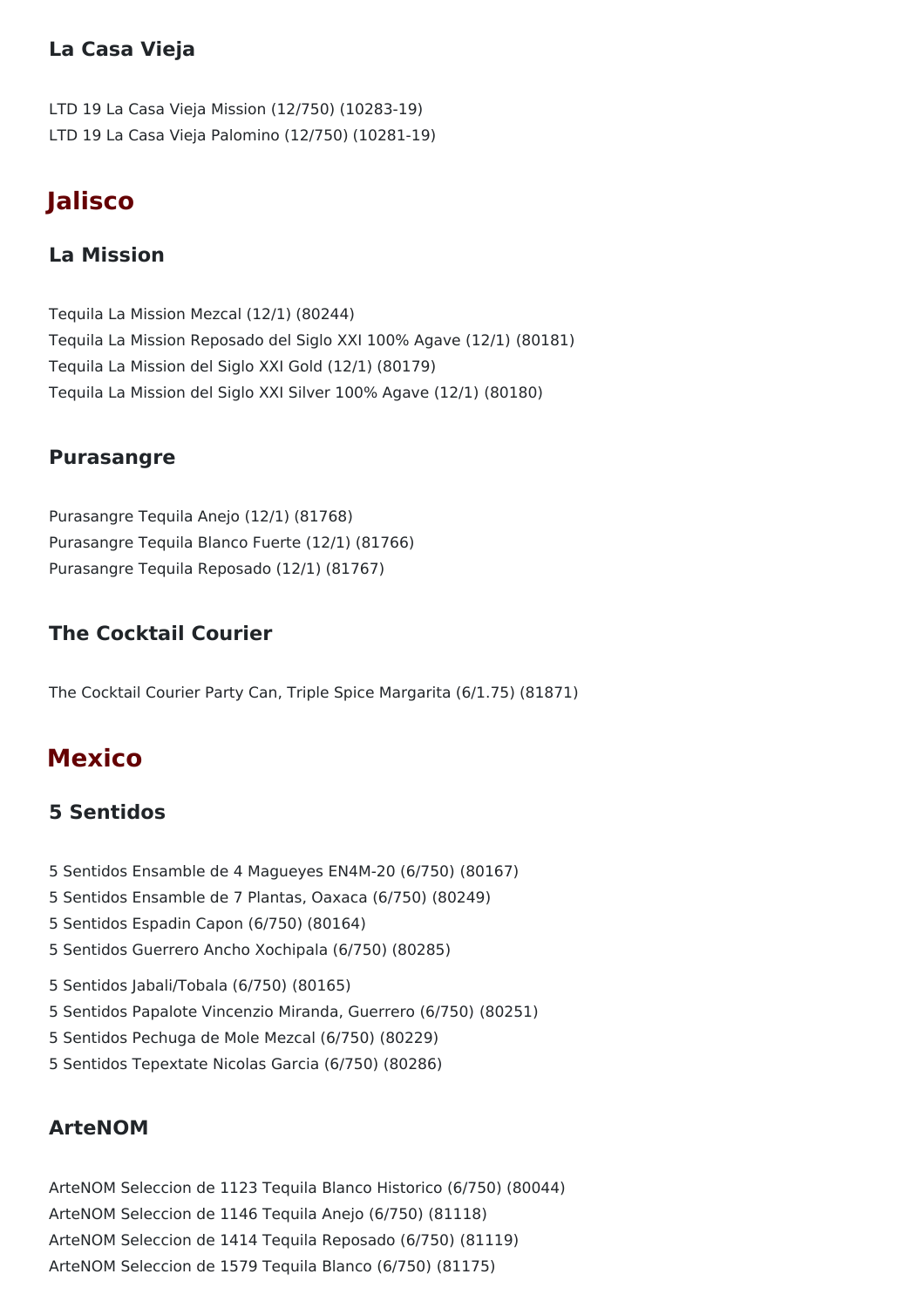### **Banhez**

Banhez Mezcal Joven 90/10 Ensemble (12/1) (80610) Banhez Mezcal Joven 90/10 Ensemble (12/375) (80039)

## **Bichi**

19 Bichi 'Flama Roja' Tinto (60500-19) 19 Bichi 'La Santa' Moscatel Tinto (60590-19) 19 Bichi 'Rosa' Rosado (60497-19)

### **Cimarron**

Cimarron Blanco Tequila (12/1) (81120) Cimarron Blanco Tequila (24/375) (80013) Cimarron Reposado Tequila (24/375) (80025) Cimarron Tequila Reposado (12/1) (81170)

### **Don Amado**

Don Amado Mezcal Anejo (6/750) (81179) Don Amado Mezcal Pechuga (6/750) (81180) Don Amado Mezcal Reposado (6/750) (81751) Don Amado Mezcal Rustico (6/750) (81121)

## **El Texano**

El Texano Tequila Gold (12/1) (80243) El Texano Tequila Silver (12/1) (80223)

### **Excellia**

Excellia Anejo Tequila NV (6/750) (81787) Excellia Reposado Tequila NV (81786)

### **Fuenteseca**

18 Fuenteseca Cosecha Blanco Tequila Single Huerta (4/750) (81735-18) Fuenteseca Reserva Extra Anejo Tequila 7yr (2010) (4/750) (81123) Fuenteseca Reserva Extra Anejo Tequila 8yr (2008) (4/750) (81189) LTD Fuenteseca Reserva Extra Anejo Tequila 18yr (4/750) (81763)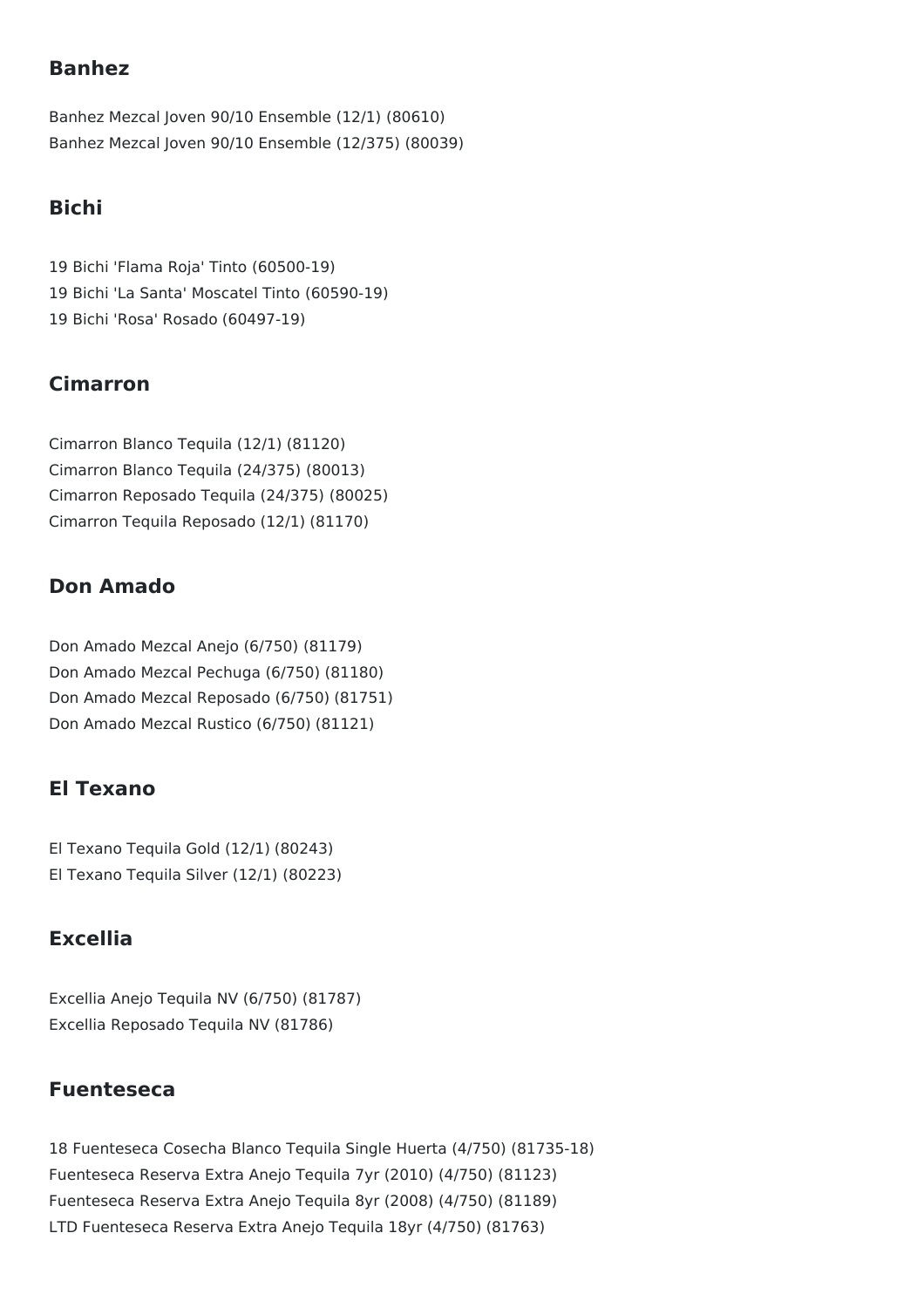#### **Ixcateco**

Ixcateco Papalome Mezcal (6/750) (80228)

#### **Lalocura**

Lalocura Cuishe (6/750) (80118) Lalocura Espadin (6/750) (80121) Lalocura Pechuga (6/750) (80123) Lalocura San Martinero (6/750) (80117) Lalocura Tobala (6/750) (80122) Lalocura Tobasiche (6/750) (80119) Lalocura Tobasiche-Espadin (6/750) (80120)

#### **Mal Bien**

LTD Mal Bien 'Green Tape' Cortes Arroqueno (6/750) (80200) LTD Mal Bien 'Green Tape' Ramos Azulin (6/750) (80202) LTD Mal Bien 'Green Tape' Ramos Tobaxiche (6/750) (80201) LTD Mal Bien Green Tape, Anotonio + Lorenzo Sonido, Chilapa de Alvarez (12/750) (80214) Mal Bien 'Green Tape' Rodriguez Alto (6/750) (80083) Mal Bien 'Green Tape' Chucho + Poncho Sanchez Jabali/Espadin Mezcal (6/750) (80084) Mal Bien 'Green Tape' Ramirez Espadin (6/750) (80080) Mal Bien 'Green Tape' Ramos Sierra Negra (6/750) (90019) Mal Bien 'Green Tape' Refugio Calzada Papalote Joven (6/750) (90021) Mal Bien Espadin Mezcal (12/1) (80115) Mal Bien Espadin Mezcal (24/200) (80078) Mal Bien Espadin Mezcal (6/750) (80079)

#### **Mina Real**

Mina Real Mezcal Blanco (6/750) (81692)

#### **Neta**

Neta Bicuixe Capon Candido Garcia Cruz, Oaxaca (6/750) (80255) Neta Ensamble Espadin + Bicuixe (6/750) (80133) Neta Espadin Capon Hermogenes Vasquez Garcia (6/750) (80227) Neta Madrecuixe Capon Candido Garcia, Oaxaca Cruz (6/750) (80256) Neta Mezcal Ensamble Barril + Mexicanito (6/750) (80132) Neta Mezcal Essamble Espadin + Bicuixe (6/750) (80134)

#### **Vallet**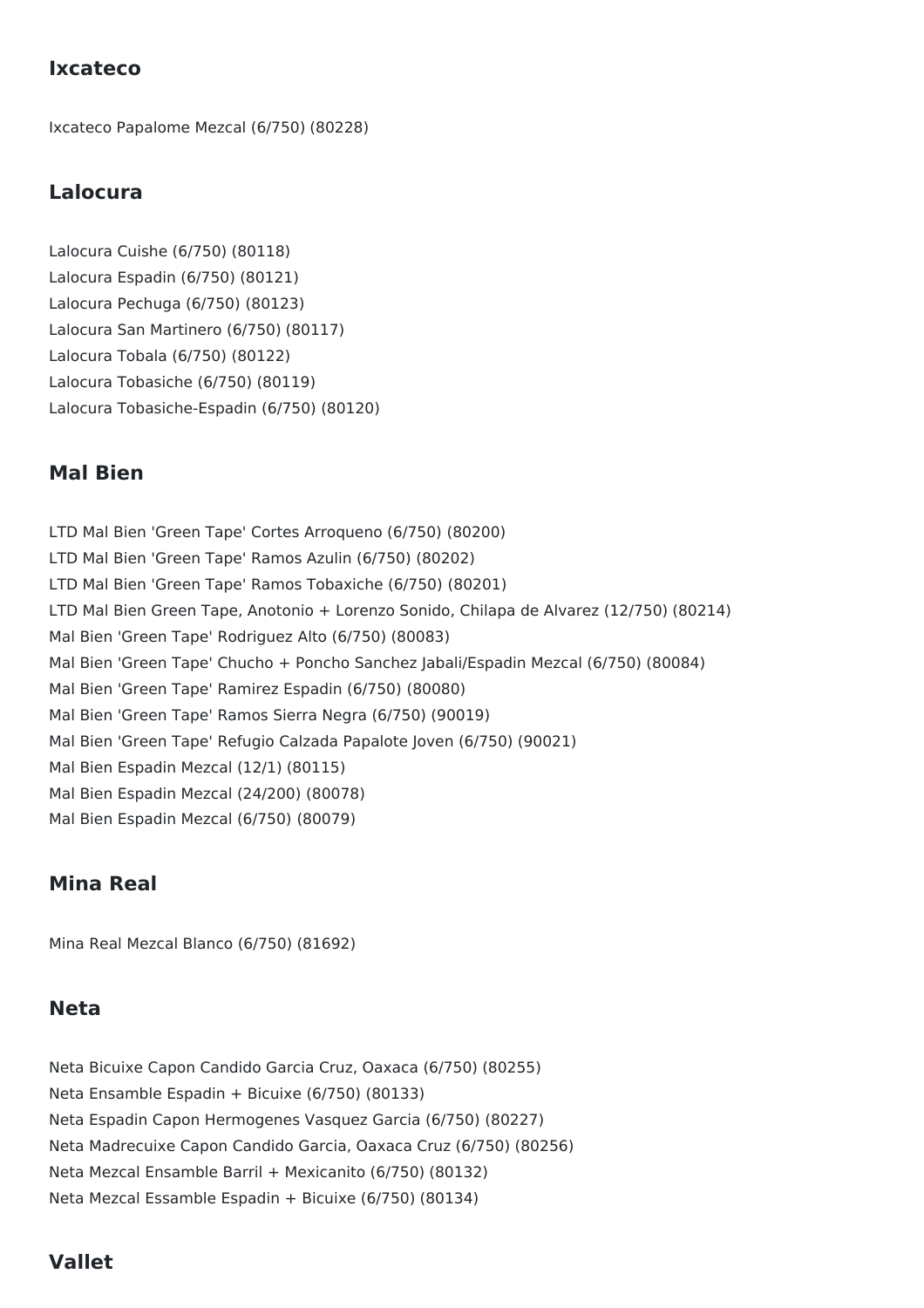# **NEW ZEALAND**

## **Marlborough**

## **Barker's Marque Wines**

- 18 Three Brooms Riesling, Marlborough (12/750) (70020-18)
- 21 Arona Sauvignon Blanc, Marlborough (12/750) (70018-21)
- 21 Ranga Ranga Sauvignon Blanc, Marlborough (12/750) (70019-21)
- 21 The Loop Sauvignon Blanc, Marlborough (12/750) (70022-21)
- 21 Three Brooms Sauvignon Blanc, Marlborough (12/750) (70021-21)

### **Better Half**

21 Better Half Sauvignon Blanc, Marlborough (12/750) (70012-21)

## **Elmstone**

21 Elmstone Sauvignon Blanc, Malborough (12/750) (70017-21)

## **Jules Taylor**

 Jules Taylor 'On the Quiet' Sauvignon Blanc, Marlborough (6/750) (70010-18) Jules Taylor Late Harvest Sauvignon Blanc, Marlborough (12/375) (70009-18) Jules Taylor Sauvignon Blanc, Marlborough (70004-21) S.O. 20 Jules Taylor Pinot Noir, Marlborough (12/750) (70005-20)

## **Sandy Cove**

21 Sandy Cove Sauvignon Blanc, Malborough (12/750) (70016-21)

# **PANAMA**

## **Panama**

### **Panama Pacific**

Panama Pacific Rum 3 Yr Blanco (12/1) (83057) Panama Pacific Rum, 23 Yr (6/750) (81667) Panama Pacific Rum, 9 Yr (6/750) (81666)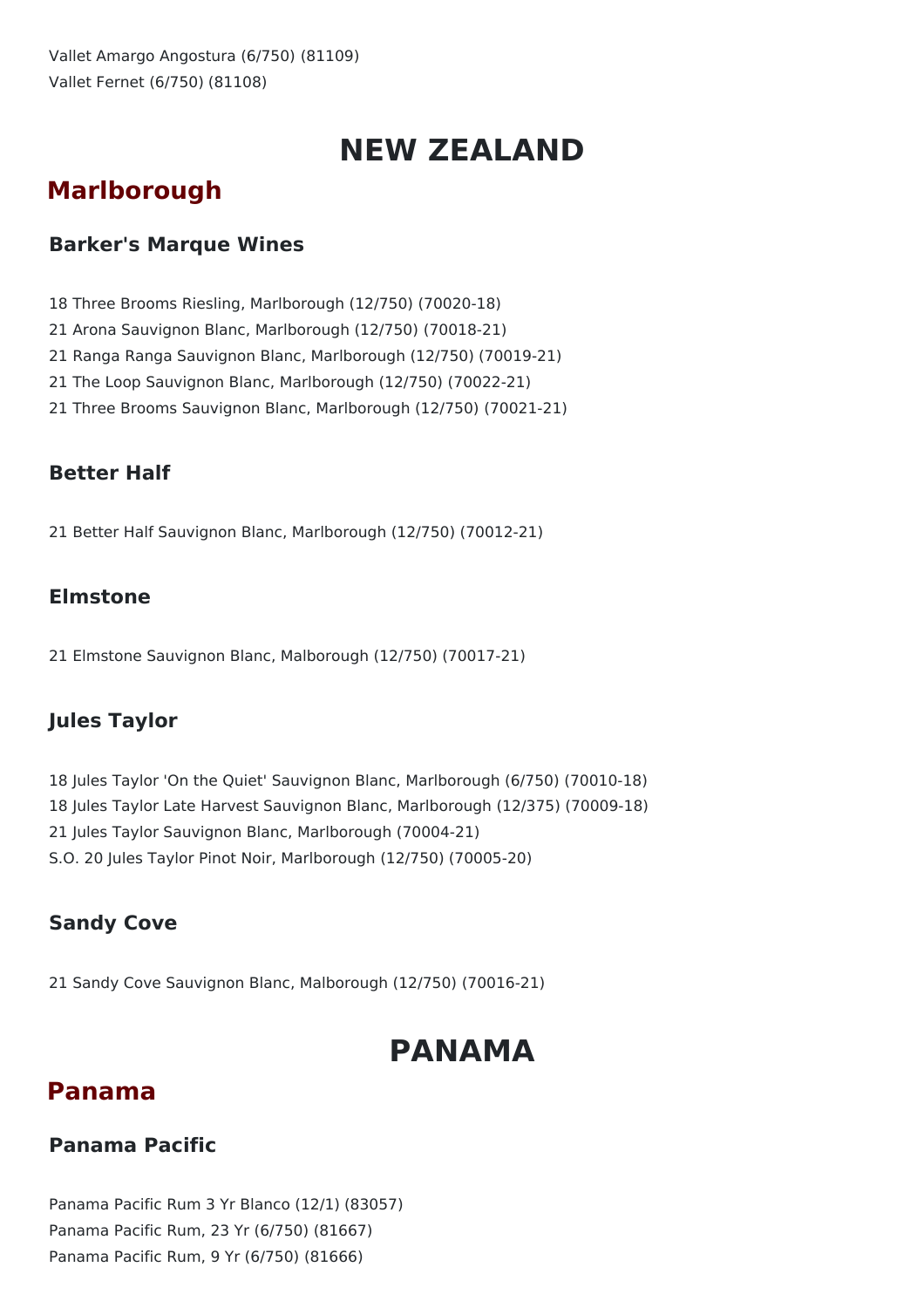# **PERU**

## **Peru**

## **Macchu Pisco**

Macchu Pisco 'La Diablada Italia' (6/750) (81172) Macchu Pisco (6/750) (81147) Macchu Pisco La Diablada Bicentenial Pisco (6/750) (80176) Macchu Pisco La Diablada Farm blend (81177)

# **POLAND**

## **Miloslaw**

### **Browar Fortuna**

- S.O. Browar Fortuna Komes Barley Wine (20x16.9 oz) (99028-Cs)
- S.O. Browar Fortuna Komes Imperial Mixed Pack (6x4 packs) (90031-Cs)
- S.O. Browar Fortuna Komes Raspberry Porter (6x4 packs) (90030-Cs)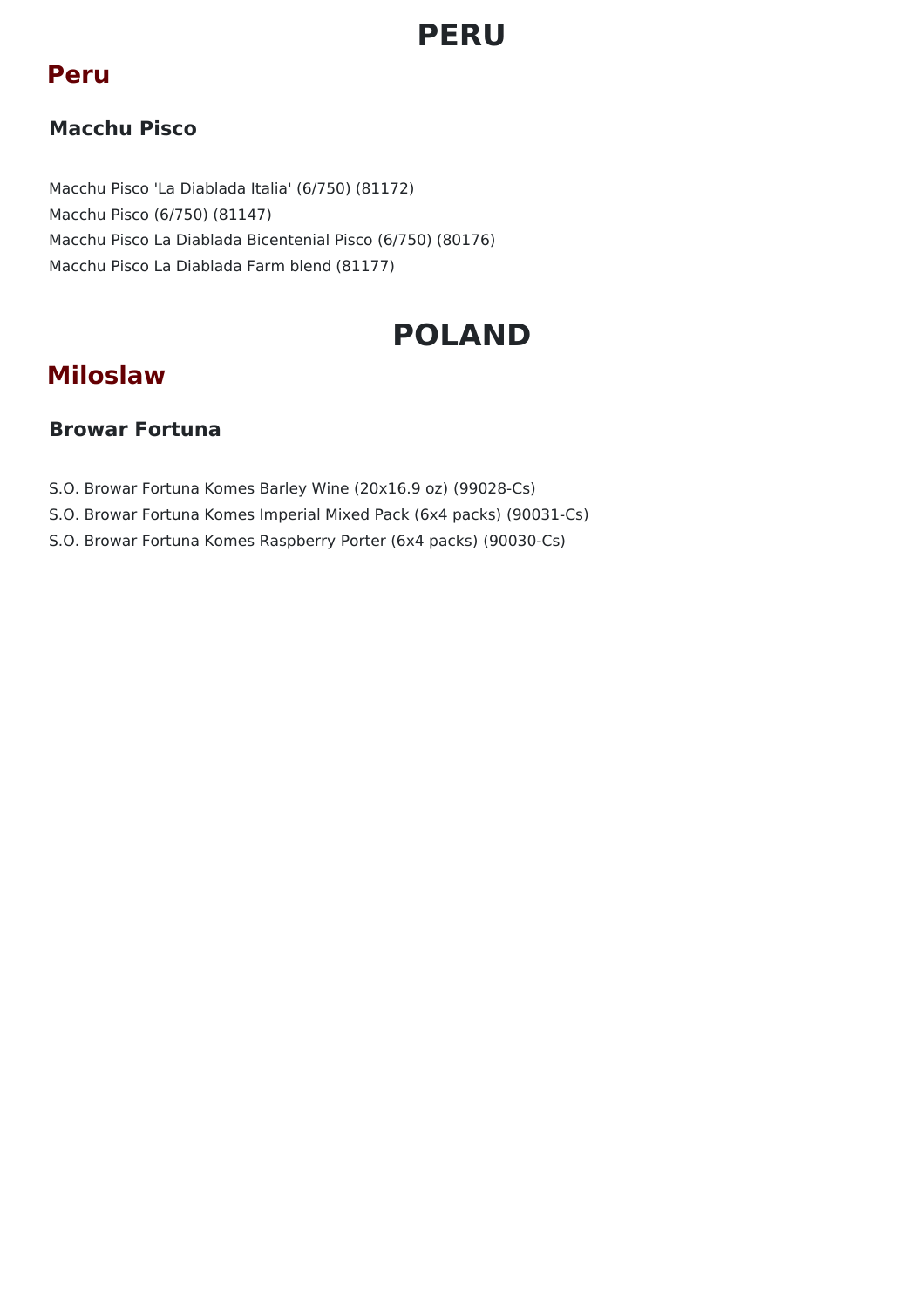# **PORTUGAL**

## **Portugal**

## **Calcada**

 Calcada Red, Douro (12/750) (60748-16) Calcada Red, Douro (12/750) (60748-17) Calcada Rose, Portugal (12/750) (60747-19) Calcada Vinho Verde Riserva, Portugal (12/750) (60746-19) Lago Red Blend, Douro (12/750) (60745-19) Calcada Vinho Verde Riserva, Portugal (12/750) (60746-20) Calcada Rose, Portugal (12/750) (60747-21) Calcada Vinho Verde Riserva, Portugal (12/750) (60746-21) Lago Rose, Portugal (12/750) (60744-21) Lago Vinho Verde, Portugal (12/750) (60743-21)

## **CoZs**

LTD 20 CoZs 'POP' Vinho Tinto (12/750) (60687-20)

### **Da Cruz & Teles**

COR 19 Da Cruz & Teles COZs vm-Castelao Tinto (12/750) (60570-19)

## **O Clarete**

19 'O Clarete' Perfeito Tinto (12/750) (60675-19)

## **Vale da Capucha**

 Vale da Capucha Arinto Branco (12/750) (60515-18) Vale da Capucha Fossil Branco (60513-18) Vale da Capucha Fossil Tinto (12/750) (60512-18) Vale da Capucha Gouveio Branco (60514-18)

## **Vinho Verde**

### **Quinta da Lixa**

20 Quinta da Lixa, Vinho Verde Blanco (12/750) (60450-20)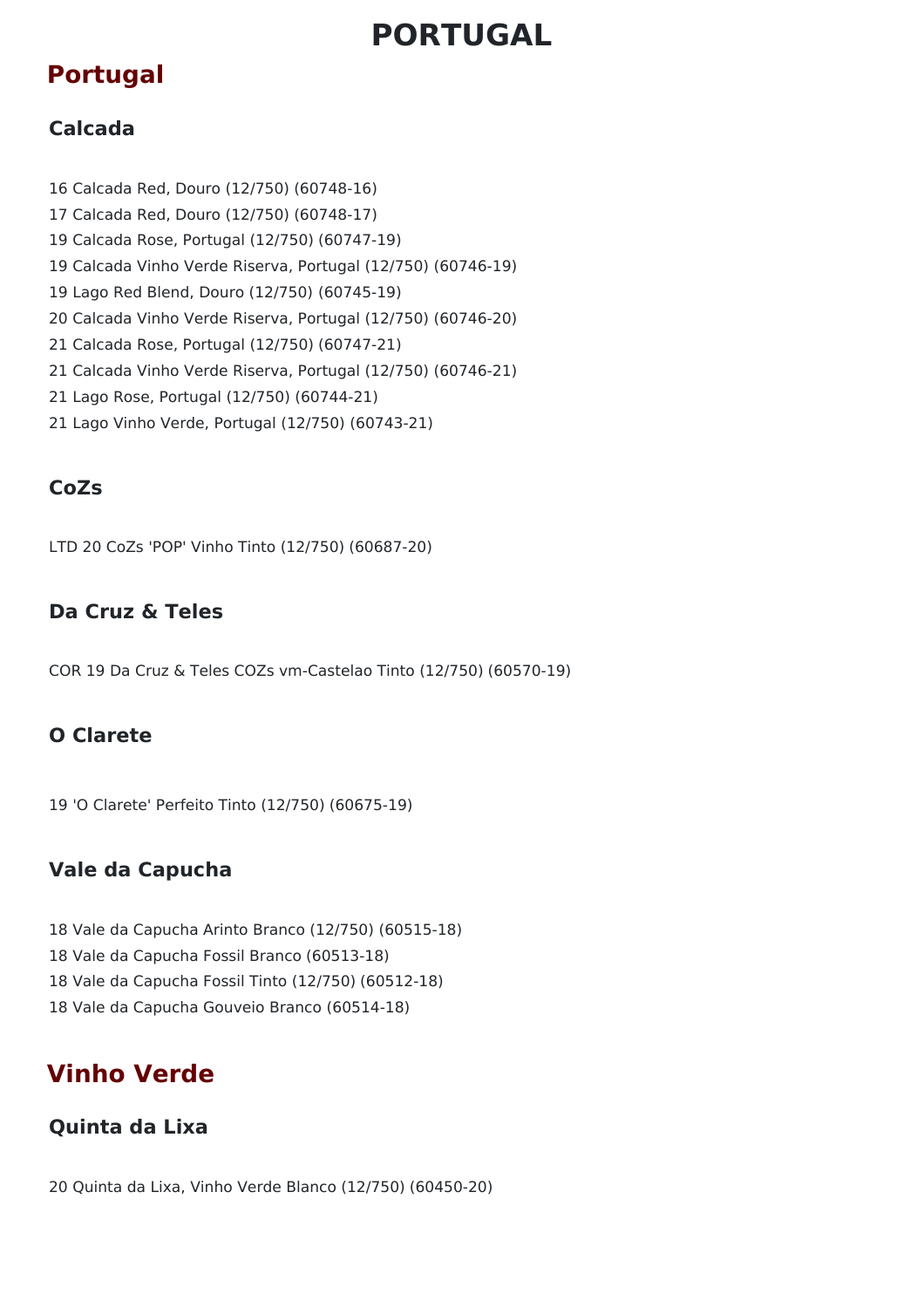# **SCOTLAND**

## **Scotland**

## **Black Adder**

Black Adder 'Puff Adder' Blended Malt Scotch Whisky (12/750) (80170)

## **Glengary**

Glengarry Highland 12 YO Single Malt Scotch Whisky (6/750) (80129) Glengarry Highland Blended Scotch Whisky (80127) Glengarry Highland Single Malt Scotch Whisky (6/750) (80128)

## **Murray McDavid**

Murray McDavid 'Half & Half' 11 Year old Scotch Whisky (6/700) (80239) Murray McDavid 'Ordha Meas' 13 Year Blended Scotch Whisky (12/750) (80172) Murray McDavid 'Peatside' 6 Year Blended Malt Scotch Whisky (12/750) (80171)

### **Street Pumas**

Street Pumas Blended Scotch (6/1) (81773)

# **SLOVENIA**

## **Goriška Brda**

### **Movia**

 Movia Sivi Pinot Grigio (12/750) (43084-17) Movia Sivi Pinot Grigio Ambra (6/750) (43085-17) Movia Cabernet Sauvignon Turno (12/750) (40057-18) Movia Ribolla (Rebula) (6/750) (43081-19) LTD 13 Movia Pinot Noir (6/750) (40073-13)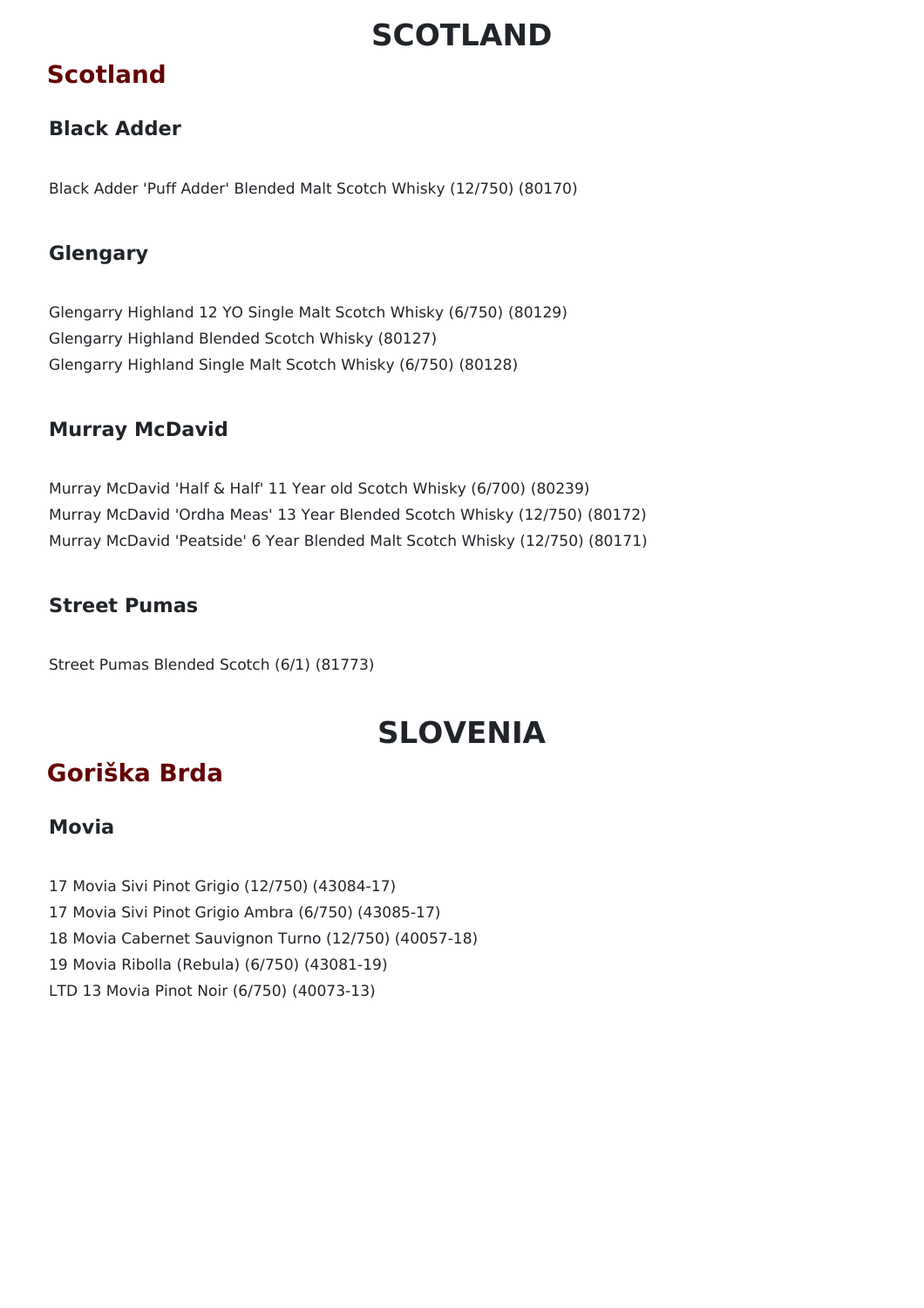# **SOUTH AFRICA**

## **South Africa**

### **Graham Beck**

NV Graham Beck Brut (12/375) (55017-NV) NV Graham Beck Brut (12/750) (55004-NV) NV Graham Beck Brut Rose (12/750) (55005-NV) S.O. 17 Graham Beck Brut Vintage Rose (12/750) (55008-17) S.O. 17 Graham Beck Wines Blanc des Blancs (12/750) (55016-17) S.O. 17 Graham Beck Wines Cuvee Clive (12/750) (55033-17) S.O. 17 Graham Beck Wines Ultra Brut (12/750) (55032-17)

### **Krone**

18 Krone Brut Rose, South Africa (6/750) (55094-18)

## **Western Cape**

### **Steenberg**

NV Steenberg Brut Sparkling Sauvignon Blanc, Western Cape (12/750) (55031-NV)

# **SPAIN**

## **Priorat**

### **Costers del Priorat**

 Costers del Priorat 'Pissarres' (60378-18) Costers del Priorat 'Blanc de Pissarres' (12/750) (60351-19) Costers del Priorat 'Petit Pissarres' (12/750) (60352-19) Costers del Priorat 'Pissarres' (12/750) (60378-19) Costers del Priorat 'Pissarres' (12/750) (60378-20) LTD 18 Costers del Priorat 'Clos Cyrpres' (6/750) (60389-18)

## **Ribera del Duero**

### **Atalayas de Golban**

17 Atalayas de Golban 'Torre de Golban' Tempranillo Crianza, Ribera del Duero (12/750) (60441-17)

### **Goyo Garcia**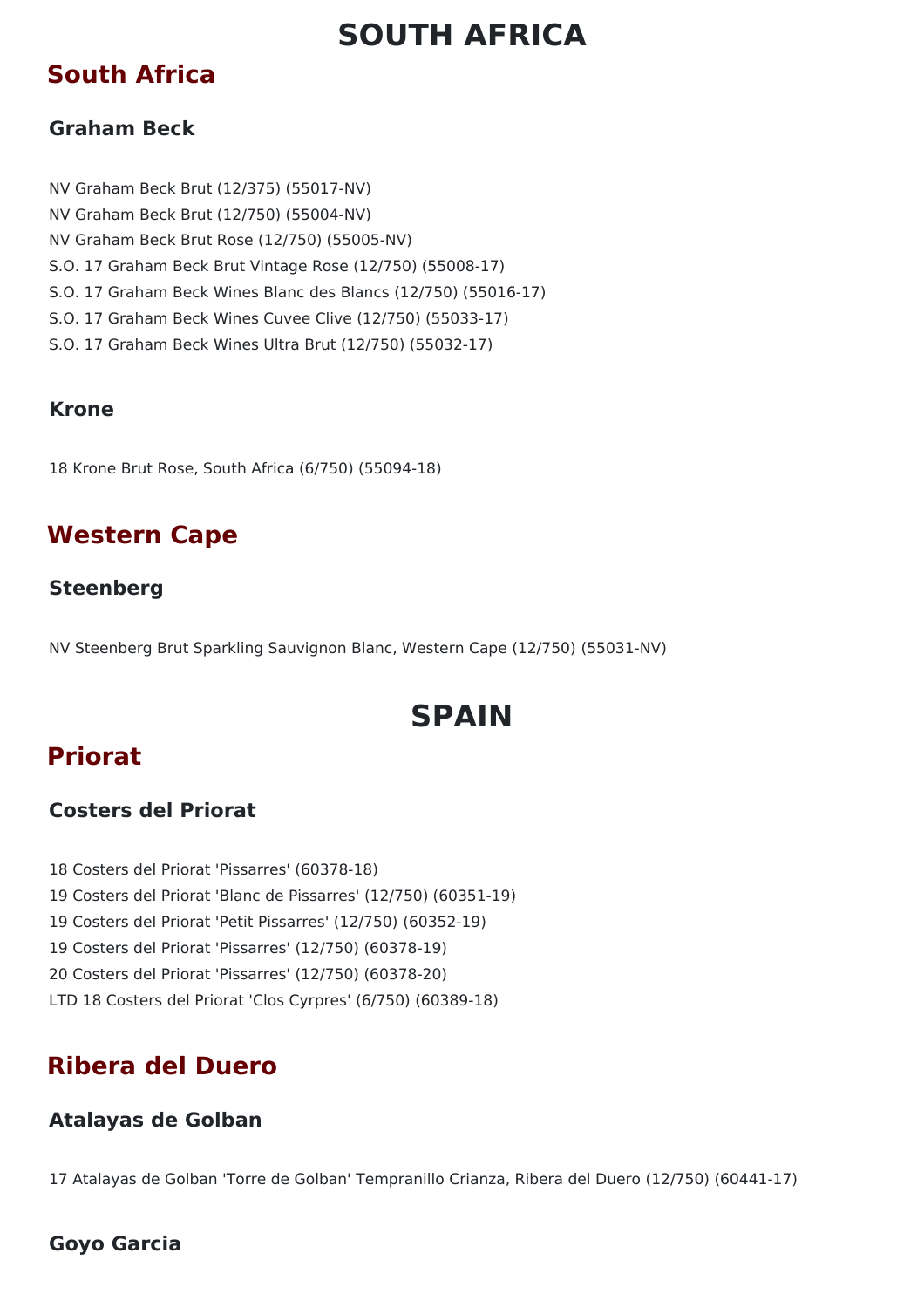20 Goyo Garcia Georgieva Clarete (12/750) (60595-20)

20 Goyo Garcia Joven de Vinas Viejas, Ribera del Duero (12/750) (60488-20)

#### **Vina Sastre**

 Vina Sastre Pago de Santa Cruz Gran Reserva, Ribera del Duero (6/750) (60393-10) Vina Sastre Pago de Santa Cruz Gran Reserva, Ribera del Duero (6/750) (60393-12) Vina Sastre Crianza Tempranillo, Ribera del Duero (60294-18) Vina Sastre Roble Ribera del Duero (60100-19) LTD 10 Vina Sastre "Regina Vides" Tempranillo, Santa Cruz (6/750) (60185-10)

## **Jumilla**

#### **Bodegas Luzon**

 Bodegas Luzon 'Luzon Coleccion Monastrell' D.O. Jumilla (60462-15) Bodegas Luzon 'Altos de Luzon' D.O. Jumilla (12/750) (60463-18) Bodegas Luzon 'Luzon Coleccion Monastrell' D.O. Jumilla \*sell 2015 first (60462-19) Bodegas Luzon 'Luzon Verde' Monastrell, Jumilla (12/750) (60444-20) BIB NV Bodegas Luzon 'Carmina Luna' Blanco, Jumilla (4/3) (60455-NV) BIB NV Bodegas Luzon 'Carmina Luna' Tinto, Jumilla (4/3) (60452-NV)

#### **Stratum**

S.O. 20 Stratum 'Matas Atlas' Jumilla (12/750) (60751-20)

## **Bierzo**

#### **Jose Antonio Garcia**

17 Jose Antonio Garcia Aires de Vendimia Godello Centenario de Valtuille (12/750) (60714-17) 18 Jose Antonio Garcia 'Unculin' Bierzo (12/750) (60310-18) 19 Jose Antonio Garcia 'Unculin' Bierzo (12/750) (60310-19)

#### **La Senda**

 La Senda 'El Aqueronte' Bierzo Tinto (60525-19) La Senda 'In-A-Gadda-da-Vida' Blanco (60681-20) La Senda 'Vindemiatrix' Tinto (60486-20) COR 20 La Senda '1984' Tinto (60495-20)

## **Rioja**

#### **Bodegas Obalo**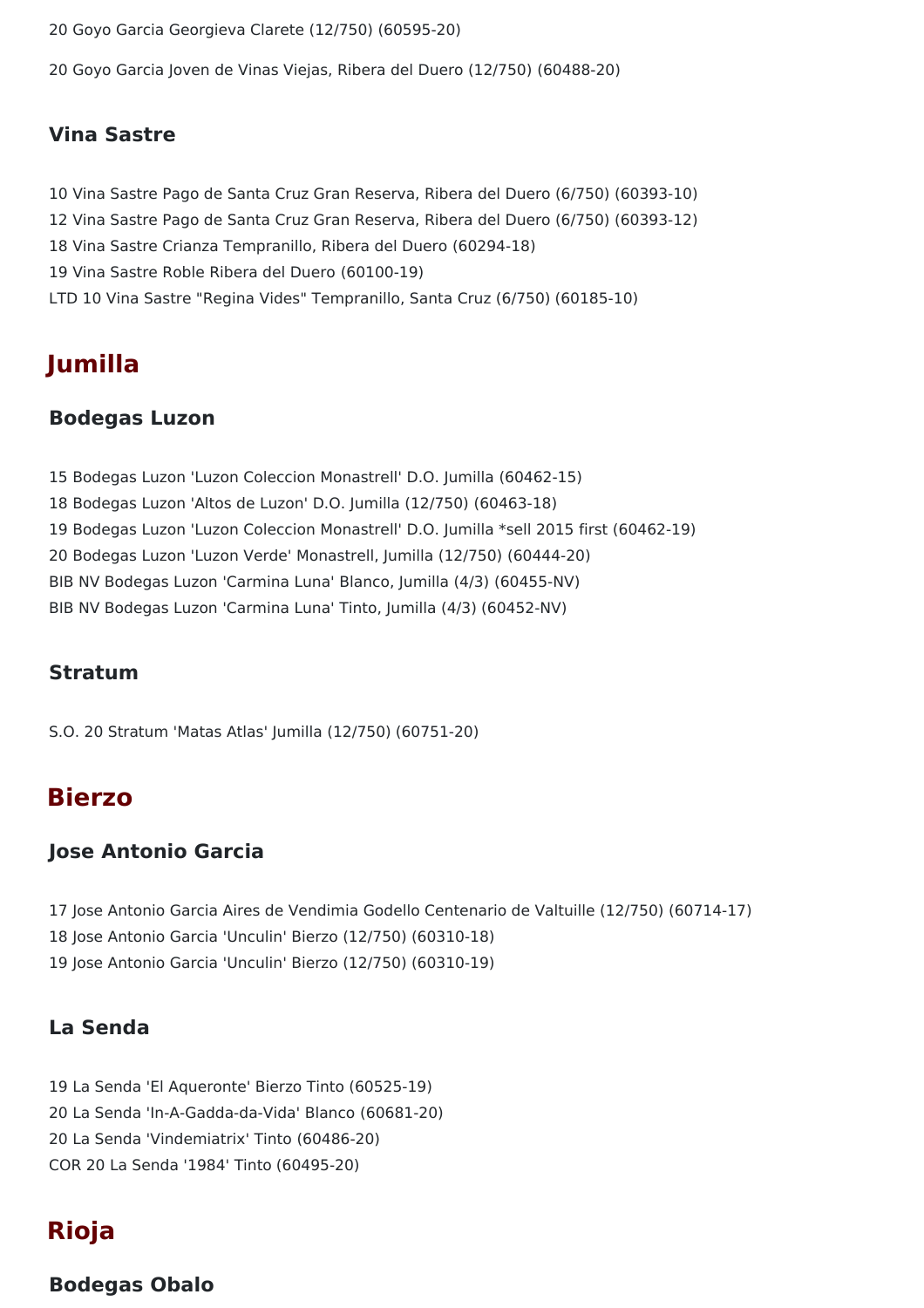Bodegas Obalo 'Obalo' Tempranillo Joven, Rioja (60440-18)

#### **Conde de Hervias**

Conde de Hervias, Trinidad del Conde de Hervias Rioja (6/750) (60499-18)

#### **Lindes de Remelluri**

 Lindes de Remelluri, Viñedos de Labastida, Rioja (12/750) (60264-10) LTD 10 Lindes de Remelluri, Viñedos de San Vincente, Rioja (12/750) (60263-10)

#### **Luberri**

- Luberri Rioja Gran Reserva (6/750) (60379-14)
- Luberri Rioja Biga (12/750) (60150-16)
- Luberri Rioja Biga (12/750) (60150-17)
- Luberri Orlegi, Rioja (12/750) (60246-21)

#### **Ostatu**

- Ostatu Rioja Reserva (60116-05)
- Ostatu Rioja Reserva (60116-14)
- Ostatu Rioja Reserva (60116-15)
- Ostatu Crianza (12/750) (60106-18)
- Ostatu Crianza (12/750) (60106-19)
- Ostatu Rioja Blanco (12/750) (60105-21)
- Ostatu Rosado (12/750) (60309-21)

#### **Remelluri**

- Remelluri Reserva Rioja (12/750) (60179-14) Lindes de Remelluri, Viñedos de Labastida, Rioja (60264-15) Lindes de Remelluri, Viñedos de Labastida, Rioja (60264-16) LTD 09 Granja Remelluri Rioja Gran Reserva (60382-09)
- LTD 17 Remelluri Blanco, Rioja (6/750) (60169-17)

## **Penedes**

#### **Avinyo**

 Avinyo Cava Brut Reserva (12/750) (60102-18) Avinyo Cava, Brut Rosado (60262-19) Avinyo Vi D'Agulla Petillant (12/750) (60125-21)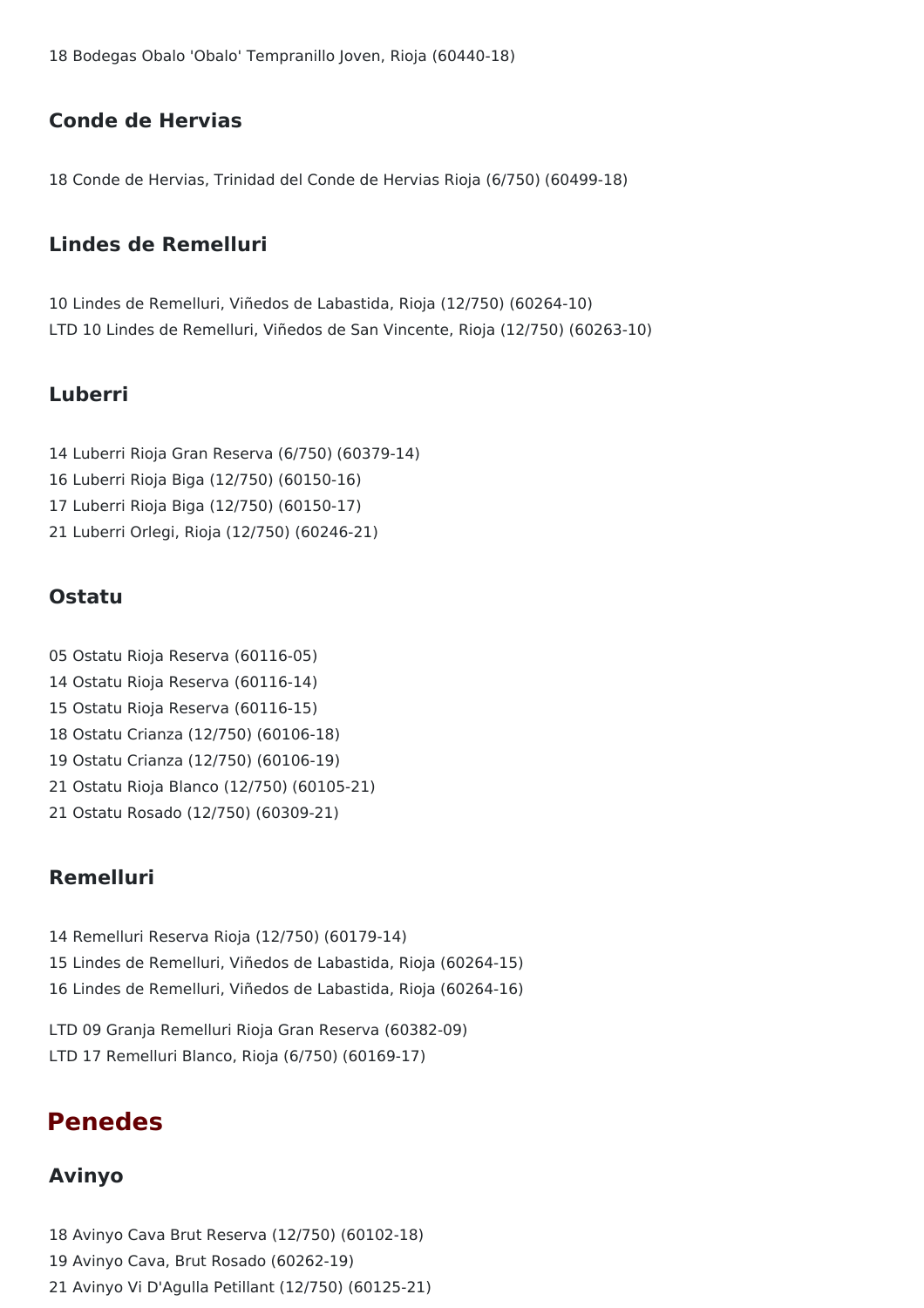## **Torre Oria**

NV Torre Oria Cava Brut (12/750) (60213-NV) NV Torre Oria Rosado (12/750) (60436-NV)

## **Galicia**

### **Do Ferreiro**

18 Do Ferreiro Albarino (12/375) (60163-18) 20 Do Ferreiro Albarino (12/750) (60109-20) 21 Do Ferreiro Albarino (12/750) (60109-21) A.L. 20 Do Ferreiro Albarino Cepas Vellas (12/750) (60175-20) Do Ferreiro Licor de Hierbas de Galicia (12/750) (81646) Do Ferreiro Orujo de Galicia (12/750) (81645) LTD 14 Do Ferreiro Albarino (12/750) (60109-14)

### **La Perdida**

20 La Perdida O Trancado GT-Mencia (6/750) (60623-20)

### **Lagar de Pinotos**

16 Lagar de Pinotos Rias Baixas Albarino (60492-16)

### **Paco & Lola**

20 Paco & Lola 'Celebration,' Albarino, Rias Baixas (60399-20)

## **Valencia**

### **La Comarcal Delmoro**

21 La Comarcal Delmoro Valencia Tinto, Valencia (12/750) (60733-21)

## **Catalonia**

### **AT Roca**

18 AT Roca Classic Penedes Reserva (12/750) (60654-18) 18 AT Roca Classic Penedes Rosat Reserva (12/750) (60655-18) 19 AT Roca Classic Penedes Rosat Reserva (12/750) (60655-19)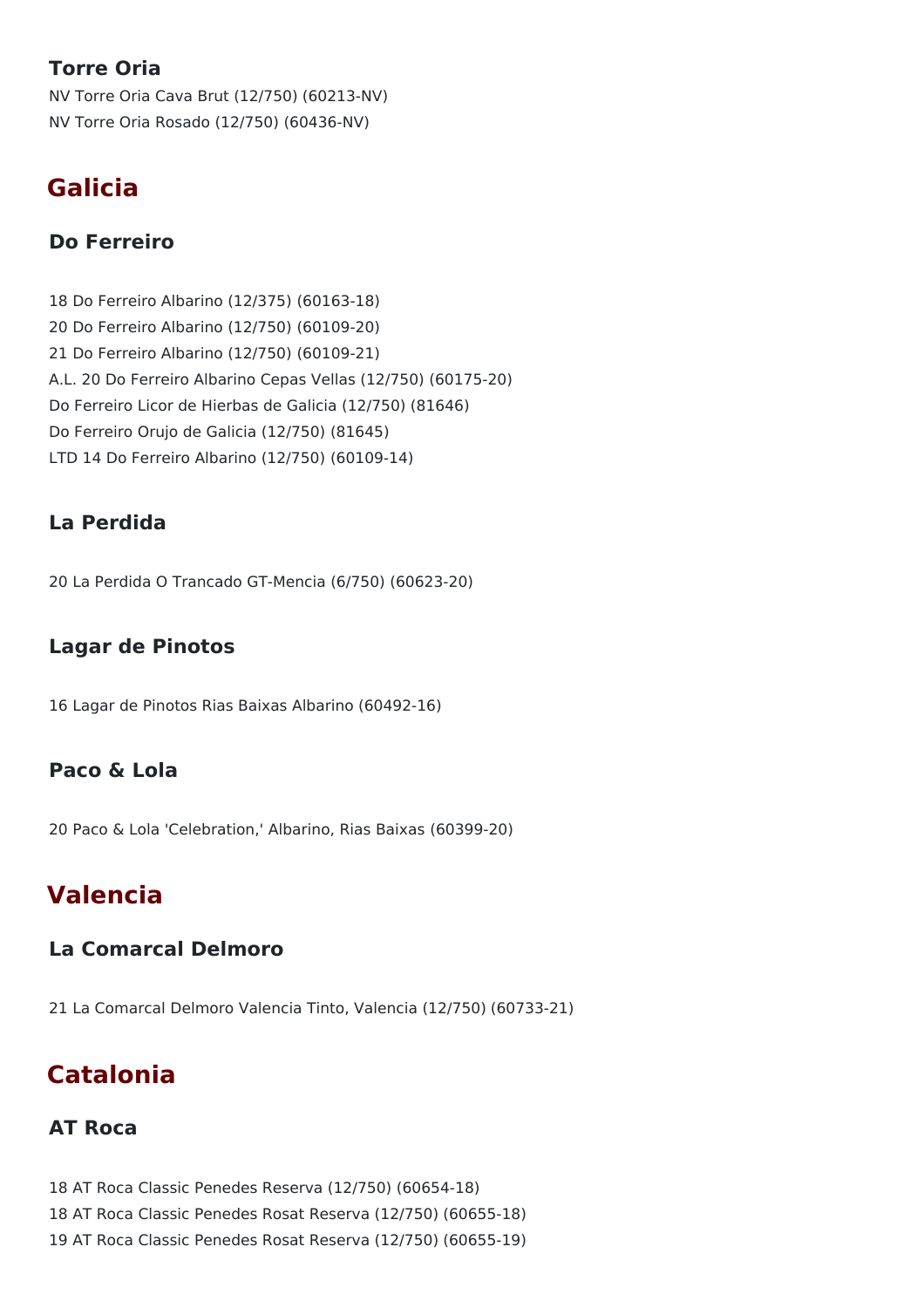### **Anima Mundi**

18 Anima Mundi 'Noguer Baix' Petillant Naturel (60669-18) 20 Anima Mundi Cami dels Xops Metode Ancestral (60707-20)

## **Castell dAge**

S.O. 20 Castell dAge Vino de Espana Luz Y Luz' Rose (12/750) (60754-20)

### **Cellar Credos**

 Cellar Credos de Recaredo 'Aloers,' Penedes (12/750) (60278-18) Cellar Credos de Recaredo 'Aloers,' Penedes (12/750) (60278-19) Cellar Credos de Recaredo 'Miranius,' Penedes (12/750) (60277-19) Cellar Credos de Recaredo 'Miranius,' Penedes (12/750) (60277-20)

## **Castilla y Leon**

#### **Bodegas Mano a Mano**

19 Bodegas Mano a Mano 'Manon' Tempranillo, Castilla (12/750) (60442-19)

### **Cantalapiedra**

18 Cantalapiedra VdT Castilla y Leon 'Majuelo del Chiviritero' Verdejo (12/750) (60739-18) 18 Cantalapiedra VdT Castilla y Leon 'Mondo' Skin Contact Verdejo (6/1.5) (60616-18)

#### **Isaac Cantalapiedra**

18 Isaac Cantalapiedra 'Cantayano' Verdejo, Castilla y Leon (60481-18)

### **Manuel Cantalapiedra**

COR 20 Manuel Cantalapiedra 'Lirondo' Verdejo, Castilla y Leon (60475-20)

### **Vinas del Cenit**

14 Vinas del Cenit 'Via Cenit' D.O. Tierra del Vino de Zamora (12/750) (60459-14) LTD 16 Vinas del Cenit 'Cenit' D.O. Tierra del Vino de Zamora (6/750) (60458-16)

## **Txakoli**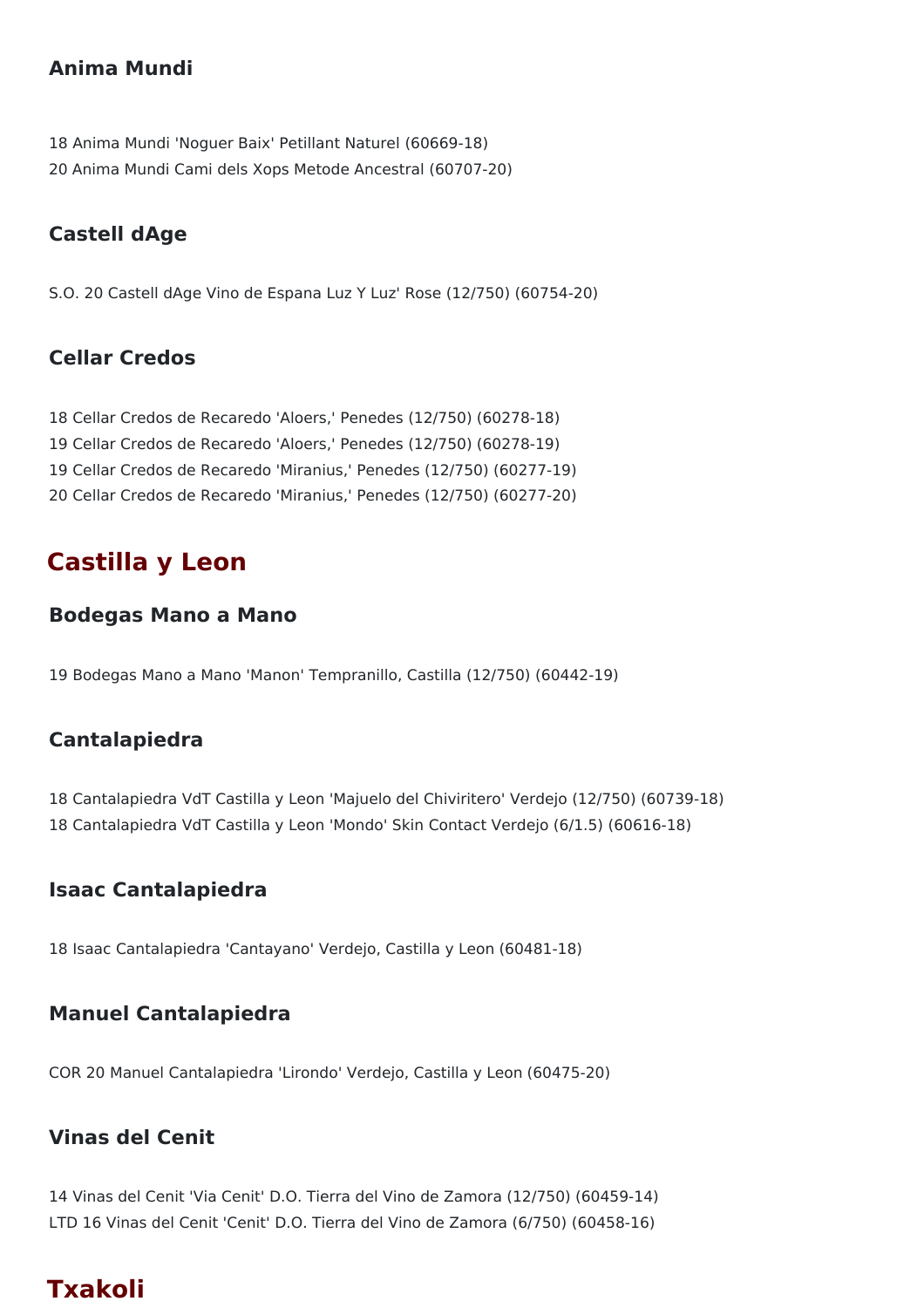### **Doniene Gorrondona**

19 Doniene Gorrondona Txakolina Blanco (60237-19) 20 Doniene Gorrondona Txakolina Blanco (60237-20) LTD 20 Doniene Gorrondona 'Iri,' Bizkaiko Txakolina (6/750) (60660-20)

## **Uriondo**

21 Uriondo Txakolina (12/750) (60184-21)

#### **Xarmant**

20 Xarmant Txakoli CANS (case of cans 6x4 packs) (60205-Cs) 21 Xarmant Txakolina (12/750) (60107-21)

## **Rias Baixas**

#### **Vina Nora**

20 Vina Nora 'Pietan' Albarino D.O. Rias Baixas (12/750) (60460-20) 21 Vina Nora 'Pietan' Albarino D.O. Rias Baixas (12/750) (60460-21) S.O. 20 Vina Nora 'Nora' Albarino D.O. Rias Baixas (silver shell label) (12/750) (60620-20)

## **Rueda**

### **Garciarevallo**

20 Garciarevallo 'Casamaro' Blanco Rueda (12/750) (60118-20)

## **Monsant**

#### **Viticole Sileo**

19 Viticole Sileo Montsant Tinto (12/750) (60671-19) 20 Viticole Sileo Montsant Tinto (12/750) (60671-20)

## **Andalucia**

#### **Bodegas Cota 45**

20 Bodegas Cota 45 UBE 'Miraflores' Palomino Blanco (12/750) (60741-20) 20 Bodegas Cota 45 UBE 'Miraflores' Palomino Blanco (6/750) (60530-20)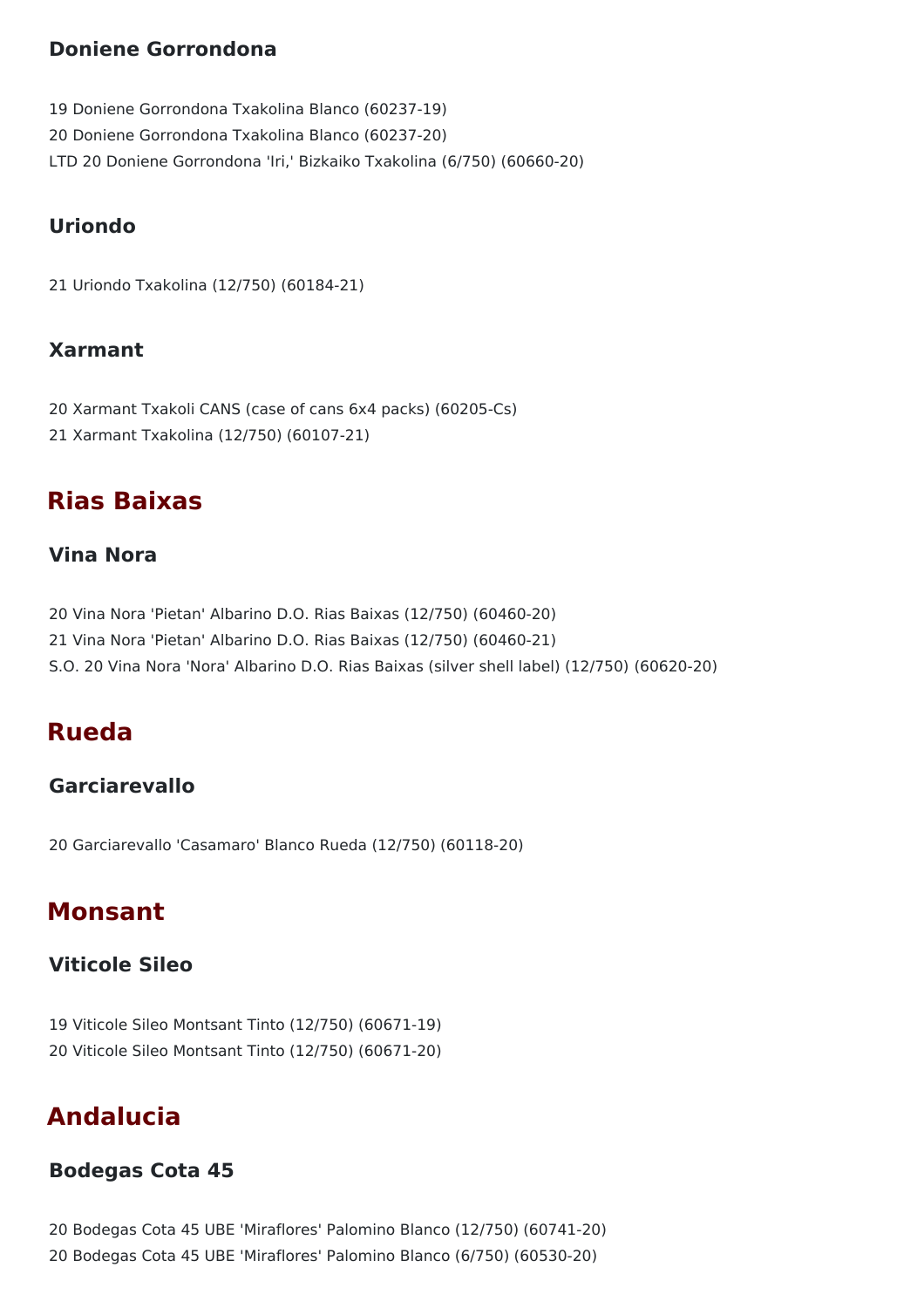## **Buelan Compania**

NV Buelan Compania de Sacas 'Nevado' Palido (12/750) (60693-NV)

#### **Cesar Florido**

Cesar Florido Moscatel Dorado (12/375) (60411)

## **Mallorca**

### **Ca'n Verdura**

LTD 19 Ca'n Verdura 'Ca Ses Rosetes' Giro Ros, Mallorca Vi de la Terra (6/750) (60665-19)

#### **Cati Ribot**

LTD 20 Cati Ribot 'Son Llebre' Negre (6/750) (60718-20)

### **Mesquida Mora**

18 Mesquida Mora 'Sincronia Negre' Mallorca Vi de la Terra (60599-18) LTD 19 Mesquida Mora 'Sincronia Blanc' Mallorca Vi de la Terra (60598-19)

## **Basque Country**

#### **Ameztoi**

21 Ameztoi Txakolina (12/750) (60108-21) A.L. 21 Ameztoi Rubentis Txakolina (12/750) (60123-21) LTD 16 Ameztoi 'Hijo de Rubentis' Brut Rose (6/1.5) (60199-16) LTD 17 Ameztoi 'Hijo de Rubentis' Brut Rose (12/750) (60190-17) LTD 20 Ameztoi Stimatum Getariako Txakolina Tinto (12/750) (60198-20) LTD 21 Ameztoi 'Primus' Getriako Txakolina (6/750) (60288-21)

### **Arraitzan**

20 Arraitzan Sidra (12/750) (60674-20)

#### **Atxa**

Atxa Pacharan Sierra de Orduna (6/750) (81456) Atxa Vino Vermouth Blanco (6/750) (81458)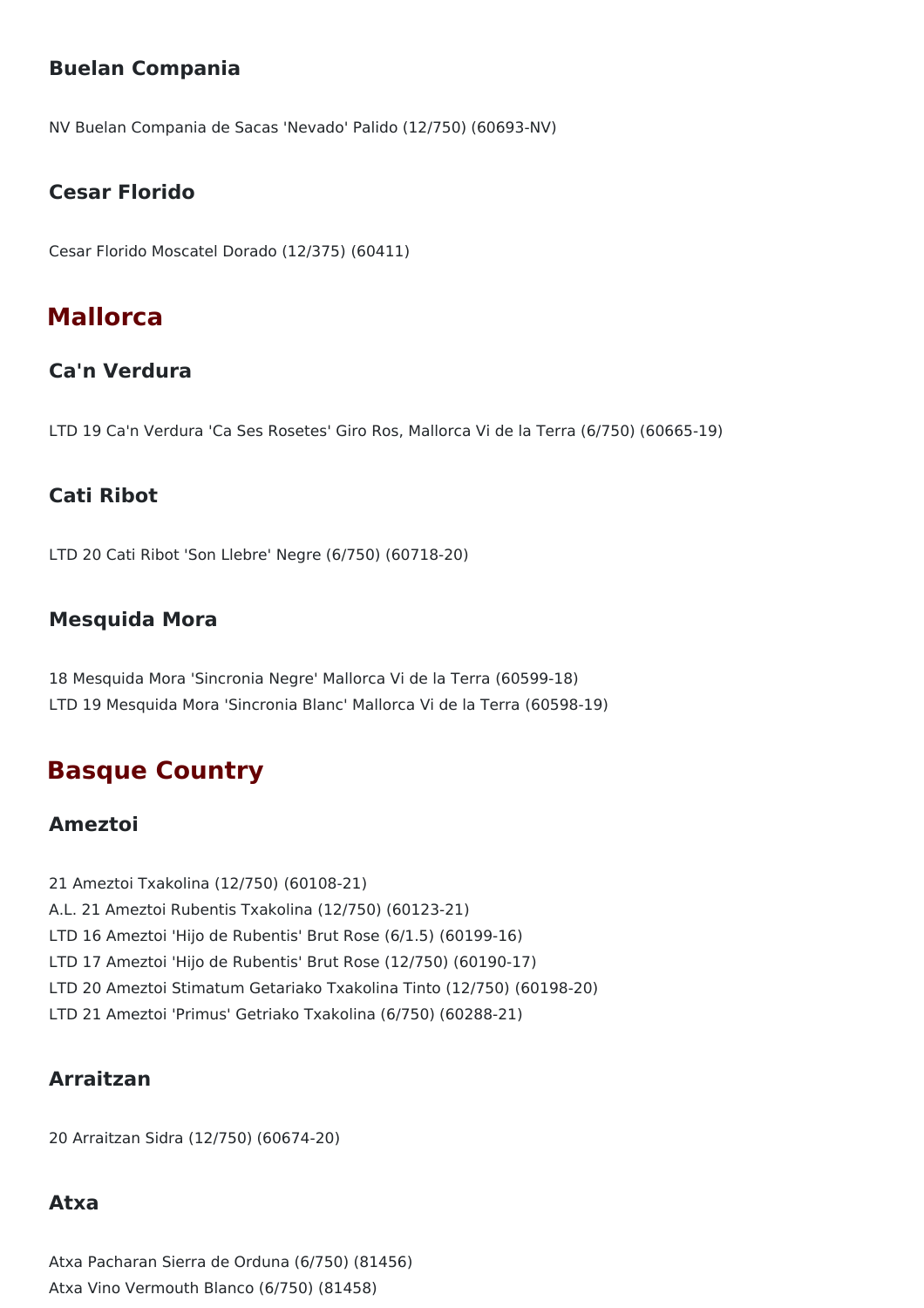Atxa Vino Vermouth Dry (6/750) (81731) Atxa Vino Vermouth Rojo (6/750) (81457) S.O. KEG Atxa Vino Vermouth Rojo (1/20) (81756)

### **Bengoetxe Getariako**

20 Bengoetxe Getariako Txakolina (60470-20)

### **Isastegi**

 Isastegi Sagardo (12/375) (60170-19) Isastegi Sagardo (12/750) (60157-20) Isastegi Sagardo CANS (case of cans 6x4 packs) (60206-Cs) S.O. 21 Isastegi Sagardo (12/375) (60170-21)

## **Asturias**

### **Trabanco**

20 Trabanco Cosecha Propia (12/700) (60244-20) Alma de Trabanco Quinquina En Rama Vermouth (6/1) (81842)

## **Canary Islands**

### **Bermejos**

 Bermejos Espumosa Brut Nature, Lanzarote, Canary Islands (6/750) (60348-18) Bermejos Diego Seco Lanzarote Blanco, Canary Islands (12/750) (60749-21) Bermejos Listan Negro Maceration Cabonica, Canary Islands (12/750) (60750-21) S.O. 21 Bermejos Listan Negro Rosado, Lanzarote, Canary Islands (12/750) (60326-21)

#### **Envinate**

20 Envinate 'Migan Chingao' Tinto (60536-20) 20 Envinate Albahra Tinto (60541-20) 20 Envinate Albahra Tinto (3/1.5) (60617-20) LTD 20 Envinate Lousas 'Vinas de Aldea' Tinto (6/750ml) (60735-20) LTD 20 Envinate Valle de la Orotava 'Migan' Tinto (6/750) (60724-20)

### **Fronton de Oro**

20 Fronton de Oro Tinto, Gran Canaria (12/750) (60325-20)

# **Ribeiro**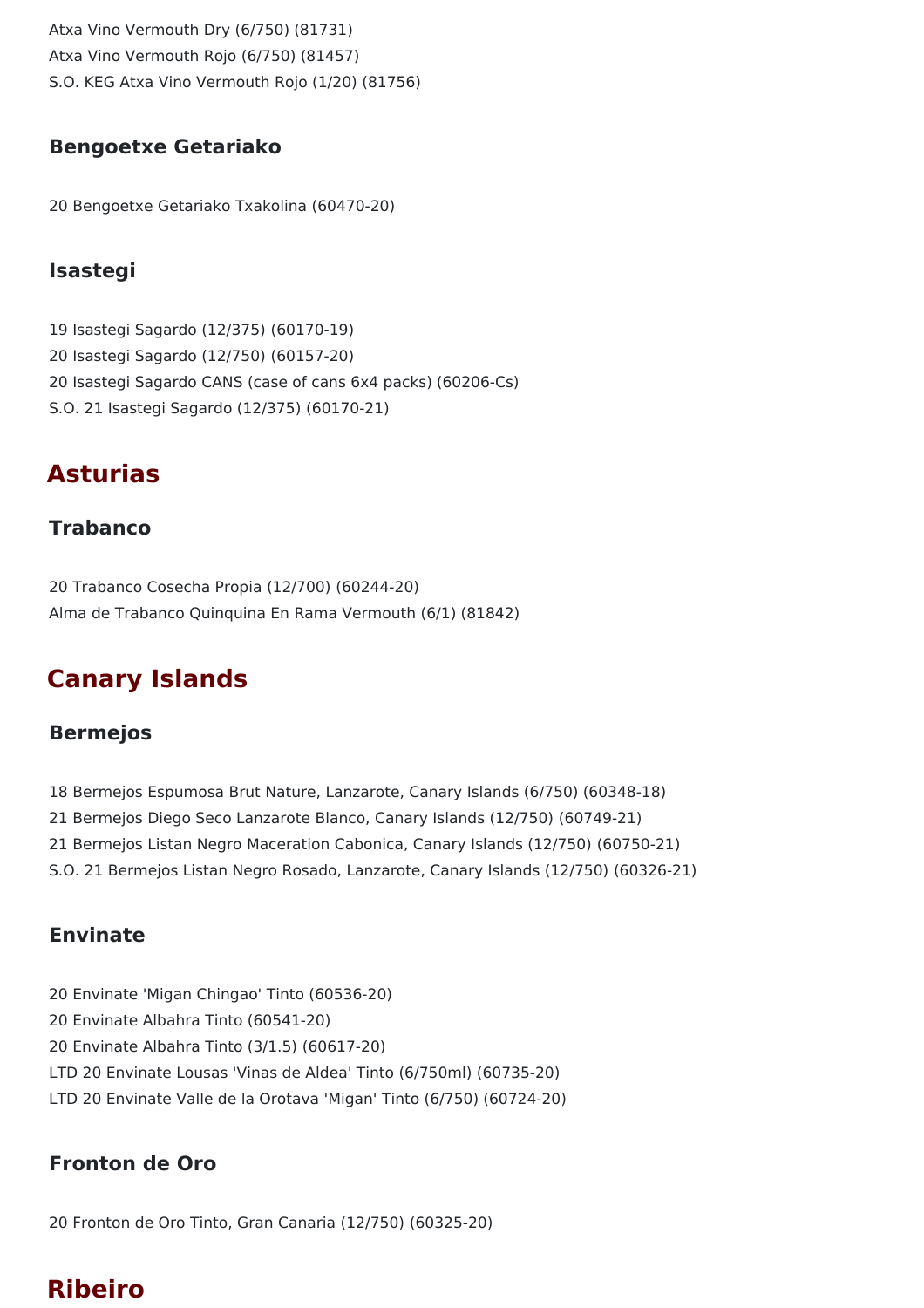#### **Bernardo Estevez**

16 Bernardo Estevez 'Chanselus' Ribeiro Blanco (60592-16)

#### **Luis Rodriguez**

19 Luis Rodriguez Ribeiro 'Os Pasas' Blanco (12/750) (60605-19) A.L. 17 Luis Rodriguez Ribeiro "Escolma" Ribeiro Blanco (12/750) (60742-17) A.L. 17 Luis Rodriguez Ribeiro 'Escolma' Tinto (12/750) (60645-17) A.L. 18 Luis Rodriguez Ribeiro 'A Teixa' Blanco (12/750) (60643-18) A.L. 18 Luis Rodriguez Ribeiro 'A Torna Dos Pasas' Tinto (12/750) (60494-18)

## **Ribeira Sacra**

#### **Guimaro**

19 Guimaro Ribeira Sacra 'Finca Capelinos' Tinto (6/750) (60491-19) A.L. 19 Guimaro Ribeira Sacra 'A Ponte' Tinto (6/750) (60489-19) A.L.19 Guimaro Ribeira Sacra 'Finca Meixeman' Tinto (6/750) (60490-19) COR 19 Guimaro Ribeira Sacra Tinto (60474-19) COR 20 Guimaro Ribeira Sacra Blanco (60473-20) COR 20 Guimaro Ribeira Sacra Tinto (12/750) (60474-20)

#### **Laura Lorenzo/Daterra**

19 Laura Lorenzo, Daterra 'Portela do Vento' Tinto, Ribeira Sacra (60604-19)

## **Sierra de Gredos**

#### **Pegaso**

19 Pegaso 'Zeta' (12/750) (30712-19)

## **Alicante**

#### **Curii Uvas y Vinos**

16 Curii Uvas y Vinos 'Una Noche y Un Dia' Tinto (60471-16) COR 19 Curii Uvas y Vinos 'Una Noche y Un Dia' Tinto (60471-19)

#### **Primitivo Quiles**

NV Primitivo Quiles '1948' Fondillon (60357-48)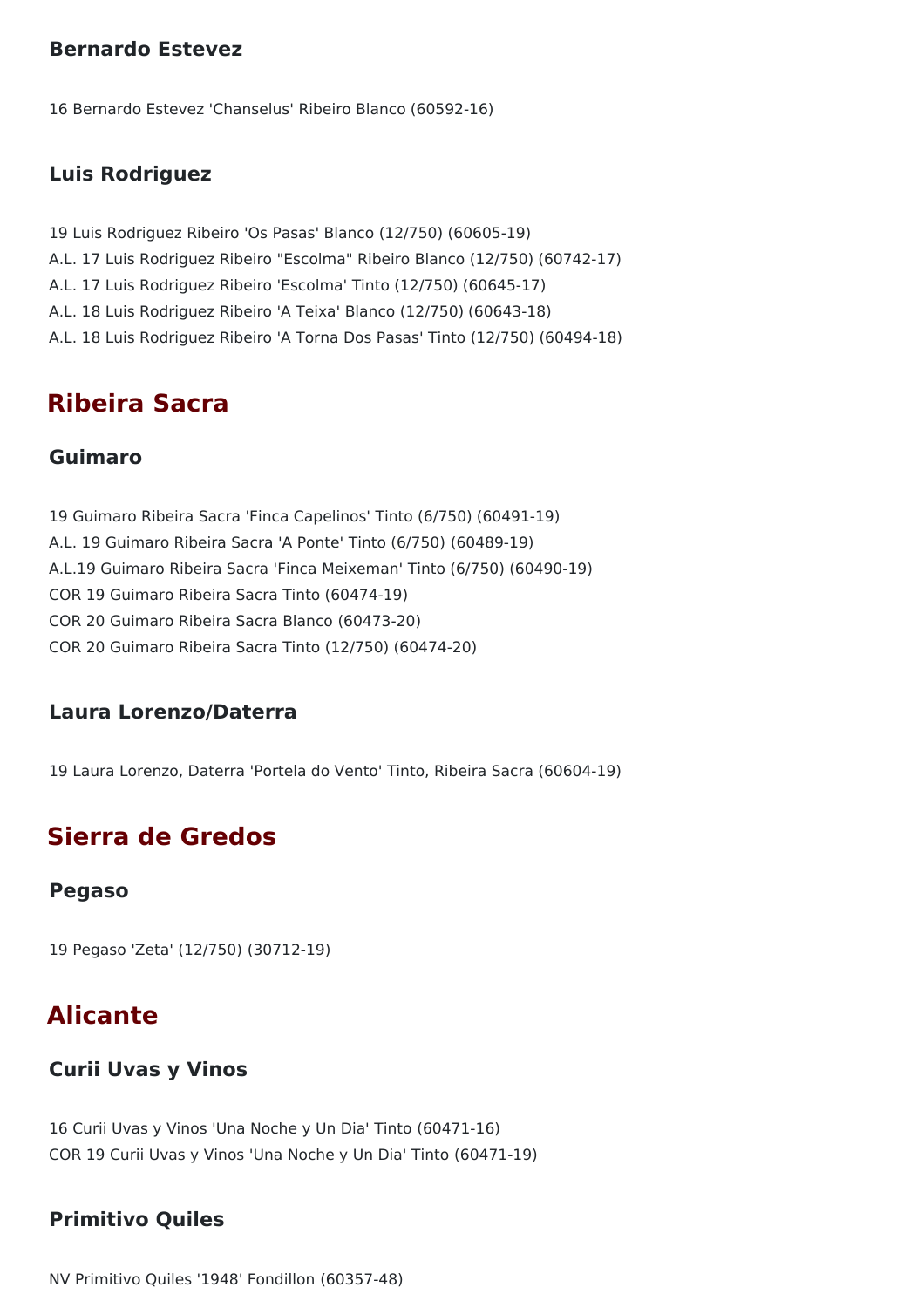NV Primitivo Quiles Vermouth Rojo (6/1) (60333-NV)

## **Castilla-La Mancha**

#### **Martue**

18 Martue Tinto, Pago Campo de la Guardia (12/750) (60208-18) 19 Martue Evolution Tempranillo,Vina del la Tierra Castilla- La Mancha (12/750) (60207-19)

## **Spain**

#### **4 Monos**

19 4 Monos 'GR10' Vinos de Madrid Blanco (60542-19) COR 18 4 Monos (4 Monkeys) Viticultores 'Cien Lanzas' Cenicientos Tinto Vinos de Madrid (60469-18) COR 19 4 Monos 'GR10' Tinto Vinos de Madrid (60527-19)

#### **Alfredo Maestro**

 Alfredo Maestro 'El Rey de Glam' Garnacha (6/1.5) (60619-19) Alfredo Maestro 'El Marciano' Garnacha, Castilla y Leon (12/750) (60740-20) Alfredo Maestro La Perdignon Pet-Nat Rose (12/750) (60680-20) S.O. 20 Alfredo Maestro 'Lovamor' Blanco (12/750) (60753-20)

#### **BCN**

BCN Gin (6/1) (83070) BCN Vermouth Ambre (6/750) (80209) BCN Vermouth Barrel Aged (6/750) (80210)

#### **Bodega Bula**

19 Bodega Bula, D.O. Montsant (12/750) (60457-19)

#### **Bodega Mano a Mano**

17 Bodega Mano a Mano Tempranillo, Vinos de la Tierra de Castilla (12/750) (60732-17)

#### **Bodegas Naia**

20 Bodegas Naia 'Naia' Verdejo, Rueda (12/750) (60731-20)

#### **Bodegas Niel**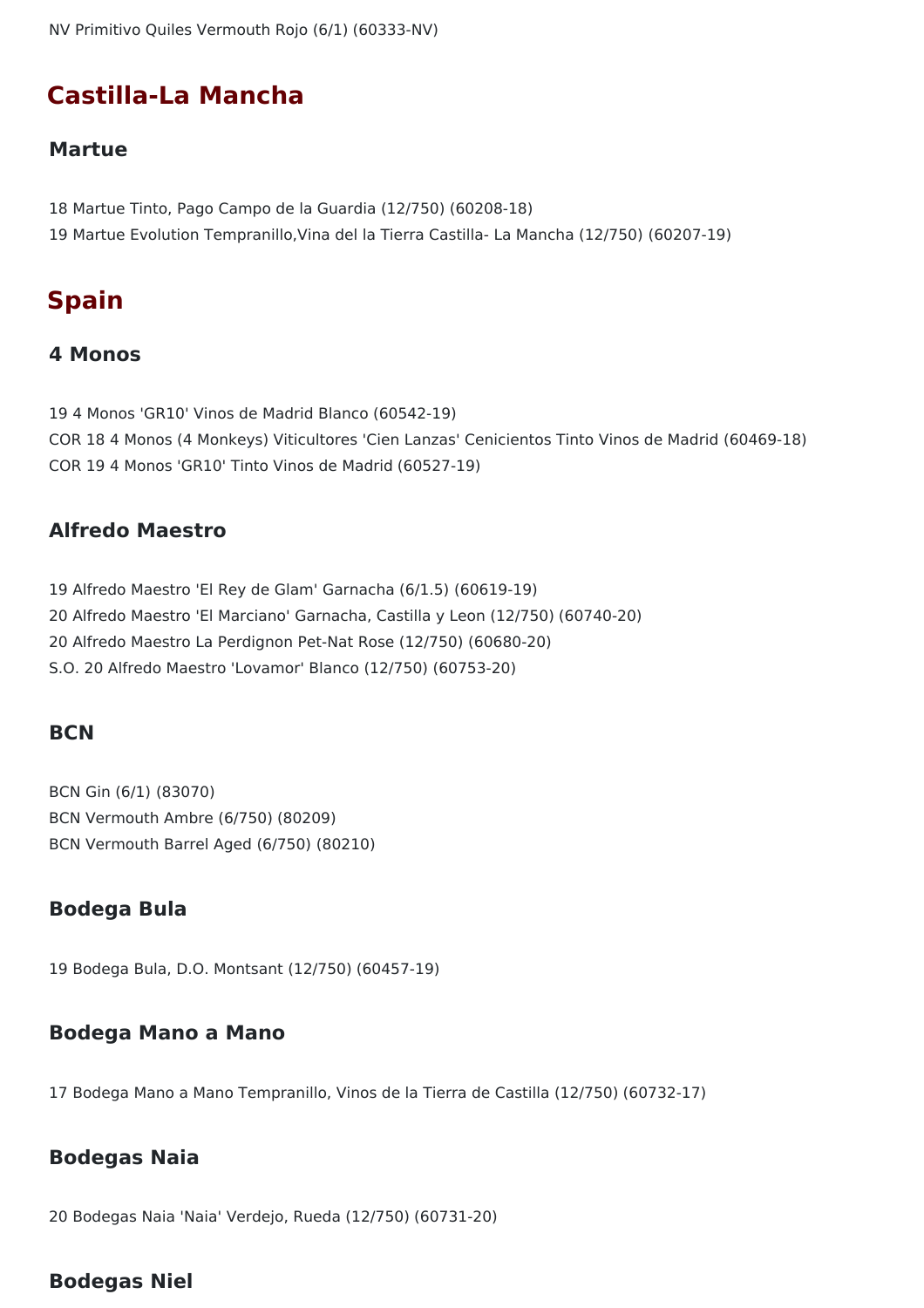20 Bodegas Niel 'Niel Santofimia Garnacha Tintorera' D.O. Almansa (12/750) (60465-20)

#### **Bodegas Santo Cristo**

17 Bodegas Santo Cristo 'Aletta' Garnacha, Campo de Borja (12/750) (60435-17) 18 Bodegas Santo Cristo 'Veraz' Garnacha, Campo de Borja (12/750) (60446-18)

#### **Care Sobre**

- S.O. 19 Care Sobre Lias Red Blend (12/750) (60728-19)
- S.O. 20 Care Sobre Lias White Blend (12/750) (60729-20)
- S.O. 20 Care Sobre Solidarity Rose (12/750) (60730-20)

#### **De Maison**

1L Porron (6/1) (87006)

#### **Dolores Cabrera**

20 Dolores Cabrera 'La Auracaria' La Oratova Rosado (60528-20) 21 Dolores Cabrera Fernandez 'La Araucaria' Tinto, Valle de la Orotava (12/750) (60472-21) COR 18 Dolores Cabrera Fernandez 'La Araucaria' Tinto, Valle de la Orotava (60472-18) COR 20 Dolores Cabrera Valle de la Orotava Tinto (60679-20)

#### **Gomez Nevado**

COR NV Gomez Nevado Palido Sierra Morena (12/375) (60479-NV)

#### **Juan Francisco**

19 Juan Francisco 'Los Loros' Valle de Guimar Sobre Lias Blanco (12/750) (60650-19) S.O. 19 Juan Francisco 'Los Loros La Bota de Mateo' Valle de Guimar Blanco (12/750) (60752-19)

#### **La Cigarrera**

La Cigarrera Amontillado Sherry (6/1) (60338) La Cigarrera Manzanilla Sherry (12/375) (60117) La Cigarrera Manzanilla Sherry (6/1) (80074) La Cigarrera Oloroso Sherry (6/1) (60339) La Cigarrera Pedro Ximenez Sherry (6/1) (60349) S.O. La Cigarrera Manzanilla Pasada (6/375) (60419)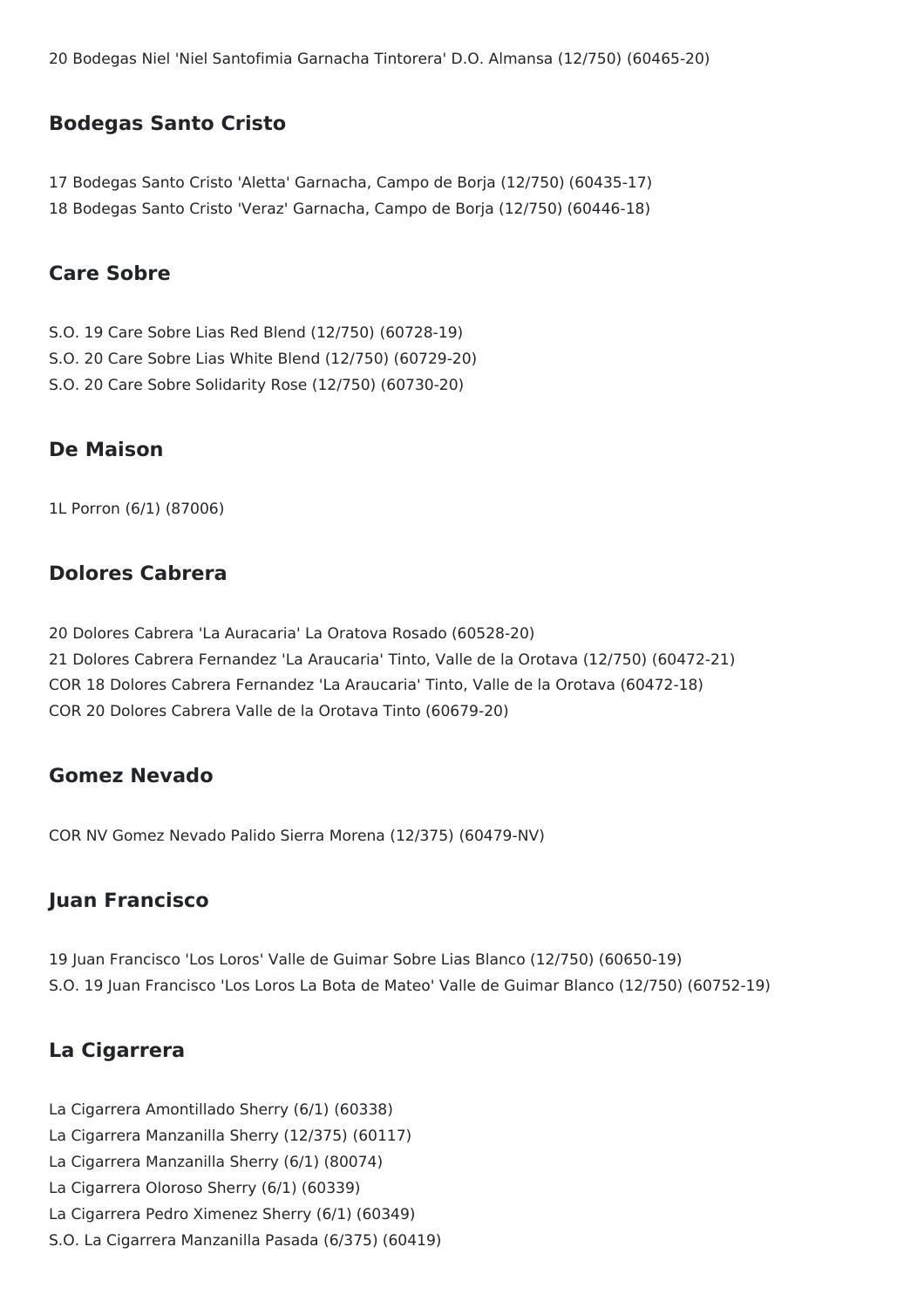#### **Maestro Sierra**

El Maestro Sierra Palo Cortado (6/375) (60453) LTD El Maestro Sierra Brandy Solera Reserva (6/750) (60421) Maestro Sierra Amontillado 12 yr (12/375) (60402) Maestro Sierra Fino (12/375) (60404) Maestro Sierra Oloroso 15 yr (12/375) (60403) Maestro Sierra Pedro Ximenez (12/375) (60406) Maestro Sierra VORS Amontillado 1830 (12/375) (60400) Maestro Sierra VORS Oloroso 1/14 (12/375) (60401)

#### **Mas Goma**

20 Mas Goma L'Alba Al Turo Pet-Nat Bianco (60721-20) 20 Mas Goma L'Alba Al Turo Pet-Nat Rosado (60722-20) NV Mas Goma L'Alba Al Turo Pet-Nat Bianco (12/750) (60721-NV)

#### **Molino Real**

18 Molino Real Mountain Blanco Sierres de Malaga (12/750) (60611-18)

### **Oriol Artigas**

19 Oriol Artigas 'La Rumbera' Blanco (3/1.5) (60545-19)

## **Calatayud**

#### **Bodegas Filon**

19 Bodegas Filon 'Filon' Garnacha, Calatayud (12/750) (60445-19) 20 Bodegas Filon 'Filon' Garnacha, Calatayud (12/750) (60445-20)

## **Utiel-Requena**

#### **Vera de Estenas**

20 Vera de Estenas Utiel-Requena Bobal (12/750) (60651-20)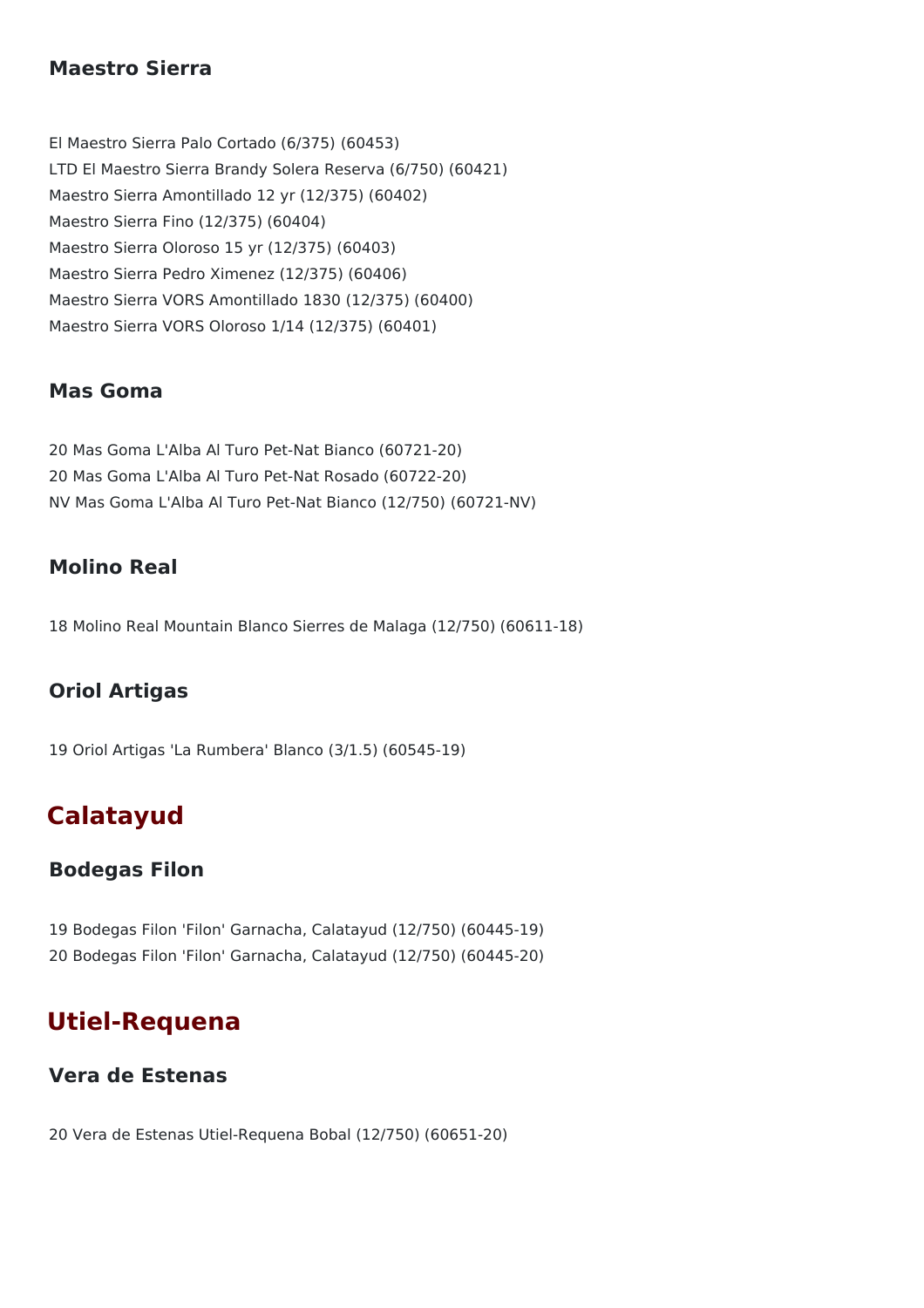# **UNITED KINGDOM**

## **United Kingdom**

### **Fentimans**

Fentimans Cherry Tree Cola (85004-Cs) Fentimans Curiosity Cola (85002-Cs) Fentimans Gently Sparkling Elderflower (85104-Cs) Fentimans Ginger Beer (85000-Cs) Fentimans Grapefruit Tonic Water (85136-Cs) Fentimans Light Tonic Water (85151-Cs) Fentimans PINK Ginger Beer (85139-Cs) Fentimans Rose Lemonade (85001-Cs) Fentimans Tonic Water (85135-Cs) Fentimans Victorian Lemonade (85003-Cs)

# **URUGUAY**

# **US**

## **California**

## **Amici Cellars**

 Amici Chardonnay, Sonoma Coast (12/750) (13512-16) Amici Cabernet Sauvignon, Spring Mountain Vineyard, Napa (6/750) (13517-17) Amici Cabernet Sauvignon Reserve, Napa (12/750) (13515-18) Amici Cabernet Sauvignon Reserve, Napa (12/750) (13515-19) Amici Cabernet Sauvignon, Napa (12/750) (13514-19) Amici Cabernet Sauvignon, Napa (6/1.5) (13540-19) Amici Chardonnay, Sonoma Coast (12/750) (13512-19) Amici Pinot Noir, Russian River (13513-19) Olema Cabernet Sauvignon, Sonoma (12/750) (13509-19) Olema Pinot Noir, Sonoma (12/750) (13508-19) Amici Chardonnay, Sonoma Coast (12/750) (13512-20) Olema Chardonnay, Sonoma (12/750) (13507-20) Olema Reserve Chardonnay (12/750) (10225-20) Olema Rose Cotes de Provence Reserve (12/750) (32454-20) Olema Rose, Provence (32061-20) Olema Sauvignon Blanc, Loire Valley (12/750) (10260-20) Amici Sauvignon Blanc, Sonoma (12/750) (13511-21) LTD 18 Amici Cabernet Sauvignon, Missouri Hopper Vineyard, Napa (6/750) (10319-18) LTD 18 Amici Cabernet Sauvignon, Morisoli Vineyard, Napa (6/750) (13516-18) NV Olema Brut Rose Sparkling Wine, Cremant de Loire (12/750) (32478-NV) NV Olema Brut Sparkling Wine, Cremant de Loire (12/750) (32477-NV)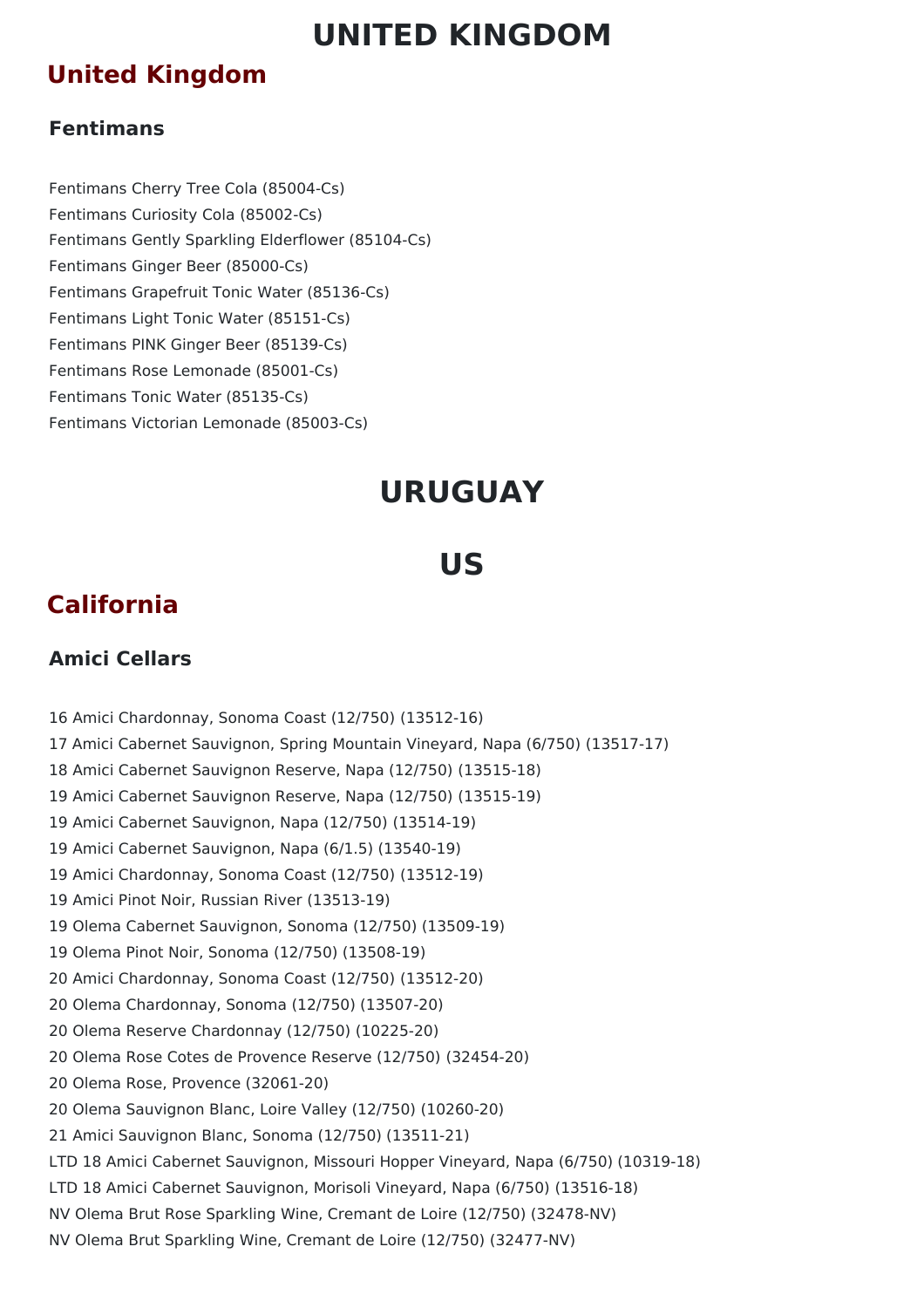## **Andrew Geoffrey Vineyards**

 Andrew Geoffrey Vineyards Cabernet Sauvignon, Diamond Mountain District Napa Valley (6/750) (13581- 02) Andrew Geoffrey Vineyards Cabernet Sauvignon, Diamond Mountain District Napa Valley (6/750) (13581- 05) Andrew Geoffrey Vineyards Cabernet Sauvignon, Diamond Mountain District Napa Valley (6/750) (13581- 06) Andrew Geoffrey Vineyards Cabernet Sauvignon, Diamond Mountain District Napa Valley (6/750) (13581- 08) Andrew Geoffrey Vineyards Cabernet Sauvignon, Diamond Mountain District Napa Valley (6/750) (13581- 11) Andrew Geoffrey Vineyards Cabernet Sauvignon, Diamond Mountain District Napa Valley (6/750) (13581- 12) Andrew Geoffrey Vineyards Cabernet Sauvignon, Diamond Mountain District Napa Valley (6/750) (13581- 13) Andrew Geoffrey Vineyards Cabernet Sauvignon, Diamond Mountain District Napa Valley (6/750) (13581- 14) Andrew Geoffrey Vineyards Cabernet Sauvignon, Diamond Mountain District Napa Valley (6/750) (13581- 15) Andrew Geoffrey Vineyards Cabernet Sauvignon, Diamond Mountain District Napa Valley (6/750) (13581- 16) Andrew Geoffrey Vineyards Cabernet Sauvignon, Diamond Mountain District Napa Valley (6/750) (13581- 17)

## **Arcadian**

- Arcadian Hommage a Max Syrah, Santa Ynez Valley (6/750) (10396-06)
- Arcadian Stolpman Vineyard Syrah (12/750) (10421-08)
- Arcadian Syrah, Ballard Canyon (12/750) (10395-08)
- Arcadian Clos Pepe Chardonnay, Santa Rita Hills (12/750) (10392-12)
- Arcadian Pence Ranch Pinot Noir, Santa Rita Hills (12/750) (10394-12)
- Arcadian Clos Pepe Chardonnay, Santa Rita Hills (12/750) (10392-13)
- Arcadian Clos Pepe Pinot Noir, Santa Rita Hills (12/750) (10393-13)

## **Bacchus**

 Bacchus Cabernet Sauvignon, California (12/750) (11087-20) Bacchus Pinot Noir 'Ginger's Cuvee,' California (12/750) (11088-20) Bacchus Chardonnay, California (12/750) (11089-21)

## **California Skull Wine Co**

- California Skull Wine Co 'Skull' White, California (12/750) (10265-21)
- California Skull Wine Co, 'Skull' Sparkling, California (12/750) (10399-21)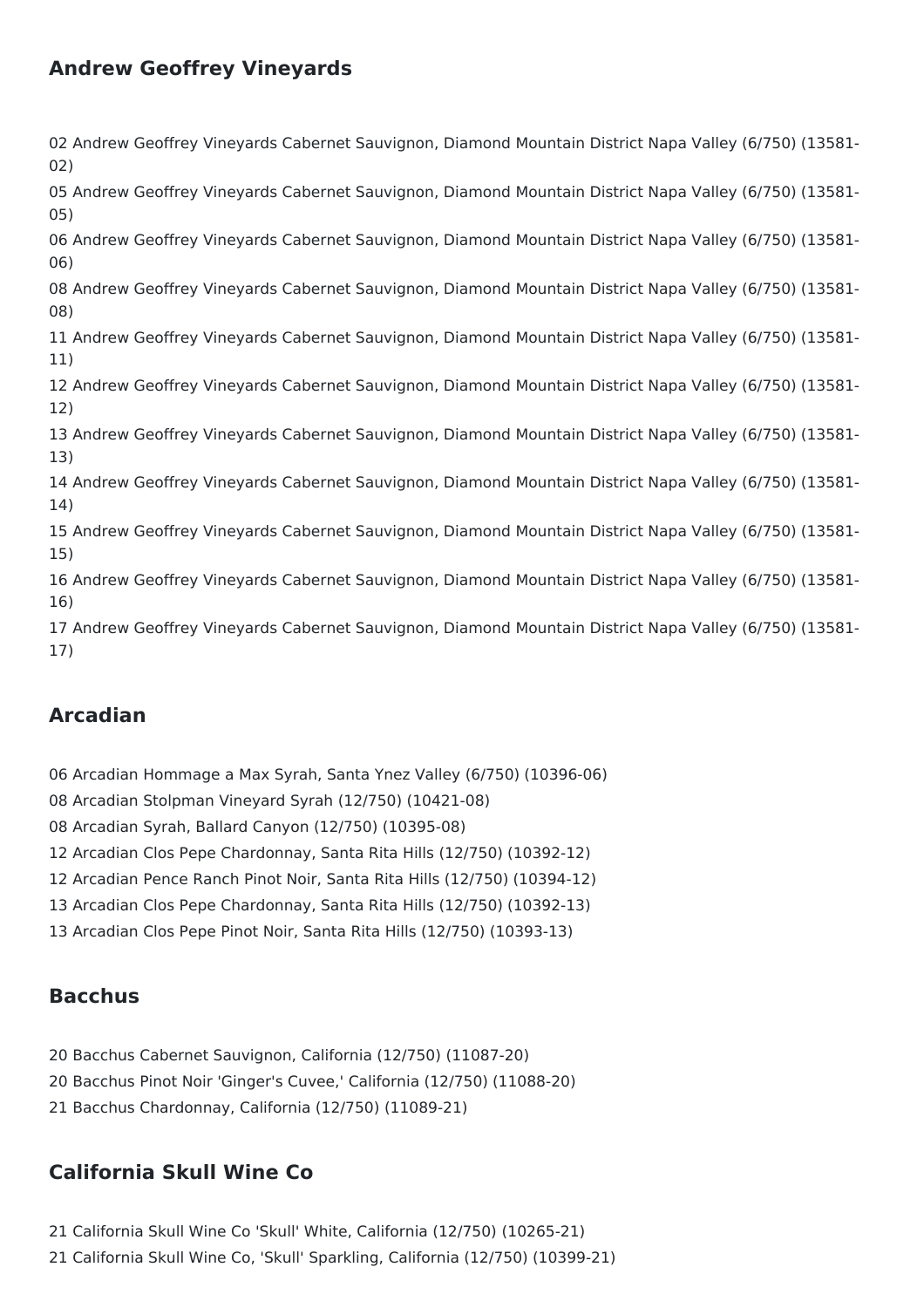## **Clos LaChance**

 '22 Pirates' Red Blend by Clos LaChance (12/750) (11165-18) '22 Pirates' Red Blend by Clos LaChance (12/750) (11165-19) Clos LaChance Estate Cabernet Sauvignon (12/750) (11136-19) Clos LaChance Estate Meritage Red Wine (12/750) (11138-19) Hayes Valley Central Coast Meritage Red Wine (12/750) (11141-19) Clos LaChance Estate Cabernet Sauvignon (12/750) (11136-20) Clos LaChance Estate Meritage Red Wine (12/750) (11138-20) Clos LaChance Monterey Chardonnay (12/750) (11137-20) Hayes Valley Central Coast Cabernet Sauvignon (12/750) (11140-20) Hayes Valley Chardonnay (12/750) (11139-20) Clos LaChance Estate Sauvignon Blanc (12/750) (11133-21) Hayes Valley Sauvignon Blanc (12/750) (10345-21) KEG 18 Hayes Valley Central Coast Chardonnay (1/20) (11154-18) KEG 19 Hayes Valley Sauvignon Blanc (1/20) (11160-19) KEG 20 Hayes Valley Central Coast Cabernet Sauvignon (1/20) (11155-20) KEG 20 Hayes Valley Central Coast Chardonnay (1/20) (11154-20) KEG 20 Hayes Valley Central Coast Meritage Red Wine (1/20) (11156-20) KEG 20 Hayes Valley Rose (1/20) (11182-20) KEG 20 Hayes Valley Sauvignon Blanc (1/20) (11160-20) S.O. 19 Rizzuto's Family Special Selection Cabernet Sauvignon, Central Coast (12/750) (10269-19) S.O. 19 Rizzuto's Family Special Selection Chardonnay, Central Coast (12/750) (10270-19) S.O. 19 Rizzuto's Family Special Selection Pinot Noir, Central Coast (12/750) (10271-19)

## **Companion Wine Co.**

 Companion Wine Co. Old Vine Riesling CANS (case of 24 cans) (10285-Cs) Companion Wine Co. Skin Contact Pinot Gris, Contra Costa County CANS (case of 24 cans) (10209-20-Cs)

## **David Arthur**

- David Arthur Brielle LH Sauvignon Blanc, Napa Valley (12/375) (10438-17)
- David Arthur Elevation 1147, Napa Valley (6/750) (10437-17)
- David Arthur Old Vine Cabernet, Napa Valley (6/750) (10435-17)
- David Arthur Three Acre Cabernet, Napa Valley (6/750) (10432-17)
- David Arthur Chardonnay, Napa Valley (12/750) (10430-18)
- David Arthur Le Boucher, Napa Valley (6/750) (10434-18)
- David Arthur Proprietary Red Wine, Napa Valley (12/750) (10431-18)
- David Arthur Merlot 'Estate,' Napa Valley (12/750) (10433-19)
- David Arthur Annalyce Rose, Napa Valley (12/750) (10429-21)
- David Arthur Quatro Bianchi , Napa Valley (12/750) (10436-21)

### **Eberle**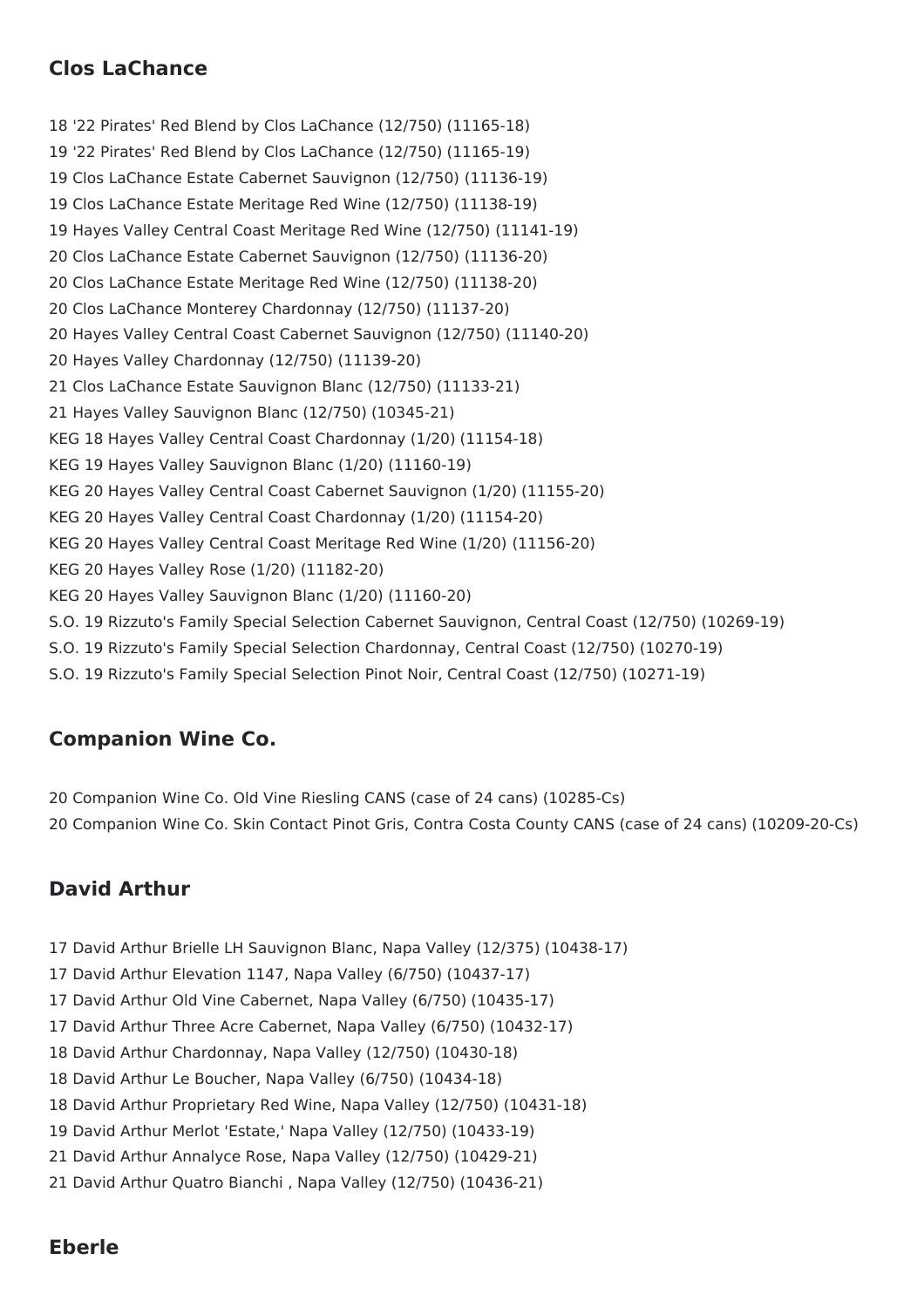Eberle Cabernet Sauvignon Reserve Estate, Paso Robles (6/750) (10391-16) Eberle Cabernet Sauvignon Reserve Estate, Paso Robles (6/750) (10391-18) Eberle Cotes-du-Robles Rouge, Paso Robles (12/750) (10386-18) Eberle Cotes-du-Robles Blanc, Paso Robles (12/750) (10383-19) Eberle Estate Cabernet Sauvignon, Paso Robles (12/750) (10390-19) Eberle Muscat Canelli, Paso Robles (12/750) (10384-19) Eberle Syrah, Paso Robles (12/750 (10388-19) Eberle Vineyard Selection Cabernet Sauvignon, Paso Robles (12/750) (10389-19) Eberle Zinfandel, Paso Robles (12/750 (10387-19) Eberle Chardonnay, Paso Robles (12/750) (10382-20) Eberle Cotes-du-Robles Blanc, Paso Robles (12/750) (10383-20) Eberle Cotes-du-Robles Rose, Paso Robles (12/750) (10385-20) Eberle Cotes-du-Robles Rouge, Paso Robles (12/750) (10386-20) Eberle Muscat Canelli, Paso Robles (12/750) (10384-20) Eberle Syrah, Paso Robles (12/750 (10388-20) Eberle Viognier, Paso Robles (12/750) (10381-20) Eberle Chardonnay, Paso Robles (12/750) (10382-21) Eberle Cotes-du-Robles Blanc, Paso Robles (12/750) (10383-21) Eberle Cotes-du-Robles Rose, Paso Robles (12/750) (10385-21) Eberle Viognier, Paso Robles (12/750) (10381-21)

#### **Ehlers Estate**

 Ehlers Estate Cabernet Sauvignon '1886', St. Helena (6/750) (13562-17) Ehlers Estate Cabernet Sauvignon '1886', St. Helena (6/750) (13562-18) Ehlers Estate Cabernet Sauvignon, St. Helena (12/375) (10315-18) Ehlers Estate Cabernet Sauvignon, St. Helena (12/750) (13561-18) Ehlers Estate Cabernet Franc (12/750) (13563-19) Ehlers Estate Sauvignon Blanc, St. Helena (12/750) (13560-21) S.O. 21 Ehlers Estate Rose, Napa Valley(12/750) (10360-21)

### **En Cavale Wine**

 En Cavale, Contra Costa County, Sauvignon Blanc (11193-20) En Cavale, Contra Costa County, Sauvignon Blanc (12/750) (11193-21) LTD 19 En Cavale North Coast Zinfandel (11236-19) LTD NV 'Who Goes There?' Orange Wine (Vermentino / Sauvignon Blanc) (10274-NV)

#### **Hendry Winery**

 Hendry Cabernet Sauvignon, Napa Valley (12/750) (10298-17) Hendry 'HRW' Cabernet Sauvignon, Napa Valley (12/750) (10311-18) Hendry 'HRW' Pinot Noir, Napa Valley (10299-18) Hendry Block 28 Zinfandel, Napa Valley (12/750) (10296-18) Hendry 'HRW' Cabernet Sauvignon, Napa Valley (10311-19) Hendry 'HRW' Pinot Noir, Napa Valley (10299-19)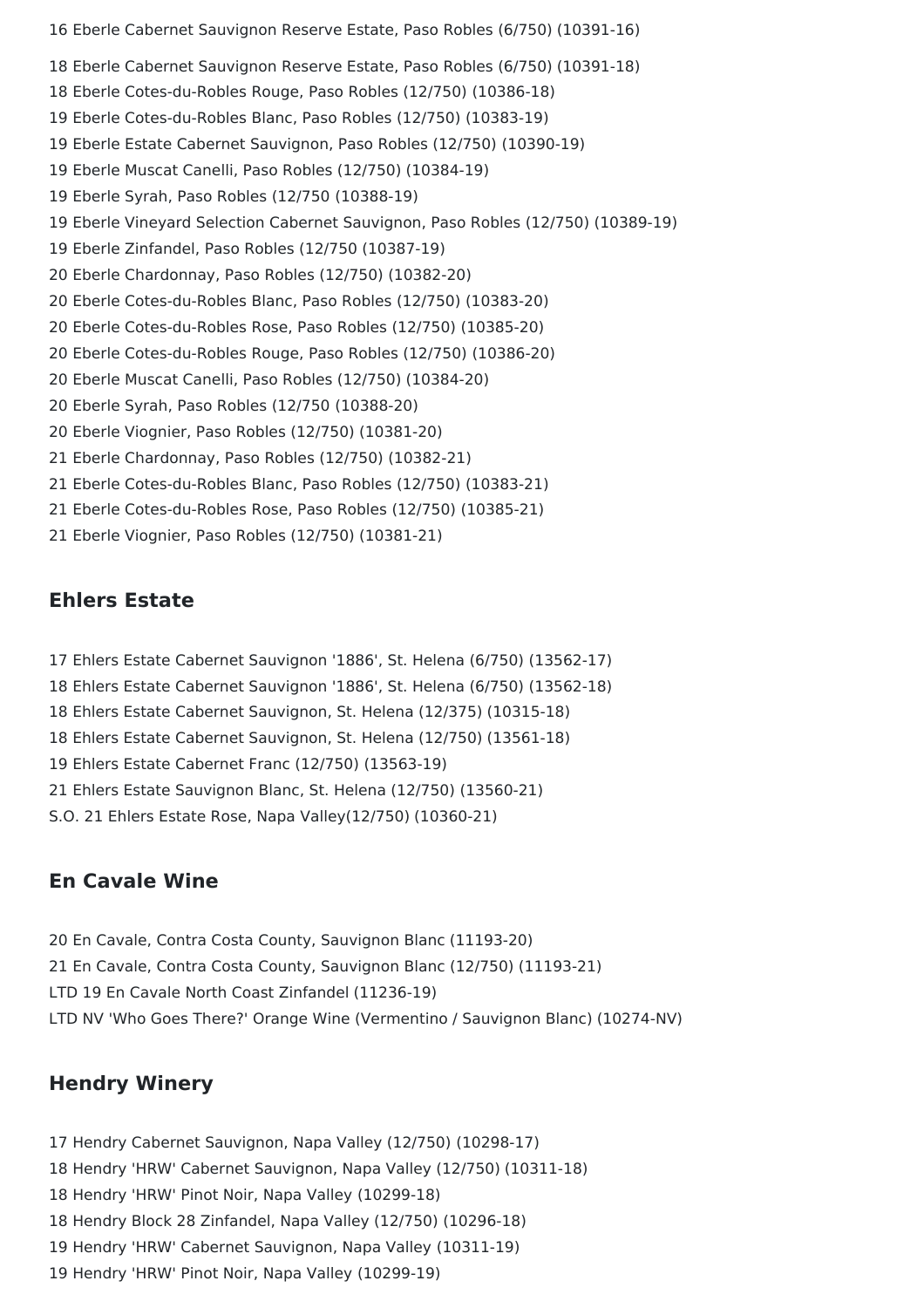Hendry Albarino, Napa Valley (12/750) (10292-19) Hendry Barrel Fermented Chardonnay, Napa Valley (12/750) (10294-19) Hendry Unoaked Chardonnay, Napa Valley (12/750) (10293-19) Hendry 'HRW' Zinfandel, Napa Valley (12/750) (10310-20) Hendry Albarino, Napa Valley (12/750) (10292-20)

## **Highway 12 Vineyards**

 Carneros Highway Pinot Noir (12/750) (10628-18) Highway 12 Cabernet Sauvignon (12/750) (10631-19) Highway 12 Sonoma Red Blend (12/750) (10630-19) Carneros Highway Chardonnay Nueva (10627-20) Highway 12 Highwayman Trailblazer Red Blend (12/750) (11157-20) Highway 12 Chardonnay, Sonoma (12/750) \*on premise only (11104-20) Highway 12 Sauvignon Blanc (12/750) (10629-20) KEG 16 Highway 12 Cabernet Sauvignon (11158-16)

## **Hirsch Vineyards**

 Hirsch Vineyards Raschen Ridge Estate Pinot Noir, Sonoma Coast (11169-18) Hirsch Vineyards Reserve Pinot Noir (11153-18) Hirsch Vineyards 'Bohan Dillon' Pinot Noir (12/750) (11164-19) Hirsch Vineyards San Andreas Fault Estate Pinot Noir, Sonoma Coast (12/750) (11110-19) LTD 18 Hirsch Vineyards San Andreas Fault Estate Pinot Noir, Sonoma Coast (12/375) (11111-18) LTD 19 Hirsch Vineyards Estate Chardonnay, Sonoma Coast (11115-19)

## **Hope & Grace**

 Hope & Grace Malbec Oak Knoll, Napa Valley (6/1.5) (10057-12) Hope & Grace St. Helena Cabernet Sauvignon (6/1.5) (10191-13) Hope & Grace 'White Label' Sonoma Coast Pinot Noir (12/750) (11077-14) Hope & Grace Napa Valley Cabernet Sauvignon (12/750) (11146-14) Hope & Grace Napa St. Helena Cabernet Sauvignon (12/750) (10042-15) Hope & Grace 'Doctors Vineyards' Santa Lucia Pinot Noir (12/750) (10041-16) Hope & Grace 'Black Label' Chardonnay, Napa Valley (12/750) (10115-18) Hope & Grace 'Black Label' Chardonnay, Napa Valley (12/750) (10115-19)

## **Hourglass**

 Hourglass 'Blueline Estate' Cabernet Sauvignon, Napa Valley (6/750) (10251-18) Hourglass 'Estate' Cabernet Sauvignon, Napa Valley (6/750) (10275-18) Hourglass HGIII Red Blend, Napa Valley (12/750) (10250-19) Hourglass Sauvignon Blanc (12/750) (10249-21) LTD 18 Hourglass 'Blueline Estate' Merlot, Napa Valley (6/750) (10276-18) LTD 19 Hourglass 'Blueline Estate' Cabernet Sauvignon, Napa Valley (6/750) (10251-19)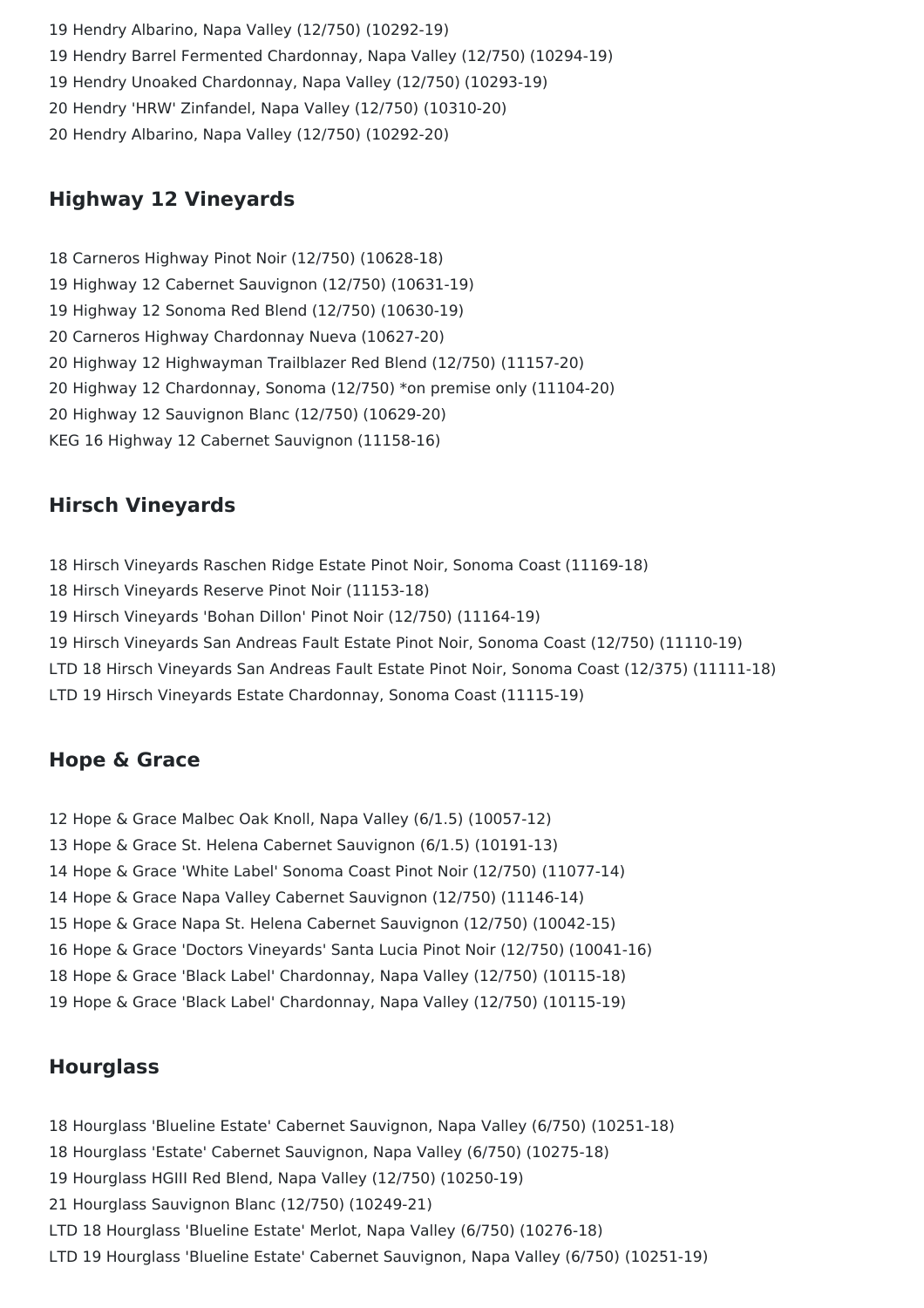## **Howling Cellars**

 Howling Cellars Zinfandel, California (12/750) (10156-17) Howling Moon Pinot Noir, California (12/750) (10204-19) Howling Moon Pinot Noir, California (12/750) (10204-20)

## **Hudson Ranch**

 Hudson Vineyards Chardonnay, Napa Valley (12/750) (11170-19) Hudson Vineyards Phoenix Red Blend, Napa Valley (12/750) (11171-19) Hudson Vineyards Estate Chardonnay, Napa Valley (12/750) (11170-20)

### **Hundred Acre**

- A.L. 15 Hundred Acre Cabernet Sauvignon 'Deep Time,' Napa Valley (2/750) (10261-15)
- S.O. 17 Hundred Acre Cabernet Sauvignon 'Wraith,' Napa Valley (3/750) (11176-17)
- S.O. 18 Hundred Acre Cabernet Sauvignon 'Ark,' Napa Valley (3/750) (11174-18)
- S.O. 18 Hundred Acre Cabernet Sauvignon 'Kayli Morgan,' Napa Valley (3/750) (11173-18)

#### **Keenan Winery**

 Keenan Cabernet Sauvignon Napa Valley (12/750) (10006-17) Keenan Cabernet Sauvignon Reserve Napa Valley, Spring Mountain District (12/750) (10008-17) Keenan 'Holy Trinity' Reserve Red Blend Spring Mountian District, Napa Valley (10334-18) Keenan Cabernet Franc, Spring Mountain District (12/750) (10007-18) Keenan Cabernet Sauvignon Napa Valley (12/750) (10006-18) Keenan Cabernet Sauvignon Reserve Napa Valley, Spring Mountain District (12/750) (10008-18) Keenan Merlot, Napa Valley (12/750) (10005-18) Keenan Mernet Reserve Spring Mountain, District (12/750) (10009-18) Keenan Zinfandel, Napa Valley (12/750) (11034-18) Keenan Chardonnay Napa Valley, Spring Mountain District (12/750) (10004-19) LTD 11 Keenan Side by Side Reserve (13579-11) LTD 16 Keenan Merlot Reserve, Mailbox Vineyard, Spring Mountain District (11017-16)

## **Knuttel Family**

 Knuttel Family 'Sebastian's Infinite Limits' Cabernet Sauvignon, Dry Creek Valley (11163-18) Knuttel Family Pinot Noir, Sonoma Coast (10272-18) Knuttel Family 'Kate's Pas de Deux' Chardonnay, Russian River Valley (11161-20)

### **Krutz Family Cellars**

Krutz Family Cellars Magnolia Red Blend, North Coast (13549-16)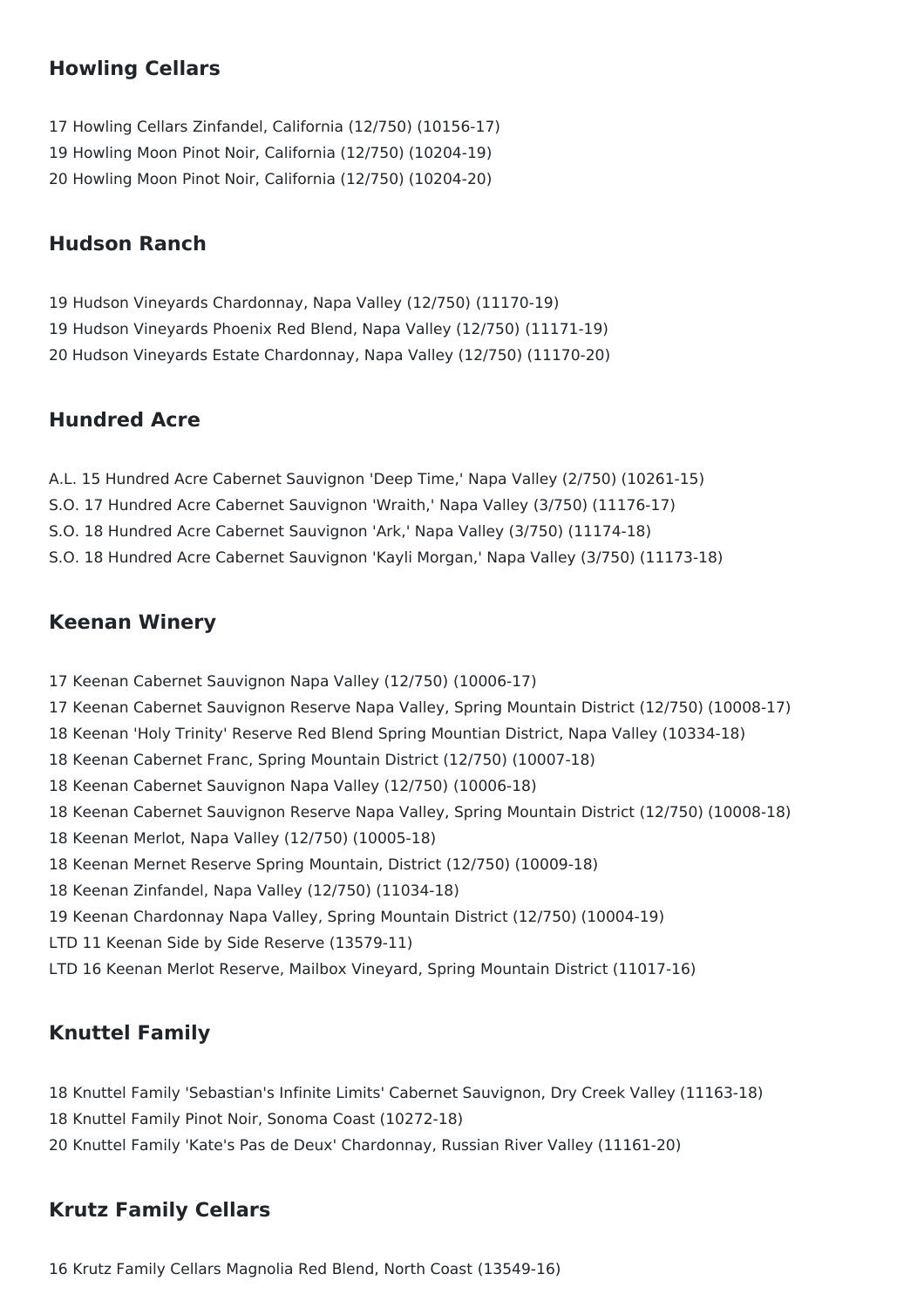## **Lioco Wine Co.**

 Lioco Wine Company 'La Marisma' Chardonnay, Santa Cruz (6/750) (11232-16) Lioco Wine Company 'Sativa' Carignan, Mendocino (12/750) (11234-17) Lioco Wine Company 'Estero' Chardnnay, Russian River Valley (12/750) (11231-18) Lioco Wine Company 'La Selva' Pinot Noir, Anderson Valley (12/750) (11235-18) Lioco Wine Company 'Saveria' Pinot Noir, Santa Cruz (6/750) (11233-18) Lioco Wine Company Lolonis Vineyard, Redwood Valley Valdiguie (12/750) (10352-18) Lioco Wine Company, 'Laguna' Pinot Noir, Sonoma Coast (12/750) (11230-18) Lioco Wine Company 'Indica' Red, Mendocino County (12/750) (11221-19)

Lioco Wine Company Chardonnay, Sonoma County (12/750) (11218-20)

Lioco Wine Company Mendocino Pinot Noir (12/750) (11220-20)

Lioco Wine Company Chardonnay, Sonoma County (12/750) (11218-21)

Lioco Wine Company Mendocino Pinot Noir (12/750) (11220-21)

#### **LiveWire**

LiveWire 'Alley Cat Old Fashioned' by Chris Patino (6/375) (80157) LiveWire 'Crystal Shiso Mojito' by Yael Vengroff (case of cans 6 x 4pk) (80327-Cs) LiveWire 'Golden God' by Aaron Polsky (case of cans 6 x 4pk) (80107-Cs) LiveWire 'Heartbreaker' by Aaron Polsky (case of cans 6 x 4pk) (80105-Cs) LiveWire 'Holy Tyger' by Shannon Mustipher (6/375) (80226) LiveWire 'Honeydew Collins' by Joey Bernardo (case of cans 6 x 4pk) (80106-Cs) LiveWire 'Rocket Queen' by Erin Hayes (case of cans 6 x 4pk) (80108-Cs)

#### **Lola**

 Lola California Pinot Noir (12/750) (11030-17) Lola California Pinot Noir (12/750) (11030-20) Lola Chardonnay, Sonoma Coast (11016-20) Lola Napa Valley Cabernet Sauvignon (12/750) (10346-20) Lola Pinot Noir Russian River Valley (12/750) (11014-20)

Lola Chardonnay, Sonoma Coast (12/750) (11016-21)

### **Maitre de Chai**

 Maitre de Chai Gala Mountain Cabernet Sauvignon, Napa Valley (12/750) (10277-19) Maitre de Chai Ellison Sauvignon Blanc (12/750) (10349-20) Maitre de Chai Kierkegaard Chenin Blanc (12/750) (13530-20) Maitre de Chai Sparkling Chenin Blanc (12/750) (13531-20) Maitre de Chai Stampede Zinfandel (12/750) (13526-20) LTD 19 Maitre de Chai Massa Vineyard Cabernet Sauvignon (12/750) (10206-19)

#### **Marilyn Wines**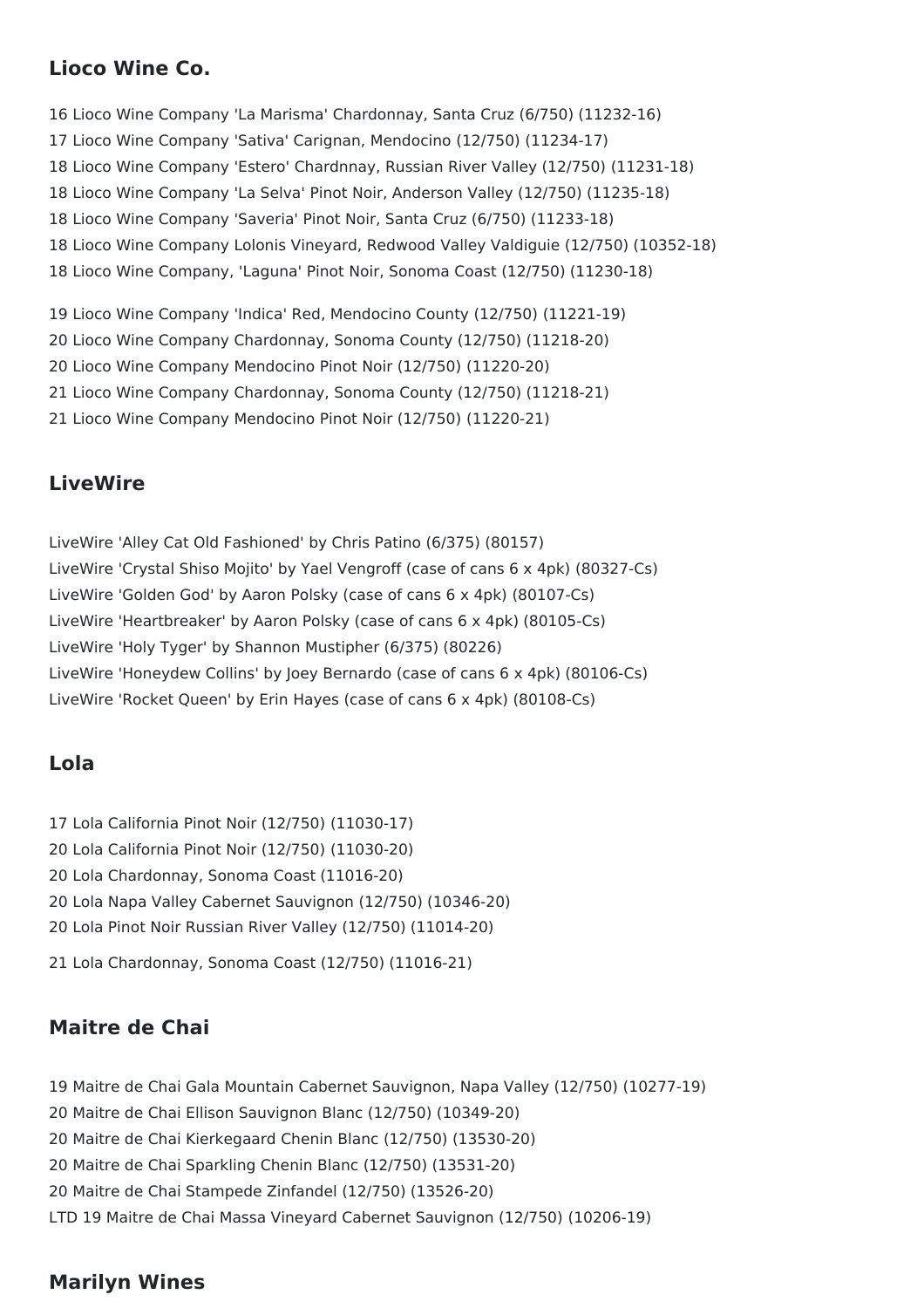Marilyn Wines 'Meritage,' Napa Valley (6/750) (10422-14) Marilyn Wines 'Sauvignon Blonde' Sauvignon Blanc (12/750) (10426-15) Marilyn Wines 'Marilyn Monroe Rouge' (12/750) (10424-16) Marilyn Wines Merlot (12/750) (10423-19) Marilyn Wines 'Norma Jean Merlot' (12/750) (10425-20)

#### **Mayacamas Vineyards**

 Mayacamas Chardonnay, Mt. Vedeer Napa Valley (6/1.5) (10679-03) Mayacamas Cabernet Sauvignon, Mt. Vedeer Napa Valley (12/750) (10673-05) Mayacamas Cabernet Sauvignon, Mt. Vedeer Napa Valley (12/750) (10673-06) Mayacamas Vineyards Merlot, Mt. Vedeer Napa Valley (12/750) (10672-15) Mayacamas Chardonnay, Mt. Vedeer Napa Valley (6/1.5) (10679-19) Mayacamas Vineyards Merlot, Mt. Vedeer Napa Valley (12/750) (10672-19) Mayacamas Chardonnay, Mt. Vedeer Napa Valley (12/750) (10674-20) LTD 03 Mayacamas Cabernet Sauvignon, Mt. Vedeer Napa Valley (12/750) (10673-03) LTD 03 Mayacamas Cabernet Sauvignon, Mt. Veeder, Napa Valley (6/1.5) (10681-03) LTD 07 Mayacamas Cabernet Sauvignon, Mt. Vedeer Napa Valley (12/750) (10673-07) LTD 07 Mayacamas Cabernet Sauvignon, Mt. Veeder, Napa Valley (6/1.5) (10681-07) LTD 16 Mayacamas Vineyards Merlot, Mt. Vedeer Napa Valley (12/750) (10672-16)

#### **Mendocino Wine Co.**

 True Grit Cabernet Sauvignon, Mendocino County (12/750) (10370-18) Parducci Cabernet Sauvignon, Mendocino County (12/750) (10364-19) Sketchbook Cabernet Sauvignon, Mendocino County (12/750) (10379-19) True Grit Cabernet Sauvignon, Mendocino County (12/750) (10370-19) True Grit Red Blend , Mendocino County (12/750) (10372-19) Moniker Chardonnay, Mendocino County (12/750) (10373-20) Parducci Chardonnay, Mendocino County (12/750) (10367-20) Parducci Merlot, Mendocino County (12/750) (10366-20) Parducci Petite Sirah, Mendocino County (12/750) (10365-20) Parducci Pinot Noir, Mendocino County (12/750) (10363-20) Parducci Zinfandel, Mendocino County (12/750) (10369-20) Paul Dolan Cabernet Sauvignon, Mendocino County (12/750) (10376-20) Paul Dolan Zinfandel, Mendocino County (12/750) (10377-20) Sketchbook Pinot Noir, Mendocino County (12/750) (10380-20) Slices Cabernet Sauvignon, California (12/750) (10374-20) True Grit Petite Sirah, Mendocino County (12/750) (10371-20) Zinphomaniac Zinfandel, Lodi (12/750) (10378-20) Moniker Chardonnay, Mendocino County (12/750) (10373-21) Parducci Chardonnay, Mendocino County (12/750) (10367-21) Parducci Pinot Gris, Mendocino County (12/750) (10368-21) Paul Dolan Sauvignon Blanc, Mendocino County (12/750) (10375-21)

#### **Methode Sauvage**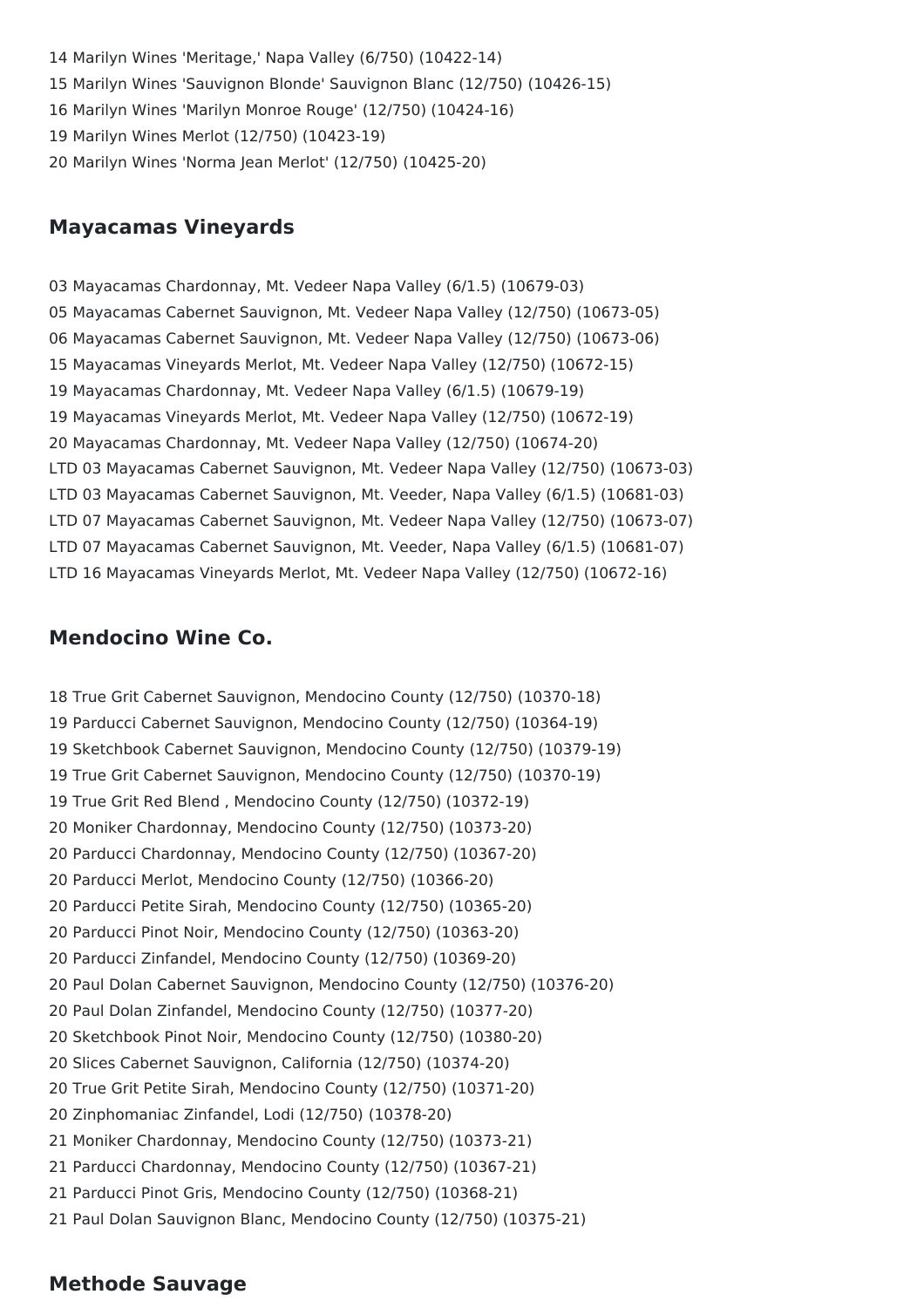LTD 20 Iruai 'Giallo' Red Blend (Teroldego, Nebbiolo, Refosco) (11237-20) LTD 21 Methode Sauvage Iruai 'Bloom Phase' Red (12/750) (11183-21) LTD 21 Methode Sauvage Iruai 'Shasta-Cascade' Red (12/750) (11184-21)

#### LTD 21 Methode Sauvage Iruai 'Shasta-Cascade' White (12/750) (11185-21)

#### **Michel-Schlumberger**

S.O. 19 Michel-Schlumberger Cabernet Sauvignon, California (12/750) (11147-19) S.O. 20 Michel-Schlumberger Chardonnay, California (12/750) (11148-20)

#### **Miner Family Vineyards**

 Miner Family 'Garys' Vineyard' Santa Lucia Highlands Pinot Noir (6/1.5) (10327-16) Miner Family 'Oracle' Red Blend (6/750) (13576-16) Miner Family 'Emily's Cuvee' Napa Cabernet Sauvignon (12/750) (13574-17) Miner Family 'Emily's Cuvee' Napa Cabernet Sauvignon (6/1.5) (10326-17) Miner Family 'Emily's Cuvee' Napa Cabernet Sauvignon (12/750) (13574-18) Miner Family 'Oakville' Cabernet Sauvignon (6/750) (13573-18) Miner Family 'Simpson Vineyard' Viognier (12/750) (13568-18) Miner Family 'Stagecoach Vineyard' Cabernet Sauvignon (6/750) (13577-18) Miner Family 'Stagecoach Vineyard' Merlot (12/750) (13571-18) Miner Family 'Stagecoach Vineyard' Syrah (12/750) (13572-18) Miner Family Wild Yeast Chardonnay (6/750) (13565-18) Miner Family 'Garys' Vineyard' Santa Lucia Highlands Pinot Noir (6/750) (13570-19) Miner Family 'Gibson Ranch' Sangiovese (12/750) (13575-19) Miner Family Napa Valley Chardonnay (12/375) (13566-19) Miner Family Napa Valley Chardonnay (12/750) (13564-19) Miner Family Sauvignon Blanc (12/750) (13569-19) Miner Family Wild Yeast Chardonnay (6/750) (13565-19) KEG 20 Miner Family Chardonnay (13567-20)

#### **Ministry of the Vinterior**

S.O. 20 Ministry of the Vinterior Cabernet Sauvignon, North Coast (12/750) (10308-20)

#### **Monte Rio**

- LTD 20 The Piquette Project 'Piquette,' California (12/750) (10262-20)
- LTD 20 Monte Rio Old Vine Zinfandel, Lodi (12/750) (10320-20)
- LTD 20 Monte Rio Petite Sirah, Lodi (12/750) (10321-20)
- LTD 21 California Skull Wine Co 'Skull' Pink Wine, California (12/750) (10361-21)
- LTD 21 Monte Rio Cellars Chardonnay, Mendocino County (12/750) (10264-21)
- LTD 21 Monte Rio Cellars Coferment, Lodi (12/750) (10266-21)
- LTD 21 Monte Rio Cellars Mission, Lodi (12/750) (10267-21)
- LTD 21 Monte Rio Cellars Sauvignon Blanc, Lodi (12/750) (10263-21)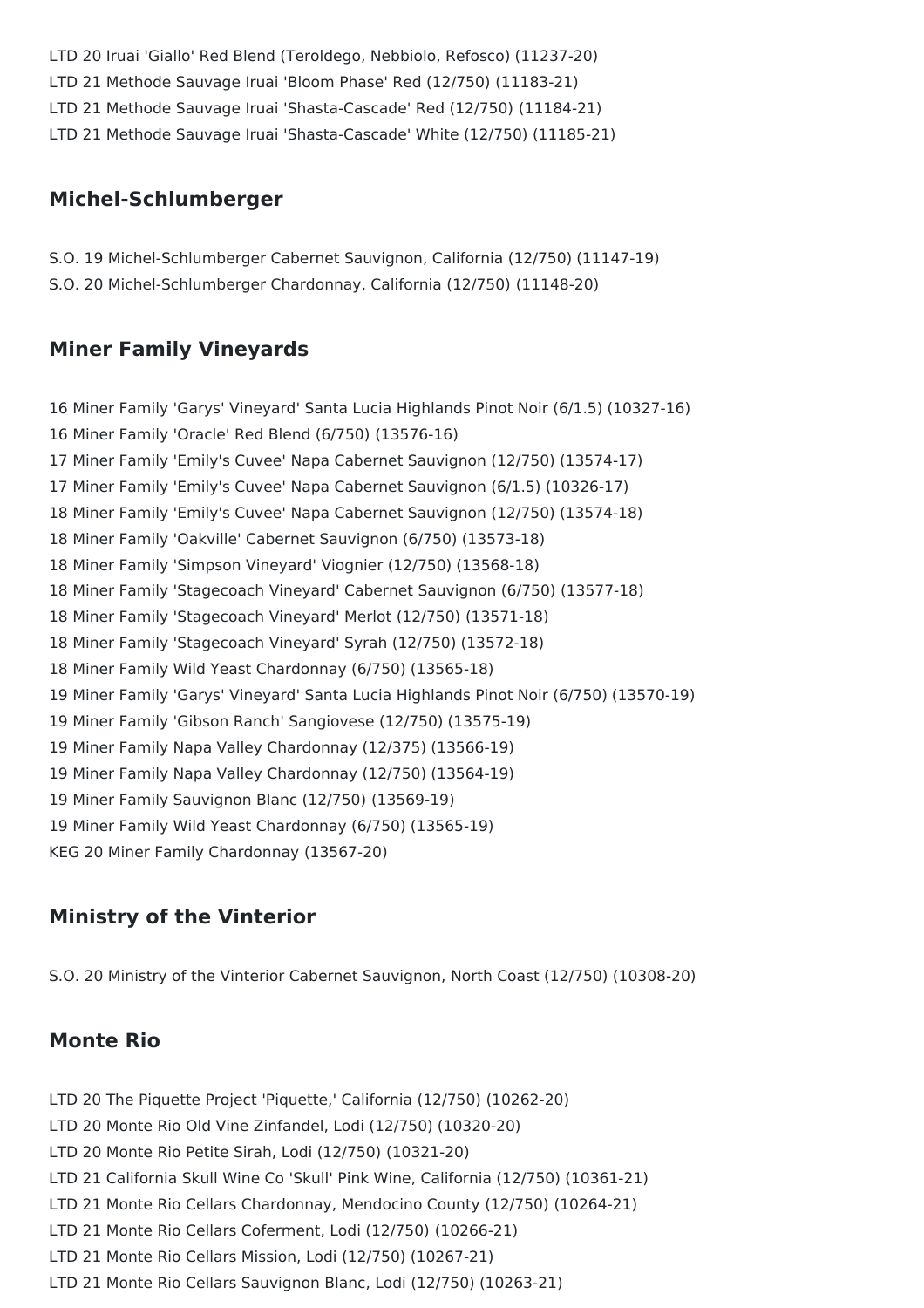## **Nine North**

 'Ten Mile Red Blend' Columbia Valley (12/750) (11201-17) Rock & Vine 3 Ranches Cabernet Sauvignon (12/750) (10122-18) Seven Sinners Red Blend (12/750) (10309-18) Hullabaloo Zinfandel (12/750) (10127-19) Parcel 41 Merlot (12/750) (10123-19) Twenty Bench Cabernet Sauvignon, North Coast (12/750) (10121-19) Chasing Lions Red (12/750) (10128-20) Rock & Vine 3 Ranches Cabernet Sauvignon (12/750) (10122-20) KEG 17 Chasing Lions Red (1/19.5) (10192-17)

## **Obsidian Wine Co.**

 Obsidian Ridge 'Half Mile' Cabernet Sauvignon, Red Hills Lake County (6/750) (11224-19) Obsidian Ridge Estate Cabernet Sauvignon, Red Hills Lake County (12/750) (11223-19) Obsidian Ridge Estate Cabernet Sauvignon, Red Hills Lake County (6/1.5) (11227-19) Obsidian Wine Co. 'Poseidon Vineyard' Estate Chardonnay, Carneros (12/750) (11225-19) Obsidian Wine Co. 'Poseidon Vineyard' Estate Pinot Noir, Carneros (12/750) (11226-19)

## **Palisades Wine Company**

- S.O. 19 No Curfew Red Blend, California (12/750) (13506-19)
- S.O. 20 No Curfew Cabernet Sauvignon, California (12/750) (10214-20)
- S.O. 20 No Curfew Chardonnay, California (12/750) (10215-20)
- S.O. 20 No Curfew Pinot Noir, California (12/750) (10216-20)

## **Pavilion Winery**

- Block Nine Pinot Noir Caiden's Vineyard (12/750) (10040-20)
- EverEarth Cabernet Sauvignon (12/750) (10314-20)
- EverEarth Chardonnay (12/750) (10312-20)
- EverEarth Pinot Noir (12/750) (10313-20)
- Ghostrunner Ungrafted Red, Lodi (12/750) (11063-20)
- Grayson Cabernet Sauvignon (12/750) (10033-20)
- Grayson Chardonnay (12/750) (10031-20)
- Grayson Merlot (12/750) (10032-20)
- Grayson Zinfandel Central Coast (12/750) (10034-20)
- Block Nine Pinot Noir Caiden's Vineyard (12/750) (10040-21)
- Ghostrunner Ungrafted Red, Lodi (12/750) (11063-21)
- Grayson Cabernet Sauvignon (12/750) (10033-21)
- Grayson Chardonnay (12/750) (10031-21)
- Grayson Merlot (12/750) (10032-21)
- Grayson Pinot Noir (12/750) (10029-21)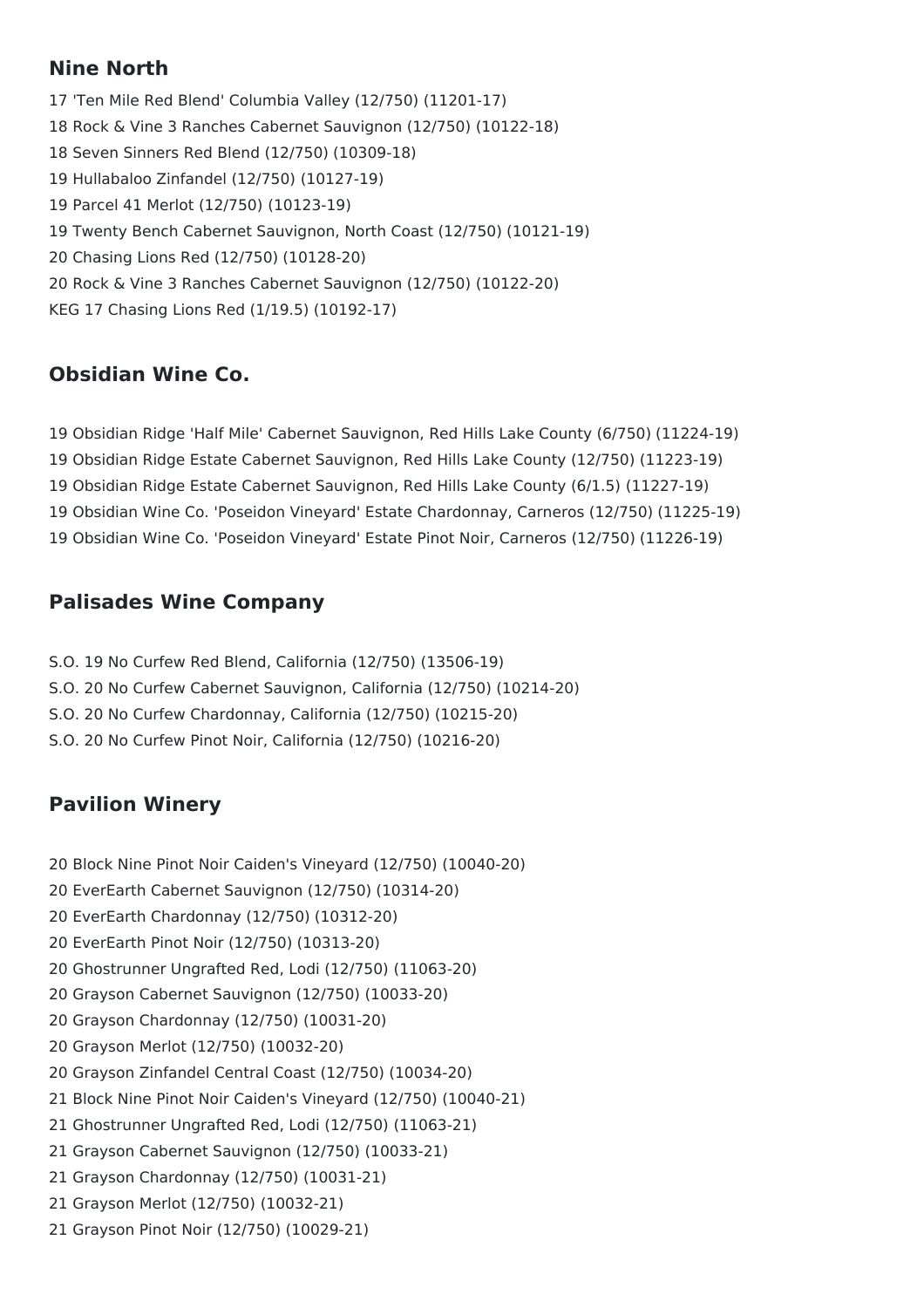#### **Pax Mahle Wines**

- 19 Pax Syrah, Sonoma Hillsides (12/750) (10357-19) 20 Pax Gamay Noir, Alta Monte (12/750) (10356-20) 20 Pax Syrah, North Coast (12/750) (10354-20) 20 Pax Syrah, Sonoma Coast (12/750) (10355-20) 21 Pax Trousseau Gris, Sonoma (12/750) (10353-21)
- 

## **Raen Winery**

19 Raen Fort Ross-Seaview, Sea-Field Vineyard Pinot Noir, Sonoma Coast (6/750) (10227-19) 19 Raen Pinot Noir 'Royal St. Robert,' Sonoma Coast (6/750) (15169-19)

#### **Roblar**

S.O. 19 Roblar Chardonnay, California (12/750) (11067-19) S.O. 20 Roblar Sauvignon Blanc, California (11071-20)

#### **Royal Gate**

Royal Gate Gin (12/1) (81696) Royal Gate Vodka (12/1) (81695)

#### **Scotto Cellars**

NV Brownstone Sauvignon Blanc (12/750) (10280-NV) NV Brownstone Winery California Cabernet Sauvignon (12/750) (10150-NV) NV Brownstone Winery California Chardonnay (12/750) (10152-NV) NV Brownstone Winery California Merlot (12/750) (10151-NV) NV Brownstone Winery California Pinot Grigio (12/750) (10153-NV) NV Brownstone Winery California Pinot Noir (12/750) (10154-NV) NV Stonewood Cellars California Cabernet Sauvignon (12/750) (10147-NV) NV Stonewood Cellars California Chardonnay (12/750) (10148-NV) NV Stonewood Cellars California Merlot (12/750) (10155-NV) NV Stonewood Cellars Pinot Noir (12/750) (10168-NV) NV Stonewood Moscato (12/750) (10624-NV) NV Stonewood Pinot Grigio (12/750) (11073-NV) NV Stonewood White Zinfandel (12/750) (10166-NV) S.O. NV Brownstone Winery California 'Rocky Red' Blend (12/750) (10205-NV)

#### **The Copper Can**

The Copper Can Cosmopolitan (case of cans 6x4 packs) (80204-Cs)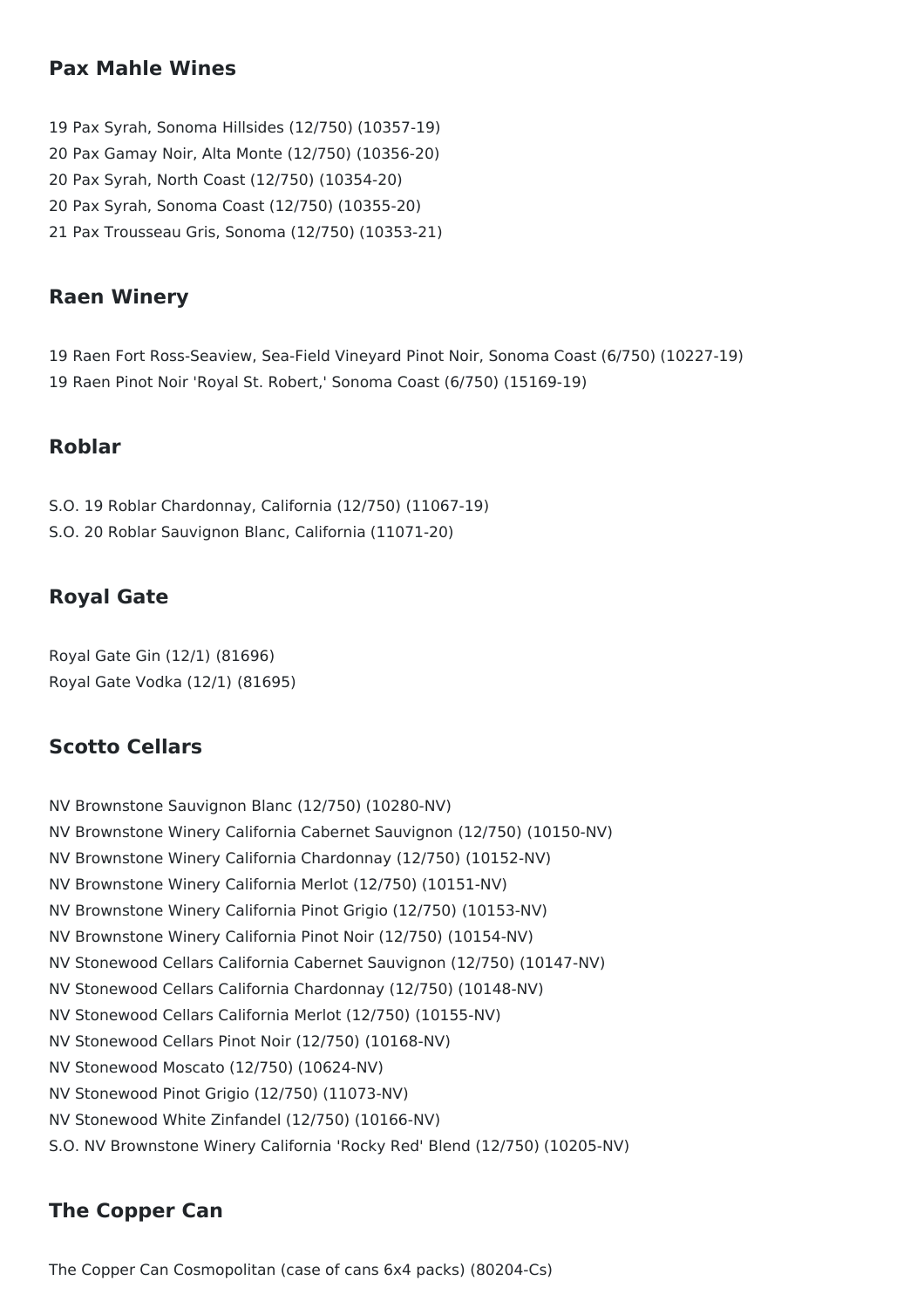The Copper Can Hard Arnold Palmer (case of cans 6x4 packs) (80218-Cs) The Copper Can Moscow Mule (case of cans 6x4 packs) (83067-Cs)

## **The Dirty Pure Project**

18 The Dirty Pure Project 'F Bomb' Red Field Blend (12/750) (10645-18)

## **The Piquette Project**

21 The Piquette Project Blancette (12/750) (10415-21)

### **Trinitas**

S.O 14 Trinitas Meritage (12/750) (10329-14)

#### **Ulysses**

15 Ulysses Napa Valley (6/750) (10795-15)

17 Ulysses Napa Valley (1/1.5) (10796-17)

### **Vintage Wine Estates**

19 Fortnight Cabernet Sauvignon, California (12/750) (10756-19)

#### **WaterBox**

S.O. WaterBox Spring Water, CA \* Four Seasons NOLA Custom Carton (24 x 16.9 Oz case) (85143-Cs)

## **Oregon**

### **Angela Vineyards**

S.O. 17 Angela Vineyards Pinot Noir, Yamhill-Carlton (12/750) (10287-17)

## **Cloudline**

20 Cloudline Pinot Noir (12/750) (10761-20)

### **Division Winemaking Company**

19 Division Winemaking Company Chardonnay 'Trois' Johan Vineyard, Van Duzer (10255-19) 20 Division Winemaking Company, Pinot Noir 'Un,' Willamette Valley (10639-20)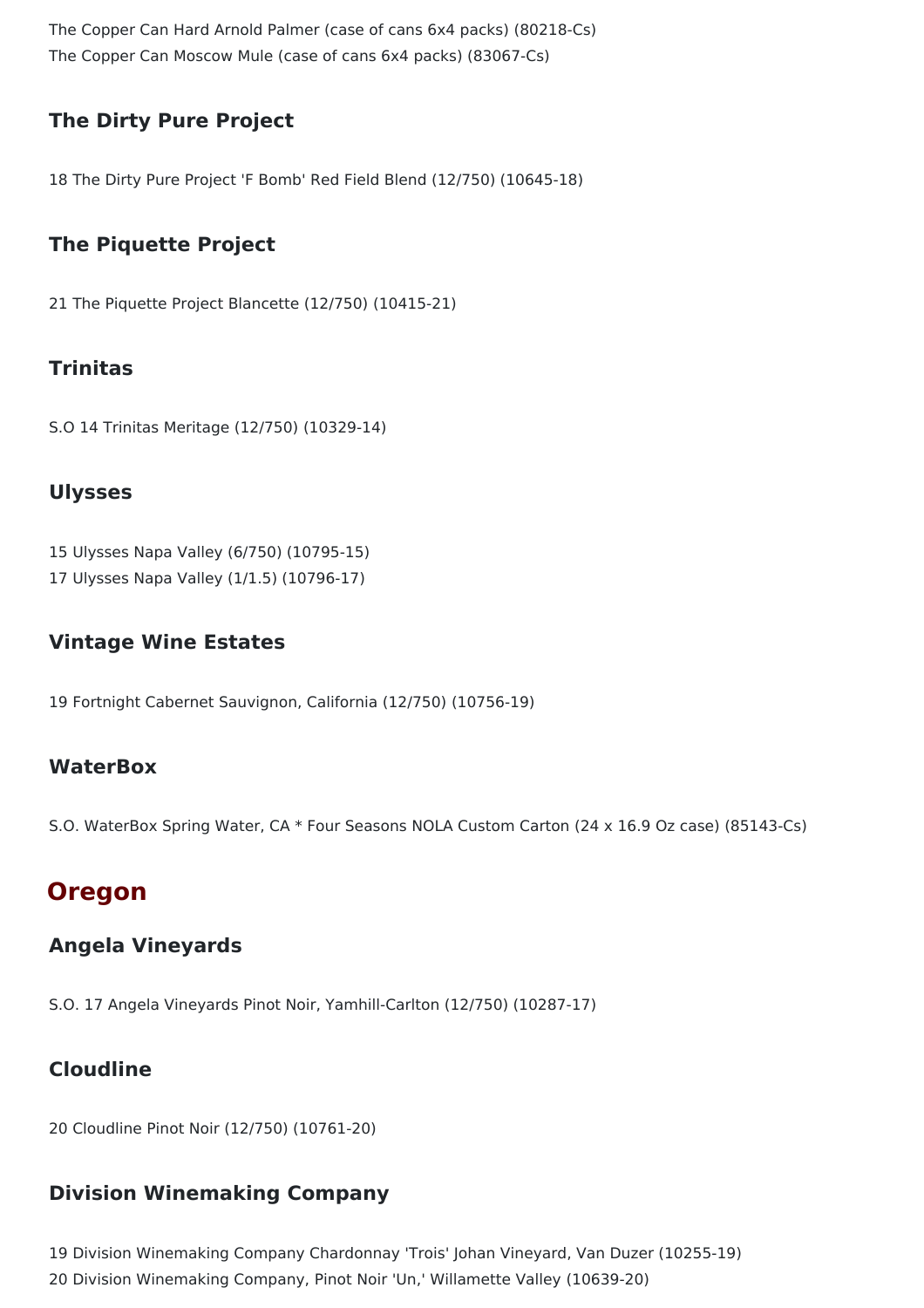Division-Villages 'Beton,' Cab Franc/Gamay Noir/Cot/Pinot Noir (10634-20)

Division-Villages 'Les Petits Fers' Gamay Noir (10670-20)

Division-Villages 'Beton,' Cab Franc/Gamay Noir/Cot/Pinot Noir (12/750) (10634-21)

Division-Villages 'Les Petits Fers' Gamay Noir (12/750) (10670-21)

Division-Villages 'Methode Carbonique' Pinot Noir (12/750) (10669-21)

A.L. 19 Division Winemaking Company 'Granit' Cabernet Franc, Mae's Vineyard, Applegate Valley (12/750) (10780-19)

A.L. 19 Division Winemkaing Company 'Trois' Pinot Noir, Eola-Amity Hills (12/750) (10822-19)

A.L. 21 Division-Villages 'L'Avoiron' Rose of Gamay Noir (12/750) (10823-21)

A.L. 21 Division-Villages 'La Frontiere' Sauvignon Blanc, Willamette Valley (12/750) (11108-21)

#### **Domaine Drouhin**

Domaine Drouhin Oregon 'Laurene' Pinot Noir (6/750) (10763-18)

Drouhin Oregon Roserock Chardonnay, Eola-Amity Hills (6/750) (10807-18)

Domaine Drouhin Oregon Pinot Noir, Dundee Hills, Willamette Valley (6/750) (10764-19)

Domaine Drouhin Oregon Roserock Pinot Noir, Eola-Amity Hills (6/750) (10808-19)

Domaine Drouhin Oregon 'Arthur' Chardonnay (6/750) (10762-20)

A.L. 19 Domaine Drouhin Oregon Roserock Chardonnay, Eola-Amity Hills (6/750) (10807-19)

LTD 18 Domaine Drouhin Oregon 'Zepherine' Roserock Pinot Noir, Eola-Amity Hills (6/750) (11166-18)

#### **Mouton Noir**

 Mouton Noir 'In Sheep's Clothing' Cabernet Sauvignon, Columbia Valley (12/750) (13550-19) Mouton Noir 'Oregogne Blanc' Chardonnay, Willamette Valley (10722-19) Mouton Noir 'P-Oui' Pinot Noir, Willamette Valley (12/375) (10738-19) Maison Noir 'New Noir' Oregon Skin-Contact White Blend (12/750) (10348-20) Mouton Noir 'O.P.P.' Other Peoples Pinot, Pinot Noir, Willamette Valley (White Label) (10642-20) Mouton Noir 'Oregogne Rouge' Pinot Noir, Willamette Valley (12/750) (10644-20) Mouton Noir 'P-Oui' Pinot Noir, Willamette Valley (12/375) (10738-20) Mouton Noir O.P.P. Pinot Gris, Eola-Amity Hills (Black Label) (10735-20) Mouton Noir 'Love Drunk' Rose, Willamette Valley (12/750) (10640-21)

NV Mouton Noir 'Horseshoes & Handgrenades' Willamette Valley (12/750) (10643-NV)

#### **Row 503**

Row 503 Pinot Noir Willamette Valley \*on premise only (12/750) (10793-19)

#### **Shea Wine Cellars**

 Shea Wine Cellars Chardonnay, Yamhill-Carlton (12/750) (11229-18) Shea Wine Cellars Estate Pinot Noir, Yamhill-Carlton (12/750) (11228-18)

#### **Walnut City WineWorks**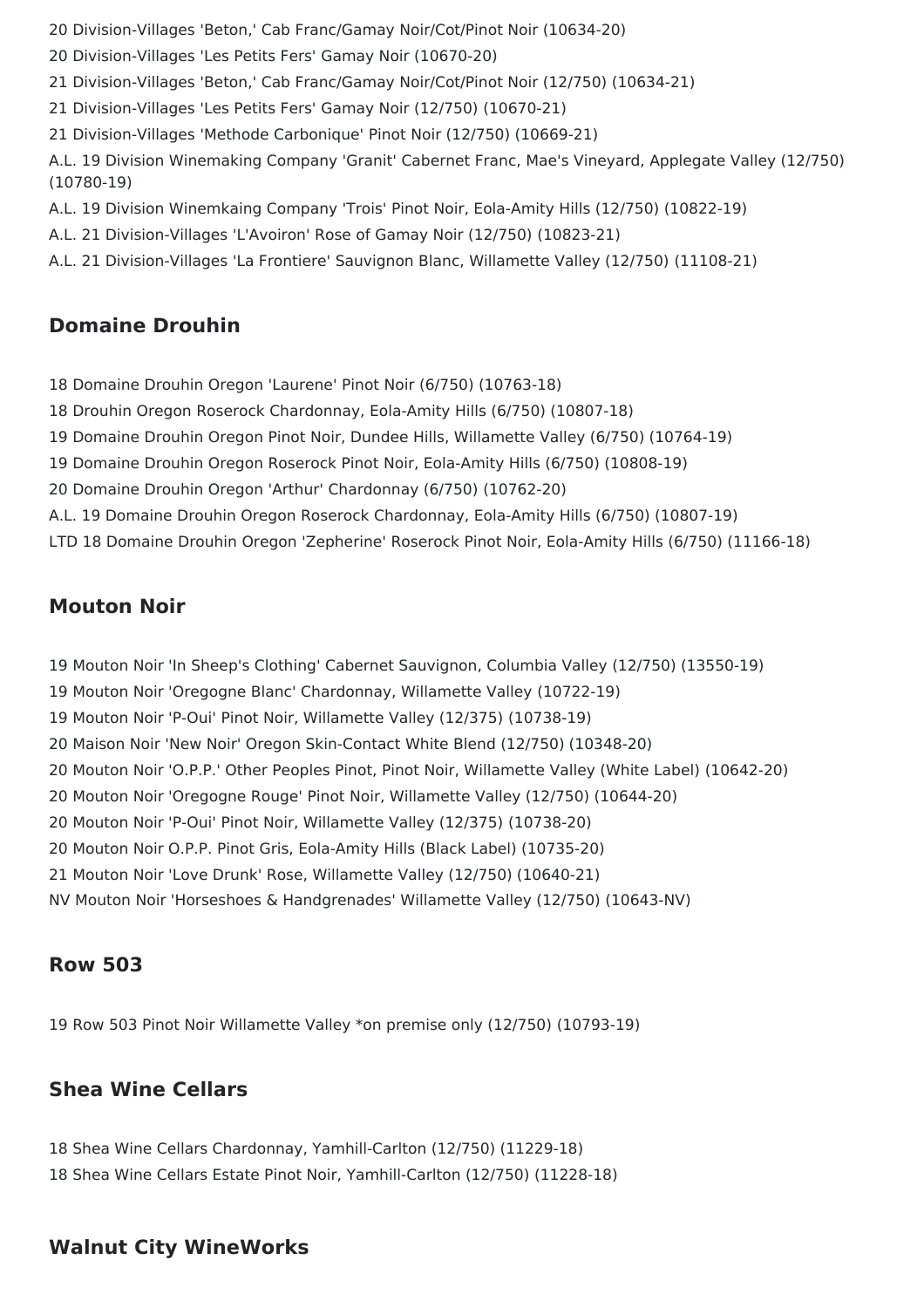Walnut City Wine Works Pinot Noir, Wilamette Valley (12/750) (10834-21)

## **Washington**

#### **Barnard Griffin Winery**

 Barnard Griffin Syrah (12/750) (11005-18) Barnard Griffin Cabernet Sauvignon (12/750) (11004-19) Barnard Griffin Chardonnay (11000-19) Barnard Griffin Merlot (12/750) (11003-19) Barnard Griffin White Riesling (12/750) (11006-20) Barnard Griffin Sangiovese Rose, Columbia Valley (12/750) (11010-21) NV Barnard Griffin 'C'est Le Vin' Rose CANS (case of 12 cans) (10226-Cs)

#### **Cutter Cascadia**

 Cutter Cascadia 'Ashes to Ashes,' Columbia Valley (12/750) (10333-20) Cutter Cascadia 'Come On Come On' Zinfandel, Columbia Valley (12/750) (10331-20) LTD 21 Cutter Cascadia #1 Grandpa Chardonnay/Riesling (12/750) (10428-21) LTD 21 Cutter Cascadia Strawberry Mullet Zinfandel Rose (12/750) (10427-21)

#### **Dusted Valley**

- Boomtown by Dusted Valley Chardonnay, Columbia Valley (11050-14)
- Dusted Valley Olsen Vineyard Chardonnay (6/750) (11107-15)
- Boomtown by Dusted Valley Red Blend, Washington State (11159-17)
- Boomtown by Dusted Valley Syrah, Columbia Valley (12/750) (11053-18)
- Dusted Valley Petite Sirah, Wahluke Slope (6/750) (11047-18)
- Boomtown by Dusted Valley Cabernet Sauvignon, Columbia Valley (12/750) (11049-19)
- Boomtown by Dusted Valley Merlot, Washington State (12/750) (11051-19)
- Dusted Valley Cabernet Sauvignon, Columbia Valley (6/750) (11046-19)
- Boomtown by Dusted Valley Pinot Gris, Washington State (11052-20)

#### **L'Ecole 41**

- L'Ecole No 41 'Apogee Estate' Red Blend, Pepper Bridge Vineyard, Walla Walla (12/750) (13554-18)
- L'Ecole No 41 'Perigee Estate' Red Blend, Seven Hills Vineyard, Walla Walla (12/750) (13552-18)
- L'Ecole No 41 Merlot, Columbia Valley (12/750) (13545-18)
- L'Ecole No 41 Syrah, Columbia Valley (12/750) (13553-18)
- L'Ecole No 41 'Ferguson Estate' Red Blend, Ferguson Vineyard, Walla Walla (12/750) (13556-19)
- L'Ecole No 41 'Frenchtown,' Columbia Valley (12/750) (13546-19)
- L'Ecole No 41 Cabernet Sauvignon, Columbia Valley (12/750) (13547-19)
- L'Ecole No 41 Syrah, Columbia Valley (12/750) (13553-19)
- L'Ecole No 41 'Frenchtown,' Columbia Valley (12/750) (13546-20)
- L'Ecole No 41 Chenin Blanc, Yakima Valley (12/750) (13544-21)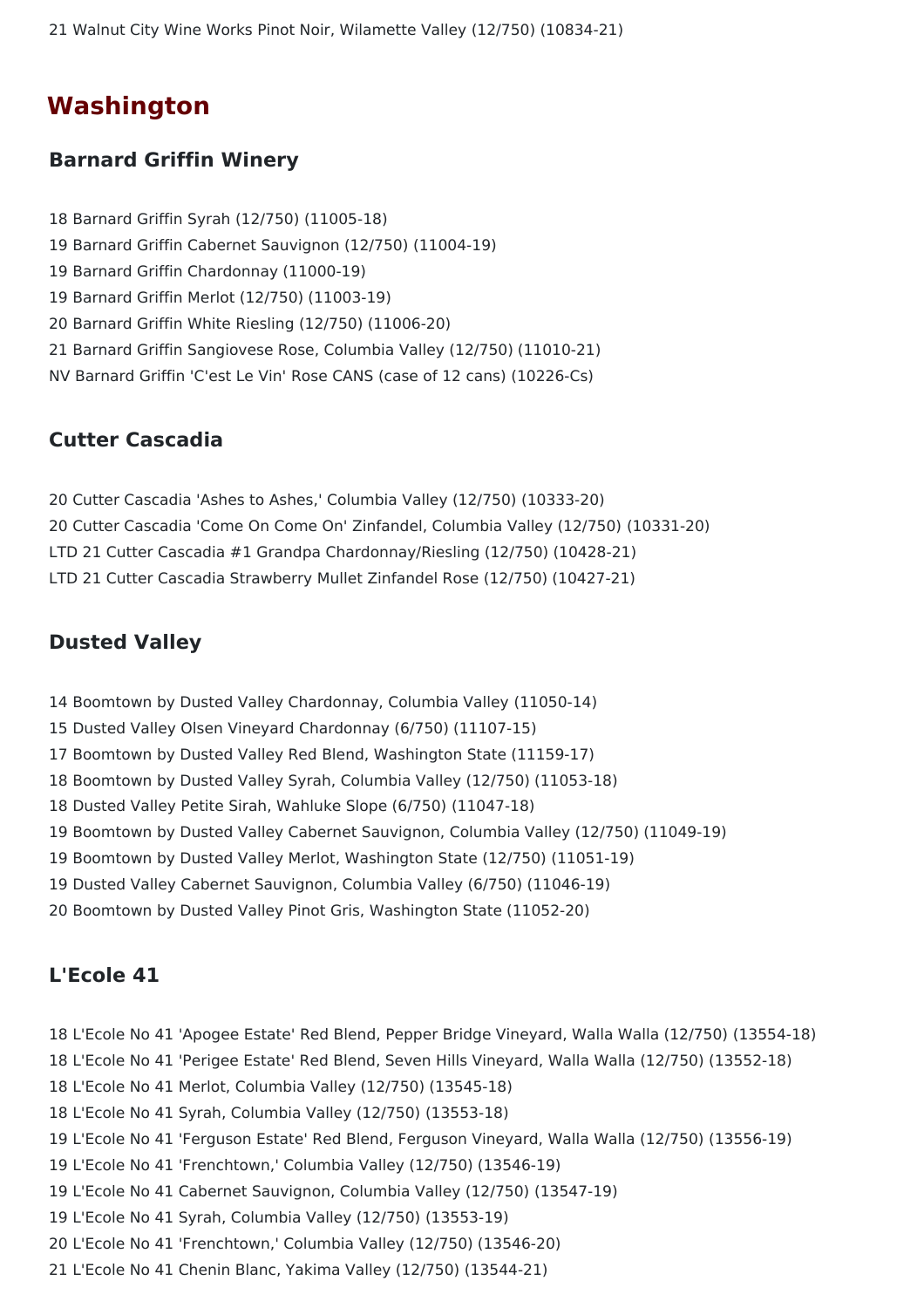S.O. 21 L'Ecole No 41 Grenache Rose, Horse Heaven Hills (12/750) (10444-21) S.O. 21 L'Ecole No 41 Semillon, Columbia Valley (12/750) (10439-21)

## **New York**

#### **Forthave**

Forthave Spirits 'Brown' Coffee Liqueur (12/375) (80099) Forthave Spirits Blue Gin (6/750) (80063) Forthave Spirits Marseille Amaro (12/375) (80065) Forthave Spirits Red Aperitivo (6/750) (80064) Forthave Spirits TWO Amaro (12/375) (80224)

#### **New York Distilling**

New York Distilling Company 'Chief Gowanus,' New Netherlands Gin, Brooklyn (81624) New York Distilling Company 'Dorothy Parker American Gin,' Brooklyn (6/750) (81622) New York Distilling Company 'Mister Katz's Rock & Rye,' Brooklyn (81653) New York Distilling Company 'Perry's Tot Navy Strength Gin,' Brooklyn (6/750) (81623) New York Distilling Company Applejack Barrel Finished Ragtime Rye Whiskey (6/750) (81769) New York Distilling Company Ragtime Rye 90.4 (6/750) (81171) New York Distilling Company Ragtime Rye, Bottled in Bond, 4 Year Old, 100 Proof (6/750) (81176)

#### **Ramona**

NV Ramona Dry Grapefruit Wine Spritz (case of cans 12x4 packs) (47366-Cs) NV Ramona Ruby Grapefruit Wine Spritz (case of cans 12x4 packs) (47364-Cs) NV Ramona Sicilian Meyer Lemon Wine Spritz (case of cans 12x4 packs) (47408-Cs) S.O. NV Ramona Blood Orange Wine Spritz (case of cans 12x4 packs) (40088-Cs)

### **St. Agrestis**

- St. Agrestis Amaro (6/750) (81872)
- St. Agrestis Inferno Bitter (6/750) (81873)
- St. Agrestis Negroni (4 x16x100mL) (80263-Cs)
- St. Agrestis Negroni Bag-in-Box (BIB) (6/1.75) (81876)
- St. Agrestis Paradiso Aperitivo (6/750) (80150)
- St. Agrestis Phony Negroni (24/200) (80248)
- St. Agrestis Spritz Can (case of cans 12x4 packs) (81875-Cs)

#### **Supergay**

Supergay Spirits Craft Vodka, New York (12/750) (80077)

## **Napa Valley**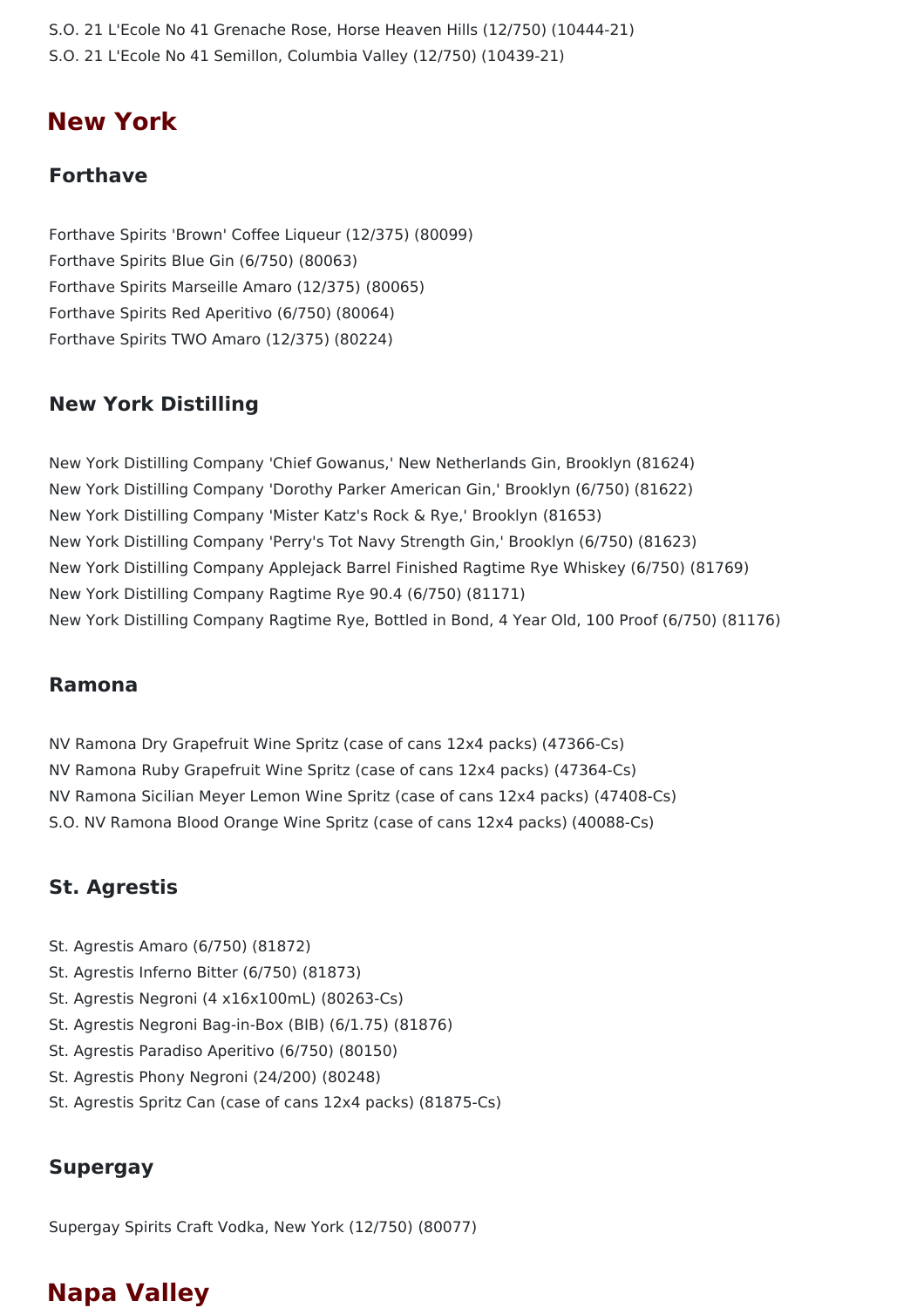### **Fortunate Son**

- A.L. 18 Fortunate Son 'The Diplomat' Claret, Napa Valley (6/750) (10351-18)
- A.L. 18 Fortunate Son 'The Dreamer' Cabernet Sauvignon, Napa Valley (6/750) (10350-18)

## **Texas**

## **Tastes Like Chicken**

Tastes Like Chicken (TLC) Vodka (12/1) (80602) Tastes Like Chicken (TLC) Vodka (12/375) (80182) Tastes Like Chicken (TLC) Vodka (12/750) (80600) Tastes Like Chicken (TLC) Vodka (24/200) (80183) Tastes Like Chicken (TLC) Vodka (6/1.75) (80601)

## **Tennessee**

### **Peg Leg Porker**

Peg Leg Porker Spirits 4-6 year old Tennessee Straight Bourbon Whiskey (White Label) (6/750) (81864)

## **South Carolina**

### **High Wire**

High Wire Distilling Co. Hat Trick Barrel Rested Gin (6/750) (83019) High Wire Distilling Co. Hat Trick Botanical Gin (6/200) (80072) High Wire Distilling Co. Hat Trick Botanical Gin (6/750) (81793) High Wire Distilling Co. Hometown Vodka (6/750) (81878) High Wire Distilling Co. NS Revival Rye Whiskey (6/200) (80073) High Wire Distilling Co. NS Revival Rye Whiskey (6/750) (81795) High Wire Distilling Co. NSRB Jimmy Red Straight Bourbon Whiskey (6/750) (81798) High Wire Distilling Co. Single Source Lowcountry Agricole Rum (12/750) (83056) High Wire Distilling Co. Southern Amaro Liqueur (12/200) (80261) High Wire Distilling Co. Southern Amaro Liqueur (6/750) (81796) LTD High Wire Jimmy Red Bourbon Finished in Oloroso Sherry Casks (93 Proof) (6/750) (80051)

## **Louisiana**

### **El Guapo Bitters**

El Guapo Bitters Bloody Mary Mix (1/1) (85148) El Guapo Bitters Bloody Mary Mix (12/488) (85127) El Guapo Bitters Cajun Grenadine Syrup (12/250) (85138)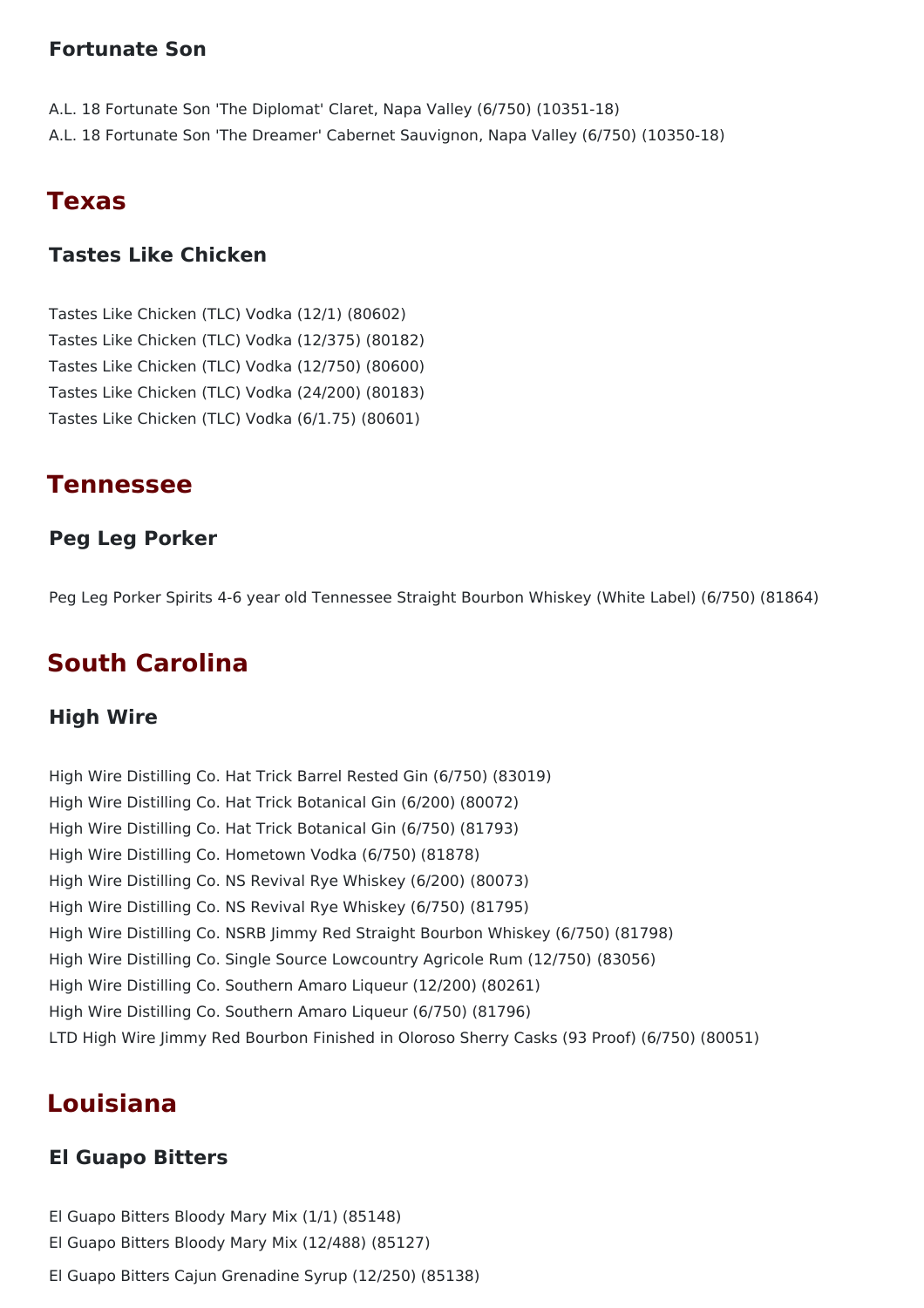El Guapo Bitters Cajun Grenadine Syrup (12/488) (85137) El Guapo Bitters Candy Cane Syrup (12/250) (85075) El Guapo Bitters Candy Cane Syrup (12/488) (85141) El Guapo Bitters Chicory-Pecan Bitters (12/100) (85064) El Guapo Bitters Crawfish Boil Bitters (12/100) (85065) El Guapo Bitters Creole Orgeat (Spiced Pecan) Syrup (12/250) (85085) El Guapo Bitters Creole Orgeat (Spiced Pecan) Syrup (12/488) (85084) El Guapo Bitters Creole Orgeat Syrup (1/1) (85146) El Guapo Bitters Cuban Bitters (12/100) (85070) El Guapo Bitters Cucumber and Lavender Bitters (12/100) (85066) El Guapo Bitters Falernum Syrup (12/488) (85152) El Guapo Bitters Fuego Bitters (12/100) (85073) El Guapo Bitters Ginger Syrup (1/1) (85102) El Guapo Bitters Ginger Syrup (12/488) (85076) El Guapo Bitters Ginger Syrup(12/250) (85077) El Guapo Bitters Holiday Pie Bitters (12/100) (85068) El Guapo Bitters Hurricane Mix (12/488) (85132) El Guapo Bitters Lemon Cordial (12/488) (85078) El Guapo Bitters Lemon Cordial(12/250) (85079) El Guapo Bitters Lemon Drop Mix (12/488) (85149) El Guapo Bitters Lime Cordial Syrup (1/1) (85147) El Guapo Bitters Lime Cordial Syrup (12/250) (85081) El Guapo Bitters Lime Cordial Syrup (12/488) (85080) El Guapo Bitters Love Potion #9 Bitters (12/100) (85069) El Guapo Bitters Mojito Mix (12/488) (85140) El Guapo Bitters Orgeat Syrup (1/1) (85145) El Guapo Bitters Orgeat Syrup (12/250) (85087) El Guapo Bitters Orgeat Syrup (12/488) (85086) El Guapo Bitters Polynesian Kiss Bitters (12/100) (85071) El Guapo Bitters Rose Cordial Syrup (1/1) (85097) El Guapo Bitters Rose Cordial Syrup (12/250) (85089) El Guapo Bitters Rose Cordial Syrup (12/488) (85088) El Guapo Bitters Salted Paloma Mix (12/488) (85150) El Guapo Bitters Spiced Cocoa Tea Bitters (12/100) (85072) El Guapo Bitters Summer Berries Bitters (12/100) (85094) El Guapo Bitters Sweet Potato Spiced Syrup (12/250) (85091) El Guapo Bitters Sweet Potato Spiced Syrup(12/488) (85090) El Guapo Bitters Tonic Syrup (1/1) (85101) El Guapo Bitters Tonic Syrup (12/250) (85093) El Guapo Bitters Tonic Syrup (12/488) (85092) El Guapo Craft Cocktail Mixers Gift Set (Mojito, Bloody Mary, Hurricane, Salted Paloma, Lemon Drop) (1 cs = 22 gift boxes, 5 bottles per gift box) (85142-Cs) LTD El Guapo Bitters Watermelon Syrup (12/488) (85103)

#### **Exclave**

Exclave Bourbon (6/750) (80130) Exclave Rye Whiskey (80046)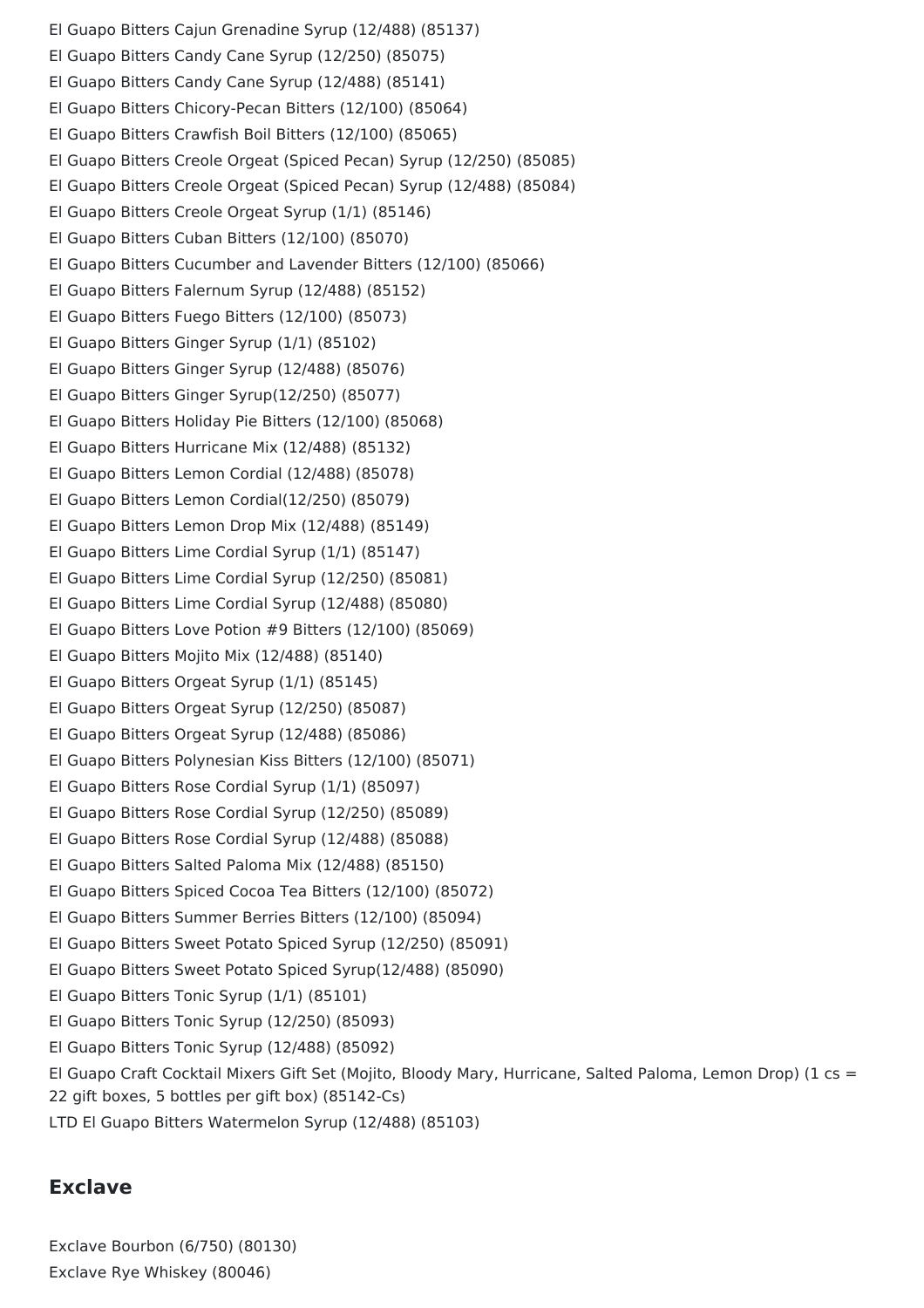River Basin Distillery & French Truck Coffee Cordial (12/1) (80067) River Basin Distillery Rye Whiskey (12/750) (80066)

#### **Marsh House**

Marsh House American Rum (6/750) (81821) Marsh House Rum Barrel Aged Limited Release (6/750) (80189)

## **Wisconsin**

#### **Bittercube Bitters**

Bittercube Bitters Variety Pack (12x6x1oz bottles) (85109) Bittercube Bitters, Blackstrap Bitters (12/5oz) (85115) Bittercube Bitters, Blackstrap Bitters (8/32oz) (85123) Bittercube Bitters, Bolivar Bitters (12/5oz) (85112) Bittercube Bitters, Bolivar Bitters (8/32oz) (85120) Bittercube Bitters, Cherry Bark Vanilla Bitters (12/5oz) (85110) Bittercube Bitters, Cherry Bark Vanilla Bitters (8/32oz) (85118) Bittercube Bitters, Chipotle Cacao Bitters (12/5oz) (85133) Bittercube Bitters, Chipotle Cacao Bitters (8/32oz) (85134) Bittercube Bitters, Jamaican No. 1 Bitters (12/5oz) (85113) Bittercube Bitters, Jamaican No. 2 Bitters (12/5oz) (85114) Bittercube Bitters, Jamaican No.1 Bitters (8/32oz) (85121) Bittercube Bitters, Jamaican No.2 Bitters (8/32oz) (85122) Bittercube Bitters, Orange Bitters (12/5oz) (85111) Bittercube Bitters, Orange Bitters (8/32oz) (85119) Bittercube Bitters, Trinity Bitters (12/5oz) (85116) Bittercube Bitters, Trinity Bitters (8/32oz) (85124)

## **Missouri**

#### **Les Bourgeois Vineyards**

NV Les Bourgeois Riverboat Red (12/750) (10412-NV) NV Les Bourgeois Riverboat White (12/750) (10413-NV)

## **Mississippi**

### **Wonderbird**

Wonderbird Spirits Gin No. 61 (6/750) (83069)

## **Kentucky**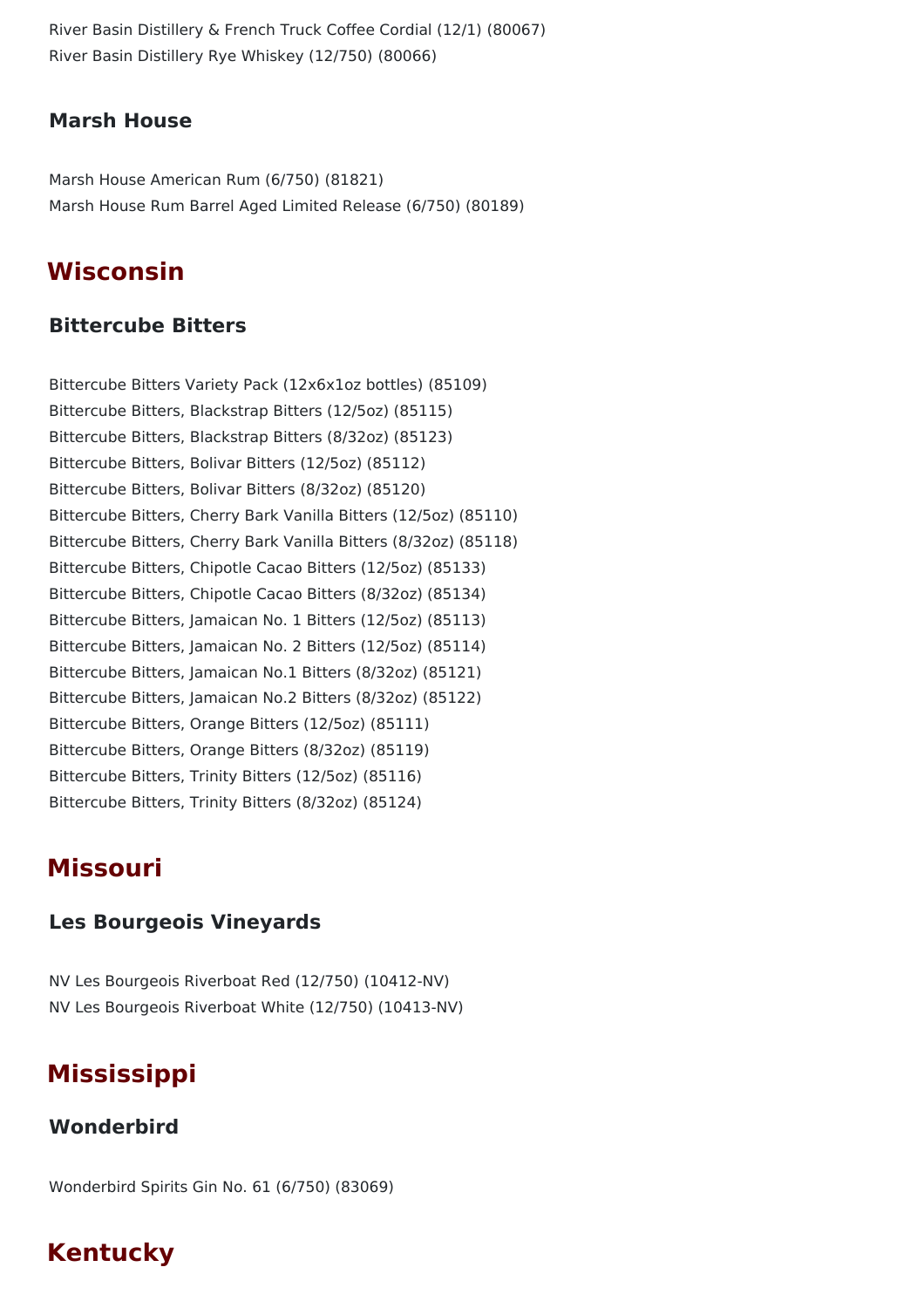## **Cyrus Noble**

Cyrus Noble Bourbon Whiskey (6/750) (81115)

#### **Old Carter**

- A.L. Old Carter Straight Bourbon Whiskey, Very Small Batch 1-LA (6/750) (80184)
- A.L. Old Carter Whiskey Co. Straight Bourbon Whiskey Batch 12 (6/750) (80246)

### **Pinhook**

- A.L. Pinhook 'Bent on Bourbon' Kentucky Straight Bourbon Whiskey (6/750) (81663)
- A.L. Pinhook 'Bourbon Empire' (6/750) (81717)
- A.L. Pinhook 'Bourbon Resolution' Kentucky Straight Bourbon Whiskey (6/750) (81752)
- A.L. Pinhook 'Bourbonize' Kentuck Straight Bourbon Whiskey (6/750) (81641)
- A.L. Pinhook 'Hashtag' Kentucky Straight Bourbon Whiskey (6/750) (81656)
- A.L. Pinhook 'Urban Bourbon' (6/750) (81686)
- A.L. Pinhook Bourbon 'Bourbon War' Vertical Series 2021 6yr (Gold Top) (6/750) .... ON HOLD (80211)
- A.L. Pinhook Bourbon 'Courage' (6/750) (81664)
- LTD 22 Pinhook Bourbon High Proof (Purple Top) (6/750) (80104-22)
- Pinhook 'Bourbon Heist' 2021 Flagship Bourbon (Orange Top) (24/200) (80098)
- Pinhook 'Tiz Rye Time' Straight Rye Whiskey Vertical Series- 2022 6yr (Silver Top) (6/750) (81877-22)
- Pinhook 2021 High Proof Rye, Hard Rye Guy (Blue Top) (6/750) (80185)
- Pinhook 2022 Flagship Bourbon (Orange Top) (6/750) (80087-22)
- Pinhook 2022 Flagship Rye (Green Top) (6/750) (80085-22)
- Pinhook High Proof Rye (Blue Top) (6/750) (80151)
- S.O. Pinhook Bourbon Small Batch Bourbon for Rouse's (Yellow Top) (6/750) (80238)

## **Illinois**

### **Letherbee**

LTD 20 Letherbee Distillers, Autumnal Gin (12/750) (81701-20) LTD 22 Letherbee Distiller, Vernal Gin (12/750) (81687-22) Letherbee Distillers, Aged Absinthe (12/375) (81673) Letherbee Distillers, Besk (12/200) (81700) Letherbee Distillers, Besk (12/750) (81674) Letherbee Distillers, Fernet (12/200) (81699) Letherbee Distillers, Fernet (6/750) (81675) Letherbee Distillers, Original Gin (12/1) (81672) Letherbee Distillers, Original Gin (12/200) (81697)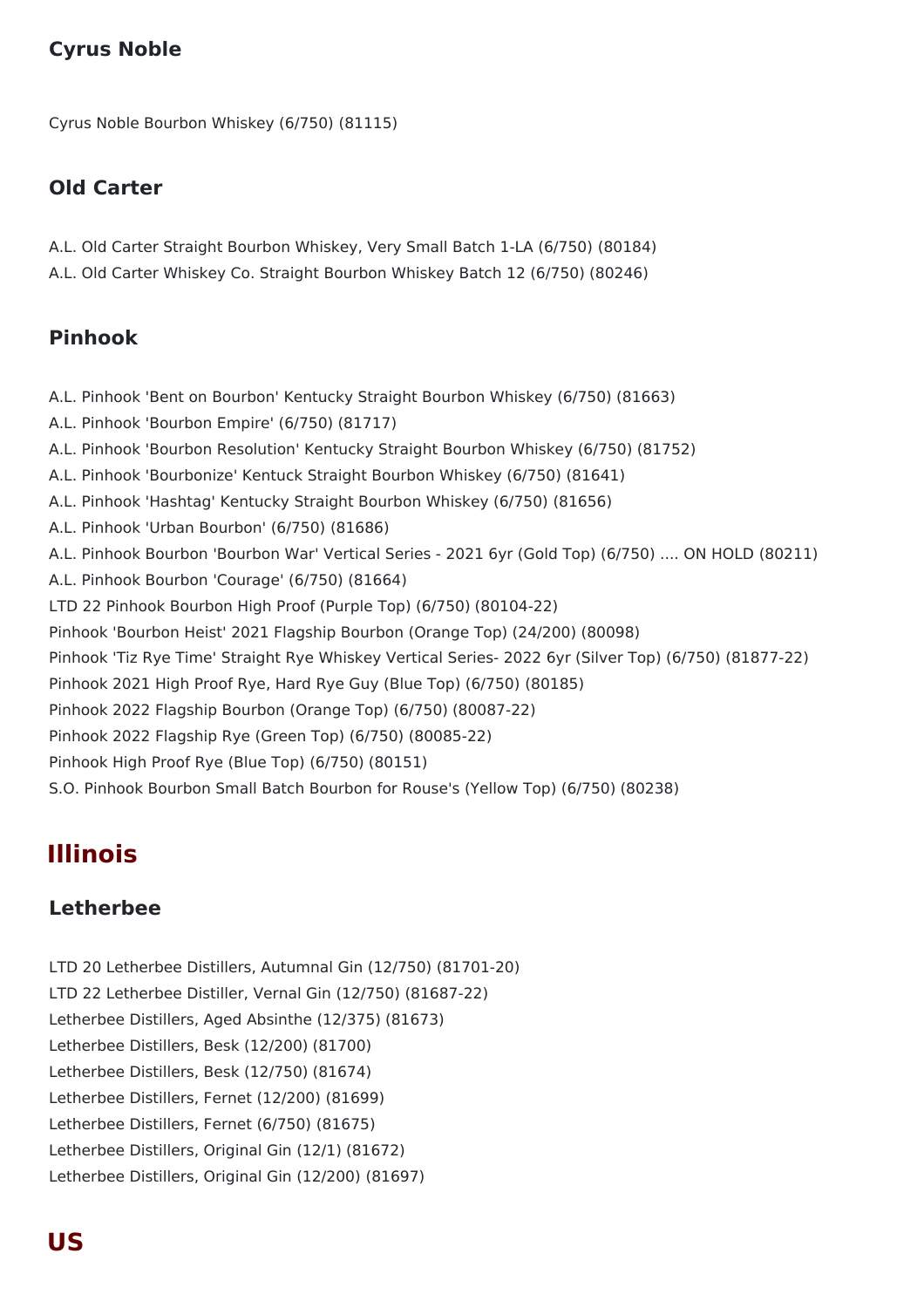## **Proof & Wood**

A.L. Proof & Wood 'Seasons 2021' Extraordinary American Blended Whiskey (6/700) (80235-21) A.L. Proof & Wood 'The Stranger' Polish Rye Whiskey, 8 Year old (6/750) (80236) A.L. Proof & Wood Crossborder Jackpot (6/750) (80330) Deadwood 'Tumbling Dice' 4yr Bourbon Whiskey (6/750) (81832) LTD 21 Proof & Wood 'Vertigo,' Extraordinary American Whiskey (6/700) (80056-21) LTD Proof & Wood 'The Senator' 6yr Barrel Proof Rye Whiskey (6/750) (81854) Proof & Wood 'The Representative,' 4 Year old Bourbon (6/750) (80057) Proof & Wood Deadwood Bourbon (12/1) (81813) Proof & Wood Deadwood Bourbon (12/750) (81817) Proof & Wood Deadwood Rye (12/1) (81814) Proof & Wood Deadwood Rye (12/750) (81833) Proof & Wood Roulette Rye, 4 years old (12/750) (80040)